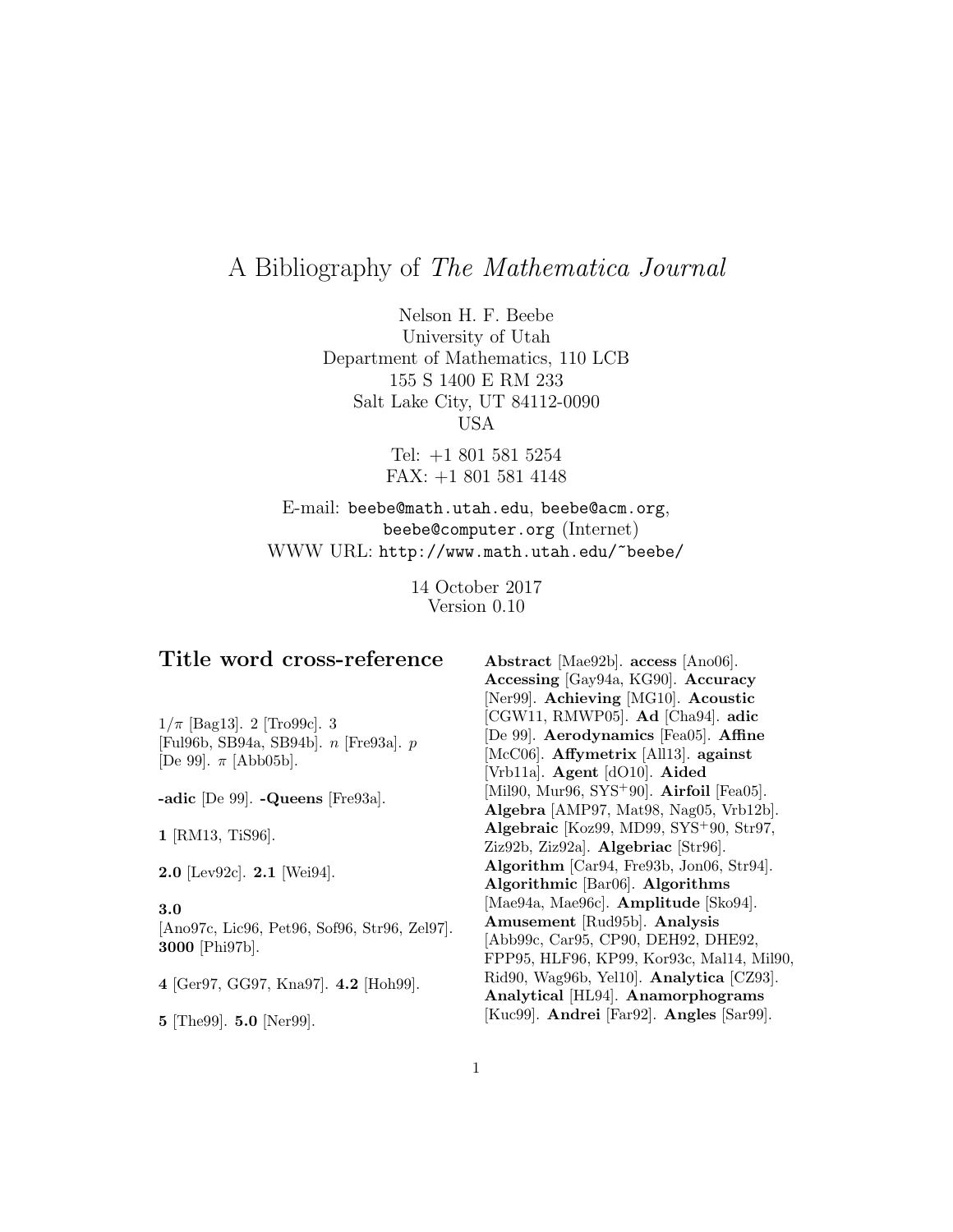**Animated** [Mae94a, SMH98]. **Animating** [ST90]. **Animation** [Mur92]. **Animations** [Mur94]. **Announcements** [Ano94e, Ano94f, Lev92d]. **ANOVA** [CC11]. **Answer** [Abb97e, Abb97f, Abb98c, Abb98d, Abb98e, Abb99d, Abb99e, Abb99f, Abb05c]. **Application** [DEH92, DHE92, EP06, KMRC90]. **Applications** [AUV06, EMM90, Fre94, JG98, Mae94c, Wei99]. **Approach** [Bar06, BM99, Sil14, SYS<sup>+</sup>90]. **Approaching** [Aiz97]. **Approximants** [Pro99]. **Approximate** [CSA94]. **Approximating** [Nev99]. **Approximation** [Abb99a, CD92b]. **Approximations** [CD92a]. **Arbelos** [RM14]. **Area** [Ano97a]. **Arithmetic** [De 99, Kei95, Mae96b]. **Arrays** [Kna97, Tro06]. **Arrows** [Ful96a]. **Art** [Phi97a, Sko92]. **Artificial** [Fre93a, Fre93b, Fre94]. **Artlandia** [Phi97a]. **Asked** [Chr93a, Zel97]. **Asymptotic** [Abb05b, Coh95c, Win12]. **August** [Abb05a, Ker98]. **Australia** [Abb05a]. **Austria** [Ker98]. **AuthorTools** [San99a]. **Automata** [dOV14]. **Automatic** [LO90]. **available** [Ano06]. **Axis** [RM14]. **Backer** [Fre94]. **Backer-Upper** [Fre94]. **Bag** [Chr92b, Chr92a, Chr93a, Chr93b, wDJK92]. **Banach** [Wag93]. **Barcodes** [Abb99c]. **Based** [Buc98, DSM05, KJ06, NS95, Pro99, Sel94]. **Bases** [Hel95, Lic96, NG94]. **Basic** [Bel90a, Bel90b, Fre93b, Mae96b, Mar11]. **Basis** [Kel06]. **Bayesian** [Cas14, Kor93a]. **Beauty** [Ent99]. **Behavior** [CJ98, McP92b, McP92a]. **Bessel** [Aul12]. **Betting** [Vrb11a]. **Beyond** [Peg06b, Peg05a, Peg05b, Peg05c, Peg06a]. **Bifurcation** [Mur94]. **Binary** [Gay94a]. **Binomial** [Zwi13]. **BioEqCalc** [AG98].

**Black** [Mil90]. **Blocks** [Jac92d]. **Board** [Pap05]. **Bodies** [Mur92]. **Book**

[Cha94, Mae95a, Mat95, Wei94]. **Books** [Smi93]. **Boolean** [Cow13]. **Bootstrap** [Var99]. **Boundaries** [McC06]. **Boundary** [PFS06]. **Bravais** [MM93]. **Brick** [Cou13]. **Brownian** [Mae96a]. **Browser** [San99b]. **Browsers** [Har94b]. **Buckets** [RM06]. **Buckminsterfullerenes** [MM93]. **Buffon** [Joh06, Sin06]. **BUGS** [Mae95a]. **Building** [Gay99]. **Built** [Cou13, Sof93]. **Built-in** [Sof93]. **Buttons** [Mil97, Nov96a].

**C** [FES05]. **Calculating** [Coh95a]. **Calculation** [San96]. **Calculator** [Gre98, Bri99]. **Calculus** [Bal94, BPU90, Ede92a, HR92]. **Calendar** [Ano94a, Ano94b, Ano95a]. **Canonical** [Mal14]. **Capital** [Kor94a]. **Case** [ST90]. **Cauchy** [Vrb11b]. **Cellular** [dOV14]. **CFLP** [MIS98]. **challenges** [And90]. **Change** [dO10]. **Chaos** [Mae95c, Sha95]. **Chapter** [Wel13]. **Characters** [Sko94]. **Charged** [Vrb12b]. **Chemistry** [Ram97]. **Chicago** [Bel92]. **Chocolate** [MNOH13]. **Circle** [RM14]. **Circuit** [Rid90]. **Classes** [Mae98]. **Classic** [Peg05a]. **Classroom** [Ano97c, Coh95a, Coh95b, Coh96, Par14, Ram97]. **Classrooom** [Coh95c]. **CleanSlate** [Gay93a]. **Clearing** [Gay93a]. **Clipping** [Hel98]. **Closure** [MG10]. **Clusters** [KBS12]. **Code** [FES05, JG98, Mae93c, Var96]. **Coefficients** [Nev99]. **Coin** [HN96]. **Color** [Ful94a, Mat98]. **Combinatorics** [Ker06]. **Combinators** [Mae95b]. **Compass** [Hel92]. **Competition** [Ano92, Lev92a]. **Compiler** [Liu96]. **Complete** [Ede92c, Ede92b]. **Complex** [Abb97b, Ano97d, EP06, Mar98, Sha95, Sil14]. **ComplexExpand** [Gay94c]. **Complexity** [Sut06]. **Compositions** [Tro98a, Tro98b]. **Compression** [Wat94]. **Computation** [AS95, Cow13, Mae98, Phi98a, Wol05]. **Computational** [Lya99, RM13, RS99]. **Computations** [Kei92, Mae90]. **Compute**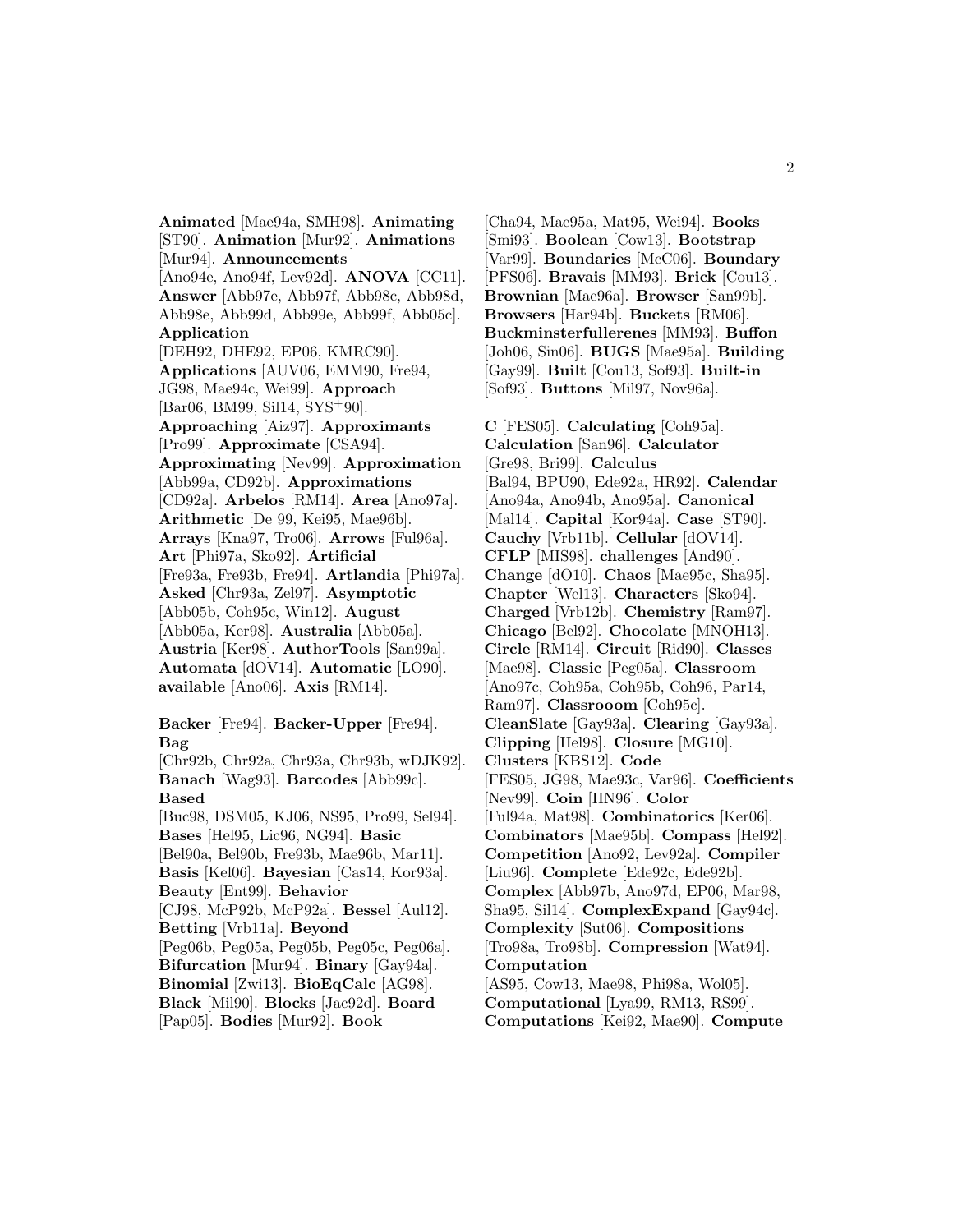[Par14]. **Computer** [BM94, CP90, Mat98, Mil90, Mur96, Phi97a, SYS<sup>+</sup>90]. **Computer-Aided** [Mil90, Mur96, SYS<sup>+</sup>90]. **Computers** [Gun90]. **Computing** [Abb97b, Abb99c, Agu90, BCDH94, CC11, Chr92a, Her06, NG94]. **Concerning** [Mar11]. **Conchyallometry** [Sto95]. **Concrete** [Lya05]. **Conditioned** [KMRC90]. **Cone** [Edw97]. **Configuration** [KP99]. **Confluent** [AS95]. **Conjecture** [Ede92c, Ede92b]. **Conjugates** [Abb97b]. **Constants** [Tro05a]. **Constraint** [MIS98]. **Constructing** [Bag13, Tro06]. **Construction** [MD99]. **Constructions** [Hel92]. **Contexts** [Wag96a]. **Continued** [Ada92b, Ada92a, Tro99b]. **Continuous** [Aul12, Hra12, Win12]. **Contour** [WJ93]. **Control** [Fre94, JG98, Wit96]. **Controlling** [Cou13]. **Conundrums** [Ano98]. **Conversion** [Wit92]. **Convolution** [Knu92]. **Cool** [Phi97a]. **Coordinates** [SB94b]. **Corner** [Tro97a, Tro97b, Tro98a, Tro98b, Tro98c, Tro99b, Tro99a, Tro99d, Tro99c, Tro05a, Tro05b, Tro06]. **Correlation** [Mal14]. **Correspondence** [Yel10]. **Cosine** [Wat94]. **Courseware** [BPU90]. **Court** [Cha05]. **Cover** [Kab98]. **Creating** [Dil92a]. **Critical** [Jon06, Mit96]. **Crossing** [Peg06a]. **Crossword** [Tro06]. **Crystal** [End97]. **Crystals** [MJ93]. **Cumulant** [MG10]. **Curriculum** [FW92]. **Curve** [Ful94a, Rud06]. **Curves** [ABBS10, Cas14, Mae92d, RR14]. **Customizing** [Gay94b, Mil97, San99b]. **Cylinder** [Coh96]. **Cylindrical** [Aul12, Hra12, Win12].

**D** [Ful96b, SB94a, SB94b, Tro99c]. **Data** [Bla92a, Bla93a, Ful96b, Mae92b, Mae96b, Nov99, Pal14, Smi90a, Wit90]. **Database** [vGU99]. **Databases** [Mae93b]. **Debugging** [Mae95a]. **Decisions** [Kor93c, Kor93d, Kor93a, Kor93b, Kor94a, Kor94b]. **Definite** [Ada96]. **Degree** [Jon06]. **Demographics**

[Wei92]. **Demonstrations** [Peg05a]. **Demystifying** [Bla98]. **Densities** [Vin99]. **Density** [Pro99, Rei98]. **Dependency** [Wag96b]. **Design** [Ano97b, CC11, KP99, PFS06]. **designed** [Héb97]. **Designer** [Kuz94, Kuz95a, Kuz95b]. **Detecting** [All13]. **Determinants** [Chr92a]. **Development** [BM99, RLK05]. **Diagrams** [Mar98]. **Dialogs** [Mil97]. **Differences** [SF11]. **Different** [Pal14]. **Differential** [All13, Ano98, Boc93, Her99, Ker12, Kna96, Lya99, Nev99, Pet92, Ziz92b, Ziz92a]. **Differentiation** [Abb98b]. **Diffraction** [Sen94]. **Diffusion** [Hra12]. **Dimensional** [Bla93b, SMH98, Sul92, WJ93]. **Directed** [Hu99]. **Discovered** [MNOH13]. **Discrete** [AUV06, CD92b, CD92a, Wat94]. **Discretely** [RN05]. **Discrimination** [MHT11]. **Disease** [DSM05]. **Disordered** [Coh95a]. **Displaying** [End97]. **Distributed** [MIS98]. **Distribution** [Ent99, Rei98, RS96, Thi95, Vrb11b]. **Distribution-Free** [Thi95]. **Distributions** [Abb97c, RN99]. **Dither** [tHR05]. **Divisibility** [Sut06]. **DNA** [Abb99c]. **Document** [San99a]. **Documents** [Dil92b]. **Does** [Sko92]. **Doing** [Ner99]. **Domain** [Aul12]. **Domains** [MD99]. **Dominoes** [Rud95c]. **Dot** [BN92, Tro99c]. **Dots** [MW05]. **Drag** [Gre98]. **Drag-and-Drop** [Gre98]. **Drawing** [Hu99]. **Drawings** [H´eb90]. **DRIMA** [dO10]. **Drop** [Gre98]. **Drum** [Tro96, Tro99d]. **Dynamic** [Lya05, Wag95]. **Dynamical** [HL94, Jon06]. **Dynamics** [Aul12, Hra12, Ker12, Win12, dO10].

#### **E-mail**

[Chr92b, Chr92a, Chr93a, Chr93b, wDJK92]. **Each** [Vrb11a]. **Earth** [SMH98]. **Econometrics** [Bel90a, Bel90b]. **Econometrics.m** [Bel90b, Bel90a]. **Economics** [Vin99]. **Economy** [Nog92b].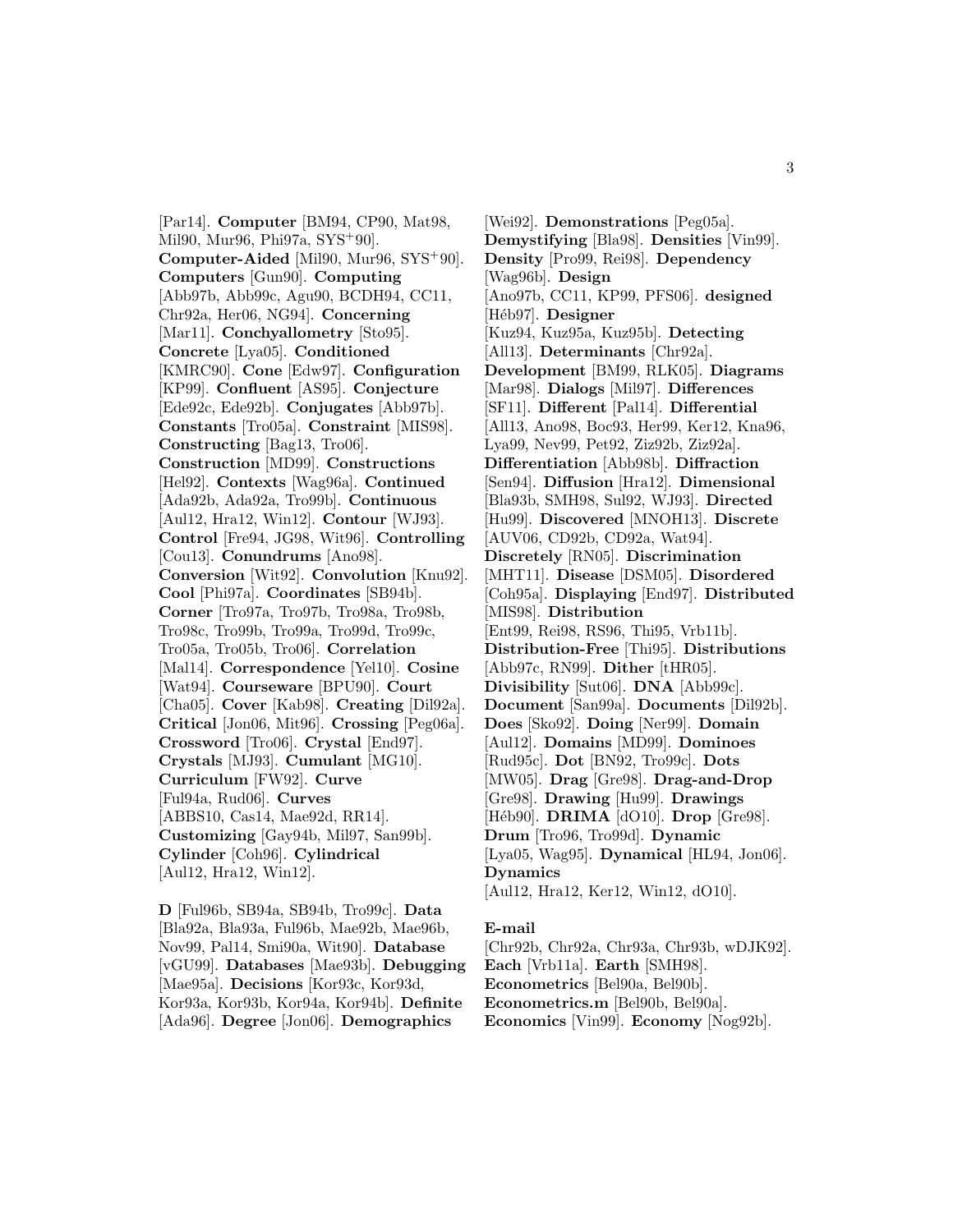**Edge** [Hel92]. **Editing** [Kuz95a]. **Editor** [Phi97a, Phi98a]. **Education** [Bal94, HR92, PUS92, SMH98]. **Educational** [ARAM92]. **Effect** [Peg05c]. **Efficient** [Hay95, Hu99, Mae96c]. **Eigenfunctions** [Bon12]. **Eight** [Cha94]. **Einstein** [Agu90]. **Electron** [MW05]. **Electronic** [Chr92b, MW05]. **Elegant** [Var92]. **Element** [Dai98, DT98]. **Elementary** [Tro98a, Tro98b, Wat90]. **Elements** [BM99]. **Elimination** [Ede92c, Ede92b]. **Ellipse** [Abb06, Tro96]. **Ellipse-Shaped** [Tro96]. **Elliptic** [LT99]. **Elsewhere** [Kuz95b]. **Embedded** [Tro99c]. **Employing** [Mar98]. **End** [Gay93c, Gay94b, Gra92, Gra96, NS95]. **end.m** [Chr93b]. **Engineer** [Jac92d, Jac92c, Jac92a, Jac92b]. **Engineering** [HLF96, RLK05]. **Enhanced** [Gay93b]. **Enhancement** [HR92]. **Ensemble** [Vin99]. **Entanglement** [Nor95]. **Environment** [Fri99, RLK05]. **Epidemic** [GVV92]. **Equation** [CGI95, CGW11, ST90]. **Equations** [Abb99a, Abb99b, Ano98, Boc93, Her99, HL94, Kam05, Ker12, Kna96, Lya99, Nev99, Pet92, Ric99, Tro99b]. **Equilibria** [DK92a, DK92b, Par14]. **Equilibrium** [Nog92a, Nog92b]. **Equivalence** [Mae98]. **Error** [Gay93b, Pal14, Zel96]. **Escher** [LO90]. **Estimating** [Rud06]. **Estimators** [Vrb11b]. **Euclidean** [RM13]. **Euler** [PUS92]. **European** [RN05]. **Evaluation** [Kel06, PFS06]. **Events** [Ano94a, Ano94b, Ano95a]. **everyone** [Ano06]. **Evolutionary** [KJ06]. **Exact** [Nev99]. **Example** [Thi95, Vrb11b, Kor93a]. **Examples** [Lya99, Sel94]. **Excel** [Ful94a]. **Exception** [Mae97c]. **Excerpts** [PUS92]. **Exercises** [AMP97]. **Exotic** [RN05]. **Expanding** [CGW11]. **Expansion** [Abb05b]. **Expansions** [Coh95c, Nak93]. **Expectations** [Ken99]. **Experiments** [Hay95, Jak96]. **Experts**

[Abb97e, Abb97f, Abb98c, Abb98d, Abb98e, Abb99d, Abb99e, Abb99f, Abb05c]. **Explicit** [Abb99b]. **Exploratory** [KJ06]. **Exploring** [Cas14, Hra12, Pap05, RR14, Win12]. **Exponents** [San96]. **Exporting** [Bla92a]. **Exports** [Ful94b]. **Expression** [All13]. **Expressions** [Har94a, Mez92]. **Extended** [Rud06]. **Extending** [Sof93]. **Extensions** [Mae94d]. **Exterior** [Ede92a]. **External** [KG90]. **Extracting** [Nov99].

**Faces** [Gra90]. **Facial** [DT98]. **Facing** [Smi90a]. **Factorizations** [KM99]. **False** [Ede92c, Ede92b]. **Families** [RM99, dOV14]. **Fast** [Mae92c, Mae98, Rei92, AUV06]. **Faster** [Tro06]. **Features** [Mae96d]. **Fibonacci** [JR98, Mae92c, RR14, Rei92]. **Files** [Gay94a, Abb98b]. **Filtering** [Rud06]. **Finance** [Lya99]. **Financial** [Kel06, Mil90, Vin99]. **Finding** [DK92a, DK92b, Jon06, Tro05a]. **Finite** [Dai98, DT98, SF11, Sut92b, Sut92a]. **First** [FW92, Vrb12a]. **First-Year** [FW92]. **Fisher** [MHT11]. **Fits** [Ful94a]. **Fitting** [Bla92c, Pal14]. **Five** [Bla93d]. **Flexible** [NBT99]. **Flipping** [Kor93b]. **Floating** [Jac92a]. **Flow** [Coh96]. **Fluid** [Coh96]. **Fonts** [Ano97b]. **Force** [Hu99]. **Force-Directed** [Hu99]. **Formal** [Koe94, Nak93]. **Format** [Sof93, Ano06]. **Formatted** [Abb97c]. **Forms** [Ede92a, Ziz92b, Ziz92a]. **Formulas** [Bag13, MNOH13]. **Fortran** [FES05]. **Forum** [Bal94, HR92, PUS92]. **Foundations** [Wol98]. **Four** [McP92b, McP92a, Sul92]. **Four-Dimensional** [Sul92]. **Four-Layer** [McP92b, McP92a]. **Fourier** [AUV06, Abb98b, Aul12, Hra12, Win12]. **Fourier-Space** [Aul12, Hra12, Win12]. **Fractal** [Cas14, Far92, GIRR97, Mae92d, RR14]. **Fractals** [Kor93c]. **Fraction** [Tro99b]. **Fractional** [Mae96a]. **Fractions**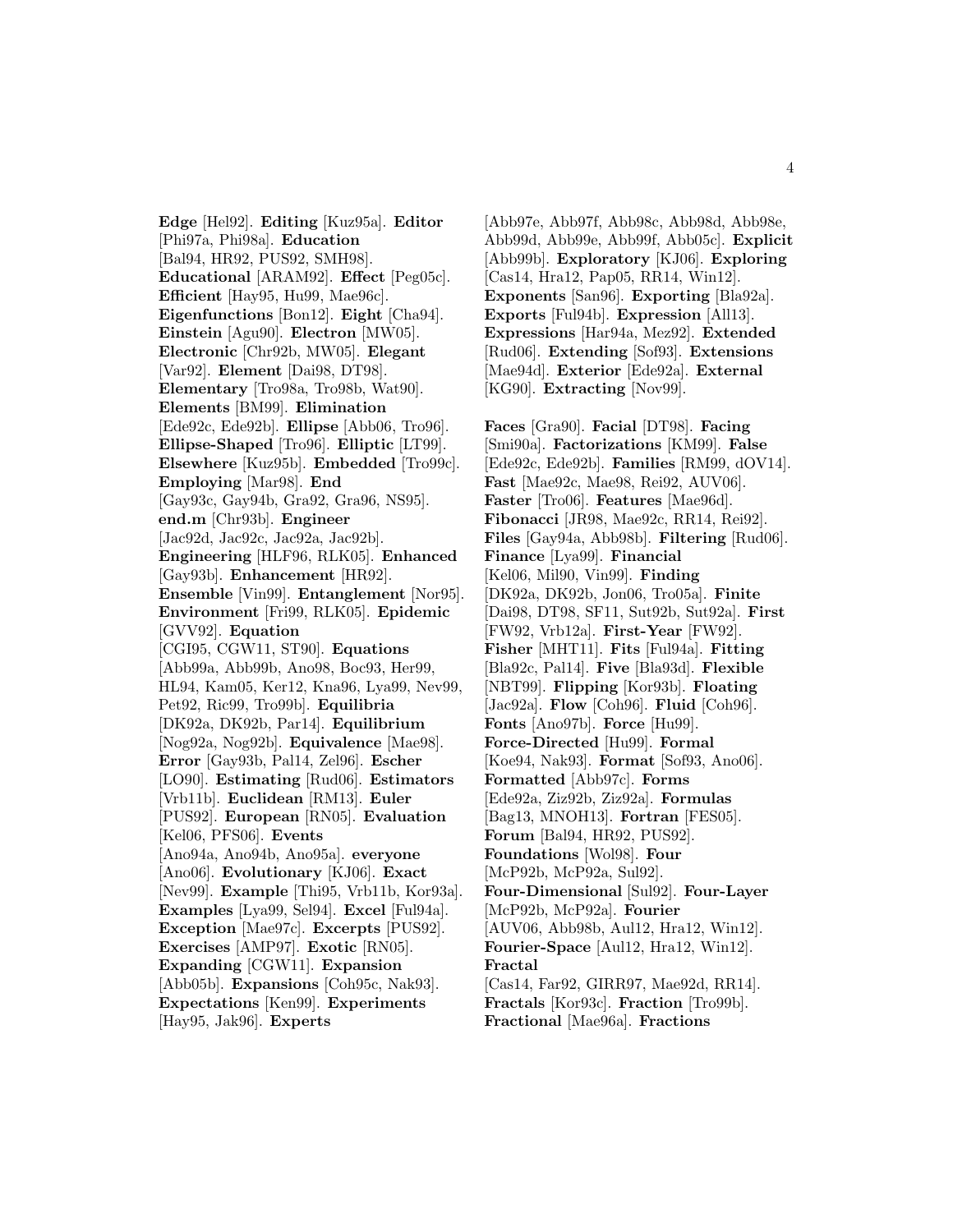[Ada92b, Ada92a]. **Frames** [DT98]. **Framework** [RN05]. **Free** [Abb05b, Ano06, Thi95]. **Freeing** [Gay93a]. **Frequently** [Chr93a, Zel97]. **Front** [Gay93c, Gay94b, Gra92, Gra96, NS95]. **Function** [AS95, Abb99b, Har94b, Her06, Mae95c, MF12]. **Functional** [CGI95, Wag97]. **Functionals** [CD92a]. **Functions** [Ano97d, Aul12, CD92b, EP06, Kel06, LT99, Lya05, Mae95d, Rei98, Tro98a, Tro98b, Tro99a, Wei99, Wit96]. **Future** [Wol05, Gun90]. **Fuzzy** [Fre94].

**G** [TiS96]. **Gained** [Kor94a]. **Gambler** [Vrb12a]. **Game** [Peg06b, Pap05, Par14]. **Games** [Cou93, MNOH13]. **Garnet** [MJ93]. **Gauss** [Abb99a, Edi90]. **Gaussian** [Ede92c, Ede92b, Wag96d]. **Genaille** [Thi93]. **Gene** [All13]. **General** [Bag13, Nog92a, Nog92b]. **Generalizations** [RR14, RM14]. **Generalized** [Abb99a]. **Generate** [Mik13]. **Generating** [Abb99c, Gay94b, GIRR97, McC06, Sul92, Wei99]. **Generation** [FES05, HL94, JG98]. **Generator** [Fie99]. **Genetic** [Fre93b, Nac95]. **Geode** [Ebn90]. **Geographic** [vGU99]. **Geometric** [Cou95]. **Geometry** [AD99, Aul12, Bec93, Hra12, RM13, Win12]. **Ghost** [Cha94, Lev96]. **Glacial** [SYS<sup>+</sup>90]. **Global** [Mae97a, Mae97b, Wei92]. **Golf** [Mur93]. **Google** [Abb05b]. **Graph** [Hu99, Mat98, Sil14]. **Graphic** [Kuz95a]. **Graphical** [Nog92b]. **Graphics** [Ano92, BM94, Bla93b, Ful94b, Kuz94, Kuz95a, Kuz95b, Lev92b, Mae94d, Phi90, Smi92a, SB94a, SB94b]. **Graphing** [Ben05]. **Graphs** [Mar11, Peg06a]. **Gröbner** [Hel95, Lic96, NG94]. **Group** [PC99].

**Hadamard** [Abb05b]. **Hagenberg** [Ker98]. **Handled** [Dic92]. **Handling** [Gay94b, Mae97c]. **Hare** [Wei94]. **Hashing** [Jac92b]. **Heat** [ST90]. **Helicatenoid**

[Oga92a]. **Help** [Har94b, San99b]. **Here** [Mat95]. **High** [BTC96, Hu99, Jon06, KMRC90, MNOH13]. **High-Degree** [Jon06]. **High-Precision** [KMRC90]. **High-Quality** [BTC96, Hu99]. **Higher** [Mae95d]. **Higher-Order** [Mae95d]. **History** [Chr93b]. **Holaphics** [Jak94]. **Holes** [Hor05]. **Hyperbolic** [Wag93]. **Hypergeometric** [AS95]. **Hypothesis** [Aiz97].

**Icosian** [Peg06b]. **If** [Kor94b]. **II** [Mae94c]. **Ill** [KMRC90]. **Ill-Conditioned** [KMRC90]. **Illustrating** [Smi92b]. **Image** [GG97, Jan98, Kab98, Mae95e, Wat94]. **Images** [GIRR97]. **Imaging** [KMRC90]. **Implementation** [Jon06, Mil90, NBT99, RMWP05]. **Implementing** [BSS93, Cas14, Gre98]. **Implicit** [SNG92]. **Importing** [Bla92a, Bla93a]. **Imports** [Ful94b]. **Improving** [Jac92c]. **Incircle** [RM14]. **Including** [Mez92]. **Inclusion** [MJ93]. **Independence** [AD99]. **Index** [Ano95b]. **Individual** [DSM05]. **Individual-Based** [DSM05]. **Industrial** [BM99]. **Inequalities** [Abb99b, Str94, Str97]. **Inference** [Cas14, Kor93a, Vin99]. **Infinite** [Aul12, Mae90]. **Infinitum** [Cha94]. **Infinity** [Cha94]. **Inflight** [Ano98]. **Information** [AD99]. **Insects** [DSM05]. **Installation** [Gay93c]. **Integer** [BC96, Kor93d]. **Integers** [KM99, Mae96b, Mae96c, NG94]. **Integral** [Ano98, Aul12, Lya99, Ric99]. **Integrals** [Bon12, Ken99]. **Integrated** [FW92, RLK05]. **Integrating** [Not96]. **Integration** [Ada96, Coh95c, Ful96b, Lya05, Saa96]. **Intelligence** [Fre93a, Fre93b, Fre94]. **Interactive** [AMP97, Dil92b, Phi90, RK05]. **InterCall** [Wei94]. **Interface** [CW92b, CW92a, KG90, Phi90]. **Interfaces** [Gay99]. **Interior** [SMH98]. **International**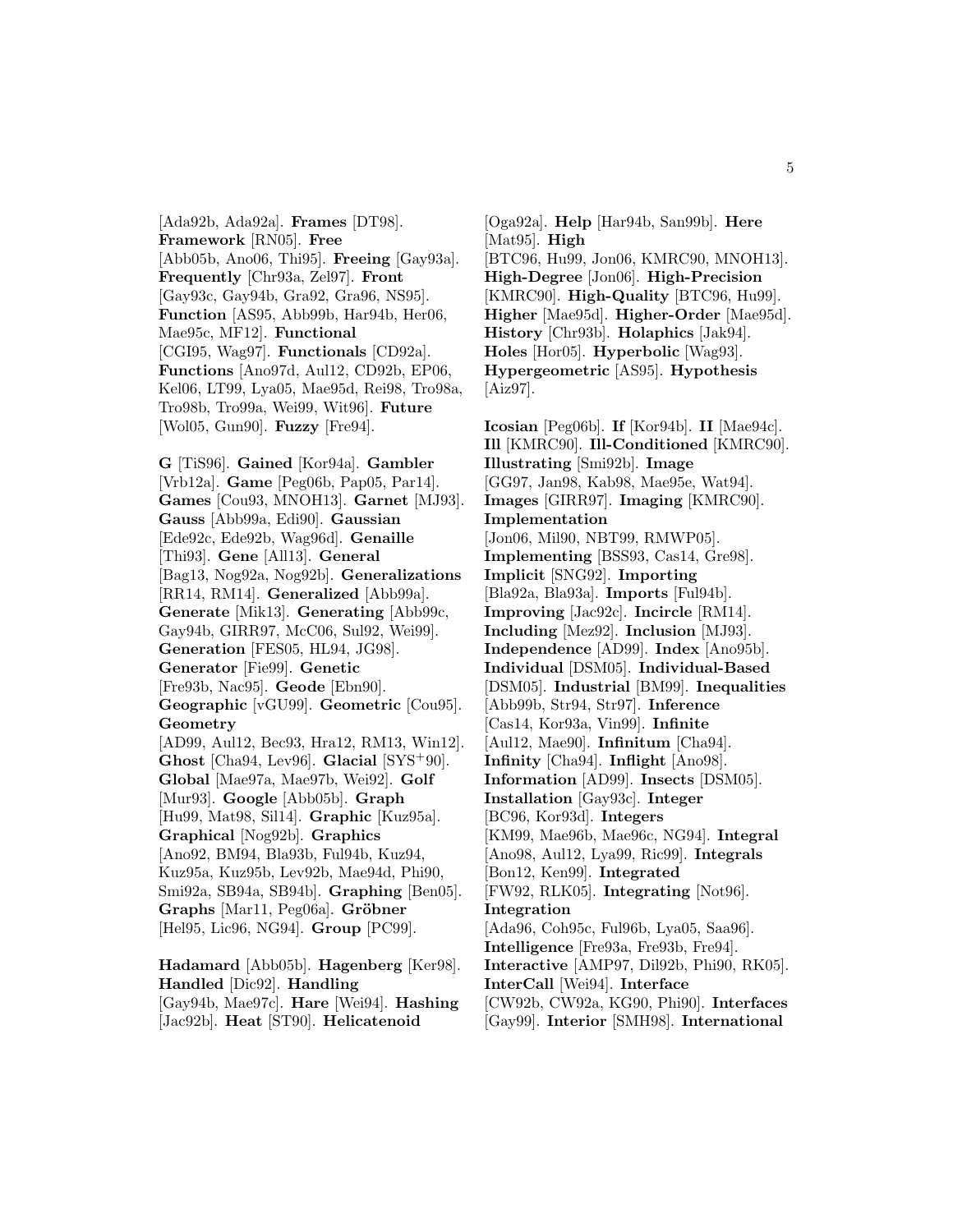[Abb05a, Ker98]. **Interpolants** [MD99]. **Interpolating** [Lya05]. **Interpolation** [Abb98b, Abb99a]. **Interpretation** [Wag93]. **Interpreter** [Mae94b]. **Interval** [Kei95, Mae97a, Mae97b]. **Introduction** [Abb05a, Ker98, Mat95, Wel13, Yel10]. **Inversion** [CSA94, KMRC90, Kuc99]. **Inversive** [RM13]. **Involving** [Bon12]. **issues** [Ano06]. **Iterates** [Nev99]. **Iteration** [Mae95c, Wag97].

**J** [Gay99]. **J/Link** [Gay99]. **Journal** [Ano06]. **Jumping** [RM06]. **Jurisprudence** [Cha05]. **Just** [Bla93d].

**Kalman** [Rud06]. **Kepler** [Vrb11c]. **Kernels** [Gay94c, MHT11]. **Kerr** [SR90]. **Kim** [Jon92a]. **Kind** [Hra12, Win12]. **Kinetic** [Bel92, Mar98]. **Kit** [Dub90a, Dub90b]. **Knot** [Gof95]. **Knowledge** [Bla92b]. **Kuhn** [Abb99a, Kam05].

**Labels** [Ful94b, Lev92b]. **Laboratories** [HR92]. **Ladders** [Edw94]. **Lagrange** [Edw94]. **Lamp** [Rud95a]. **Landing** [Mur12]. **Laplace** [CSA94]. **Large** [Gay94b]. **Lattices** [Coh95a, MM93]. **Lava** [Rud95a]. **Law** [CJ98]. **Layer** [McP92b, McP92a]. **Lazy** [Cha94]. **Learning** [Bla92a, Bla92b, Bla93a, Bla93b, Bla93c, CJ98, Her99, RK05]. **Legendre** [Abb99a]. **Legends** [Ful95a]. **LEGO(R)** [Cou13]. **Leibniz** [Gre98]. **Length** [Coh95b]. **L´evy** [RN05]. **Libraries** [KG90]. **Lighting** [SB94a]. **Limits** [Ada92b, Ada92a, Phi98b]. **Linde** [Far92]. **Linear** [Car94, Car95, CD92b, CD92a, Jan98, Kor93d, Ner99, Nev99]. **Liners** [Abb90a, Abb90b, AL92a, AL92b, Jou92a]. **Link** [Peg05b, Gay99]. **Lists** [Gay94b]. **Local** [Ful96a]. **Logic** [Coh92b, Coh92a, Mae94b, Mae94c, SN06, Wat90]. **Logistic** [Mik13]. **Long** [Mae96b, Mae96c]. **Looping** [Bla92c]. **Luge** [Rud98]. **Lyapunov** [San96].

**M** [TiS96]. **M/G/1** [TiS96]. **Machine** [Her98, Cha94]. **Machines** [Mae93c, NBT99, Sut92b, Sut92a]. **Macintosh** [Gra92]. **Magic** [Sar99]. **mail** [Chr92b, Chr92a, Chr93a, Chr93b, wDJK92]. **Making** [Hor05, Kuz94, Wei05]. **Manifolds** [Bar06]. **Manipulating** [Hut95, SA90]. **Manipulation** [GG97]. **Manipulators** [HL94]. **Many** [Dic92]. **Many-Handled** [Dic92]. **Map** [Mik13]. **Mapping** [Wes93]. **Marks** [Ful95b]. **Matching** [Fal05, Har97a]. **MathCode** [FES05]. **Mathematica** [Abb05a, Ano06, Ker98, Abb90a, Abb90b, Abb05b, ARAM92, Aiz97, AH92, And90, Ano92, Ano94c, Ano94d, Ano95c, Ano97b, Bal94, Bla92a, Bla92b, Bla93a, Bla93b, Bla93c, BPU90, Buc98, BC96, CW92b, CW92a, Car94, Car95, CZ93, Cou93, Foa97, FES05, Gay93a, Gay93b, Gay94a, Gay95, Ger97, GG97, Har97a, Héb97, Hoh99, Jac92a, Jac92b, Jon06, Jon92a, Jon92b, KP99, Kei95, Kel06, Kna97, Koz99, Kuz95a, Lev92c, Lev92b, Lic96, Mae90, Mae92c, Mae92d, Mae92e, Mae92g, Mae92b, Mae92f, Mae93a, Mae93b, Mae93c, Mae93d, Mae94a, Mae94b, Mae94c, Mae94d, Mae95b, Mae95c, Mae95d, Mae95e, Mae96a, Mae96b, Mae96c, Mae97c, Mae97b, Mat95, MNOH13, Mur12, Ner99, Not96, Pet96, Phi90, Phi97b, Ram97, RN99, Rud95b, San99c, SB93, Sin06, Sof96, Str96, The99, Tro97a]. **Mathematica** [Wel13, Wol98, Jou92a, Mat95]. **Mathematica-designed** [Héb97]. **Mathematical** [Fri99, Mur93, Soi96, Tro99a]. **Mathematics** [Wol98, Gun90]. **MathLink** [BTC96, Bor92, Ful94a, Ful95a, Gay94a, NS95, Wag96c]. **MathLink-Based** [NS95]. **MathModelica** [Fri99]. **MathPDE** [SF11]. **MathTensor** [CP90]. **MathWorld** [Wei05]. **Matrices** [Abb99a, Coh95b, KMRC90]. **Matrix** [Ano98, AMP97]. **Maxillo** [DT98]. **Maxillo-Facial** [DT98]. **Mechanical** [DEH92, DHE92, HL94]. **Mechanism**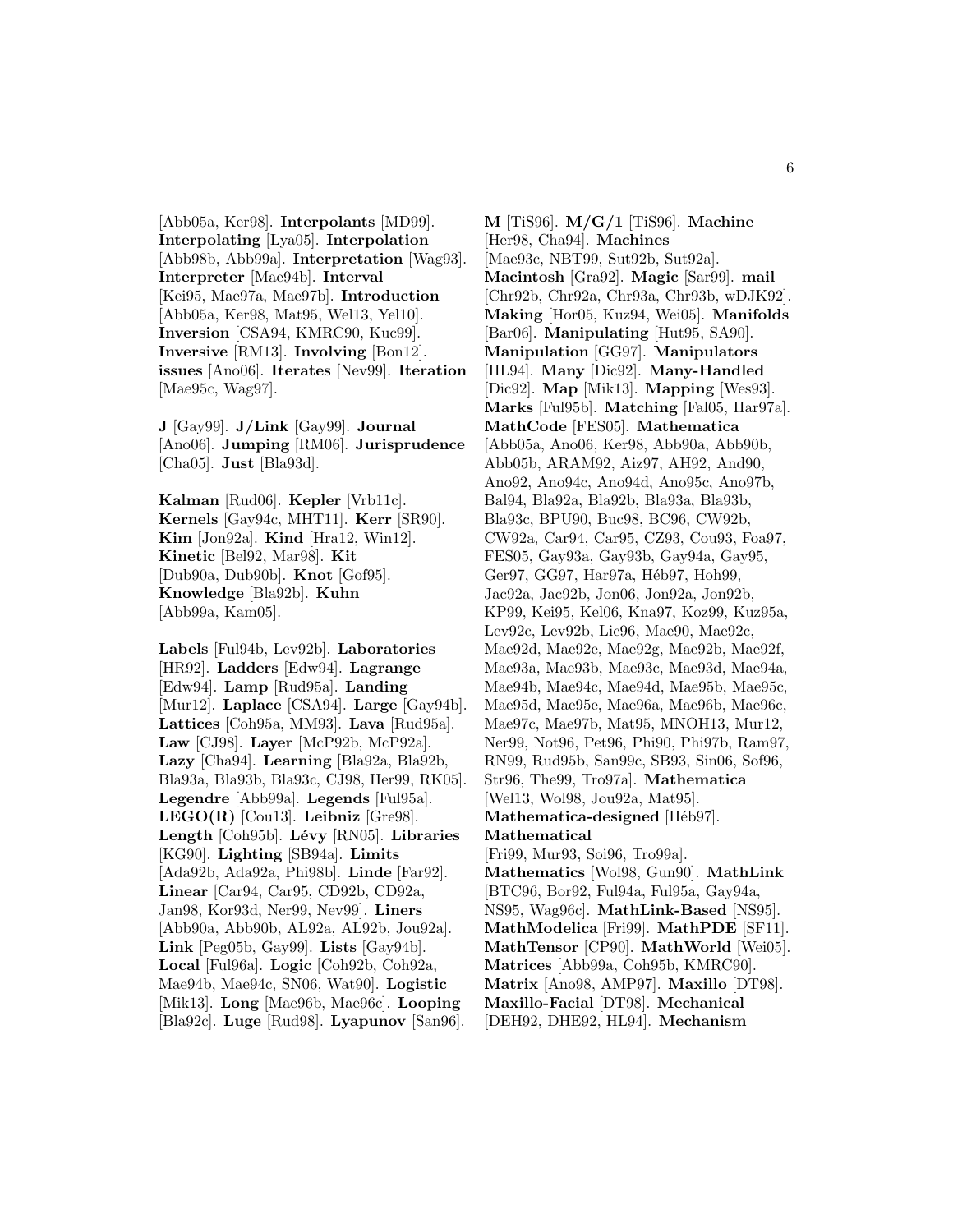[Erd06]. **Media** [Aul12, Hra12, SR90, Win12]. **Medical** [KMRC90]. **Memoization** [Cas14]. **Memory** [Gay93a, Gay94c]. **Message** [Mae92f]. **Messages** [Gay93b, Zel96]. **Metamorphic** [MJ93]. **Method** [Bag13, Dai98, Edi90, Fal05]. **Methods** [Coh95a, Fea05, Lya99, Win12]. **Microarrays** [All13]. **MINDSTORMS(R)** [Cou13]. **Minimal** [BCDH94, Dic90, Mae92e, dO10]. **Mir** [Foa97]. **Mixed** [CC11, Kor93d]. **Mixed-Design** [CC11]. **Mixed-Integer** [Kor93d]. **Mixing** [SR90]. **ML** [Vrb11b]. **Moats** [Edw94, Wag96d]. **M¨obius** [Gof95, Rud95c]. **Modal** [McP92b, McP92a]. **Mode** [Fal05, Wag96c]. **Mode-Matching** [Fal05]. **Model** [AH92, Mil90, Nog92a, Nog92b]. **Modeling** [Fri99, Hra12, Kor94a, SNG92]. **Models** [BSS93, DSM05, Pal14]. **Modular** [PC99, Tro99b]. **Modulo** [Ent99]. **Molecular** [DEH92, DHE92]. **Moment** [MG10, Pro99]. **Moment-Based** [Pro99]. **Moments** [TiS96]. **Monitored** [RN05]. **Moon** [Mur12]. **Morphological** [Jan98]. **Morphology** [End97]. **Motion** [Bec93, Mae96a, Sar99, Sar11, Vrb12b]. **Mu** [Rud06]. **Multi** [MW05, dO10]. **Multi-Agent** [dO10]. **Multi-Electron** [MW05]. **Multichannel** [Fal05]. **Multiple** [Hra12, Hut95]. **Multipliers** [Edw94]. **Multivariate** [Nak93, RS96]. **Musical** [JR98]. **Must** [Kor94b].

**Nash** [DK92a, DK92b, Par14]. **Needle** [Joh06, Sin06]. **Negative** [Zwi13]. **Neglect** [MG10]. **Neighbourhoods** [AD99]. **Nested** [Ada92b, Ada92a]. **net** [And90]. **Nets** [MM93]. **Network** [BCDH94, Cha05, Fre93a]. **Neural** [And90, Fre93a]. **News** [Ano94c, Ano94d, Ano95c]. **Newton** [Edi90, Edw97]. **Nine** [Bla93d]. **Nineties**

[BPU90]. **Nodal** [Rid90]. **nohup** [Chr93b]. **Noise** [Abb99a]. **Non** [RM13]. **Non-Euclidean** [RM13]. **Nondecreasing** [Abb99b]. **Nonlinear** [Aul12, Bla92c, Boc93, Edi90, Hra12, Jon06, Ner99, Sar11, Win12]. **Nonparametric** [Cas14, Wei99]. **Normal** [RS96]. **Nose** [Edw97]. **Nose-Cone** [Edw97]. **Notebook** [BTC96, Dub90a, Dub90b, Mez92]. **Notebooks** [Nov96b, Smi90b, Smi93]. **Notes** [Coh95a, Coh95b, Coh95c, Coh96]. **Nothing** [Kor94a]. **Number** [Peg05b, Peg06a]. **Numbers** [BTC96, Rei92, Str96]. **Numeric** [Nag05]. **Numerical** [Abb98b, BSS93, Ful95b, Ful96b, Kei92, KG90, Ner99, Nog92b, Saa96, San96]. **Numerics** [Sof96]. **NXT** [Cou13].

**Object** [BM99, Fri99, Mae93a]. **Object-Oriented** [BM99, Fri99, Mae93a]. **ODEs** [Win12]. **Offshore** [PFS06]. **One** [Abb90a, Abb90b, AL92a, AL92b, Ent99, Jou92a]. **One-Liners** [Abb90a, Abb90b, AL92a, AL92b, Jou92a]. **online** [Ano06]. **online-only** [Ano06]. **only** [Ano06]. **Opening** [Smi90b]. **Operator** [Ano98]. **Optimal** [Lya05]. **Optimization** [KP99, KJ06, Mae93c, Mae97a, Mae97b, Saa96, ST90]. **Option** [BSS93]. **Options** [Kel06, RN05]. **Order** [Mae95d, RS99]. **Ordered** [KM99]. **Ordinary** [Nev99]. **Oriented** [BM99, Fri99, Mae93a]. **Orloj** [Geh97]. **Orthogonal** [Rei98]. **Other** [Vrb11a, Abb97b]. **Overview** [Lev92c, Pet96].

**Package** [Bel90a, Bel90b, End97, Ful95c, Gay93a, Koe94, NS95, San99a, SF11, Wat90]. **Packages** [Bla93c, Coh92b, Coh92a, Smi90b, Dil92a]. Packed<sup>[Kna97]</sup>. Padé<sup>[Abb99a]</sup>. Palette [Abb98b]. **Palettes** [Nov96a]. **Panel** [Fea05]. **Paperless** [Ano06]. **Parabolic** [Lya99]. **Paradigms** [Hra12]. **Paradox**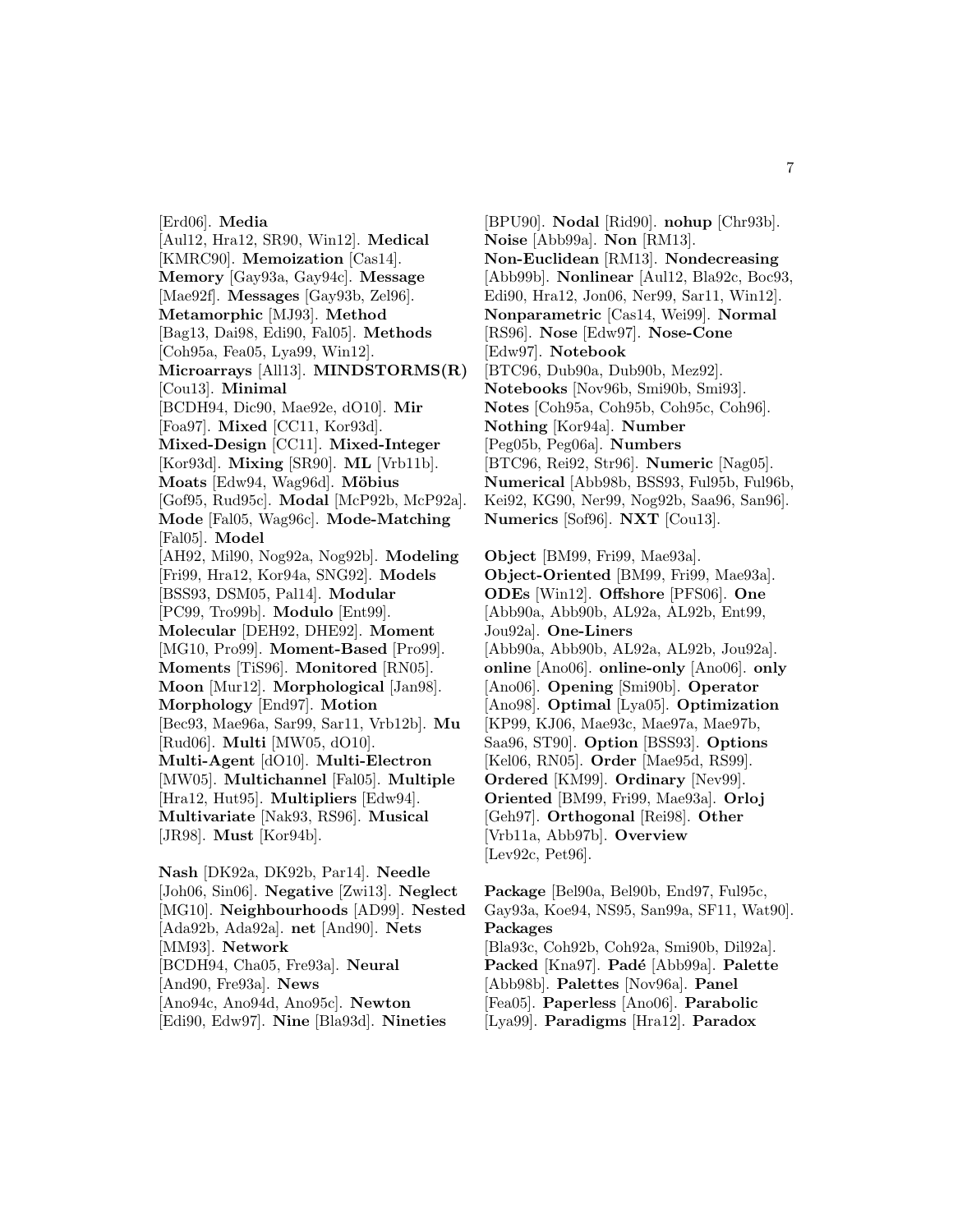[Cou93, Wag93]. **ParentForm** [Abb99c]. **Park** [Rud95b]. **Part** [Mae97b, RM13]. **Partial** [Ker12, Kna96, Lya99]. **Particle** [Vrb12b]. **Pascal** [Abb99a]. **Passage** [Vrb12a]. **Passing** [Mae92f]. **Past** [Coh96]. **Path** [Lya99]. **Pattern** [Har97a]. **Patterns** [Har94a, Vrb11a]. **Pauli** [Vrb12b]. **PDEs** [SF11]. **Pedagogical** [Joh06]. **Mathematica** [Dil92a, Dil92b]. **Pendulum** [Sar11]. **Perfect** [Kuz94]. **Performance** [Hay92b, Hay92a, Jac92c]. **Performing** [CP90]. **Perimeter** [Abb06]. **Periodic** [Nev99]. **Perspective** [Joh06]. **Perspectives** [SB94b]. **Perth** [Abb05a]. **Perturbation** [DEH92, DHE92]. **Pets** [RM06]. **Phase** [Mur94, Sko94]. **Pi** [Coh95a]. **Picard** [Nev99]. **Pick** [Phi97a, Phi98a]. **Picture** [Kuz94]. **Pictures** [Cou95, Kuz95b]. **Pipes** [Jac92d]. **Pivoting** [Ede92c, Ede92b]. **Placing** [KBS12]. **Planar** [McP92b, McP92a, Mur94]. **Plane** [Sha95]. **Playing** [Cha94]. **Plot** [CC11]. **Plots** [Gay94b, Mur94, TC94, WJ93]. **Plotting** [Mae97a, Mae97b, Wes93]. **Point** [Jac92a]. **Polar** [Tow96, TC94]. **Polygonal** [MD99]. **Polygons** [Hel98, SA90]. **Polyhedra** [KBS12, Mae93d]. **Polymorphism** [Mae92f]. **Polynomial** [Str94]. **Polynomials** [Fie99, Hut95, Jon06, Knu92, Nag05]. **Polyominoes** [RM99]. **Polytopes** [Sul92]. **Population** [Ker12]. **possible** [Gun90]. **Post** [SYS<sup>+</sup>90]. **Post-Glacial** [SYS<sup>+</sup>90]. **PostScript** [Chr92b]. **Potent** [Cou93]. **Power** [Cou93, Koe94, Nak93, Tan97, Wag95, Wag96a, Wag96b, Wag96c, Wag97]. **Powers** [Bag13, Nak93]. **Practice** [ARAM92]. **Precision** [Ful95b, KMRC90]. **Prediction** [FPP95]. **Presentations** [EP06]. **Pricing** [BSS93, RN05]. **Printed** [Sko94]. **Probabilistic** [Cas14]. **Probability** [Rei98, SB93]. **Probing** [dO10]. **Problem** [Edw97, FW92, Fre93a, SYS<sup>+</sup>90, Vrb11c, Joh06]. **Problems** [Cow13, Fal05, Lya05, PFS06]. **Procedural**

[Wit96]. **Proceedings** [Ker98]. **Process** [RN05]. **Processes** [AD99]. **Processing** [EMM90, Jan98, San99a, Wit90]. **Produced** [KBS12]. **Product** [Aul12]. **Profiler** [Gay95]. **Profiles** [Jon92a]. **Program** [Ano94e, Ano94f, BTC96, DK92a, DK92b, Gay94a, Lev92d, Phi90, Rid90, Wit92]. **Programmer** [Mae90, Mae92c, Mae92d, Mae92e, Mae92g, Mae92b, Mae92f, Mae93a, Mae93b, Mae93c, Mae93d, Mae94a, Mae94b, Mae94c, Mae94d, Mae95b, Mae95c, Mae95d, Mae95e, Mae96a, Mae96b, Mae96c, Mae97c, Mae97b]. **Programming** [BC96, Car94, Car95, Cas14, Ful95c, Hay95, Hra12, Kor93d, Koz99, Lev92a, Mae92g, Mae93a, Mae94b, Mae94c, Mae96d, Mat95, Nac95, Nov96b, Sel94, Wag95, Wag96a, Wag96b, Wag96c, Wag97, Wel13, Ziz92b, Ziz92a, Abb97b]. **Programs** [Hay92b, Hay92a, Jac92c, Var92]. **Projectile** [Sar99]. **Projection** [SB94b]. **Prolog** [Not96]. **Proofs** [Abb99b, RM14]. **Propagator** [RMWP05]. **Properties** [RR14, RM13]. **Prose** [Mae95a]. **Protein** [FPP95]. **Proteins** [JR98]. **Prototyping** [Erd06]. **Prover** [CZ93]. **Proving** [Buc98]. **Pseudo** [Var96]. **Putting** [Kuz95b]. **Puzzles** [Peg05a, Tro97a].

**Quadrature** [Abb99a]. **Quality** [BTC96, Hu99]. **Quantum** [DEH92, DHE92, Her98, MW05, Phi98a, Tro99c]. **Quasicrystals** [Sen94]. **Quasirandom** [Car11]. **Quaternions** [PT98]. **Queens** [Fre93a]. **Questions** [Abb97e, Abb97f, Abb98c, Abb98d, Abb98e, Abb99d, Abb99e, Abb99f, Abb05c, Chr93a, Ful95a, Zel97]. **Queueing** [AH92]. **Queues** [TiS96].

**Radial** [Kel06]. **Radical** [RM14]. **Radicals** [Ada92b, Ada92a]. **Rado** [Her06]. **Ramanujan** [Bag13, Tro99b]. **Ramanujan-Type** [Bag13]. **Ramsey** [Cow13]. **Random** [Ano97a, AD99, BM94,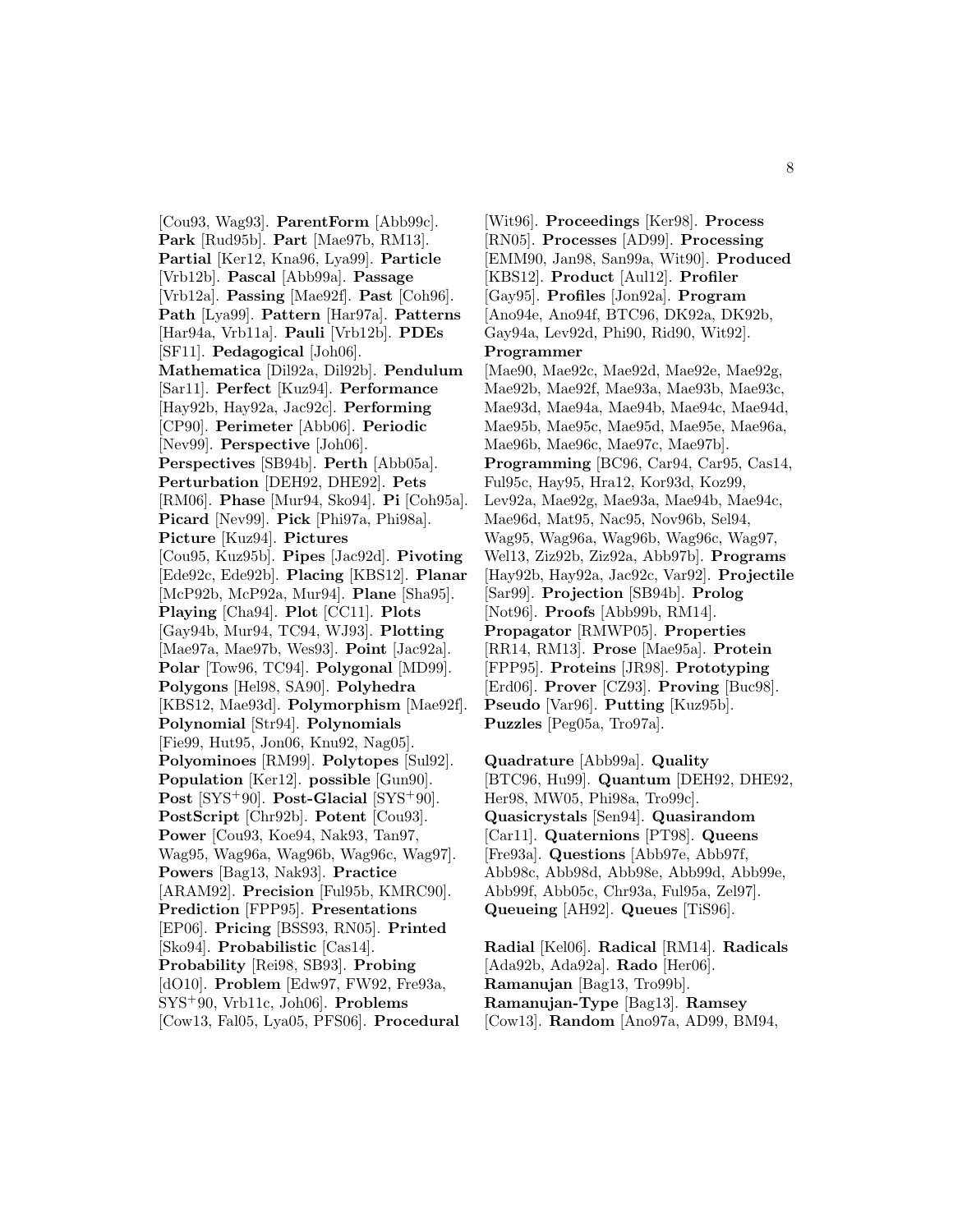BN92, BTC96, Coh95b, Mar11, Sil13]. **Random-Dot** [BN92]. **Randomness** [Phi98b]. **Rank** [Mit96]. **Rational** [Coh95b, LT99]. **Rational-Length** [Coh95b]. **Ray** [Mae94d]. **Reactive** [dO10]. **ReadList** [Ful94b]. **Real** [PT98]. **Rearranging** [Har94a]. **Reason** [Sko92]. **Reasons** [Sko92]. **Rebound** [SYS<sup>+</sup>90]. **Reconstructing** [MJ93]. **Recursion** [Bla92c]. **Reduce** [Abb99a, Kam05, Par14]. **Reflective** [Kuc99]. **Regal** [Lev96]. **Region** [RMWP05]. **Regression** [Edi90, Ner99, Zwi13]. **Regular** [AS95, Bla93d]. **Regularization** [Abb05b]. **Related** [RM99]. **Relational** [Mae93b]. **Relativistic** [Vrb12b]. **Reliability** [Sil14]. **Remote** [Gay94c]. **Removal** [tHR05]. **Rendering** [GIRR97, Jak96, Sul92]. **Replacements** [Erd06]. **Representation** [Aul12, Hra12, Rei98, Win12]. **Representations** [JR98, Nog92b]. **Representing** [GVV92, dOV14]. **Resampling** [SB93]. **Research** [SMH98]. **Results** [Mar11]. **Return** [Tro05b]. **Review** [Cha94, Har94b, Hoh99, Mae95a, Mat95, Wei94]. **Revisited** [Peg06b, Hay92b, Hay92a, Joh06, Oga92b]. **Rhombic** [KBS12]. **Ricci** [Agu90]. **Ride** [Rud98]. **Riemann** [Aiz97, Ben05, Kiv06, Tro97b, Tro98c, Tro05b]. **Rigid** [Mur92]. **Ripple** [Peg05c]. **Robotica** [NS95]. **Robots** [Cou13]. **Rods** [Thi93]. **Rogers** [Tro99b]. **Rook** [Fie99]. **Roots** [Abb99b]. **Rotating** [Mur92]. **Rotational** [DEH92, DHE92]. **Rotations** [PT98]. **Ruin** [Vrb12a]. **Rule** [Sel94]. **Rule-Based** [Sel94]. **Rules** [Bla98, Sof93, dOV14].

**S** [CW92b, CW92a]. **Sachs** [CGW11]. **Sampler** [Var92]. **Sampling** [Vrb11b]. Sand [Héb97]. Scattering [Fal05, Tro99c]. **Scholes** [Mil90]. **School** [MNOH13]. **Scoping** [Mae92a]. **Scott** [Jon92a]. **Scratching** [Mik13]. **Search** [Abb05b].

**Searching** [Tro99a]. **Second** [Hra12, Sar99, Win12]. **Sector** [Nog92a, Nog92b]. **Seismic** [Nov99]. **Selected** [RM13]. **Self** [McC06]. **Self-Affine** [McC06]. **Semantic** [Har97a]. **Semantica** [Har97a]. **Semigroups** [Sut92b, Sut92a]. **Sensitivity** [Car95]. **Sequences** [Abb99c]. **Series** [BM94, Cou95, Koe94, Kor93c, Nak93, Rei98]. **Set** [Abb05b, Coh92b, Coh92a, Sar99]. **Setting** [dO10]. **Seven** [Gra90]. **Seventhg** [Abb05a]. **Shading** [SB94a]. **Shadowing** [Wag96a]. **Shaped** [Tro96]. **Shapes** [DT98]. **Sigma** [Her06]. **Signal** [EMM90]. **Signed** [Mit96]. **SimCity** [Phi97b]. **Simple** [Sar11]. **Simplex** [Car94]. **Simulate** [Kor94b]. **Simulating** [Fre93b]. **Simulation** [Car11, Fri99, JG98]. **Simulations** [Ram97]. **Simulator** [Her98, Bel92]. **Sin** [Gra90]. **Single** [Mae95e]. **Single-Image** [Mae95e]. **Singularities** [Hra12, Win12]. **Site** [Tro99a]. **Skew** [Vin99]. **Slicing** [Moo95]. **Slinky** [Rud94]. **Slip** [Rud06]. **Smooth** [Abb98b, MD99]. **snapshots** [Gun90]. **Soft** [Mur12]. **Software** [BM99, Har94b]. **Solid** [SNG92]. **Solids** [Bla93d, Moo95]. **Solution** [Fre93a]. **Solutions** [Nev99]. **Solve** [Abb99a, Cow13, Kam05, SF11]. **Solvers** [Boc93]. **Solving** [AH92, CGI95, FW92, Str97, Tro97a, Vrb11c, Wes93]. **Some** [AUV06, Bon12, Cow13, Lya05, Sel94]. **Sound** [Coo92, Tro99d]. **Sounds** [Mik13]. **Space** [Aul12, Hra12, Win12]. **Spatial** [FW92, Kuc99]. **Sphere** [Ben05]. **Spider** [Jon06]. **Spinors** [Nor95]. **Split** [CC11, RMWP05]. **Split-Plot** [CC11]. **Spread** [DSM05, GVV92]. **Stable** [RN99]. **Stacks** [Har94b]. **Standard** [Bla93c]. **Start** [Mat95]. **State** [Sut92b, Sut92a, Sut06]. **States** [Tro99c]. **Statistic** [Mit96]. **Statistical** [Abb97c]. **Statistics** [RS99, SB93]. **Stats** [SB93]. **Stereograms** [BN92, Mae95e]. **Stochastic** [Cas14, Ken99]. **Stopping** [Lya05]. **Straight** [Hel92].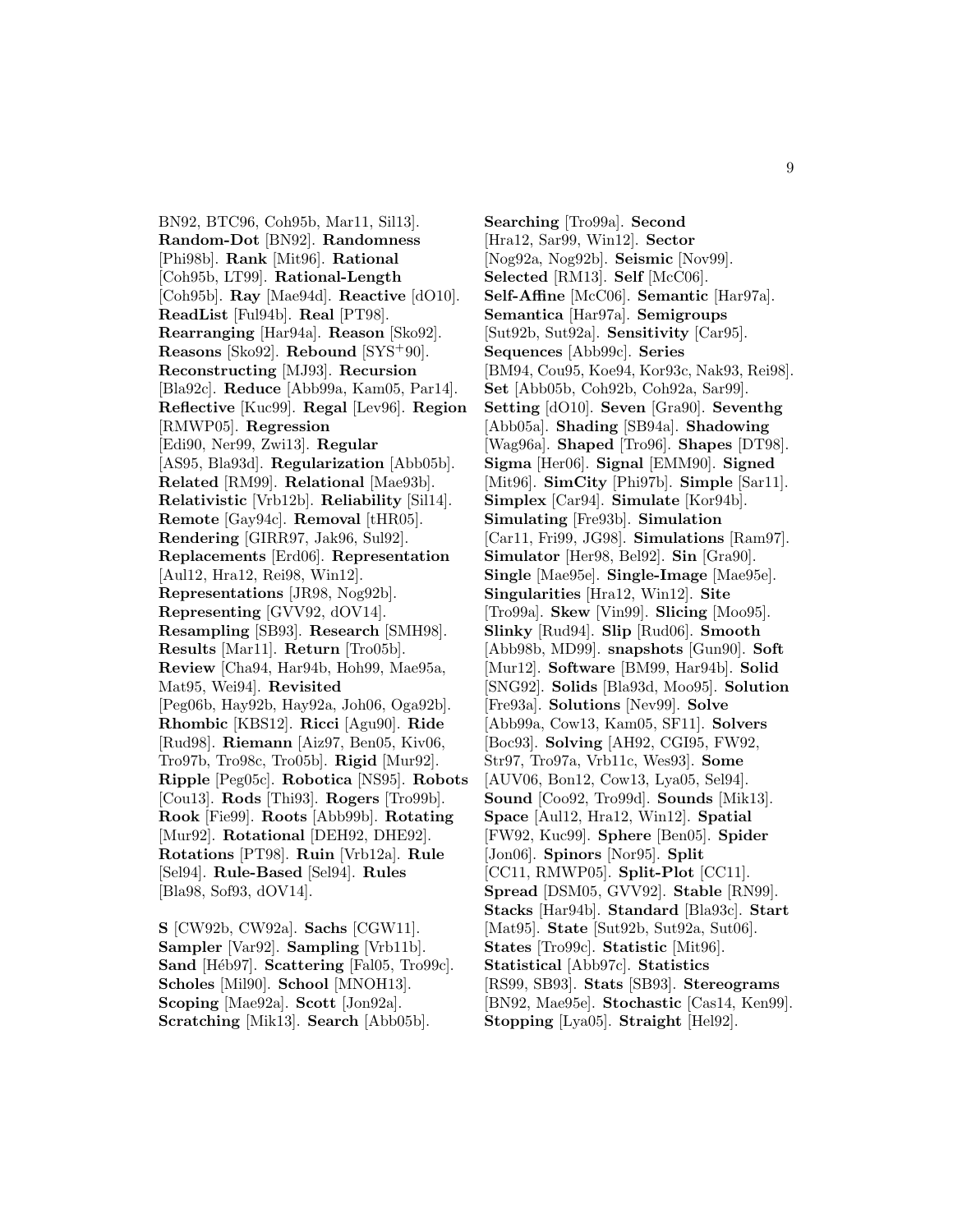**Strategies** [Pap05]. **String** [JR98]. **Strings** [Wel13]. **Strong** [Str94]. **Structure** [Cha05, FPP95, MW05, SMH98]. **Structures** [Mae90]. **Structuring** [ARAM92]. **Students** [MNOH13]. **Study** [Sar11, ST90]. **Subclass** [Dub90a, Dub90b]. **Subexpressions** [Cop92]. **Substitutions** [Erd06]. **Sudoku** [Peg06b, Peg05a, Peg05b, Peg05c, Peg06a]. **Sum** [Abb05b]. **Sum-Free** [Abb05b]. **Super** [Sar11]. **Super-Nonlinear** [Sar11]. **Support** [Ful94a, Ful94b, Ful95a, Ful95b, Ful95c, Ful96a, Ful96b, Gay93c, Gay94b, Gay94c, Mil97, NBT99, Zel96, Zel97]. **Supreme** [Cha05]. **Surface** [Gay94b, MM93, SN06, Tro05b]. **Surfaces** [ABBS10, BCDH94, Dic90, Dic92, HLF96, Hor05, Kiv06, Mae92e, MJ93, Tro97b, Tro98c]. **Survey** [Wit90]. **Swarm** [KJ06]. **Swarm-Based** [KJ06]. **Swing** [Mur93]. **Symbolic** [Abb99c, Boc93, Coh95c, EMM90, Nag05, PFS06]. **Symbolic-Numeric** [Nag05]. **Symbols** [Gay93a, Mae92a]. **Symmetric** [Bon12, Sha95]. **Symmetric-Top** [Bon12]. **Symmetries** [Her99]. **Symmetry** [TC94]. **Symposium** [Abb05a, Ker98]. **Syntactic** [Sut92b, Sut92a]. **System** [Buc98, CP90, FES05, Mae92g, MIS98, Sil14, dO10]. **Systems** [Fre94, Jon06, Str94, Tan97].

**Tables** [Abb97c]. **Taking** [Bal94]. **Tarski** [Wag93]. **Tax** [Abb99c]. **Teaching** [Jon92b]. **Tech** [Ful94a, Ful94b, Ful95a, Ful95b, Ful95c, Ful96a, Ful96b, Gay93c, Gay94b, Gay94c, Zel96, Zel97]. **Technical** [Hoh99, Mil97]. **techniques** [Abb97b]. **Technology** [PFS06]. **Tensor** [CP90]. **Tensors** [Agu90]. **Test** [Bla92b]. **Testing** [Thi95]. **Tests** [Wei99]. **TEX/Mathematica** [Dil92a, Dil92b]. **Their** [Her99, Ken99, McC06]. **Themes** [RM13]. **Theorem** [CZ93, CGW11]. **Theorema** [Buc98]. **Theory**

[ARAM92, Coh92b, Coh92a, Cow13, DEH92, DHE92, Jon06, Par14, Sil14]. **There** [Bla93d]. **Third** [Ker98]. **Three** [Aul12, PUS92, SMH98, WJ93]. **Three-Dimensional** [SMH98, WJ93]. **Throwing** [Sin06]. **Thumbtacks** [Kor93b]. **Tick** [Ful95b]. **Tiles** [McC06]. **Tilings** [Sen94]. **Time** [Kor93c, Vrb12a]. **Tomography** [Mur96]. **Tool** [Dub90a, Dub90b, GVV92]. **Toolbox** [Car11, Gay93a, Gay93b, Gay94a, Gay95, Jac92d, Jac92c, Jac92a, Jac92b]. **Toolkit** [KJ06]. **Tools** [KP99, Par14, Phi97a]. **Top** [Bon12]. **Topics** [Chr92b]. **Topographies** [HN96]. **Tortoise** [Wei94]. **Towers** [Cou93]. **Tracing** [Mae94d]. **Tracings** [Héb97]. **Track** [Mae92c]. **Trade** [AL92c, Abb92a, Abb92b, Abb92c, Abb93a, Abb93b, Abb93c, Abb93d, Abb94a, Abb94b, Abb94c, Abb94d, Abb95a, Abb95b, Abb95c, Abb95d, Abb96a, Abb96b, Abb96c, Abb96d, Abb97a, Abb97b, Abb97c, Abb98a, Abb98b, Abb99a, Abb99b, Abb99c, Abb05b, Ano98, LA92, Jou92b]. **Transcendental** [Abb99b, Tro98a, Tro98b]. **Transform** [CSA94, Wat94, AUV06]. **Transforms** [EMM90]. **Transient** [SR90]. **Transputer** [BCDH94]. **Trefoil** [Gof95]. **Triacontahedra** [KBS12]. **Triangle** [Ano97a]. **Tricks** [AL92c, Abb92a, Abb92b, Abb92c, Abb93a, Abb93b, Abb93c, Abb93d, Abb94a, Abb94b, Abb94c, Abb94d, Abb95a, Abb95b, Abb95c, Abb95d, Abb96a, Abb96b, Abb96c, Abb96d, Abb97a, Abb97b, Abb97c, Abb98a, Abb98b, Abb99a, Abb99b, Abb99c, Abb05b, Ano98, Kam05, LA92, Jou92b]. **Trinoid** [Oga92b]. **Trott** [Tro97a, Tro97b, Tro98a, Tro98b, Tro98c, Tro99b, Tro99a, Tro99d, Tro99c, Tro05a, Tro05b, Tro06]. **Truck** [Fre94]. **Tubes** [Edw93]. **Tucker** [Abb99a, Kam05]. **Turing** [Cha94, Her98, Mae93c]. **Tutorial** [SNG92, Var99]. **Tutorials** [ARAM92]. **Twins** [RM14]. **Twisted** [Edw93]. **Two** [Bla93b, Mae97b, Mar11, Nog92a, Nog92b,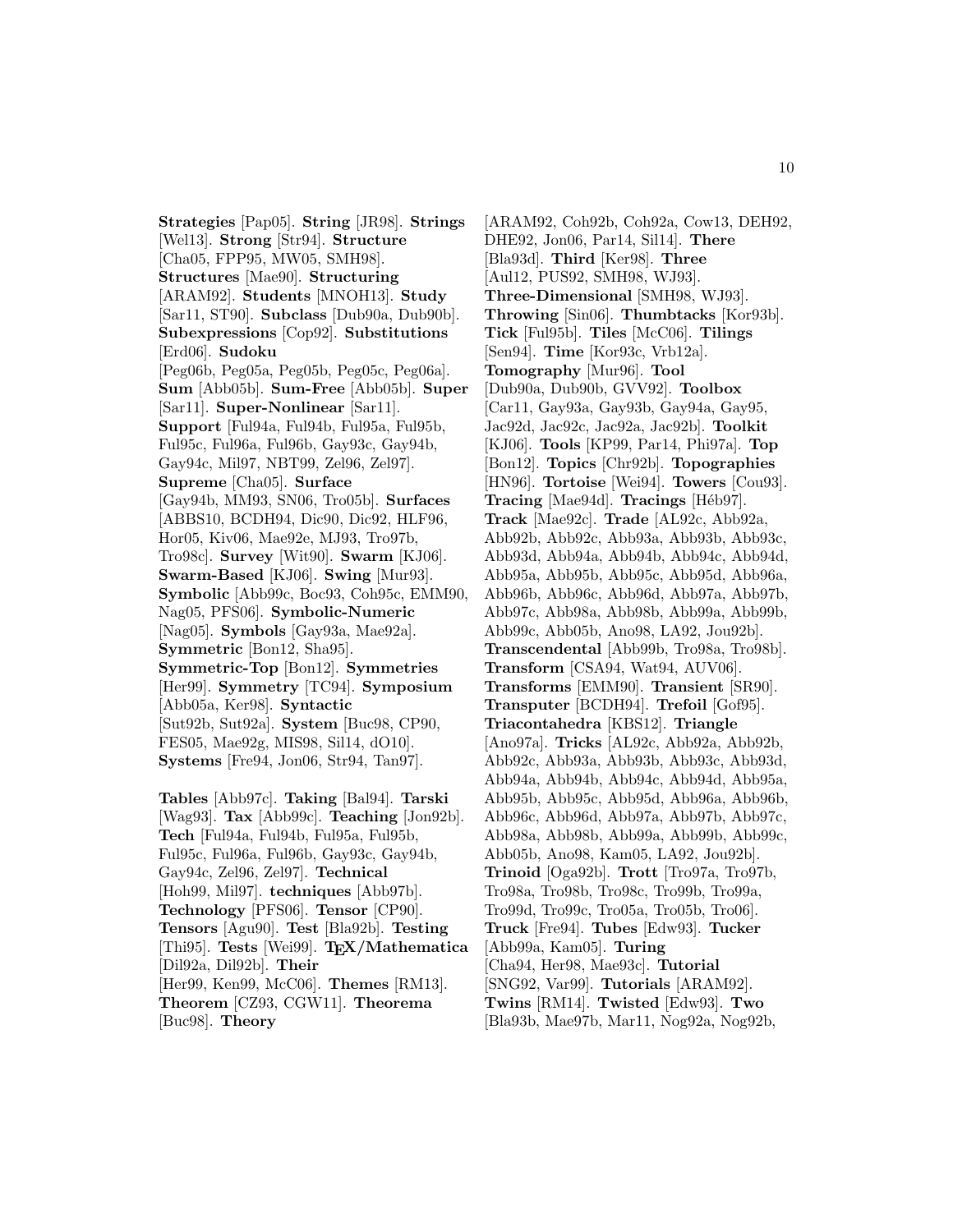#### *REFERENCES* 11

SR90, Vrb11a]. **Two-Dimensional** [Bla93b]. **Two-Sector** [Nog92a, Nog92b]. **Two-Wave** [SR90]. **Type** [Bag13]. **Types** [Mae92b, Mae96b]. **Typesetting** [Soi96]. **Tzitzeica** [ABBS10].

**Uncertainty** [Kor93c, Kor93d, Kor93a, Kor93b, Kor94a, Kor94b, Phi98b]. **Uncomputable** [Her06]. **Understand** [Sko92]. **Uniform** [Ent99, Mae93d]. **Universe** [CGW11, Far92]. **UNIX** [Gay93c]. **unlimited** [Ano06]. **Unordered** [KM99]. **Unusual** [Tro99d]. **Updating** [vGU99]. **Upper** [Fre94]. **Use** [Gay94c]. **User** [Gay99]. **Using** [Abb98b, Abb99a, ARAM92, All13, Bla93c, Cow13, Fea05, Gay99, KP99, Kam05, Kel06, Mik13, MNOH13, Par14, Phi90, Wat94].

**Values** [Mae92a, Mit96]. **Variables** [Ful96a, Hut95]. **Vector** [NBT99]. **Vectors** [Coh95b, Ede92a]. **Venture** [Kor94a]. **Ventured** [Kor94a]. **Version** [Ger97, Ano97c, Zel97]. **Vertices** [KBS12]. **Very** [KMRC90]. **via** [AD99, Jon06, Rud06, Smi93]. **Vibrating** [Tro96]. **Vibrational** [DEH92, DHE92]. **Vibrational-Rotational** [DEH92, DHE92]. **Virtual** [Rud94]. **Visualization** [Ano97d, Ful96b, GVV92, Kiv06, Tro97b, Tro98c]. **Visualizing** [EP06]. **Volume** [Ano95b]. **Voting** [Tan97].

**Walker** [MF12]. **Walks** [Mar11, Sil13]. **Warning** [Zel96]. **Waterworks** [Rud97]. **Wave** [CGW11, RMWP05, SR90]. **Waveguide** [McP92b, McP92a, Tro99c]. **Wavelets** [Nov99, RR95]. **WaveX** [Nov99]. **Web** [Sil13]. **Weeds** [DSM05]. **Weighted** [Tan97]. **Western** [Abb05a]. **Wide** [Sil13]. **Wilcoxon** [Mit96]. **Windows** [Hor05, Gay94c]. **Within** [MJ93]. **without** [RM14]. **Wolfe** [CGW11]. **Wolfram** [Tro99a, Peg05a]. **Wooden** [Gof95]. **Word**

[RR14]. **Words** [Ker06, RM14]. **work** [And90]. **Working** [Cop92]. **World** [Sil13]. **WorldPlot** [Nov93]. **Writing** [Mae95a].

**X** [Gay93c, Gay94b]. **Xmath** [Bri99]. **XML** [San99c].

**Year** [FW92].

**Zero** [Cha94]. **Zeros** [Jon06]. **Zonohedra** [Tow96]. **Zonohedrification** [Har97b].

# **References**

#### **Abbott:1990:MOLa**

[Abb90a] Paul C. Abbott. Mathematica one-liners. *Mathe*matica Journal, 1(1):??, Summer 1990. CODEN ???? ISSN 1047-5974 (print), 1097- 1610 (electronic). URL http: //www.mathematica-journal. com/issue/v1i1/tutorials/oneliners/ index.html.

# **Abbott:1990:MOLb**

[Abb90b] Paul C. Abbott. Mathematica one-liners. *Math*ematica Journal, 1(2):38–39, Fall 1990. CODEN ???? ISSN 1047-5974 (print), 1097- 1610 (electronic). URL http: //www.mathematica-journal. com/issue/v1i2/tutorials/oneliners/ index.html.

#### **Abbott:1990:IOa**

[Abb90c] Paul C. Abbott. In [] and  $\text{Out}$  []. Mathematica Journal,  $1(1):??$ Summer 1990. CODEN ???? ISSN 1047-5974 (print), 1097- 1610 (electronic). URL http: //www.mathematica-journal.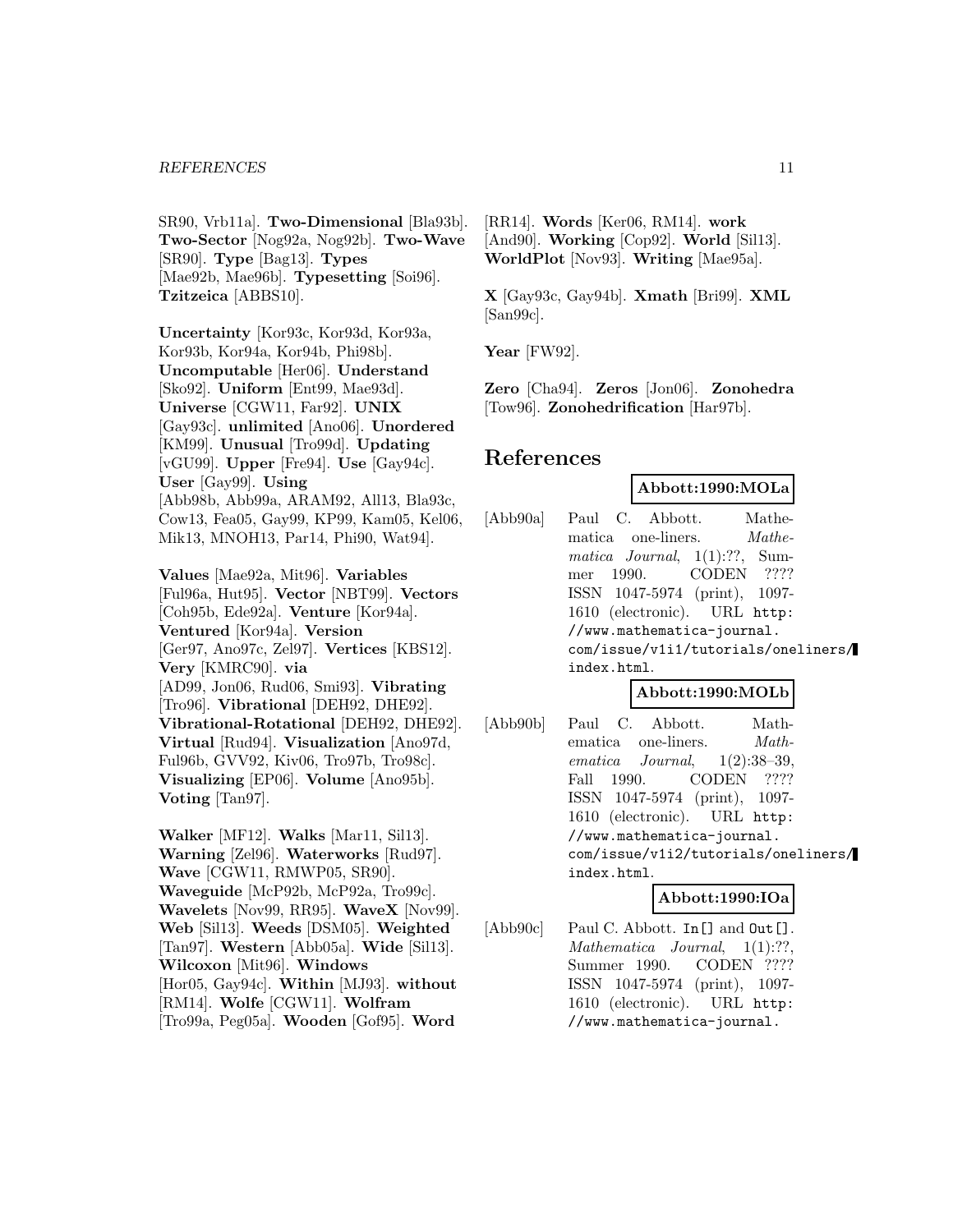com/issue/v1i1/tutorials/inout/ index.html.

# **Abbott:1990:IOb**

[Abb90d] Paul C. Abbott. In[] and Out[]. Mathematica Journal, 1 (2):??, Fall 1990. CODEN ???? ISSN 1047-5974 (print), 1097- 1610 (electronic). URL http: //www.mathematica-journal. com/issue/v1i2/tutorials/inout/ index.html.

# **Abbott:1991:TTb**

[Abb92a] Paul Abbott. Tricks of the trade. Mathematica Journal, 2 (2):??, ???? 1992. CODEN ???? ISSN 1047-5974 (print), 1097- 1610 (electronic). URL http: //www.mathematica-journal. com/issue/v2i2/tutorials/tricks/ index.html.

# **Abbott:1992:TTa**

[Abb92b] Paul Abbott. Tricks of the trade. Mathematica Journal, 2(3): ??, Summer 1992. CODEN ???? ISSN 1047-5974 (print), 1097- 1610 (electronic). URL http: //www.mathematica-journal.  $\frac{1}{\text{com}}$ /issue/v2i3/tutorials/tricks/ $\frac{1}{|\text{Ab}\text{b}92\text{g}|}$ index.html.

# **Abbott:1992:TTb**

[Abb92c] Paul Abbott. Tricks of the trade. Mathematica Journal, 2 (4):??, Fall 1992. CODEN ???? ISSN 1047-5974 (print), 1097- 1610 (electronic). URL http: //www.mathematica-journal. com/issue/v2i4/tutorials/tricksMb93a index.html.

# **Abbott:1991:IOc**

[Abb92d] Paul Abbott. In [] and Out []. Mathematica Journal, 2(2):??, ???? 1992. CODEN ???? ISSN 1047-5974 (print), 1097- 1610 (electronic). URL http: //www.mathematica-journal. com/issue/v2i2/tutorials/inout/ index.html.

# **Abbott:1992:IOa**

[Abb92e] Paul Abbott. In [] and Out []. Mathematica Journal, 2(3):??, Summer 1992. CODEN ???? ISSN 1047-5974 (print), 1097- 1610 (electronic). URL http: //www.mathematica-journal. com/issue/v2i3/tutorials/inout/ index.html.

#### **Abbott:1992:IOb**

[Abb92f] Paul Abbott. In [] and Out []. Mathematica Journal, 2(4):??, Fall 1992. CODEN ???? ISSN 1047-5974 (print), 1097- 1610 (electronic). URL http: //www.mathematica-journal. com/issue/v2i4/tutorials/inout/ index.html.

#### **Abbott:1991:IOb**

Paul C. Abbott. In[] and Out[]. Mathematica Journal, 2 (1):??, ???? 1992. CODEN ???? ISSN 1047-5974 (print), 1097- 1610 (electronic). URL http: //www.mathematica-journal. com/issue/v2i1/tutorials/inout/ index.html.

# **Abbott:1993:TTa**

Paul Abbott. Tricks of the trade. Mathematica Journal, 3(1):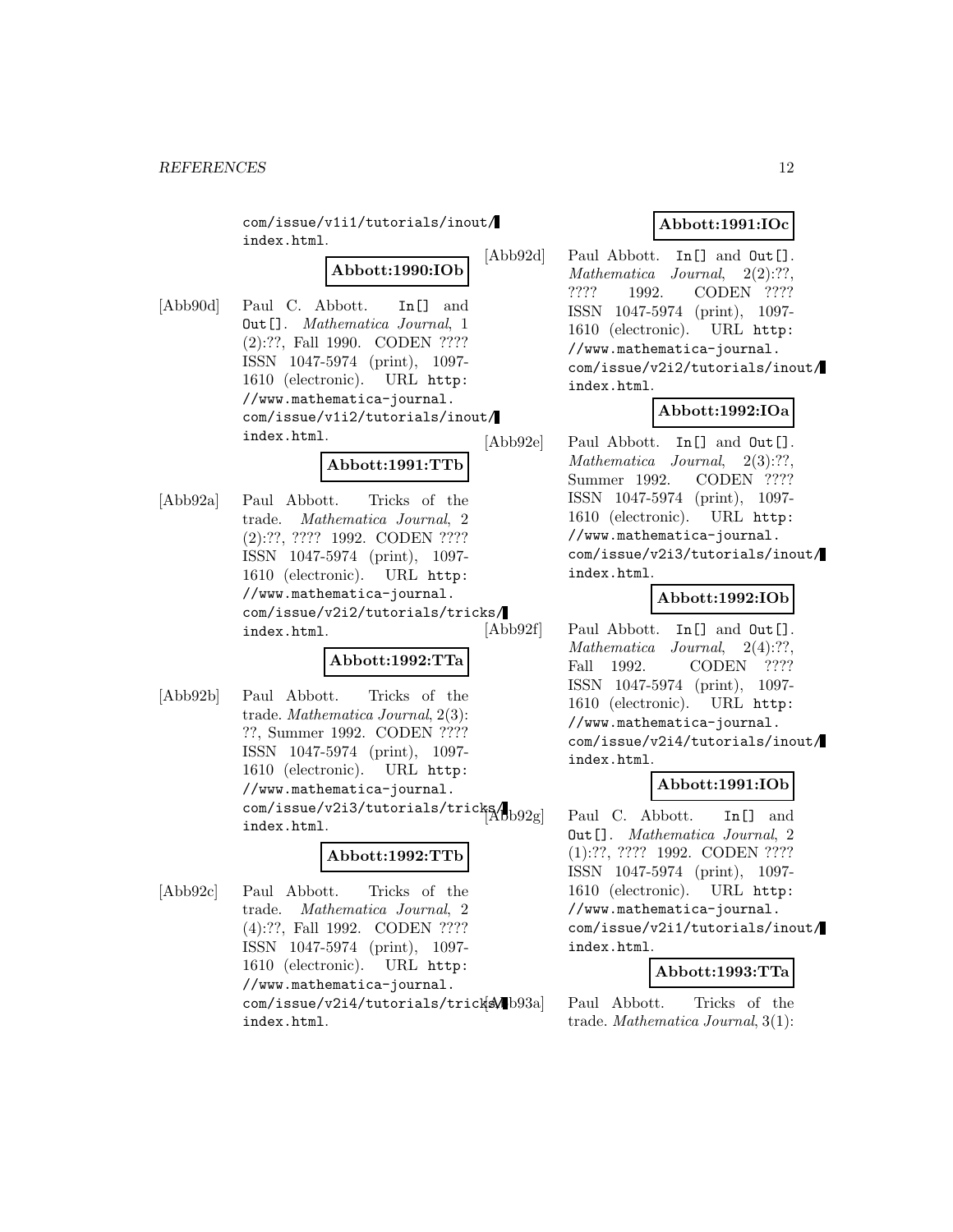??, Winter 1993. CODEN ???? ISSN 1047-5974 (print), 1097- 1610 (electronic). URL http: //www.mathematica-journal. com/issue/v3i1/columns/tricks/ index.html.

#### **Abbott:1993:TTb**

[Abb93b] Paul Abbott. Tricks of the trade. Mathematica Journal, 3 (2):??, Spring 1993. CODEN ???? ISSN 1047-5974 (print), 1097- 1610 (electronic). URL http: //www.mathematica-journal. com/issue/v3i2/tutorials/tricks/ index.html.

# **Abbott:1993:TTc**

[Abb93c] Paul Abbott. Tricks of the trade. Mathematica Journal, 3(3): ??, Summer 1993. CODEN ???? ISSN 1047-5974 (print), 1097- 1610 (electronic). URL http: //www.mathematica-journal. com/issue/v3i3/tutorials/tricks/ index.html.

#### **Abbott:1993:TTd**

[Abb93d] Paul Abbott. Tricks of the trade. Mathematica Journal, 3 (4):??, Fall 1993. CODEN ???? ISSN 1047-5974 (print), 1097- 1610 (electronic). URL http: //www.mathematica-journal. com/issue/v3i4/tutorials/tricks/ index.html.

# **Abbott:1993:IOa**

[Abb93e] Paul Abbott. In[] and Out[]. Mathematica Journal, 3(1):??, Winter 1993. CODEN ???? ISSN 1047-5974 (print), 1097- 1610 (electronic). URL http: //www.mathematica-journal.

com/issue/v3i1/columns/inout/ index.html.

#### **Abbott:1993:IOb**

Paul Abbott. In[] and Out[]. Mathematica Journal, 3(2):??, Spring 1993. CODEN ???? ISSN 1047-5974 (print), 1097- 1610 (electronic). URL http: //www.mathematica-journal. com/issue/v3i2/tutorials/inout/ index.html.

#### **Abbott:1993:IOc**

Paul Abbott. In[] and Out[]. Mathematica Journal, 3(3):??, Summer 1993. CODEN ???? ISSN 1047-5974 (print), 1097- 1610 (electronic). URL http: //www.mathematica-journal. com/issue/v3i3/tutorials/inout/ index.html.

#### **Abbott:1993:IOd**

Paul Abbott. In[] and Out[]. Mathematica Journal, 3(4):??, Fall 1993. CODEN ???? ISSN 1047-5974 (print), 1097- 1610 (electronic). URL http: //www.mathematica-journal. com/issue/v3i4/tutorials/inout/ index.html.

#### **Abbott:1994:TTa**

[Abb94a] Paul Abbott. Tricks of the trade. Mathematica Journal, 4(1):38– 42, Winter 1994. CODEN ???? ISSN 1047-5974 (print), 1097- 1610 (electronic). URL http: //www.mathematica-journal. com/issue/v4i1/tutorials/tricks/ 38-42\_tricks41.mj.pdf; http: //www.mathematica-journal.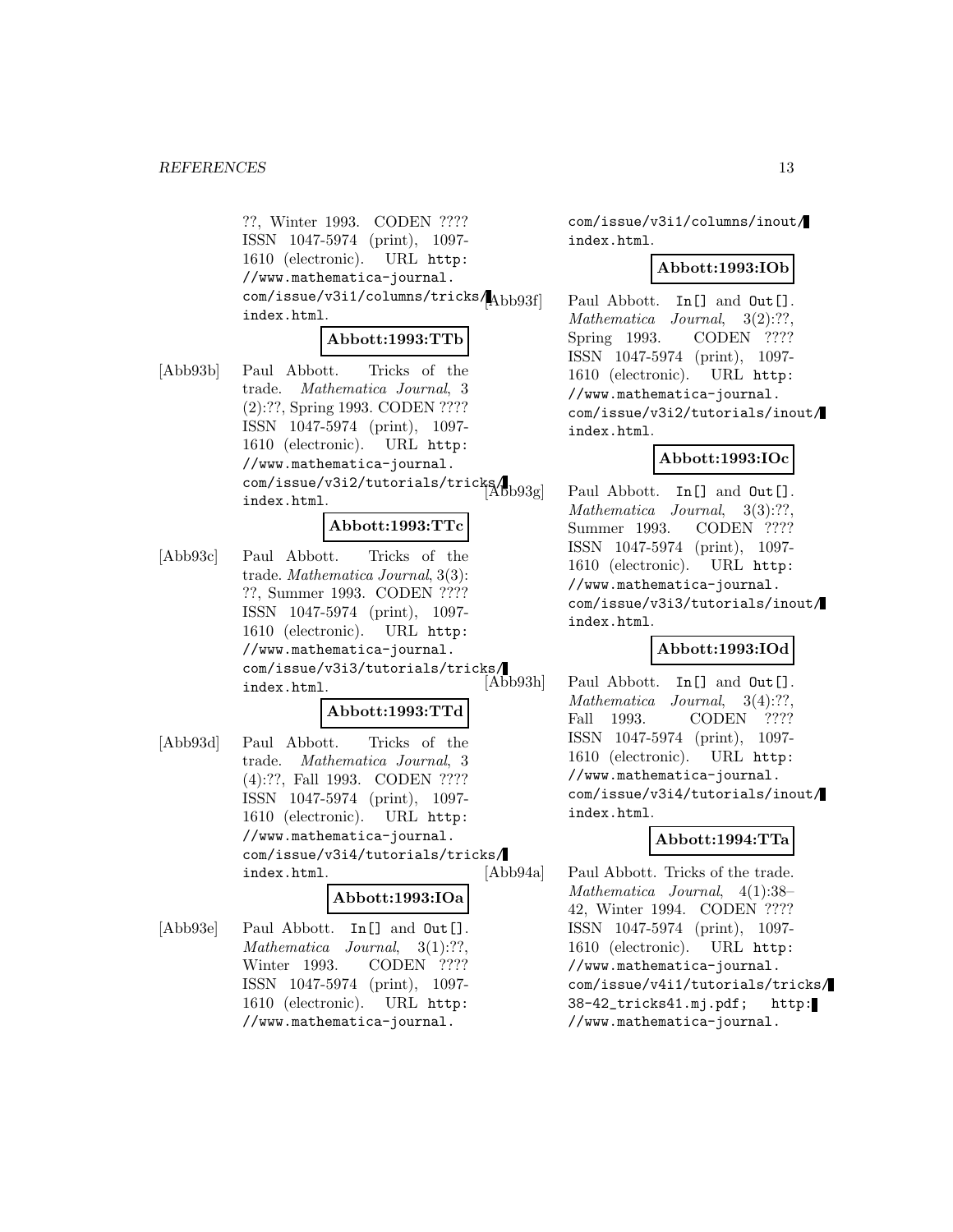com/issue/v4i1/tutorials/tricks/ index.html.

#### **Abbott:1994:TTb**

[Abb94b] Paul Abbott. Tricks of the trade. Mathematica Journal, 4 (2):??, Spring 1994. CODEN ???? ISSN 1047-5974 (print), 1097- 1610 (electronic). URL http: //www.mathematica-journal. com/issue/v4i2/tutorials/tricks/ index.html.

#### **Abbott:1994:TTc**

[Abb94c] Paul Abbott. Tricks of the trade. Mathematica Journal, 4(3): ??, Summer 1994. CODEN ???? ISSN 1047-5974 (print), 1097- 1610 (electronic). URL http: //www.mathematica-journal. com/issue/v4i3/tutorials/tricks/ index.html.

# **Abbott:1994:TTd**

[Abb94d] Paul Abbott. Tricks of the trade. Mathematica Journal, 4 (4):??, Fall 1994. CODEN ???? ISSN 1047-5974 (print), 1097- 1610 (electronic). URL http: //www.mathematica-journal. com/issue/v4i4/tutorials/tricks/ index.html.

# **Abbott:1994:IOa**

[Abb94e] Paul Abbott. In [] and Out []. Mathematica Journal, 4(1):28– 37, Winter 1994. CODEN ???? ISSN 1047-5974 (print), 1097- 1610 (electronic). URL http: //www.mathematica-journal. com/issue/v4i1/tutorials/inout/ 28-37\_InOut41.mj.pdf; http: //www.mathematica-journal.

com/issue/v4i1/tutorials/inout/ index.html.

#### **Abbott:1994:IOb**

[Abb94f] Paul Abbott. In[] and Out[]. Mathematica Journal,  $4(2):??$ Spring 1994. CODEN ???? ISSN 1047-5974 (print), 1097- 1610 (electronic). URL http: //www.mathematica-journal. com/issue/v4i2/tutorials/inout/ index.html.

# **Abbott:1994:IOc**

[Abb94g] Paul Abbott. In [] and Out []. Mathematica Journal, 4(3):??, Summer 1994. CODEN ???? ISSN 1047-5974 (print), 1097- 1610 (electronic). URL http: //www.mathematica-journal. com/issue/v4i3/tutorials/inout/ index.html.

# **Abbott:1994:IOd**

[Abb94h] Paul Abbott. In [] and  $Out$ []. Mathematica Journal, 4(4):??, Fall 1994. CODEN ???? ISSN 1047-5974 (print), 1097- 1610 (electronic). URL http: //www.mathematica-journal. com/issue/v4i4/tutorials/inout/ index.html.

# **Abbott:1995:TTa**

[Abb95a] Paul Abbott. Tricks of the trade. Mathematica Journal, 5(1): ??, Winter 1995. CODEN ???? ISSN 1047-5974 (print), 1097- 1610 (electronic). URL http: //www.mathematica-journal. com/issue/v5i1/tutorials/tricks/ index.html.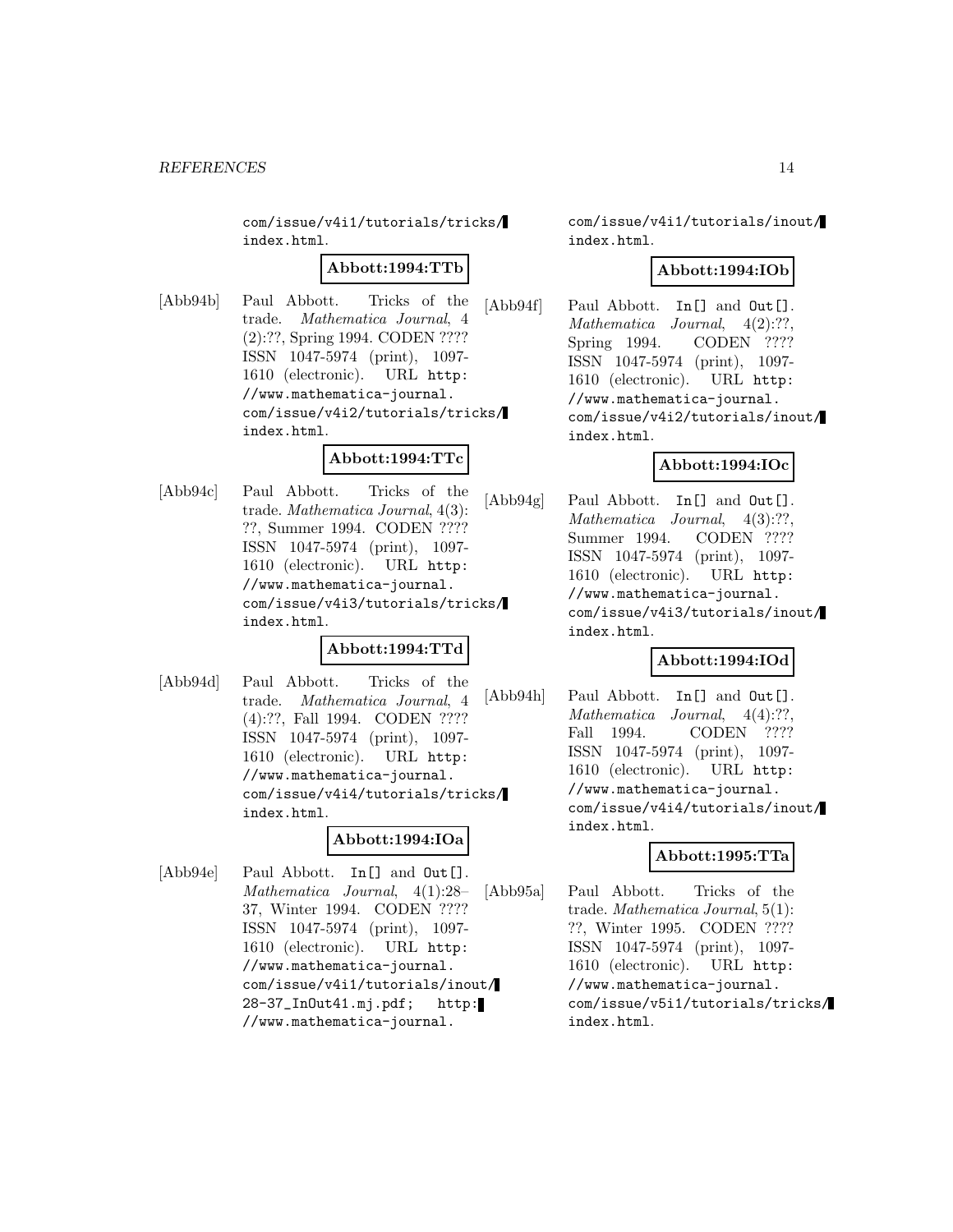#### *REFERENCES* 15

#### **Abbott:1995:TTb**

[Abb95b] Paul Abbott. Tricks of the trade. Mathematica Journal, 5 (2):??, Spring 1995. CODEN ???? ISSN 1047-5974 (print), 1097- 1610 (electronic). URL http: //www.mathematica-journal. com/issue/v5i2/tutorials/tricks/ index.html.

# **Abbott:1995:TTc**

[Abb95c] Paul Abbott. Tricks of the trade. Mathematica Journal, 5(3): ??, Summer 1995. CODEN ???? ISSN 1047-5974 (print), 1097- 1610 (electronic). URL http: //www.mathematica-journal. com/issue/v5i3/tutorials/tricks/ index.html.

#### **Abbott:1995:TTd**

[Abb95d] Paul Abbott. Tricks of the trade. Mathematica Journal, 5(4):27– 34, Fall 1995. CODEN ???? ISSN 1047-5974 (print), 1097- 1610 (electronic). URL http: //www.mathematica-journal. com/issue/v5i4/tutorials/tricks/ 27-34trix.54.mj.pdf; http: //www.mathematica-journal. com/issue/v5i4/tutorials/tricks/ index.html.

# **Abbott:1995:IOa**

[Abb95e] Paul Abbott. In [] and Out []. Mathematica Journal, 5(1):??, Winter 1995. CODEN ???? ISSN 1047-5974 (print), 1097- 1610 (electronic). URL http: //www.mathematica-journal. com/issue/v5i1/tutorials/inout/ index.html.

#### **Abbott:1995:IOb**

[Abb95f] Paul Abbott. In [] and Out []. Mathematica Journal, 5(2):??, Spring 1995. CODEN ???? ISSN 1047-5974 (print), 1097- 1610 (electronic). URL http: //www.mathematica-journal. com/issue/v5i2/tutorials/inout/ index.html.

#### **Abbott:1995:IOc**

[Abb95g] Paul Abbott. In [] and Out []. Mathematica Journal, 5(3):??, Summer 1995. CODEN ???? ISSN 1047-5974 (print), 1097- 1610 (electronic). URL http: //www.mathematica-journal. com/issue/v5i3/tutorials/inout/ index.html.

#### **Abbott:1995:IOd**

[Abb95h] Paul Abbott. In [] and  $Out$ []. Mathematica Journal, 5(4):22– 26, Fall 1995. CODEN ???? ISSN 1047-5974 (print), 1097- 1610 (electronic). URL http: //www.mathematica-journal. com/issue/v5i4/tutorials/inout/ 22-26inout54.mj.pdf; http: //www.mathematica-journal. com/issue/v5i4/tutorials/inout/ index.html.

#### **Abbott:1996:TTa**

[Abb96a] Paul Abbott. Tricks of the trade. Mathematica Journal, 6(1): ??, Winter 1996. CODEN ???? ISSN 1047-5974 (print), 1097- 1610 (electronic). URL http: //www.mathematica-journal. com/issue/v6i1/tutorials/tricks/ index.html; http://www.mathematica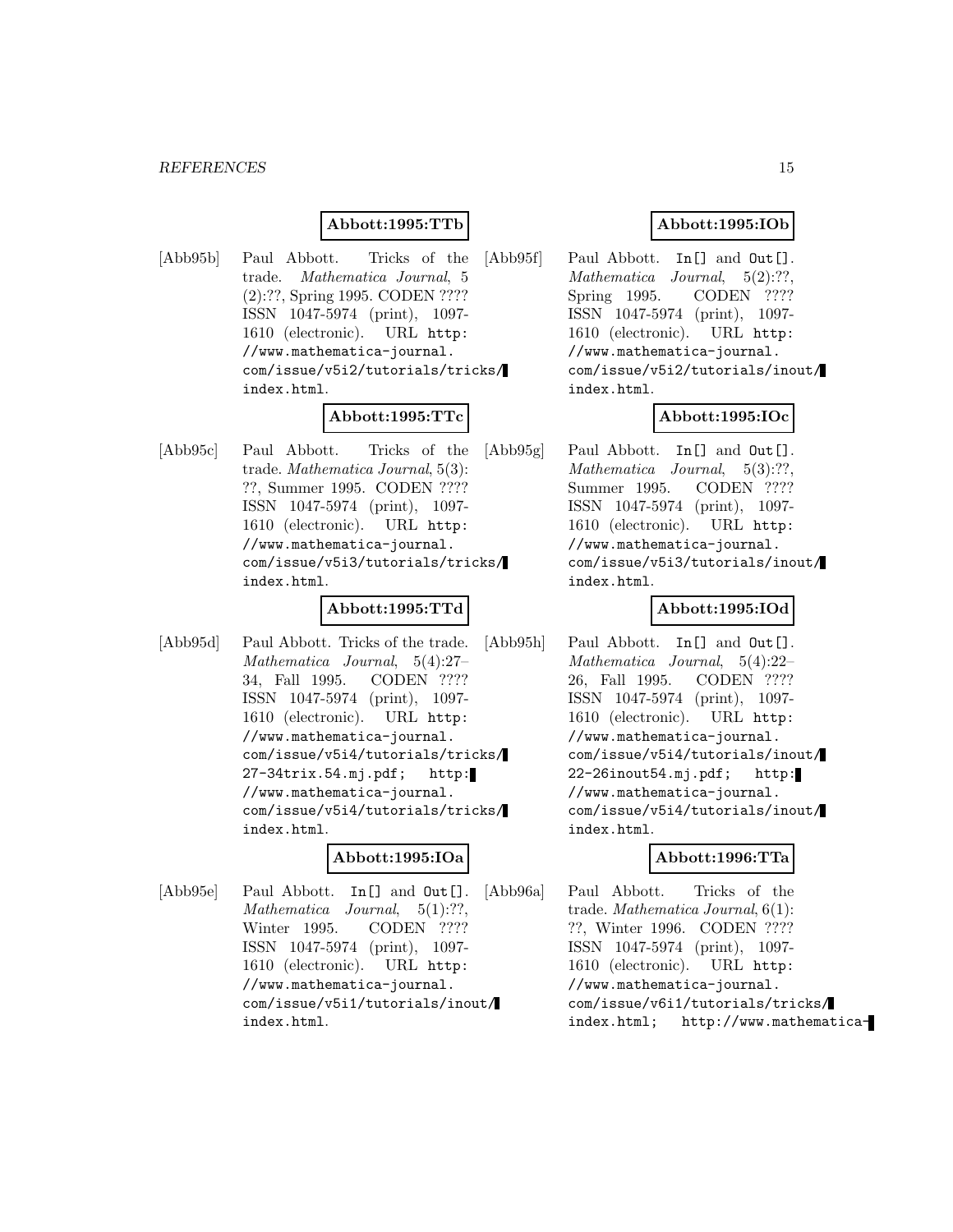journal.com/issue/v6i1/tutorials/ tricks/tricks61.nb.

#### **Abbott:1996:TTb**

[Abb96b] Paul Abbott. Tricks of the trade. Mathematica Journal, 6 (2):??, Spring 1996. CODEN ???? ISSN 1047-5974 (print), 1097- 1610 (electronic). URL http: //www.mathematica-journal. com/issue/v6i2/tutorials/tricks/ index.html; http://www.mathematicajournal.com/issue/v6i2/tutorials/ tricks/tricks62.nb.

#### **Abbott:1996:TTc**

[Abb96c] Paul Abbott. Tricks of the trade. Mathematica Journal, 6(3):22– 27, Summer 1996. CODEN ???? ISSN 1047-5974 (print), 1097- 1610 (electronic). URL http: //www.mathematica-journal. com/issue/v6i3/tutorials/tricks/ contents/63tricks.nb; http: //www.mathematica-journal. com/issue/v6i3/tutorials/tricks/ contents/63tricks.pdf; http: //www.mathematica-journal. com/issue/v6i3/tutorials/tricks/ index.html.

# **Abbott:1996:TTd**

[Abb96d] Paul Abbott. Tricks of the trade. Mathematica Journal, 6 (4):??, Fall 1996. CODEN ???? ISSN 1047-5974 (print), 1097- 1610 (electronic). URL http: //www.mathematica-journal. com/issue/v6i4/tutorials/tricks/ index.html.

#### **Abbott:1996:IOa**

[Abb96e] Paul Abbott. In [] and Out []. Mathematica Journal,  $6(1)$ :??,

Winter 1996. CODEN ???? ISSN 1047-5974 (print), 1097- 1610 (electronic). URL http: //www.mathematica-journal. com/issue/v6i1/tutorials/inout/ index.html.

#### **Abbott:1996:IOb**

[Abb96f] Paul Abbott. In [] and Out []. Mathematica Journal, 6(2):??, Spring 1996. CODEN ???? ISSN 1047-5974 (print), 1097- 1610 (electronic). URL http: //www.mathematica-journal. com/issue/v6i2/tutorials/inout/ index.html; http://www.mathematicajournal.com/issue/v6i2/tutorials/ inout/inout62.nb.

# **Abbott:1996:IOc**

[Abb96g] Paul Abbott. In [] and Out []. Mathematica Journal, 6(3):14– 21, Summer 1996. CODEN ???? ISSN 1047-5974 (print), 1097- 1610 (electronic). URL http: //www.mathematica-journal. com/issue/v6i3/tutorials/inout/ contents/63inandout.nb; http: //www.mathematica-journal. com/issue/v6i3/tutorials/inout/ contents/63inout.pdf; http: //www.mathematica-journal. com/issue/v6i3/tutorials/inout/ index.html.

#### **Abbott:1996:IOd**

[Abb96h] Paul Abbott. In [] and Out []. Mathematica Journal, 6(4):??, Fall 1996. CODEN ???? ISSN 1047-5974 (print), 1097- 1610 (electronic). URL http: //www.mathematica-journal. com/issue/v6i4/tutorials/inout/ index.html.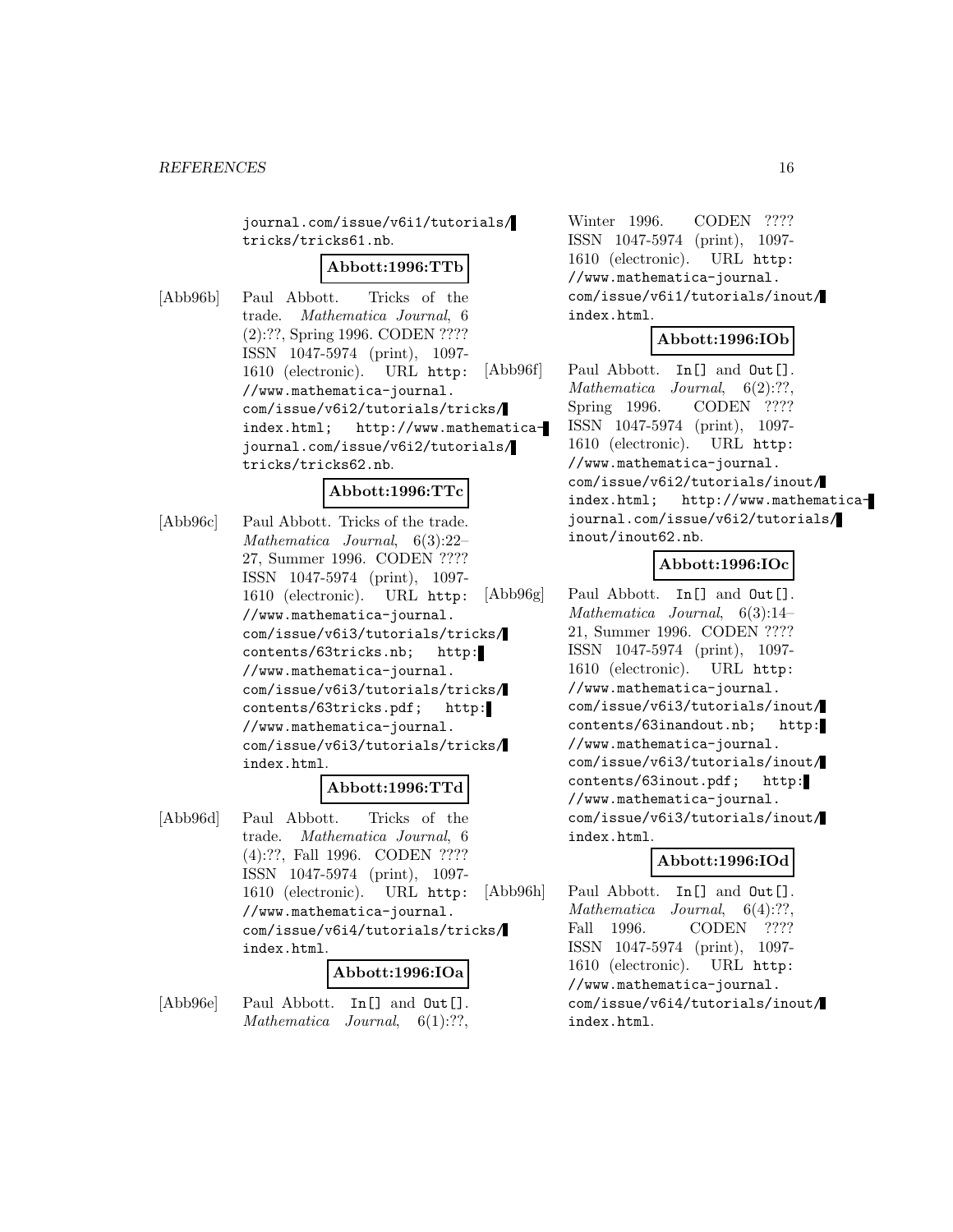#### *REFERENCES* 17

# **Abbott:1997:TT**

[Abb97a] Paul Abbott. Tricks of the trade. Mathematica Journal, 7(1): ??, Winter 1997. CODEN ???? ISSN 1047-5974 (print), 1097- 1610 (electronic). URL http: //www.mathematica-journal. com/issue/v7i1/tutorials/tricks/ index.html.

# **Abbott:1997:TTC**

[Abb97b] Paul Abbott. Tricks of the trade: Computing complex conjugates, and other programming techniques. Mathematica Journal, 7(3):??, ???? 1997. CODEN ???? ISSN 1047-5974 (print), 1097-1610 (electronic).

#### **Abbott:1997:TTF**

[Abb97c] Paul Abbott. Tricks of the trade: Formatted tables and statistical distributions. Mathematica Journal, 7(4):??, ???? 1997. CODEN ???? ISSN 1047-5974 (print), 1097-1610 (electronic).

# **Abbott:1997:IO**

[Abb97d] Paul Abbott. In [] and Out []. Mathematica Journal, 7(1):??, Winter 1997. CODEN ???? ISSN 1047-5974 (print), 1097- 1610 (electronic). URL http: //www.mathematica-journal. com/issue/v7i1/tutorials/inout/ index.html.

#### **Abbott:1997:EAYa**

[Abb97e] Paul Abbott. In [] and Out []: Experts answer your questions. Mathematica Journal, 7(3):??, ???? 1997. CODEN ????

ISSN 1047-5974 (print), 1097- 1610 (electronic).

# **Abbott:1997:EAYb**

[Abb97f] Paul Abbott. In [] and  $Out[]$ : Experts answer your questions. Mathematica Journal, 7(4):??, ???? 1997. CODEN ???? ISSN 1047-5974 (print), 1097- 1610 (electronic).

# **Abbott:1998:TT**

[Abb98a] Paul Abbott. Tricks of the trade. Mathematica Journal, 8 (1):??, ???? 1998. CODEN ???? ISSN 1047-5974 (print), 1097-1610 (electronic).

# **Abbott:1998:TTN**

[Abb98b] Paul Abbott. Tricks of the trade: Numerical differentiation using Fourier, Files palette, smooth interpolation, and more. Mathematica Journal, 8(3):??, ???? 1998. CODEN ???? ISSN 1047- 5974 (print), 1097-1610 (electronic).

# **Abbott:1998:EAYa**

[Abb98c] Paul Abbott. In [] and  $Out[]$ : Experts answer your questions. Mathematica Journal, 8(1):??, ???? 1998. CODEN ???? ISSN 1047-5974 (print), 1097- 1610 (electronic).

#### **Abbott:1998:EAYb**

[Abb98d] Paul Abbott. In [] and  $Out[]$ : Experts answer your questions. Mathematica Journal, 8(3):??, ???? 1998. CODEN ???? ISSN 1047-5974 (print), 1097- 1610 (electronic).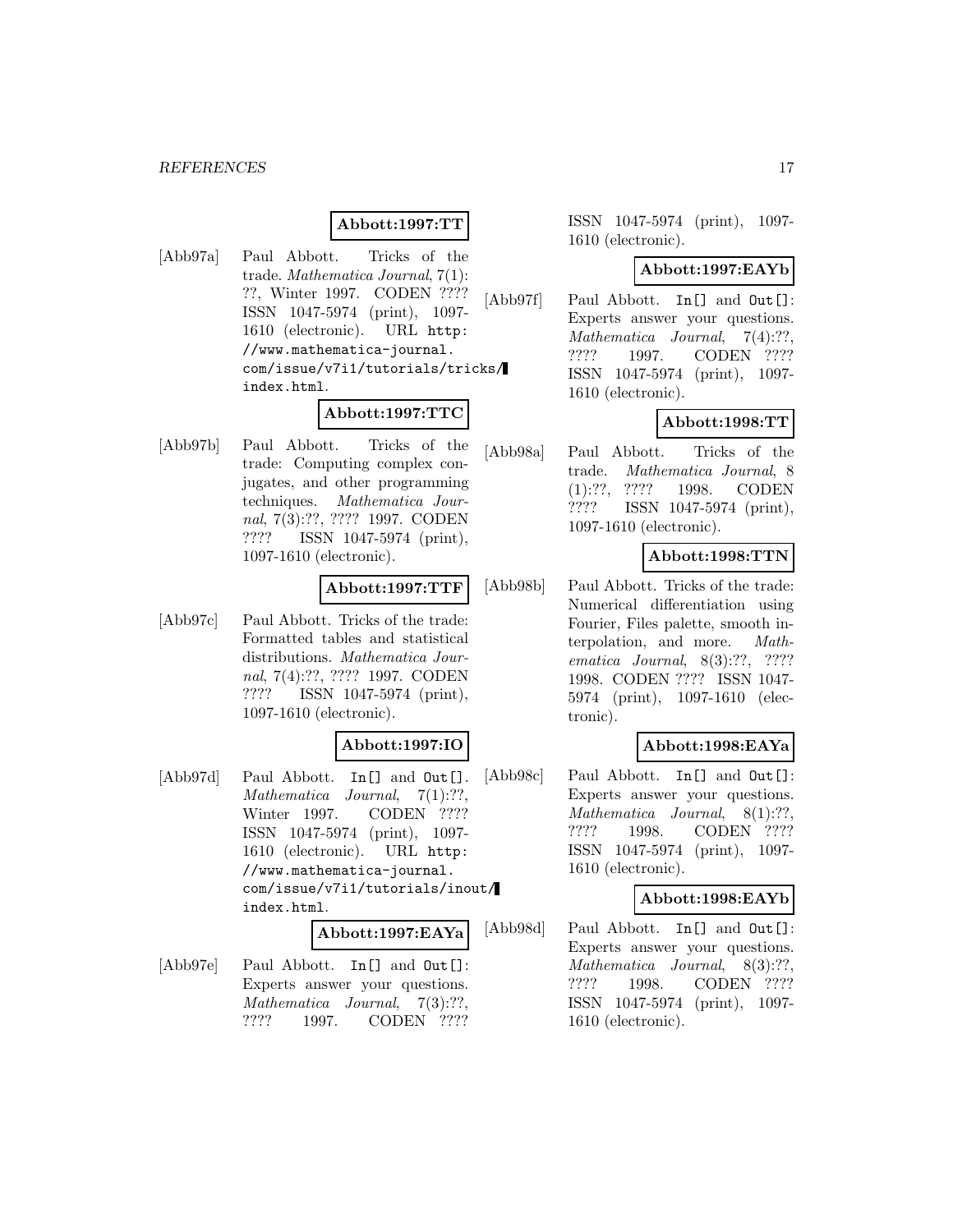# **Abbott:1998:EAYc**

[Abb98e] Paul Abbott. In [] and Out []: Experts answer your questions. Mathematica Journal, 8(4):??, ???? 1998. CODEN ???? ISSN 1047-5974 (print), 1097- 1610 (electronic).

# **Abbott:1999:TTI**

[Abb99a] Paul Abbott. Tricks of the trade: Interpolation with noise, using reduce to solve the Kuhn– Tucker equations, Legendre– Gauss quadrature, Pascal matrices, and generalized Padé approximation. Mathematica Journal, 9(4):??, ???? 1999. CODEN ???? ISSN 1047-5974 (print), 1097-1610 (electronic).

#### **Abbott:1999:TTN**

[Abb99b] Paul Abbott. Tricks of the trade: Nondecreasing function, proofs of inequalities, and explicit roots of transcendental equations. Mathematica Journal, 9(3):??, ???? 1999. CODEN ???? ISSN 1047- 5974 (print), 1097-1610 (electronic).

# **Abbott:1999:TTS**

[Abb99c] Paul Abbott. Tricks of the trade: Symbolic analysis of DNA sequences, generating barcodes, computing your tax, and ParentForm. Mathematica Journal, 9(2):??, ???? 1999. CODEN ???? ISSN 1047-5974 (print), 1097-1610 (electronic).

#### **Abbott:1999:EAYa**

[Abb99d] Paul Abbott. In [] and Out []: Experts answer your questions.

Mathematica Journal,  $9(2)$ :??, ???? 1999. CODEN ???? ISSN 1047-5974 (print), 1097- 1610 (electronic).

# **Abbott:1999:EAYb**

[Abb99e] Paul Abbott. In[] and Out[]: Experts answer your questions. Mathematica Journal, 9(3):??, ???? 1999. CODEN ???? ISSN 1047-5974 (print), 1097- 1610 (electronic).

# **Abbott:1999:EAYc**

[Abb99f] Paul Abbott. In [] and  $Out[]$ : Experts answer your questions. Mathematica Journal, 9(4):??, ???? 1999. CODEN ???? ISSN 1047-5974 (print), 1097- 1610 (electronic).

# **Abbott:2005:ISI**

[Abb05a] Paul Abbott. Introduction to the Seventhg International Mathematica Symposium, (Perth, Western Australia, August 5–8, 2005). Mathematica Journal, 10 (2):??, ???? 2005. CODEN ???? ISSN 1047-5974 (print), 1097- 1610 (electronic).

# **Abbott:2005:TTS**

[Abb05b] Paul Abbott. Tricks of the trade: Sum-free set, Google search for Mathematica, asymptotic expansion and  $\pi$  Hadamard regularization. Mathematica Journal, 10 (3):??, ???? 2005. CODEN ???? ISSN 1047-5974 (print), 1097-1610 (electronic).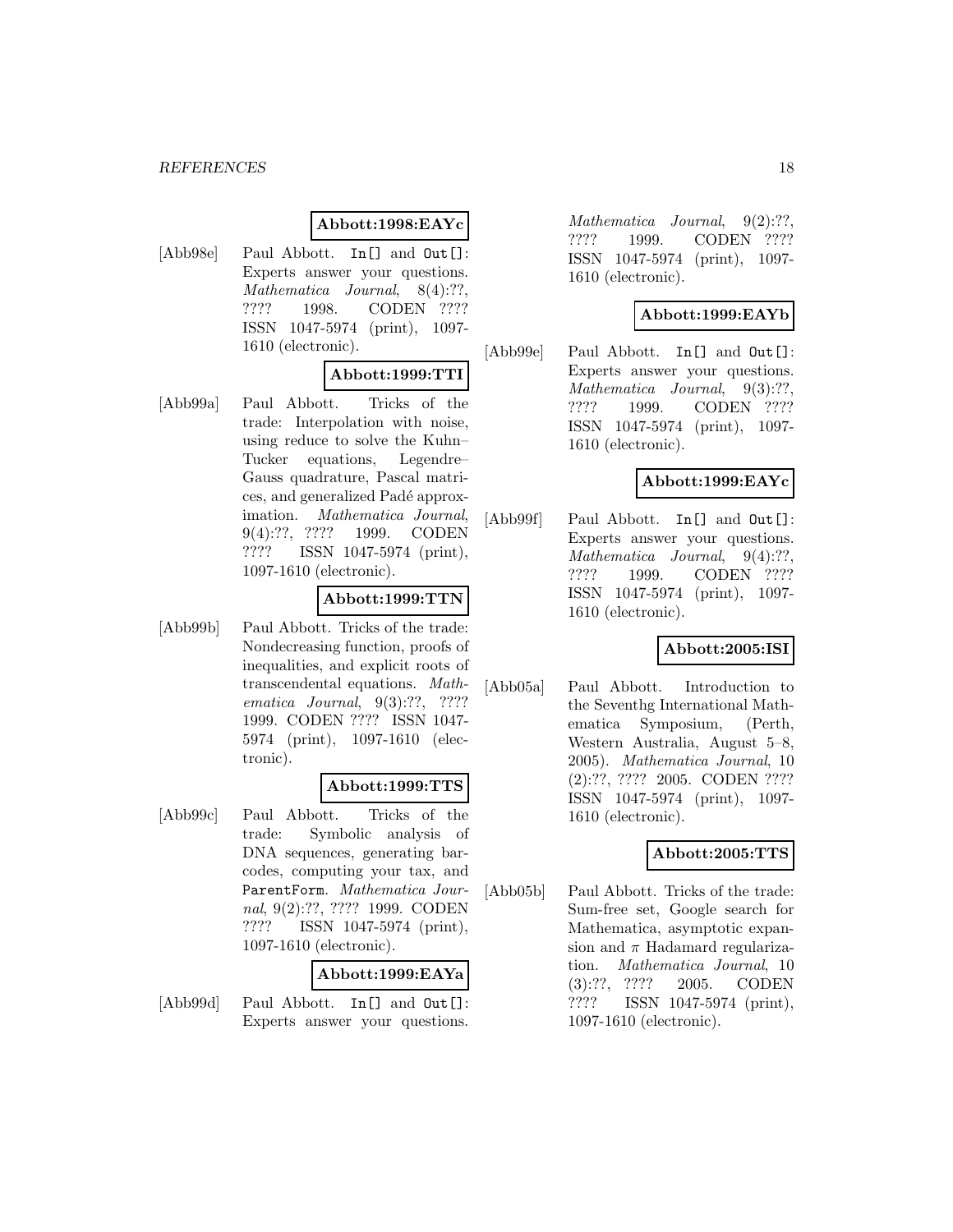# **Abbott:2005:EAY**

[Abb05c] Paul Abbott. In [] and  $Out[]$ : Experts answer your questions. Mathematica Journal,  $10(2)$ :??. ???? 2005. CODEN ???? ISSN 1047-5974 (print), 1097- 1610 (electronic).

# **Abbott:2006:PE**

[Abb06] Paul Abbott. On the perimeter of an ellipse. Mathematica Journal, 11(2):172–185, ???? 2006. CODEN ???? ISSN 1047-5974 (print), 1097- 1610 (electronic). URL http: //www.mathematica-journal. com/issue/v11i2/contents/Abbott/ Abbott.nb; http://www.mathematicajournal.com/issue/v11i2/contents/ Abbott/Abbott.pdf.

# **Agnew:2010:TCS**

[ABBS10] Alfonso F. Agnew, Alexandru Bobe, Wladimir G. Boskoff, and Bogdan D. Suceava. Tzitzeica curves and surfaces. Mathematica Journal, 12(1):3:1–3:18, ???? 2010. CODEN ???? ISSN 1047-5974 (print), 1097- 1610 (electronic). URL http: //www.mathematica-journal. com/data/uploads/2010/10/Agnew. pdf.

#### **Arwini:1999:NIR**

[AD99] Khadiga Arwini and C. T. J. Dodson. Neighbourhoods of independence for random processes via information geometry. Mathematica Journal, 9(4):??, ???? 1999. CODEN ???? ISSN 1047-5974 (print), 1097-1610 (electronic).

# **Adamchik:1992:LCF**

[Ada92a] V. Adamchik. Limits of continued fractions and nested radicals. Mathematica Journal, 2(2):54–57, 1992. ISSN 1047-5974 (print), 1097-1610 (electronic).

# **Adamchik:1991:LCF**

[Ada92b] Victor S. Adamchik. Limits of continued fractions and nested radicals. Mathematica Journal, 2(2):54–57, ???? 1992. CO-DEN ???? ISSN 1047-5974 (print), 1097-1610 (electronic). URL http://www.mathematicajournal.com/issue/v2i2/article/ adamchik/index.html.

# **Adamchik:1996:DI**

[Ada96] Victor Adamchik. Definite integration. Mathematica Journal, 6 (4):??, Fall 1996. CODEN ???? ISSN 1047-5974 (print), 1097- 1610 (electronic). URL http: //www.mathematica-journal. com/issue/v6i4/version3.0/ adamchik/index.html.

# **Akers:1998:B**

[AG98] David L. Akers and Robert N. Goldberg. BioEqCalc. Mathematica Journal, 8(1):??, ???? 1998. CODEN ???? ISSN 1047-5974 (print), 1097-1610 (electronic).

#### **Aguirregabiria:1990:CRE**

[Agu90] Juan M. Aguirregabiria. Computing the Ricci and Einstein tensors. Mathematica Journal,  $1(2)$ : 51–54, Fall 1990. CODEN ???? ISSN 1047-5974 (print), 1097- 1610 (electronic). URL http: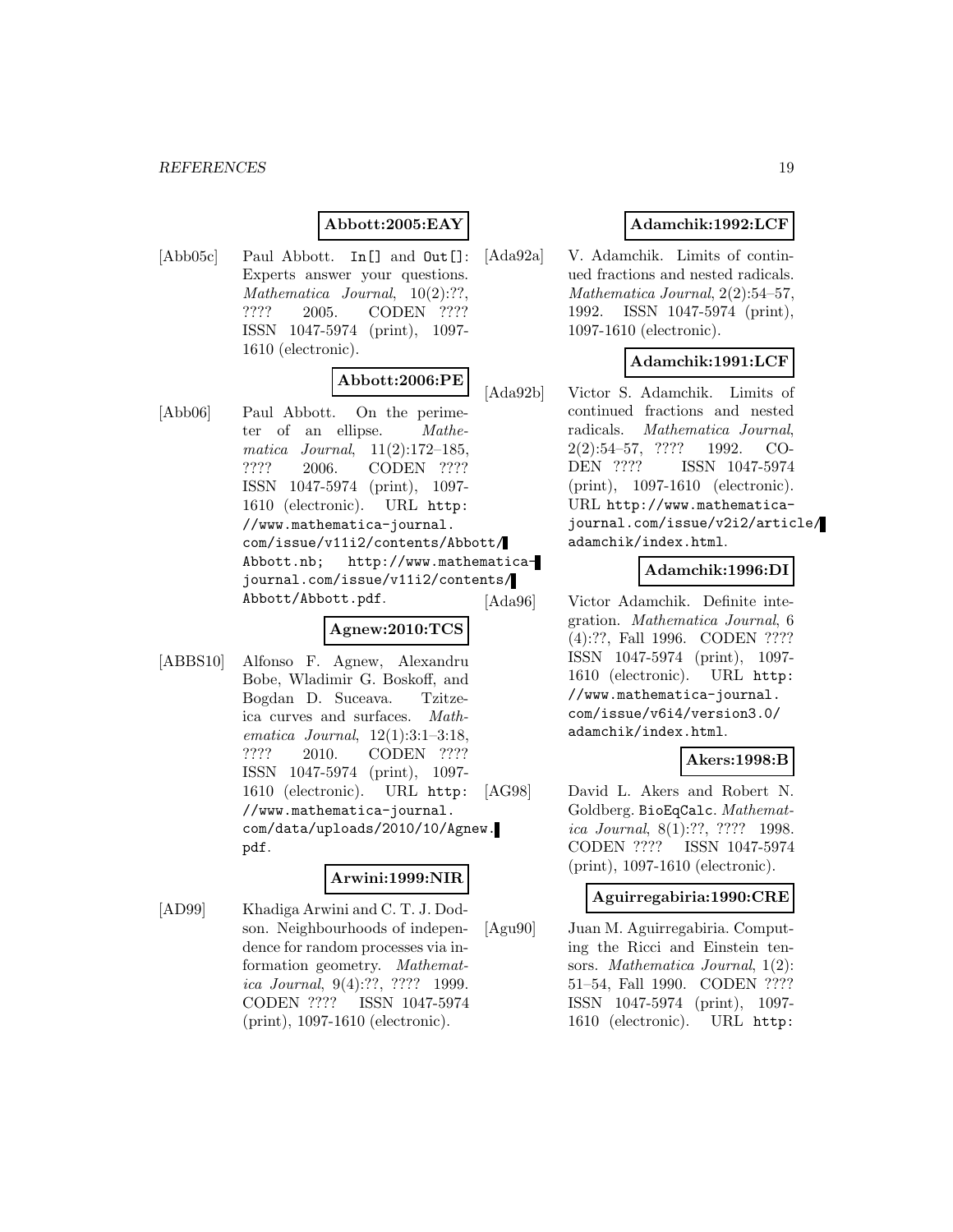//www.mathematica-journal. com/issue/v1i2/article/juanma/ index.html.

# **Allen:1991:SQM**

[AH92] Arnold O. Allen and Gary Hynes. Solving a queueing model with Mathematica. Mathematica Journal, 1(3):108–112, Winter 1992. CODEN ???? ISSN 1047-5974 (print), 1097- 1610 (electronic). URL http: //www.mathematica-journal. com/issue/v1i3/article/allen/ index.html.

#### **Aizenberg:1997:ARH**

[Aiz97] Lev Aizenberg. Approaching the Riemann Hypothesis with Mathematica. Mathematica Journal,  $7(1):??$ , Winter 1997. CODEN ???? ISSN 1047-5974 (print), 1097- 1610 (electronic). URL http: //www.mathematica-journal. com/issue/v7i1/article/aizenberg/ index.html.

# **Abbott:1991:IOa**

[AL91] Paul C. Abbott and Silvio Levy. In[] and Out[]. Mathematica Journal, 1(3):??, Winter 1991. CODEN ???? ISSN 1047-5974 (print), 1097- 1610 (electronic). URL http: //www.mathematica-journal. com/issue/v1i3/tutorials/inout/ index.html.

#### **Abbott:1991:OLa**

[AL92a] Paul C. Abbott and Silvio Levy. One-liners. Mathematica Journal, 1(3):??, Winter 1992. CODEN ????

ISSN 1047-5974 (print), 1097- 1610 (electronic). URL http: //www.mathematica-journal. com/issue/v1i3/tutorials/oneliners/ index.html.

# **Abbott:1991:OLb**

[AL92b] Paul C. Abbott and Silvio Levy. One-liners. Mathematica Journal, 2(1):??, ???? 1992. CODEN ???? ISSN 1047-5974 (print), 1097- 1610 (electronic). URL http: //www.mathematica-journal. com/issue/v2i1/tutorials/oneliners/ index.html.

# **Abbott:1991:TTa**

[AL92c] Paul C. Abbott and Silvio Levy. Tricks of the trade. Mathematica Journal, 2(1):??, ???? 1992. CODEN ???? ISSN 1047-5974 (print), 1097- 1610 (electronic). URL http: //www.mathematica-journal. com/issue/v2i1/tutorials/tricks/ index.html.

# **Allen:2013:DDG**

[All13] Todd D. Allen. Detecting differential gene expression using Affymetrix microarrays. Mathematica Journal, 15(??):??, ???? 2013. CODEN ???? ISSN 1047-5974 (print), 1097- 1610 (electronic). URL http: //www.mathematica-journal. com/2013/11/detecting-differentialgene-expression-using-affymetrixmicroarrays/.

# **Antchev:1997:IEM**

[AMP97] Kostadin Antchev, Jari Multisilta, and Seppo Pohjolainen. Interactive exercises on matrix al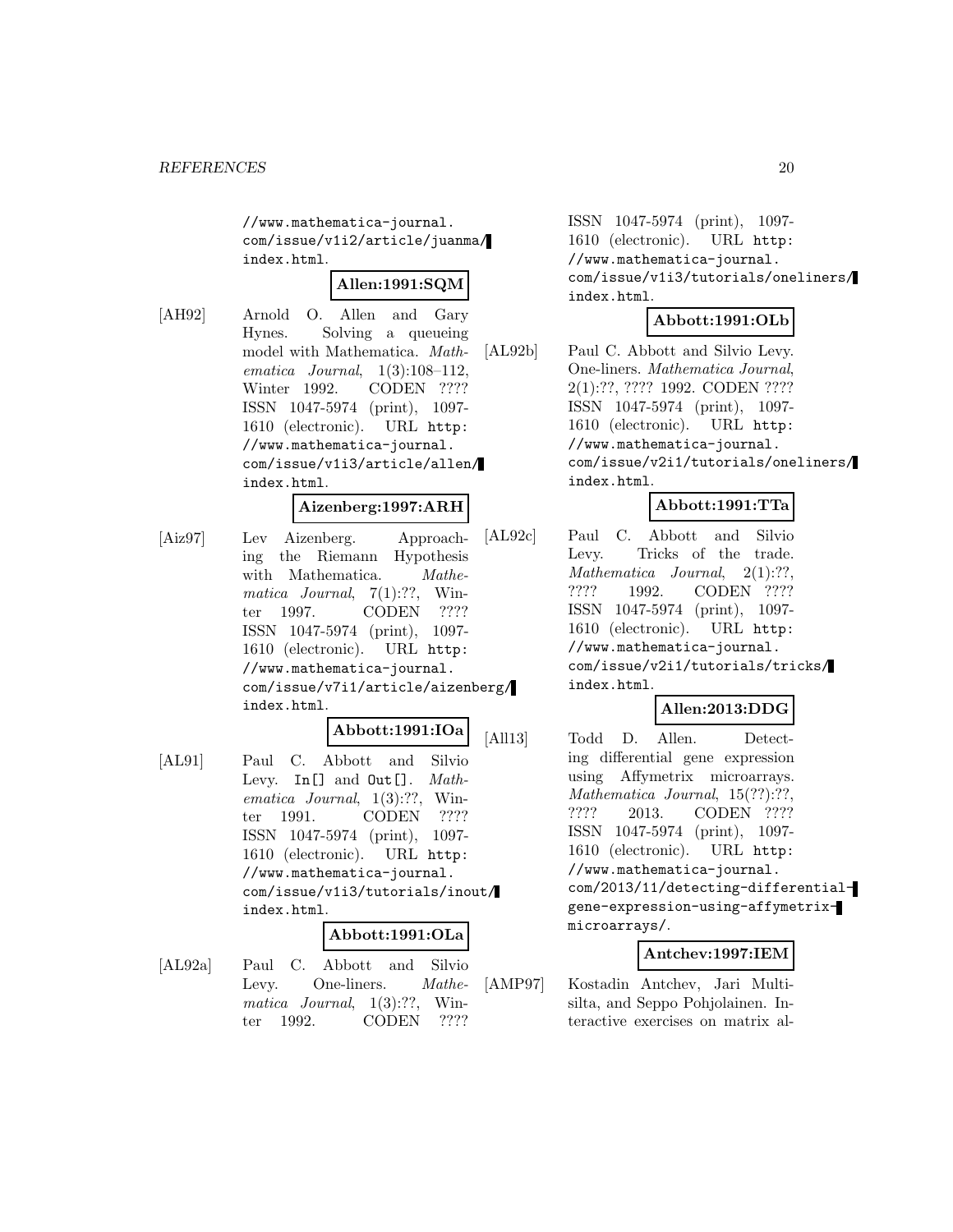gebra. Mathematica Journal, 7 (3):??, ???? 1997. CODEN ???? ISSN 1047-5974 (print), 1097-1610 (electronic).

# **Andres:1990:NNW**

[And90] Clay Andres. Neural net work challenges Mathematica. Mathematica Journal, 1(2):12– 15, Fall 1990. CODEN ???? ISSN 1047-5974 (print), 1097- 1610 (electronic). URL http: //www.mathematica-journal. com/issue/v1i2/tutorials/inout/ index.html.

#### **Anonymous:1991:MGC**

[Ano92] Anonymous. 1992 Mathematica graphics competition. Mathematica Journal, 1(3):??, Winter 1992. CODEN ???? ISSN 1047-5974 (print), 1097-1610 (electronic).

# **Anonymous:1994:CEa**

[Ano94a] Anonymous. Calendar of events. Mathematica Journal, 4(1):??, Winter 1994. CODEN ???? ISSN 1047-5974 (print), 1097- 1610 (electronic).

#### **Anonymous:1994:CEb**

[Ano94b] Anonymous. Calendar of events. Mathematica Journal, 4(2):??, Spring 1994. CODEN ???? ISSN 1047-5974 (print), 1097- 1610 (electronic).

#### **Anonymous:1994:MNa**

[Ano94c] Anonymous. Mathematica news. Mathematica Journal, 4(1):??, Winter 1994. CODEN ???? ISSN 1047-5974 (print), 1097- 1610 (electronic).

# **Anonymous:1994:MNb**

[Ano94d] Anonymous. Mathematica news. Mathematica Journal, 4(2):??, Spring 1994. CODEN ???? ISSN 1047-5974 (print), 1097- 1610 (electronic).

#### **Anonymous:1994:PAa**

[Ano94e] Anonymous. Program announcements. Mathematica Journal, 4 (1):??, Winter 1994. CODEN ???? ISSN 1047-5974 (print), 1097-1610 (electronic).

#### **Anonymous:1994:PAb**

[Ano94f] Anonymous. Program announcements. Mathematica Journal, 4 (2):??, Spring 1994. CODEN ???? ISSN 1047-5974 (print), 1097-1610 (electronic).

#### **Anonymous:1995:CE**

[Ano95a] Anonymous. Calendar of events. Mathematica Journal, 5(4):??, Fall 1995. CODEN ???? ISSN 1047-5974 (print), 1097-1610 (electronic).

#### **Anonymous:1995:IV**

[Ano95b] Anonymous. Index to volume 5. Mathematica Journal, 5(4): ??, Fall 1995. CODEN ???? ISSN 1047-5974 (print), 1097- 1610 (electronic).

# **Anonymous:1995:MN**

[Ano95c] Anonymous. Mathematica news. Mathematica Journal, 5(4):??, Fall 1995. CODEN ???? ISSN 1047-5974 (print), 1097-1610 (electronic).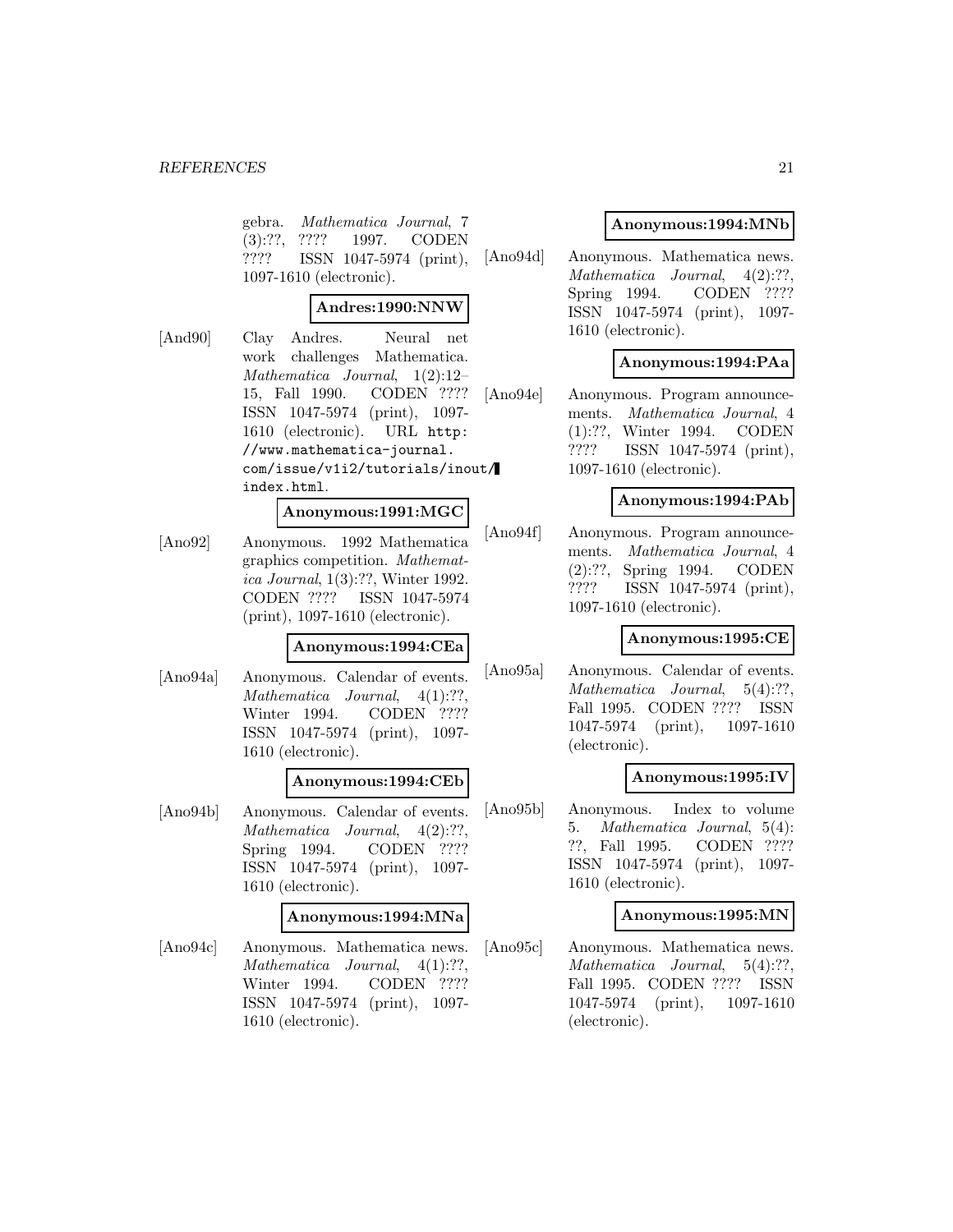#### *REFERENCES* 22

#### **Anonymous:1997:DI**

[Ano97a] Anonymous. The area of a random triangle. Mathematica Journal, 7(2):??, ???? 1997. CODEN ???? ISSN 1047-5974 (print), 1097-1610 (electronic).

#### **Anonymous:1997:D**

[Ano97b] Anonymous. The design of the Mathematica fonts. Mathematica Journal, 7(2):??, ???? 1997. CODEN ???? ISSN 1047-5974 (print), 1097-1610 (electronic).

#### **Anonymous:1997:H**

[Ano97c] Anonymous. Version 3.0 in the classroom. Mathematica Journal, 7(2):??, ???? 1997. CODEN ???? ISSN 1047-5974 (print), 1097-1610 (electronic).

#### **Anonymous:1997:FG**

[Ano97d] Anonymous. Visualization of complex functions. Mathematica Journal, 7(2):??, ???? 1997. CODEN ???? ISSN 1047-5974 (print), 1097-1610 (electronic).

#### **Anonymous:1998:TTI**

[Ano98] Anonymous. Tricks of the trade: Inflight conundrums, integral equations, matrix differential operator. Mathematica Journal, 8(4):??, ???? 1998. CODEN ???? ISSN 1047-5974 (print), 1097-1610 (electronic).

#### **Anonymous:2006:FPA**

[Ano06] Anonymous. Free and paperless — all issues of The Mathematica Journal are now available in an online-only format with free, unlimited access for everyone. Mathematica Journal, 11 (3):??, ???? 2006. CODEN ???? ISSN 1047-5974 (print), 1097-1610 (electronic).

#### **Adickes:1991:STU**

[ARAM92] M. D. Adickes, R. H. Rucker, M. R. Anderson, and W. C. Moor. Structuring tutorials using Mathematica: Educational theory and practice. Mathematica Journal, 1(3):86–91, Winter 1992. CODEN ???? ISSN 1047-5974 (print), 1097- 1610 (electronic). URL http: //www.mathematica-journal. com/issue/v1i3/article/adickes/ index.html.

# **Abad:1995:CRC**

[AS95] Julio Abad and Javier Sesma. Computation of the regular confluent hypergeometric function. Mathematica Journal, 5 (4):??, Fall 1995. CODEN ???? ISSN 1047-5974 (print), 1097- 1610 (electronic). URL http: //www.mathematica-journal. com/issue/v5i4/article/abad/ index.html.

# **Auluck:2012:IPT**

[Aul12] S. K. H. Auluck. On the integral of the product of three Bessel functions over an infinite domain: Fourier-space representation of nonlinear dynamics of continuous media in cylindrical geometry. Mathematica Journal, 14(??):??, ???? 2012. CO-DEN ???? ISSN 1047-5974 (print), 1097-1610 (electronic).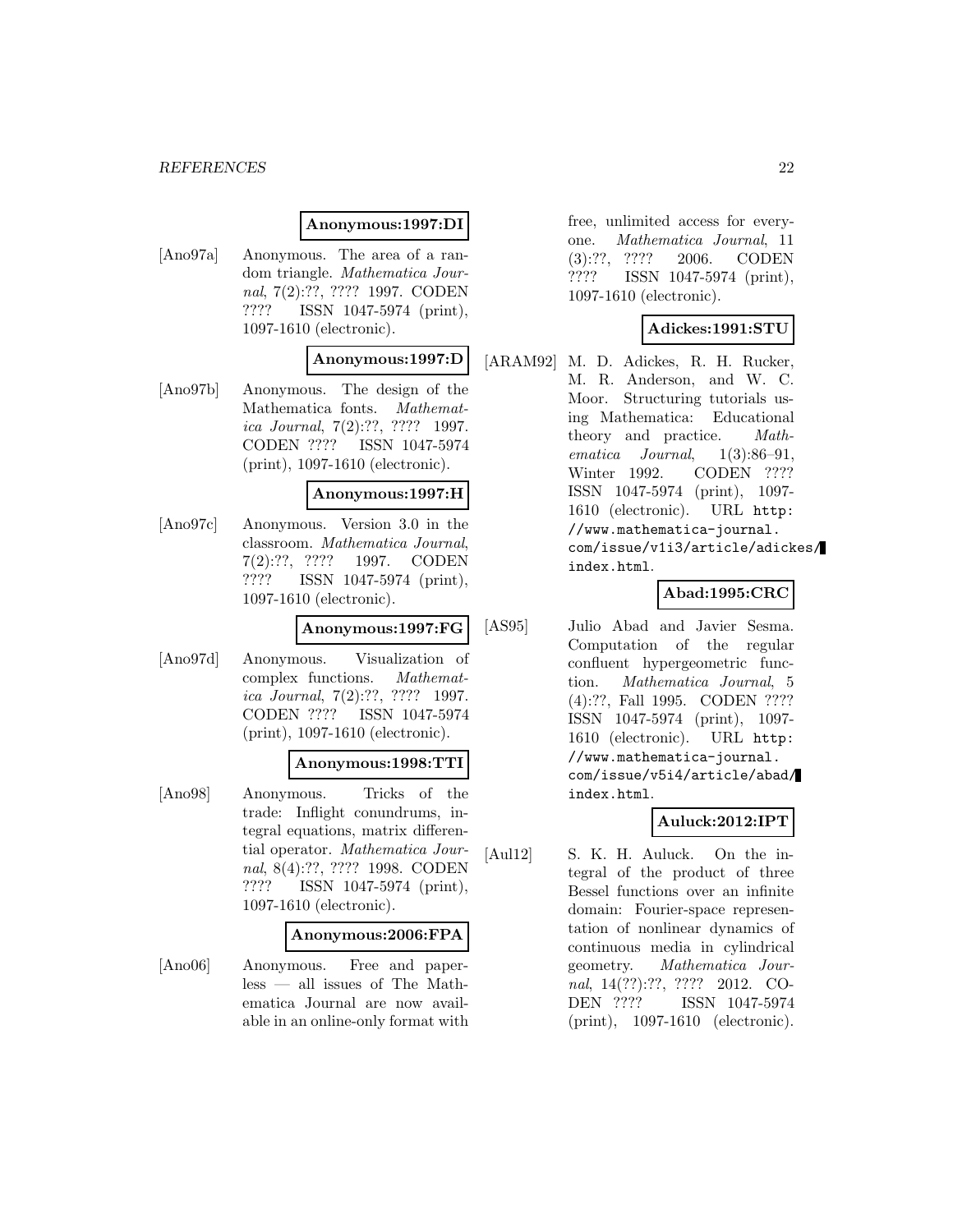URL http://www.mathematicajournal.com/2012/12/on-theintegral-of-the-product-ofthree-bessel-functions-overan-infinite-domain/.

# **Akritas:2006:SAF**

[AUV06] Alkiviadis G. Akritas, Jerry Uhl, and Panagiotis S. Vigklas. On some applications of the Fast Discrete Fourier Transform. Mathematica Journal, 11(1):??, ???? 2006. CODEN ???? ISSN 1047- 5974 (print), 1097-1610 (electronic).

# **Bagis:2013:GMC**

[Bag13] N. D. Bagis. A general method for constructing Ramanujan-type formulas for powers of  $1/\pi$ . Mathematica Journal, 15(??):??, ???? 2013. CODEN ???? ISSN 1047-5974 (print), 1097- 1610 (electronic). URL http: //www.mathematica-journal. com/2013/08/a-general-methodfor-constructing-ramanujantype-formulas-for-powers-of-1-over-pi/.

#### **Balkin:1994:EFT**

[Bal94] Sandy D. Balkin. Education forum: Taking calculus with Mathematica. Mathematica Journal, 4(2):52–53, Spring 1994. CODEN ???? ISSN 1047-5974 (print), 1097- 1610 (electronic). URL http: //www.mathematica-journal. com/issue/v4i2/columns/forum/ 52-53\_balkin42.mj.pdf; http: //www.mathematica-journal.

com/issue/v4i2/columns/forum/ index.html.

#### **Barrere:2006:AAM**

[Bar06] Rémi Barrère. An algorithmic approach to manifolds. Mathematica Journal, 11(2):??, ???? 2006. CODEN ???? ISSN 1047-5974 (print), 1097- 1610 (electronic). URL http: //www.mathematica-journal. com/issue/v11i2/Barrere.html.

# **Bulmer:1996:IPM**

[BC96] Michael Bulmer and Michael Carter. Integer programming with Mathematica. Mathematica Journal, 6(3):28–36, Summer 1996. CODEN ???? ISSN 1047-5974 (print), 1097- 1610 (electronic). URL http: //www.mathematica-journal. com/issue/v6i3/tutorials/bulmer/ contents/63bulmer.pdf; http: //www.mathematica-journal. com/issue/v6i3/tutorials/bulmer/ index.html.

# **Businger:1994:CMS**

[BCDH94] W. Businger, P.-A. Chevalier, N. Droux, and W. Hett. Computing minimal surfaces on a transputer network. Mathematica Journal, 4(2):70–75, Spring 1994. CODEN ???? ISSN 1047-5974 (print), 1097- 1610 (electronic). URL http: //www.mathematica-journal. com/issue/v4i2/article/businger/ index.html.

#### **Beck:1993:GM**

George Beck. Geometry in motion. Mathematica Journal, 3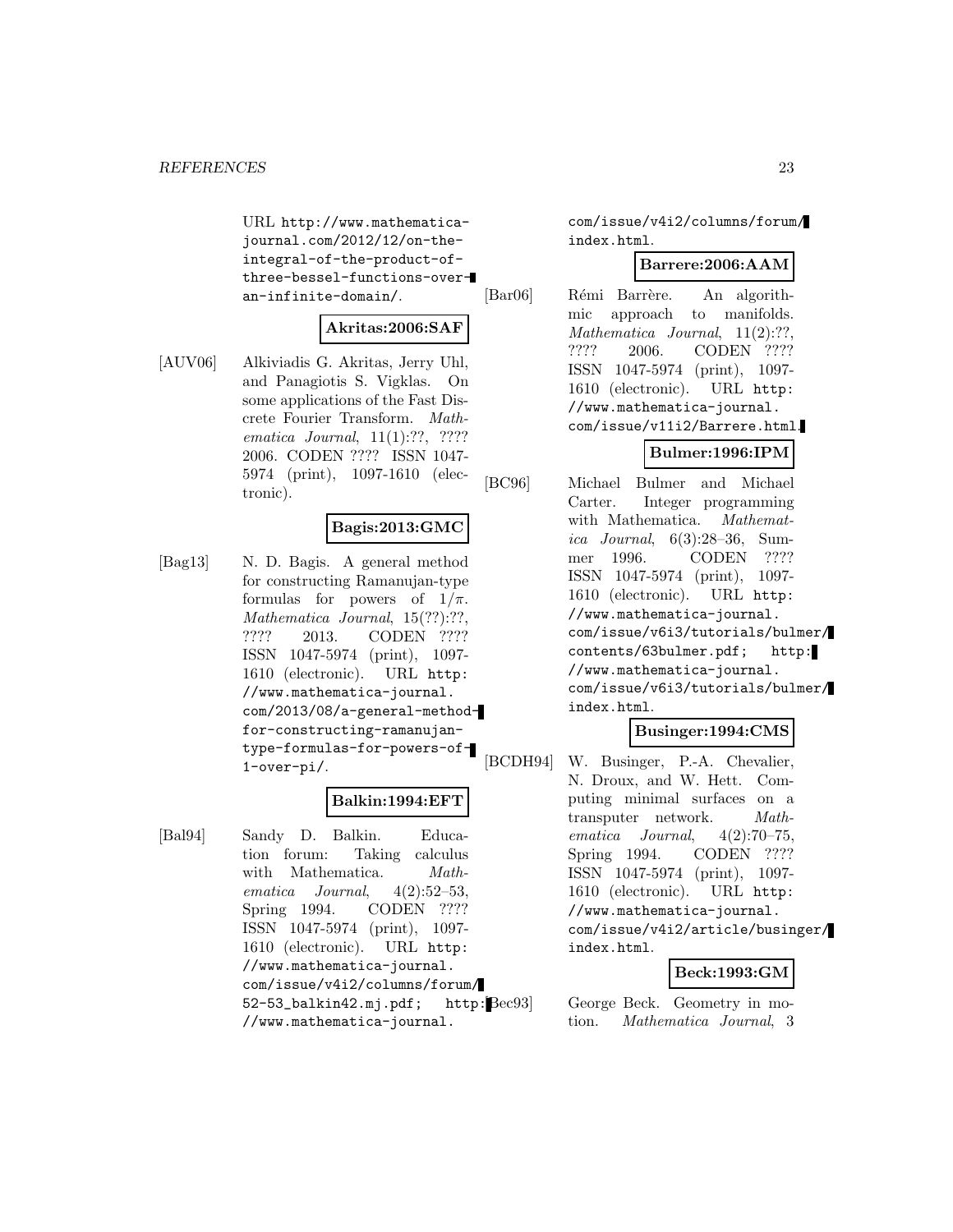(4):??, Fall 1993. CODEN ???? ISSN 1047-5974 (print), 1097- 1610 (electronic).

# **Belsley:1990:EMA**

[Bel90a] D. Belsley. Econometrics.m: a basic package for econometrics. Mathematica Journal, 1(1):95– 101, Summer 1990. ISSN 1047- 5974 (print), 1097-1610 (electronic).

# **Belsley:1990:EMB**

[Bel90b] David A. Belsley. Econometrics.m: a basic package for econometrics. Mathematica Journal, 1(1):95–101, Summer 1990. CODEN ???? ISSN 1047-5974 (print), 1097- 1610 (electronic). URL http: //www.mathematica-journal. com/issue/v1i1/features/belsley/ index.html.

# **Belknap:1991:CKS**

[Bel92] Steven Belknap. The Chicago Kinetic Simulator. Mathematica Journal,  $1(4):68-86$ , Spring 1992. CODEN ???? ISSN 1047-5974 (print), 1097- 1610 (electronic). URL http: //www.mathematica-journal. com/issue/v1i4/article/belknap/ index.html.

# **Benayat:2005:GRS**

[Ben05] Djilali Benayat. Graphing on the Riemann sphere. Mathematica Journal, 10(4):??, ???? 2005. CODEN ???? ISSN 1047-5974 (print), 1097-1610 (electronic).

# **Blachman:1992:LMI**

[Bla92a] Nancy Blachman. Learning Mathematica: Importing and exporting data. Mathematica Journal, 2(3):??, Summer 1992. CODEN ???? ISSN 1047-5974 (print), 1097- 1610 (electronic). URL http: //www.mathematica-journal. com/issue/v2i3/tutorials/blachman/ index.html.

# **Blachman:1992:LMT**

[Bla92b] Nancy Blachman. Learning Mathematica: Test your knowledge. Mathematica Journal, 2 (4):??, Fall 1992. CODEN ???? ISSN 1047-5974 (print), 1097- 1610 (electronic). URL http: //www.mathematica-journal. com/issue/v2i4/tutorials/blachman/ index.html.

# **Blachman:1991:NFL**

[Bla92c] Nancy Blachman. Nonlinear fitting, looping and recursion. Mathematica Journal, 2(2):??, ???? 1992. CODEN ???? ISSN 1047-5974 (print), 1097- 1610 (electronic).

# **Blachman:1993:LMM**

Nancy Blachman. Learning Mathematica: More on importing data. Mathematica Journal, 3(1): ??, Winter 1993. CODEN ???? ISSN 1047-5974 (print), 1097- 1610 (electronic). URL http: //www.mathematica-journal. com/issue/v3i1/columns/blachman/ index.html.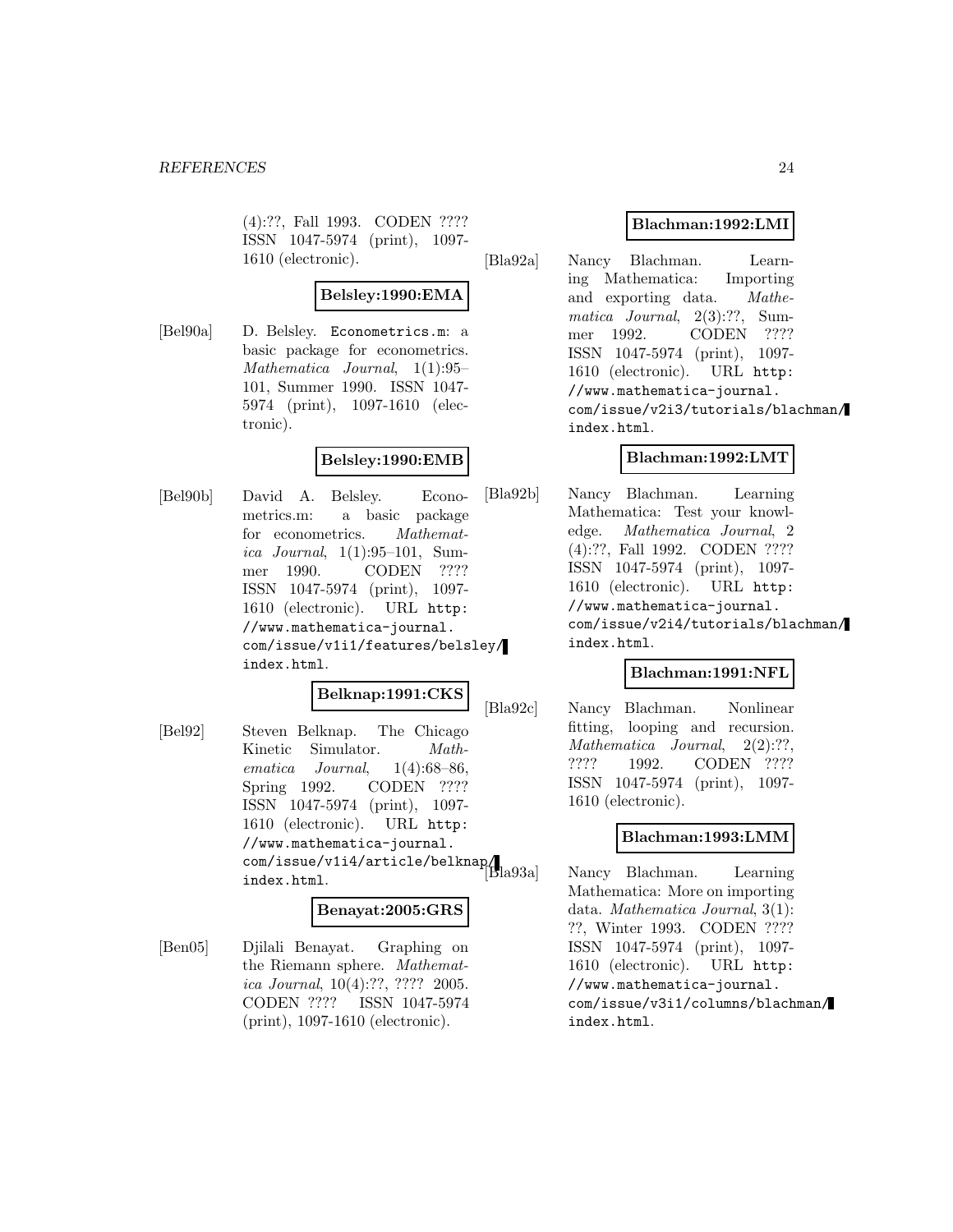#### **Blachman:1993:LMT**

[Bla93b] Nancy Blachman. Learning Mathematica: Two-dimensional Mathematica graphics. Mathematica Journal, 3(3):??, Summer 1993. CODEN ???? ISSN 1047-5974 (print), 1097- 1610 (electronic). URL http: //www.mathematica-journal. com/issue/v3i3/tutorials/blachman/ index.html.

#### **Blachman:1993:LMU**

[Bla93c] Nancy Blachman. Learning Mathematica: Using the standard packages. Mathematica Journal, 3(2):31–35, Spring 1993. CODEN ???? ISSN 1047-5974 (print), 1097- 1610 (electronic). URL http: //www.mathematica-journal. com/issue/v3i2/tutorials/blachman/ index.html.

#### **Blachman:1993:TNR**

[Bla93d] Nelson Blachman. There are nine regular solids, not just five. Mathematica Journal, 3(2): ??, Spring 1993. CODEN ???? ISSN 1047-5974 (print), 1097- 1610 (electronic). URL http: //www.mathematica-journal. com/issue/v3i2/article/blachman/ index.html.

#### **Blachman:1998:DR**

[Bla98] Nancy Blachman. Demystifying rules. Mathematica Journal, 8(4): ??, ???? 1998. CODEN ???? ISSN 1047-5974 (print), 1097- 1610 (electronic). URL http: //www.mathematica-journal.

com/issue/v8i4/features/blachman/ index.html.

# **Bakshee:1994:RSC**

[BM94] Igor S. Bakshee and Toshimitsu Musha. Random series in computer graphics. Mathematica Journal,  $4(1):9-10$ , Winter 1994. CODEN ???? ISSN 1047-5974 (print), 1097- 1610 (electronic). URL http: //www.mathematica-journal. com/issue/v4i1/graphics/09- 10\_galleryText.mj.pdf; http: //www.mathematica-journal. com/issue/v4i1/graphics/index. html.

#### **Baumann:1999:EOO**

[BM99] Gerd Baumann and Michal Mnuk. Elements — an objectoriented approach to industrial software development. Mathematica Journal, 10(1):??, ???? 1999. CODEN ???? ISSN 1047-5974 (print), 1097-1610 (electronic).

#### **Bar-Natan:1991:RDS**

[BN92] Dror Bar-Natan. Random-dot stereograms. Mathematica Journal, 1(3):69–75, Winter 1992. CO-DEN ???? ISSN 1047-5974 (print), 1097-1610 (electronic).

#### **Bocharov:1993:SSN**

[Boc93] Alexei V. Bocharov. Symbolic solvers for nonlinear differential equations. Mathematica Journal, 3(2):??, Spring 1993. CO-DEN ???? ISSN 1047-5974 (print), 1097-1610 (electronic). URL http://www.mathematicajournal.com/issue/v3i2/article/ bocharov/index.html.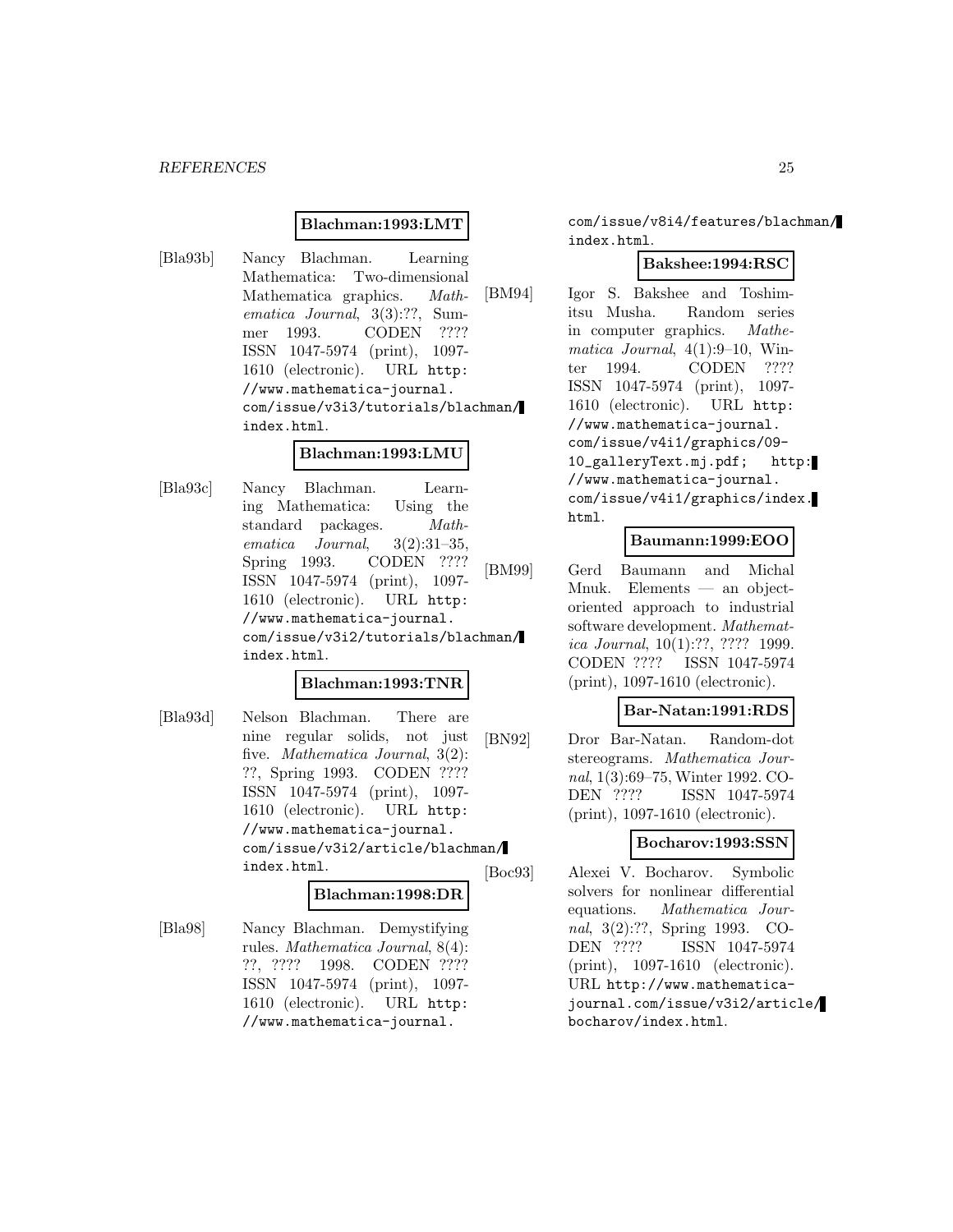.

# **Bonham:2012:SII**

[Bon12] Russell A. Bonham. Some integrals involving symmetric-top eigenfunctions. Mathematica Journal, 14(??):??, ???? 2012. CODEN ???? ISSN 1047-5974 (print), 1097-1610 (electronic). URL http://www.mathematica- [BTC96] journal.com/2012/05/some-integralsinvolving-symmetric-top-eigenfunctions/ book: A MathLink program for

#### **Borkovsky:1991:M**

[Bor92] Arkady Borkovsky. MathLink. Mathematica Journal, 1(3):??, Winter 1992. CODEN ???? ISSN 1047-5974 (print), 1097- 1610 (electronic).

# **Brown:1990:CMC**

[BPU90] Don Brown, Horacio Porta, and Jerry Uhl. Calculus & Mathematica: Courseware for the nineties. Mathematica Journal, 1(1):43– 50, Summer 1990. CODEN ???? ISSN 1047-5974 (print), 1097- 1610 (electronic). URL http: //www.mathematica-journal. com/issue/v1i1/features/brown/ index.html.

#### **Bringslid:1999:XC**

[Bri99] Odd Bringslid. The Xmath Calculator. Mathematica Journal, 10(1):??, ???? 1999. CODEN ???? ISSN 1047-5974 (print), 1097-1610 (electronic).

#### **Benninga:1993:INO**

[BSS93] Simon Benninga, Raz Steinmetz, and John Stroughair. Implementing numerical option pricing models. Mathematica Journal, 3(4):

66–73, Fall 1993. CODEN ???? ISSN 1047-5974 (print), 1097- 1610 (electronic). URL http: //www.mathematica-journal. com/issue/v3i4/article/benninga/ index.html.

#### **Berdnikov:1996:NMP**

A. S. Berdnikov, S. B. Trutia, and A. Compagner. Notehigh-quality random numbers. Mathematica Journal, 6(3):65– 69, Summer 1996. CODEN ???? ISSN 1047-5974 (print), 1097- 1610 (electronic). URL http: //www.mathematica-journal. com/issue/v6i3/article/berdnikov/ contents/63berdnikov.nb; http://www.mathematica-journal. com/issue/v6i3/article/berdnikov/ contents/63berdnikov.pdf; http://www.mathematica-journal. com/issue/v6i3/article/berdnikov/ index.html.

#### **Buchberger:1998:TPS**

[Buc98] Bruno Buchberger. Theorema: a proving system based on Mathematica. Mathematica Journal, 8(2):??, ???? 1998. CODEN ???? ISSN 1047-5974 (print), 1097-1610 (electronic).

# **Carter:1994:LPM**

[Car94] Michael Carter. Linear programming with Mathematica: The simplex algorithm. *Mathemat*ica Journal, 4(4):??, Fall 1994. CODEN ???? ISSN 1047-5974 (print), 1097-1610 (electronic). URL http://www.mathematicajournal.com/issue/v4i4/tutorials/ carter/index.html.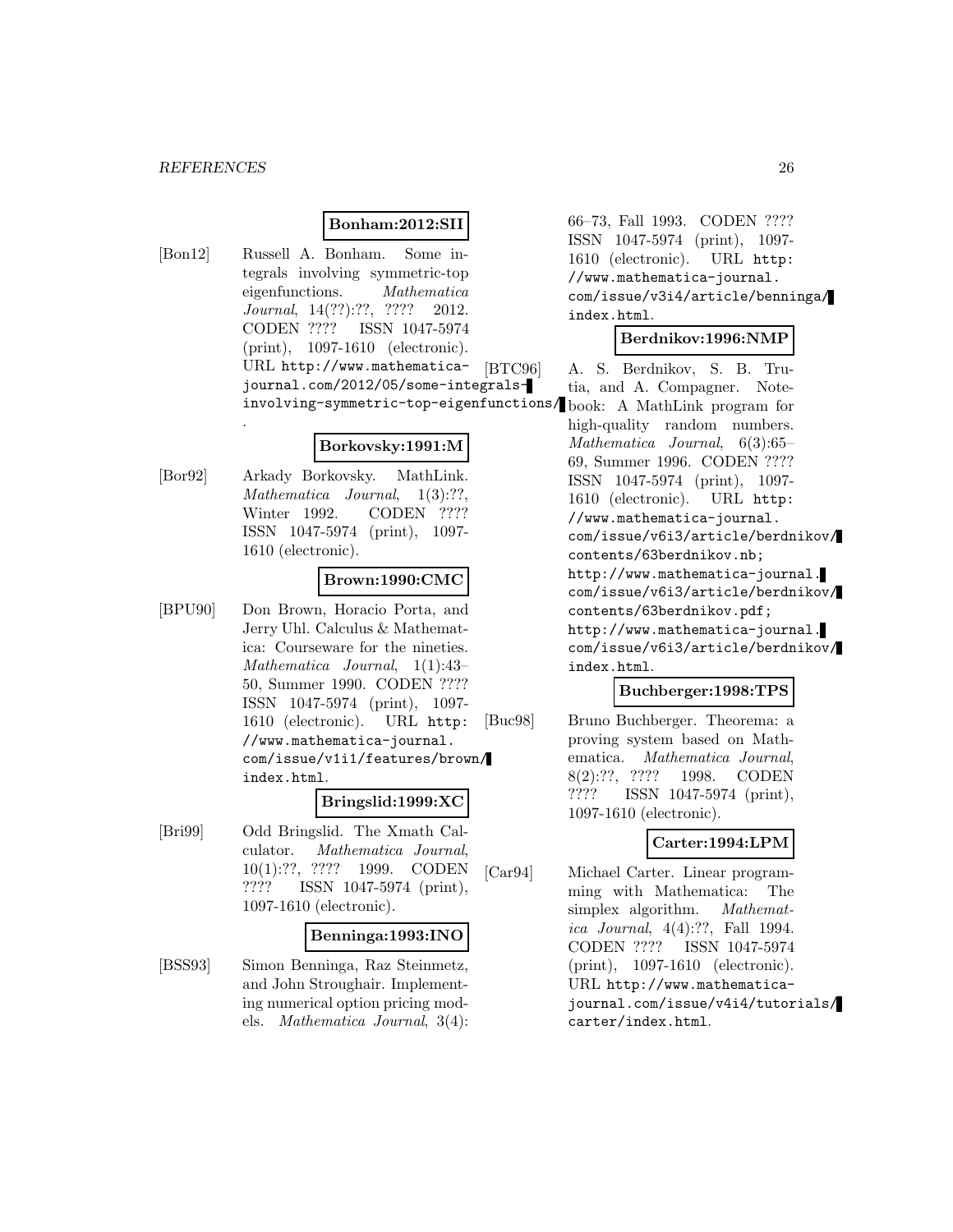#### **Carter:1995:LPM**

[Car95] Michael Carter. Linear programming with Mathematica: Sensitivity analysis. *Mathe*matica Journal,  $5(1):$ ??, Winter 1995. CODEN ???? ISSN 1047-5974 (print), 1097- 1610 (electronic). URL http: //www.mathematica-journal. com/issue/v5i1/tutorials/carter/ index.html.

# **Carter:2011:TQS**

[Car11] Michael Carter. A toolbox for quasirandom simulation. Mathematica Journal, 13(??):??, ???? 2011. CODEN ???? ISSN 1047-5974 (print), 1097- 1610 (electronic). URL http: //www.mathematica-journal. com/2011/12/a-toolbox-forquasirandom-simulation/.

# **Cassel:2014:PPS**

[Cas14] John Cassel. Probabilistic programming with stochastic memoization: Exploring fractal curves implementing nonparametric Bayesian inference. Mathematica Journal, 16(??):??, ???? 2014. CODEN ???? ISSN 1047-5974 (print), 1097- 1610 (electronic). URL http: //www.mathematica-journal. com/2014/01/probabilisticprogramming-with-stochasticmemoization/.

#### **Chartier:2011:CMD**

[CC11] Sylvain Chartier and Denis Cousineau. Computing mixeddesign (split-plot) ANOVA. Mathematica Journal, 13(??):??, ????

2011. CODEN ???? ISSN 1047- 5974 (print), 1097-1610 (electronic). URL http://www. mathematica-journal.com/2011/ 10/computing-mixed-designsplit-plot-anova/.

# **Cohen:1992:DAL**

[CD92a] J. Cohen and D. DeBaun. Discrete approximations of linear functionals. Mathematica Journal, 2(2):62–65, 1992. ISSN 1047- 5974 (print), 1097-1610 (electronic).

# **Cohen:1991:DAL**

[CD92b] Jack K. Cohen and David R. DeBaun. Discrete approximation of linear functions. Mathematica Journal, 2(2):??, ???? 1992. CODEN ???? ISSN 1047-5974 (print), 1097- 1610 (electronic). URL http: //www.mathematica-journal. com/issue/v2i2/article/cohen/ index.html.

# **Castillo:1995:SFE**

[CGI95] Enrique Castillo, José Manuel Gutiérrez, and Andrés Iglesias. Solving a functional equation. Mathematica Journal, 5(1):??, Winter 1995. CODEN ???? ISSN 1047-5974 (print), 1097- 1610 (electronic). URL http: //www.mathematica-journal. com/issue/v5i1/article/castillo/ index.html.

# **Czaja:2011:AWE**

[CGW11] Wojciech Czaja, Zdzislaw A. Golda, and Andrzej Woszczyna. The acoustic wave equation in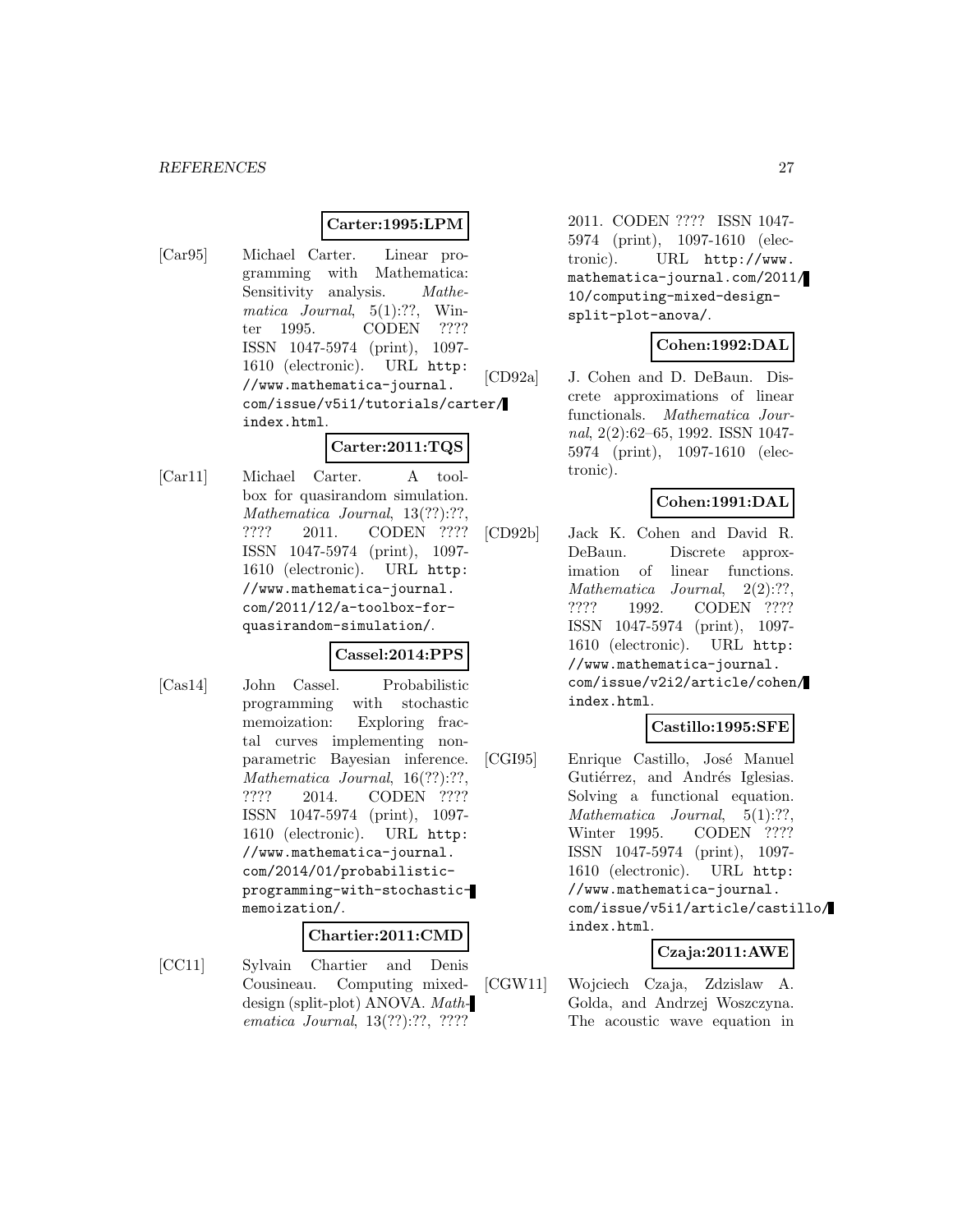.

the expanding universe: Sachs– Wolfe Theorem. Mathematica Journal, 13(??):??, ???? 2011. CODEN ???? ISSN 1047-5974 (print), 1097-1610 (electronic). URL http://www.mathematicajournal.com/2011/10/the-acousticwave-equation-in-the-expandinguniverse-sachs-wolfe-theorem/

# **Chapnick:1994:AIG**

[Cha94] Philip Chapnick. Book review: Ad Infinitum: The Ghost in Turing's Machine and Zero to Lazy Eight: Playing with infinity. Mathematica Journal, 4(1):20– 21, Winter 1994. CODEN ???? ISSN 1047-5974 (print), 1097- 1610 (electronic). URL http: //www.mathematica-journal. com/issue/v4i1/reviews/chapnick/ 20-21\_Chapnick.mj.pdf; http: //www.mathematica-journal. com/issue/v4i1/reviews/chapnick/ index.html.

#### **Chandler:2005:NSS**

[Cha05] Seth J. Chandler. The network structure of Supreme Court jurisprudence. Mathematica Journal, 10(3):??, ???? 2005. CODEN ???? ISSN 1047-5974 (print), 1097-1610 (electronic).

#### **Christensen:1992:MBC**

[Chr92a] Steven M. Christensen. From the E-mail bag: Computing determinants. Mathematica Journal, 2 (4):??, Fall 1992. CODEN ???? ISSN 1047-5974 (print), 1097- 1610 (electronic). URL http: //www.mathematica-journal.

com/issue/v2i4/tutorials/christensen/ index.html.

#### **Christensen:1991:MBT**

[Chr92b] Steven M. Christensen. From the E-mail bag: Topics in PostScript and electronic mail. Mathematica Journal, 2(2):??, ???? 1992. CODEN ???? ISSN 1047-5974 (print), 1097- 1610 (electronic). URL http: //www.mathematica-journal. com/issue/v2i2/tutorials/christensen/ index.html.

# **Christensen:1993:MBF**

[Chr93a] Steven M. Christensen. From the E-mail bag: Frequently asked questions. Mathematica Journal,  $3(1)$ :??, Winter 1993. CODEN ???? ISSN 1047-5974 (print), 1097- 1610 (electronic). URL http: //www.mathematica-journal. com/issue/v3i1/columns/christensen/ index.html.

# **Christensen:1993:MBH**

[Chr93b] Steven M. Christensen. From the E-mail bag: History, nohup, and the end.m. Mathematica Journal, 3(2):??, Spring 1993. CO-DEN ???? ISSN 1047-5974 (print), 1097-1610 (electronic). URL http://www.mathematicajournal.com/issue/v3i2/columns/ christensen/index.html.

# **Chandler:1998:BLU**

[CJ98] Seth J. Chandler and Christian Jacob. Behavior and learning under law. Mathematica Journal, 8(2):??, ???? 1998. CODEN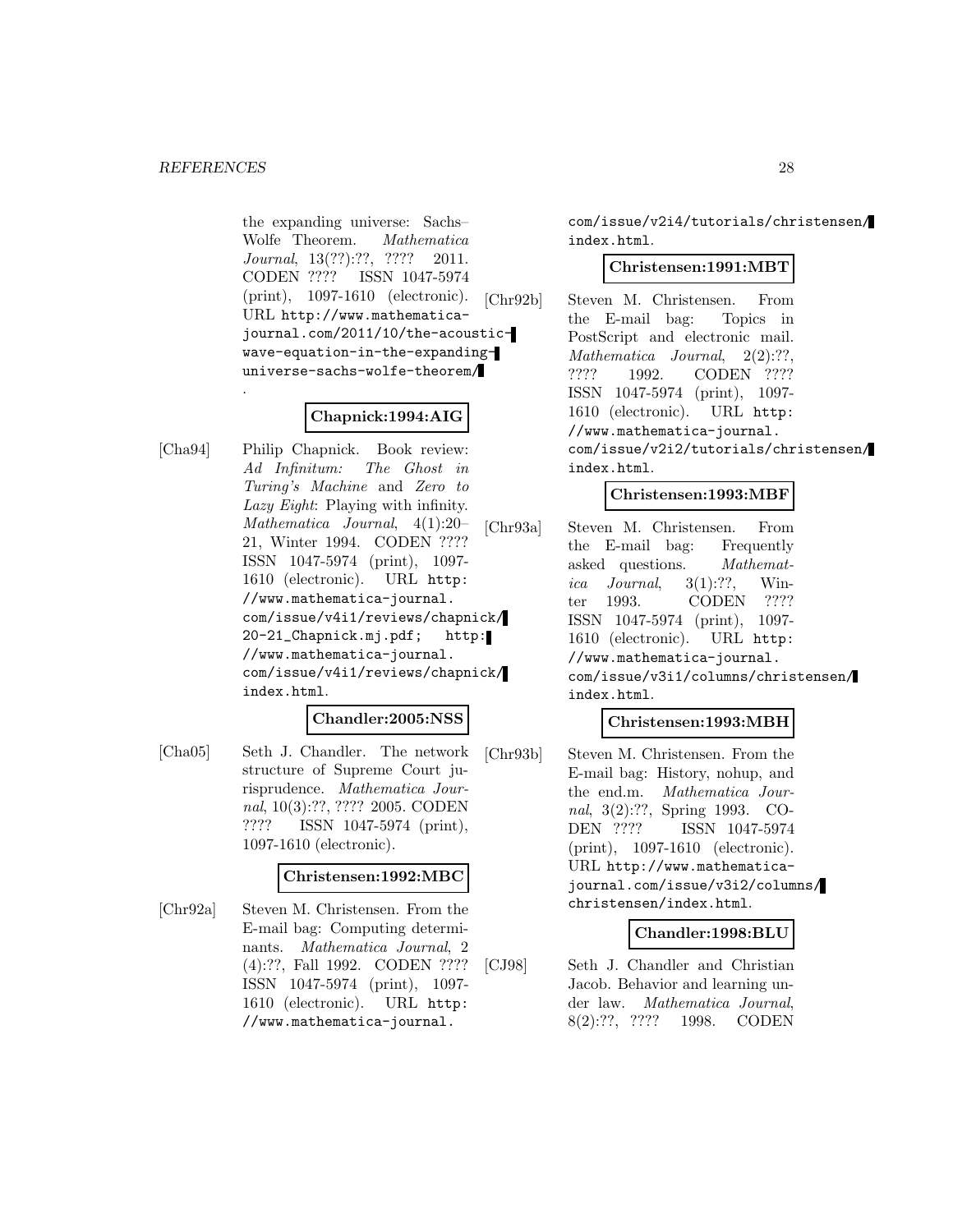???? ISSN 1047-5974 (print), 1097-1610 (electronic).

# **Cohen:1992:PLS**

[Coh92a] J. Cohen. Packages for logic and set theory. Mathematica Journal, 2(1):91–93, 1992. ISSN 1047-5974 (print), 1097-1610 (electronic).

# **Cohen:1991:PLS**

[Coh92b] Jack K. Cohen. Packages for logic and set theory. Mathematica Journal, 2(1):??, ???? 1992. CODEN ???? ISSN 1047-5974 (print), 1097-1610 (electronic). URL http://www.mathematicajournal.com/issue/v2i1/article/ cohen/index.html.

# **Cohen:1995:CND**

[Coh95a] Jack K. Cohen. Classroom notes: Disordered lattices and methods for calculating pi. Mathematica Journal, 5(3):??, Summer 1995. CODEN ???? ISSN 1047-5974 (print), 1097- 1610 (electronic). URL http: //www.mathematica-journal. com/issue/v5i3/columns/cohen/ index.html.

#### **Cohen:1995:CNR**

[Coh95b] Jack K. Cohen. Classroom notes: Rational-length vectors and random matrices. Mathematica Journal, 5(2):??, Spring 1995. CODEN ???? ISSN 1047-5974 (print), 1097- 1610 (electronic). URL http: //www.mathematica-journal. com/issue/v5i2/columns/cohen/ index.html.

# **Cohen:1995:CNS**

[Coh95c] Jack K. Cohen. Classrooom notes: Symbolic integration and asymptotic expansions. Mathematica Journal, 5(4):??, Fall 1995. CODEN ???? ISSN 1047- 5974 (print), 1097-1610 (electronic). URL http://www. mathematica-journal.com/issue/ v5i4/columns/cohen/index.html.

# **Cohen:1996:CNF**

[Coh96] Jack K. Cohen. Classroom notes: Fluid flow past a cylinder. Mathematica Journal, 6(1): ??, Winter 1996. CODEN ???? ISSN 1047-5974 (print), 1097- 1610 (electronic). URL http: //www.mathematica-journal. com/issue/v6i1/columns/cohen/ index.html.

# **Cook:1991:S**

[Coo92] Matthew Cook. Sound. Mathematica Journal, 1(3):??, Winter 1992. CODEN ???? ISSN 1047- 5974 (print), 1097-1610 (electronic).

# **Coppola:1991:WS**

[Cop92] Vincent T. Coppola. Working with subexpressions. Mathematica Journal, 1(4):??, Spring 1992. CODEN ???? ISSN 1047-5974 (print), 1097-1610 (electronic). URL http://www.mathematicajournal.com/issue/v1i4/tutorials/ coppola/index.html.

#### **Courant:1993:MGT**

Ted Courant. Mathematica games: Towers of power: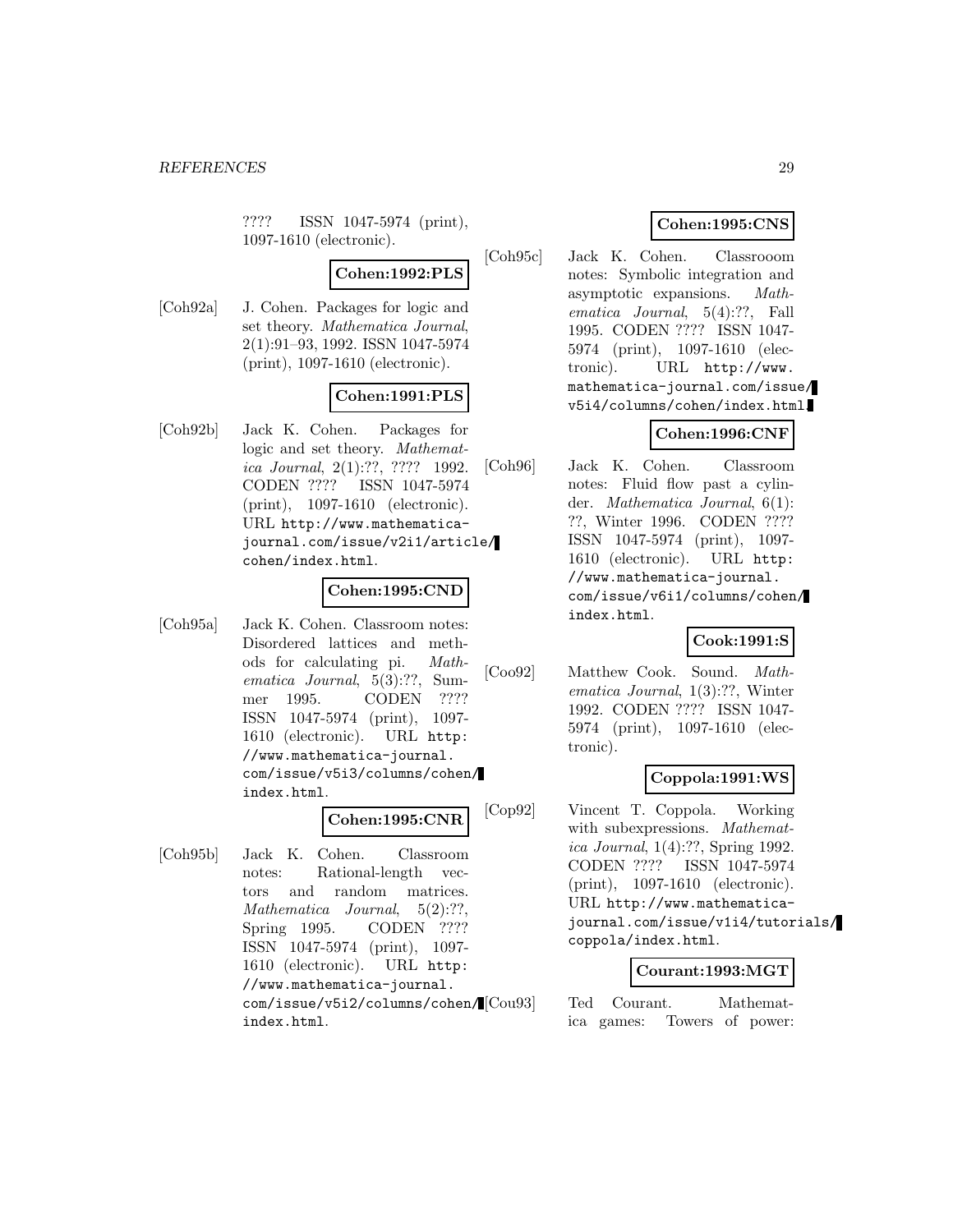a potent paradox. Mathematica Journal, 3(3):??, Summer 1993. CODEN ???? ISSN 1047-5974 (print), 1097- 1610 (electronic). URL http: //www.mathematica-journal. com/issue/v3i3/columns/courant/ index.html.

#### **Courant:1995:PGS**

[Cou95] Ted Courant. Pictures of geometric series. Mathematica Journal,  $5(3):$ ??, Summer 1995. CODEN ???? ISSN 1047-5974 (print), 1097- 1610 (electronic). URL http: //www.mathematica-journal.  $\text{com}/\text{issue}/\text{v5i3}/\text{graphics}/\text{couran}$ index.html.

#### **Cousineau:2013:CRB**

[Cou13] Denis Cousineau. Controlling robots built with the  $LEGO(R)$ MINDSTORMS(R) NXT brick. Mathematica Journal, 15(??):??, ???? 2013. CODEN ???? ISSN 1047-5974 (print), 1097- 1610 (electronic). URL http: //www.mathematica-journal. com/2013/03/controlling-robotsbuilt-with-the-lego-mindstorms-<br>|CW92a nxt-brick/.

#### **Cowen:2013:UBC**

[Cow13] Robert Cowen. Using Boolean computation to solve some problems from Ramsey theory. Mathematica Journal, 15(??):??, ???? 2013. CODEN ???? ISSN 1047-5974 (print), 1097- 1610 (electronic). URL http: //www.mathematica-journal. com/2013/10/using-booleancomputation-to-solve-someproblems-from-ramsey-theory/

.

#### **Christensen:1990:MSP**

[CP90] Steven M. Christensen and Leonard Parker. MathTensor: a system for performing tensor analysis by computer. Mathematica Journal, 1(1):51– 61, Summer 1990. CODEN ???? ISSN 1047-5974 (print), 1097- 1610 (electronic). URL http: //www.mathematica-journal. com/issue/v1i1/features/christensen/ index.html.

# **Cheng:1994:AIL**

Alexander H-D. Cheng, Paston Sidauruk, and Younane Abousleiman. Approximate inversion of the Laplace transform. Mathematica Journal, 4(2):76– 82, Spring 1994. CODEN ???? ISSN 1047-5974 (print), 1097- 1610 (electronic). URL http: //www.mathematica-journal. com/issue/v4i2/article/cheng/ index.html.

# **Cabrera:1992:ISM**

J. Cabrera and A. Wilks. An interface from S to Mathematica. Mathematica Journal, 2(1):66–74, 1992. ISSN 1047-5974 (print), 1097-1610 (electronic).

#### **Cabrera:1991:IM**

[CW92b] Javier F. Cabrera and Alan R. Wilks. An interface from S to Mathematica. Mathematica Journal, 2(1):??, ???? 1992. CO-DEN ???? ISSN 1047-5974 (print), 1097-1610 (electronic).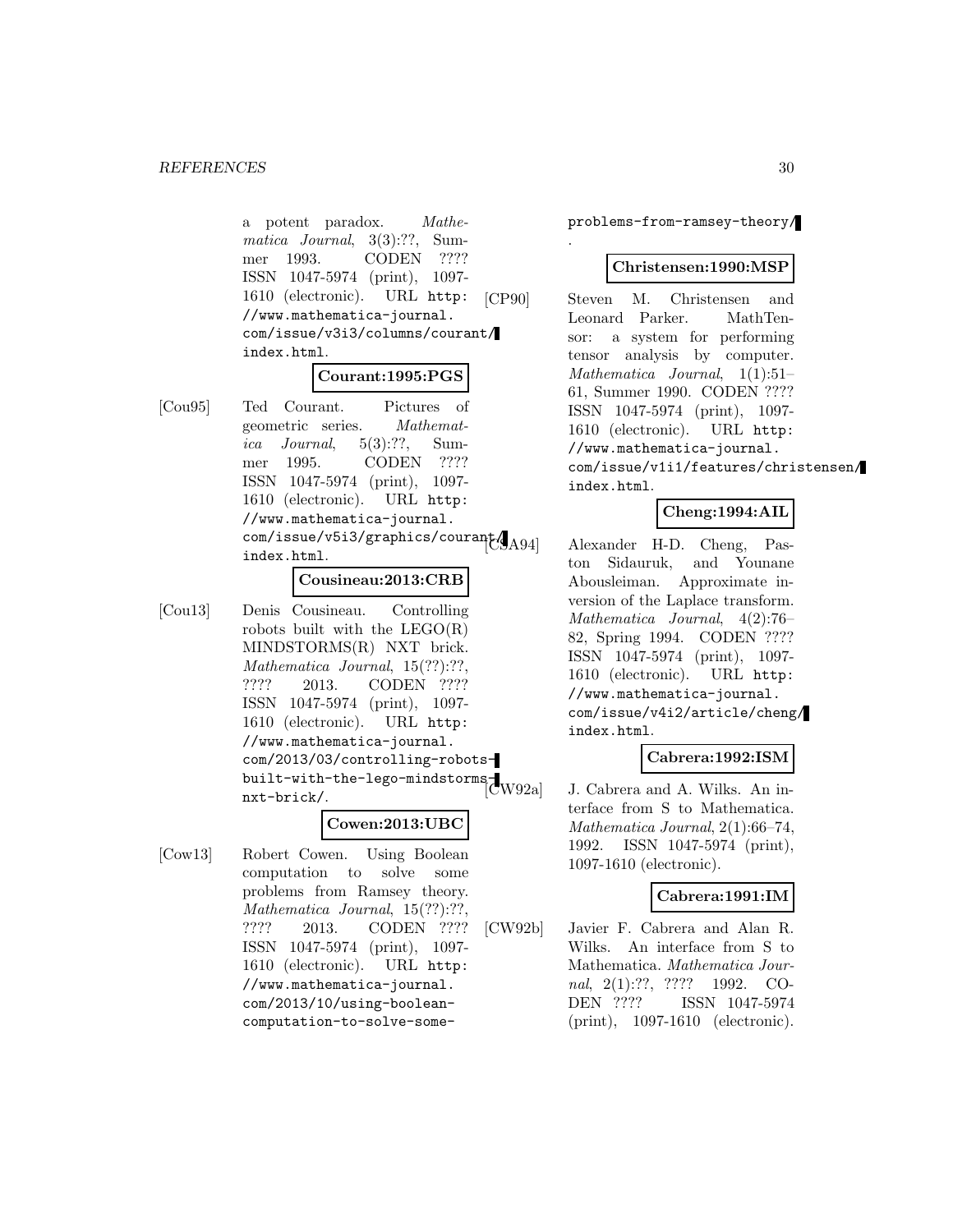URL http://www.mathematicajournal.com/issue/v2i1/article/ cabrera/index.html.

# **Clarke:1993:ATP**

[CZ93] Edmund Clarke and Xudong Zhao. Analytica: a theorem prover for Mathematica. Mathematica Journal, 3(1):??, Winter 1993. CODEN ???? ISSN 1047-5974 (print), 1097- 1610 (electronic). URL http: //www.mathematica-journal. com/issue/v3i1/article/clarke/ index.html.

# **Dai:1998:FEM**

[Dai98] Naci M. Dai. Finite element method. Mathematica Journal, 8(1):??, ???? 1998. CODEN ???? ISSN 1047-5974 (print), 1097-1610 (electronic).

#### **DeSmedt:1999:AA**

[De 99] Stany De Smedt. p-adic arithmetic. Mathematica Journal, 9 (2):??, ???? 1999. CODEN ???? ISSN 1047-5974 (print), 1097-1610 (electronic).

# **Dudas:1991:AQM**

[DEH92] Magdalena M. Dudas, Walter C. Ermler, and Hsiuchin C. Hsieh. Application of quantum mechanical perturbation theory to molecular vibrational-rotational analysis. Mathematica Journal, 2(2): 66–69, ???? 1992. CODEN ???? ISSN 1047-5974 (print), 1097- 1610 (electronic). URL http: //www.mathematica-journal. com/issue/v2i2/article/dudas/ index.html.

# **Dudas:1992:AQM**

M. Dudas, H. Hsieh, and W. Ermler. Application of quantum mechanical perturbation theory to molecular vibrationalrotational analysis. Mathematica Journal, 2(2):66–69, 1992. ISSN 1047-5974 (print), 1097- 1610 (electronic).

# **Dickson:1990:MS**

[Dic90] Stewart Dickson. Minimal surfaces. Mathematica Journal, 1 (1):??, Summer 1990. CODEN ???? ISSN 1047-5974 (print), 1097-1610 (electronic).

# **Dickson:1991:MHS**

[Dic92] Stewart Dickson. Many-handled surfaces. Mathematica Journal, 1 (4):??, Spring 1992. CODEN ???? ISSN 1047-5974 (print), 1097- 1610 (electronic). URL http: //www.mathematica-journal. com/issue/v1i4/graphics/index. html.

# **Dill:1991:CPT**

[Dil92a] D. Dill. Creating packages with TEX/Mathematica. Mathematica Journal,  $1(4):16-17$ , Spring 1992. ISSN 1047-5974 (print), 1097-1610 (electronic).

# **Dill:1991:ITM**

[Dil92b] Dan Dill. Interactive TEX/ Mathematica documents. Mathematica Journal,  $1(3):104-107$ , Winter 1992. CODEN ???? ISSN 1047-5974 (print), 1097- 1610 (electronic). URL http: //www.mathematica-journal.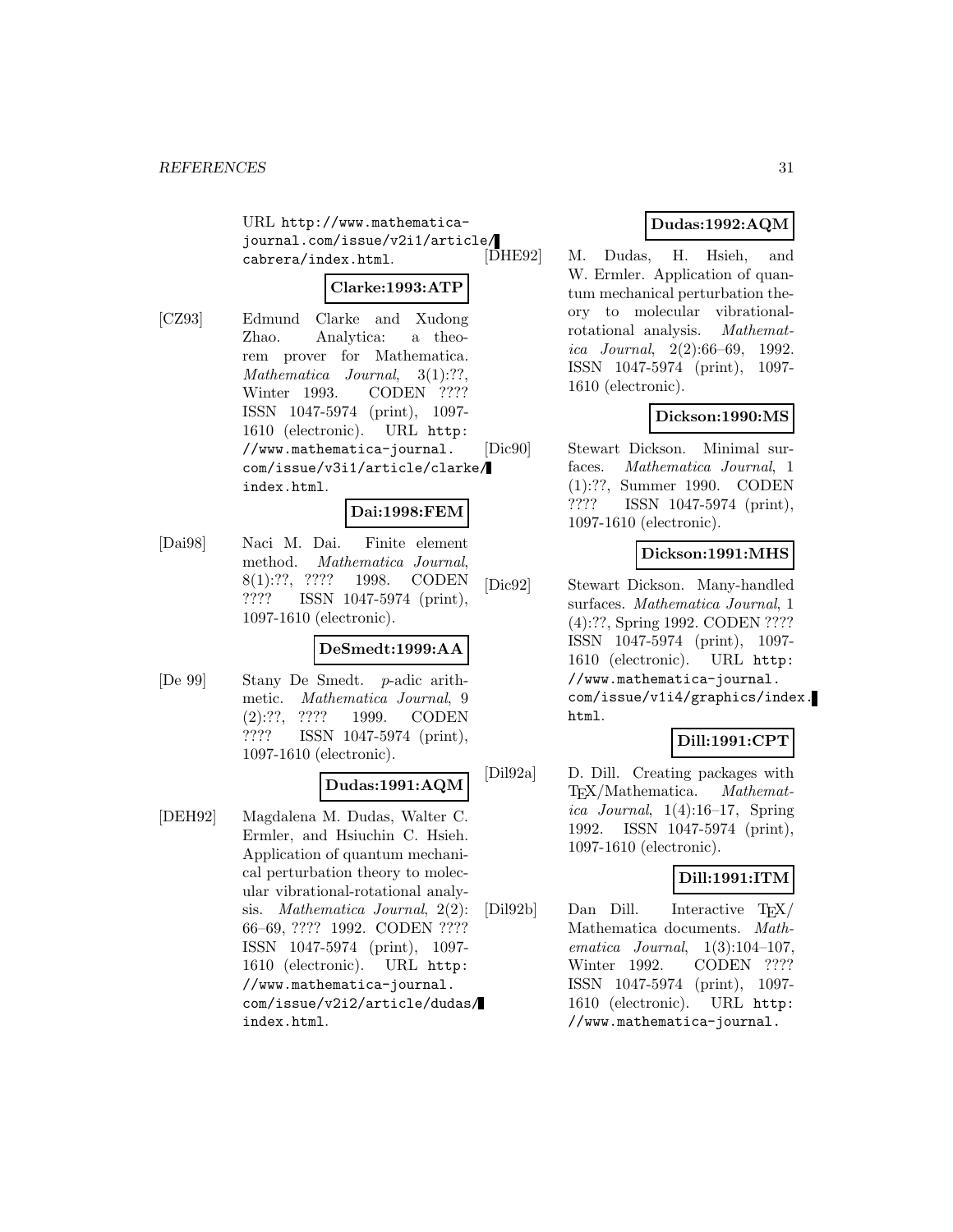com/issue/v1i3/article/dill/ index.html.

# **Dickhaut:1991:PFN**

[DK92a] John Dickhaut and Todd Kaplan. A program for finding Nash equilibria. Mathematica Journal, 1(4): ??, Spring 1992. CODEN ???? ISSN 1047-5974 (print), 1097- 1610 (electronic). URL http: //www.mathematica-journal. com/issue/v1i4/article/dickhaut/ index.html.

#### **Dikhaut:1991:PFN**

[DK92b] J. Dikhaut and T. Kaplan. A program for finding Nash equilibria. Mathematica Journal, 1(4):87–93, Spring 1992. ISSN 1047-5974 (print), 1097-1610 (electronic).

# **deOliveira:2010:DMS**

[dO10] Pedro P. B. de Oliveira. DRIMA: a minimal system for probing the dynamics of change in a reactive multi-agent setting. Mathematica Journal, 12(1):1:1–1:18, ???? 2010. CODEN ???? ISSN 1047-5974 (print), 1097- 1610 (electronic). URL http: //www.mathematica-journal. com/data/uploads/2010/10/deOliveira. pdf.

# **deOliveira:2014:RFC**

[dOV14] Pedro P. B. de Oliveira and Maurício Verardo. Representing families of cellular automata rules. Mathematica Journal, 16 (??):??, ???? 2014. CODEN ???? ISSN 1047-5974 (print), 1097- 1610 (electronic). URL http: //www.mathematica-journal.

com/2014/08/representing-familiesof-cellular-automata-rules/.

# **Diggle:2005:IBM**

[DSM05] Art Diggle, Moin Salam, and Marta Monjardino. Individualbased models of the spread of disease, weeds, and insects. Mathematica Journal, 10(2):??, ???? 2005. CODEN ???? ISSN 1047- 5974 (print), 1097-1610 (electronic).

# **Dasgupta:1998:MFF**

[DT98] Gautam Dasgupta and Jacques Treil. Maxillo-facial frames: Finite element shapes. Mathematica Journal, 8(2):??, ???? 1998. CODEN ???? ISSN 1047-5974 (print), 1097-1610 (electronic).

# **Dubisch:1990:TKN**

[Dub90a] Russell J. Dubisch. The tool kit: a notebook subclass. Mathematica Journal, 1 (2):??, Fall 1990. CODEN ???? ISSN 1047-5974 (print), 1097- 1610 (electronic). URL http: //www.mathematica-journal. com/issue/v1i2/article/dubisch/ index.html.

# **Dubish:1990:TKA**

[Dub90b] R. Dubish. The tool kit: a notebook subclass. Mathematica Journal, 1(2):55–64, Fall 1990. ISSN 1047-5974 (print), 1097- 1610 (electronic).

# **Ebneter:1990:G**

[Ebn90] Kate Ebneter. Geode. Mathematica Journal, 1(1):??, Summer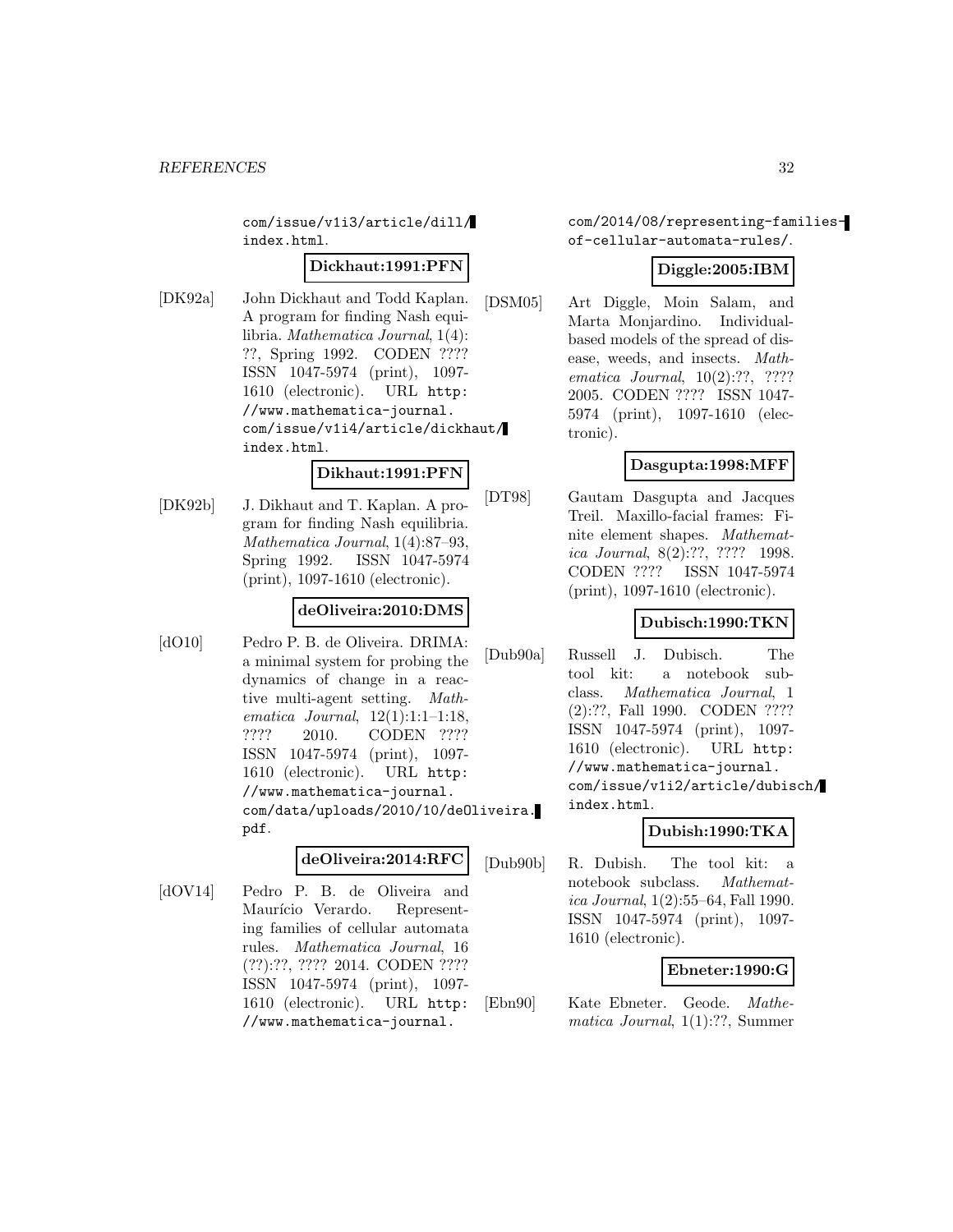1990. CODEN ???? ISSN 1047- 5974 (print), 1097-1610 (electronic).

# **Edelen:1991:ECV**

[Ede92a] Dominic G. B. Edelen. Exterior calculus for vectors and forms. Mathematica Journal, 1(3):92– 95, Winter 1992. CODEN ???? ISSN 1047-5974 (print), 1097- 1610 (electronic). URL http: //www.mathematica-journal. com/issue/v1i3/article/edelen/ index.html.

**Edelman:1992:CPC**

[Ede92b] Alan Edelman. The complete pivoting conjecture for Gaussian elimination is false. Mathematica Journal, 2(2):58–61, 1992. ISSN 1047-5974 (print), 1097- 1610 (electronic).

# **Edelman:1991:CPC**

[Ede92c] Alan Edelman. The complete pivoting conjecture for Gaussian elimination is false. Mathematica Journal, 2(2):??, ???? 1992. CODEN ???? ISSN 1047-5974 (print), 1097- 1610 (electronic). URL http: //www.mathematica-journal. com/issue/v2i2/article/edelman/ index.html.

# **Ediger:1990:GNM**

[Edi90] M. N. Ediger. A Gauss–Newton method for nonlinear regression. Mathematica Journal, 1(2):42– 44, Fall 1990. CODEN ???? ISSN 1047-5974 (print), 1097- 1610 (electronic). URL http: //www.mathematica-journal.

com/issue/v1i2/article/ediger/ index.html.

# **Edwards:1993:TT**

[Edw93] C. Henry Edwards. Twisted tubes. Mathematica Journal, 3(1):??, Winter 1993. CO-DEN ???? ISSN 1047-5974 (print), 1097-1610 (electronic). URL http://www.mathematicajournal.com/issue/v3i1/graphics/ index.html.

# **Edwards:1994:LML**

[Edw94] C. Henry Edwards. Ladders, moats, and Lagrange multipliers. Mathematica Journal, 4(1): ??, Winter 1994. CODEN ???? ISSN 1047-5974 (print), 1097- 1610 (electronic). URL http: //www.mathematica-journal. com/issue/v4i1/tutorials/edwards/ 48-52\_Edwards.mj.pdf; http: //www.mathematica-journal. com/issue/v4i1/tutorials/edwards/ index.html.

# **Edwards:1997:NNC**

[Edw97] C. Henry Edwards. Newton's nose-cone problem. *Mathe*matica Journal,  $7(1)$ :??, Winter 1997. CODEN ???? ISSN 1047-5974 (print), 1097- 1610 (electronic). URL http: //www.mathematica-journal. com/issue/v7i1/article/edwards/ index.html.

# **Evans:1990:STA**

[EMM90] Brian L. Evans, James H. Mc-Clellan, and Wallace B. McClure. Symbolic transforms with applications to signal processing.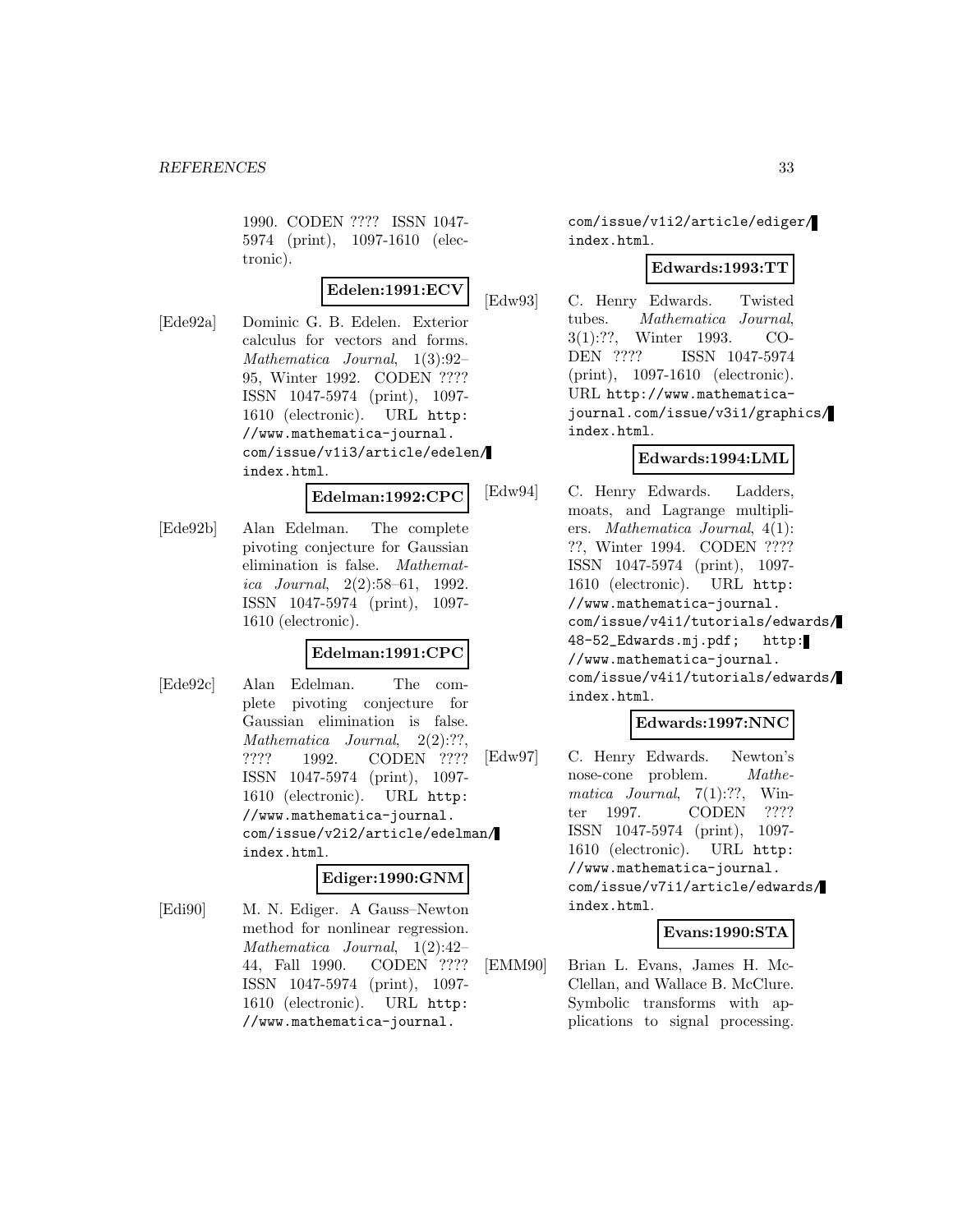Mathematica Journal, 1(2):70– 80, Fall 1990. CODEN ???? ISSN 1047-5974 (print), 1097- 1610 (electronic). URL http: //www.mathematica-journal. com/issue/v1i2/article/evans/ index.html.

# **Enderlein:1997:PDC**

[End97] Jörg Enderlein. A package for displaying crystal morphology. Mathematica Journal, 7(1):??, Winter 1997. CODEN ???? ISSN 1047-5974 (print), 1097- 1610 (electronic). URL http: //www.mathematica-journal. com/issue/v7i1/article/enderlein/ index.html.

#### **Entacher:1999:BUD**

[Ent99] Karl Entacher. On the beauty of uniform distribution modulo one. Mathematica Journal, 9 (3):??, ???? 1999. CODEN ???? ISSN 1047-5974 (print), 1097-1610 (electronic).

#### **Eisenberg:2006:VCF**

[EP06] Murray Eisenberg and David J. M. Park, Jr. Visualizing complex functions with the presentations application. Mathematica Journal, 11(2):??, ???? 2006. CODEN ???? ISSN 1047-5974 (print), 1097- 1610 (electronic). URL http: //www.mathematica-journal. com/issue/v11i2/EisenbergPark. html.

#### **Erdos:2006:SRM**

[Erd06] Gábor Erdős. Substitutions and replacements in mechanism prototyping. Mathematica Jour-

nal, 11(2):??, ???? 2006. CO-DEN ???? ISSN 1047-5974 (print), 1097-1610 (electronic). URL http://www.mathematicajournal.com/issue/v11i2/Erdos. html.

#### **Falloon:2005:MMM**

[Fal05] Peter Falloon. A mode-matching method for multichannel scattering problems. Mathematica Journal, 10(3):??, ???? 2005. CODEN ???? ISSN 1047-5974 (print), 1097-1610 (electronic).

#### **Farley:1991:FUA**

Anthony R. Farley. The fractal universe of Andrei Linde. Mathematica Journal, 2(1):??, ???? 1992. CODEN ???? ISSN 1047-5974 (print), 1097- 1610 (electronic). URL http: //www.mathematica-journal. com/issue/v2i1/graphics/farley/ index.html.

#### **Fearn:2005:AAU**

[Fea05] Richard L. Fearn. Airfoil aerodynamics using panel methods. Mathematica Journal,  $10(4)$ :??, ???? 2005. CODEN ???? ISSN 1047-5974 (print), 1097- 1610 (electronic).

# **Fritzson:2005:MSC**

[FES05] Peter Fritzson, Vadim Engelson, and Krishnamurthy Sheshadri. MathCode: a system for  $C++$ or Fortran code generation from Mathematica. Mathematica Journal, 10(4):??, ???? 2005. CODEN ???? ISSN 1047-5974 (print), 1097-1610 (electronic).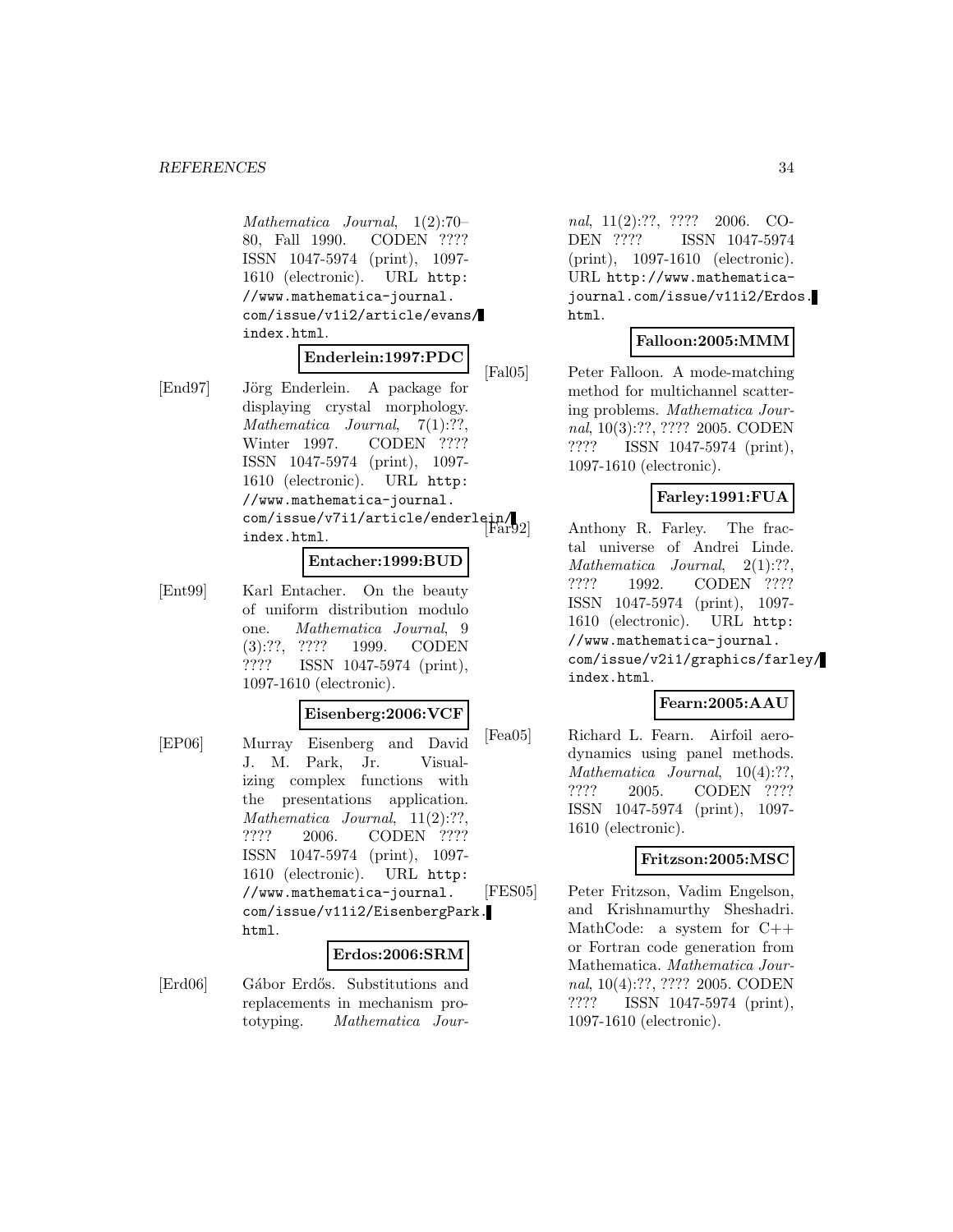#### *REFERENCES* 35

# **Fielder:1999:GRP**

[Fie99] Daniel C. Fielder. A generator of rook polynomials. Mathematica Journal, 9(2):??, ???? 1999. CODEN ???? ISSN 1047-5974 (print), 1097-1610 (electronic).

# **Foale:1997:MM**

[Foa97] Michael Foale. Mir and Mathematica. Mathematica Journal, 7(3):??, ???? 1997. CODEN ???? ISSN 1047-5974 (print), 1097-1610 (electronic).

#### **Fairchild:1995:PSA**

[FPP95] Steve Fairchild, Ruth Pachter, and Ronald Perrin. Protein structure analysis and prediction. Mathematica Journal, 5 (4):??, Fall 1995. CODEN ???? ISSN 1047-5974 (print), 1097- 1610 (electronic). URL http: //www.mathematica-journal. com/issue/v5i4/article/fairchild/ index.html.

#### **Freeman:1993:AIN**

[Fre93a] James Freeman. Artificial intelligence: a neural network solution to the n-queens problem. Mathematica Journal, 3(3):??, Summer 1993. CODEN ???? ISSN 1047-5974 (print), 1097- 1610 (electronic). URL http: //www.mathematica-journal. com/issue/v3i3/columns/freeman/ index.html.

#### **Freeman:1993:AIS**

[Fre93b] James Freeman. Artificial intelligence: Simulating a basic genetic algorithm. Mathematica Journal, 3(2):??, Spring 1993. CO-

DEN ???? ISSN 1047-5974 (print), 1097-1610 (electronic). URL http://www.mathematicajournal.com/issue/v3i2/columns/ freeman/index.html.

# **Freeman:1994:AIF**

[Fre94] James A. Freeman. Artificial intelligence: Fuzzy systems for control applications: The truck backer-upper. Mathematica Journal, 4(1):64–69, Winter 1994. CODEN ???? ISSN 1047-5974 (print), 1097- 1610 (electronic). URL http: //www.mathematica-journal. com/issue/v4i1/columns/freeman/ 64-69\_Jim41.mj.pdf; http: //www.mathematica-journal. com/issue/v4i1/columns/freeman/ index.html.

#### **Fritzson:1999:MOO**

Peter Fritzson. MathModelica – 0 an object-oriented mathematical modeling and simulation environment. Mathematica Journal, 10(1):??, ???? 1999. CODEN ???? ISSN 1047-5974 (print), 1097-1610 (electronic).

# **Fultz:1994:TSC**

[Ful94a] John Fultz. Tech support: Curve fits, MathLink for Excel, and color. Mathematica Journal, 4 (4):??, Fall 1994. CODEN ???? ISSN 1047-5974 (print), 1097- 1610 (electronic). URL http: //www.mathematica-journal. com/issue/v4i4/columns/techsupport/ index.html.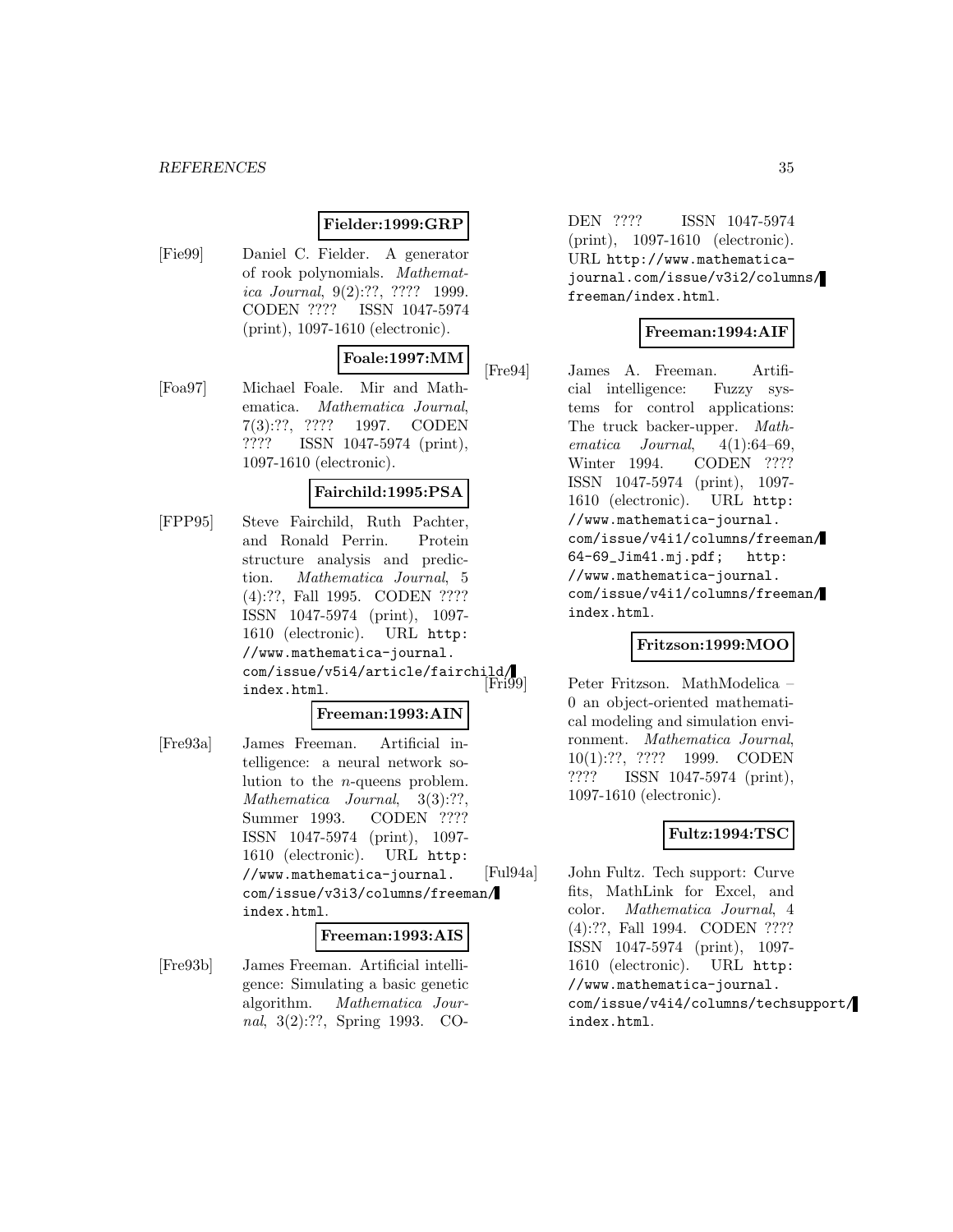# **Fultz:1994:TSG**

[Ful94b] John Fultz. Tech support: Graphics labels, ReadList, and imports and exports. Mathematica Journal, 4(3):??, Summer 1994. CODEN ???? ISSN 1047-5974 (print), 1097- 1610 (electronic). URL http: //www.mathematica-journal. com/issue/v4i3/columns/techsupport/ index.html.

# **Fultz:1995:TSL**

[Ful95a] John Fultz. Tech support: Legends and MathLink questions. Mathematica Journal, 5(3):??, Summer 1995. CODEN ???? ISSN 1047-5974 (print), 1097- 1610 (electronic). URL http: //www.mathematica-journal. com/issue/v5i3/columns/techsupport/ index.html.

#### **Fultz:1995:TSN**

[Ful95b] John Fultz. Tech support: Numerical precision and tick marks. Mathematica Journal, 5(2):??, Spring 1995. CODEN ???? ISSN 1047-5974 (print), 1097- 1610 (electronic). URL http: //www.mathematica-journal. com/issue/v5i2/columns/techsupport/ index.html.

#### **Fultz:1995:TSP**

[Ful95c] John Fultz. Tech support: Package programming. Mathematica Journal, 5(1):??, Winter 1995. CODEN ???? ISSN 1047-5974 (print), 1097- 1610 (electronic). URL http: //www.mathematica-journal.

com/issue/v5i1/columns/techsupport/ index.html.

# **Fultz:1996:TSA**

[Ful96a] John Fultz. Tech support: Arrows and local variables. Mathematica Journal, 6(2):52–59, Spring 1996. CODEN ???? ISSN 1047-5974 (print), 1097- 1610 (electronic). URL http: //www.mathematica-journal. com/issue/v6i2/columns/techsupport/ index.html; http://www.mathematicajournal.com/issue/v6i2/columns/ techsupport/tech62.pdf.

# **Fultz:1996:TSV**

[Ful96b] John Fultz. Tech support: Visualization of 3D data and numerical integration. Mathematica Journal,  $6(1)$ :??, Winter 1996. CODEN ???? ISSN 1047-5974 (print), 1097- 1610 (electronic). URL http: //www.mathematica-journal. com/issue/v6i1/columns/techsupport/ index.html.

# **Fine:1991:SPS**

[FW92] Jerry Fine and Lee R. Waite. Spatial problem solving in an integrated first-year curriculum. Mathematica Journal, 1(4):62– 67, Spring 1992. CODEN ???? ISSN 1047-5974 (print), 1097- 1610 (electronic). URL http: //www.mathematica-journal. com/issue/v1i4/article/fine/ index.html.

#### **Gayley:1993:MTC**

[Gay93a] Todd Gayley. The Mathematica toolbox: CleanSlate: a package for clearing symbols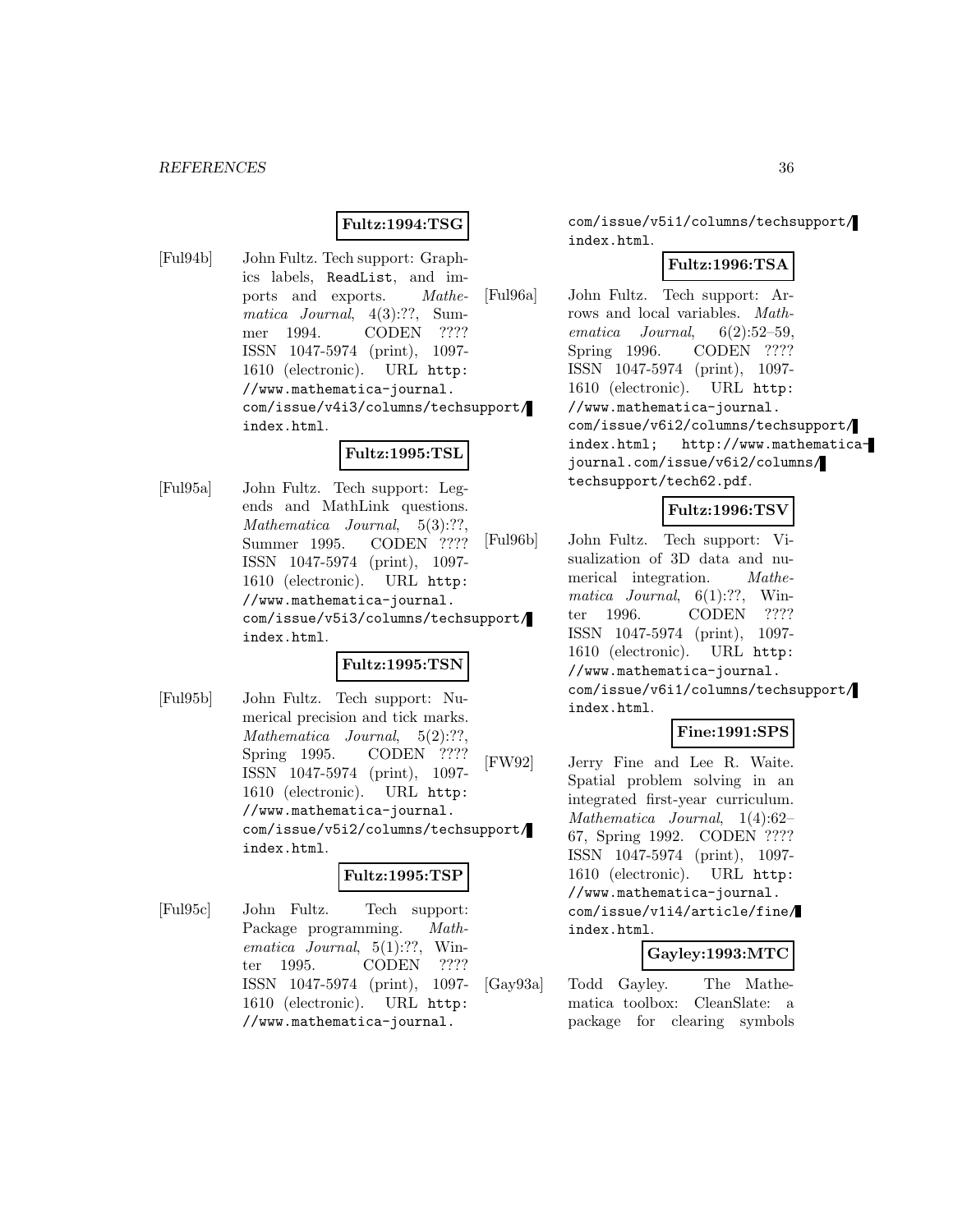and freeing memory. Mathematica Journal, 3(3):??, Summer 1993. CODEN ???? ISSN 1047-5974 (print), 1097- 1610 (electronic). URL http: //www.mathematica-journal.  $com/issue/v3i3/columns/toolbox($ <br> $_{\text{av}94b}$ index.html.

### **Gayley:1993:MTE**

[Gay93b] Todd Gayley. The Mathematica toolbox: Enhanced error messages. Mathematica Journal, 3 (4):??, Fall 1993. CODEN ???? ISSN 1047-5974 (print), 1097- 1610 (electronic). URL http: //www.mathematica-journal. com/issue/v3i4/columns/toolbox/ index.html.

#### **Gayley:1993:TSX**

[Gay93c] Todd Gayley. Tech support: The X front end and UNIX installation. Mathematica Journal, 3 (4):??, Fall 1993. CODEN ???? ISSN 1047-5974 (print), 1097- 1610 (electronic). URL http: //www.mathematica-journal. com/issue/v3i4/columns/techsupport/ index.html; http://www.mathematicajournal.com/issue/v4i2/columns/ techsupport/54-61\_gayley42. mj.pdf.

#### **Gayley:1994:MTM**

[Gay94a] Todd Gayley. The Mathematica toolbox: a MathLink program for accessing binary files. Mathematica Journal, 4(2):44– 51, Spring 1994. CODEN ???? ISSN 1047-5974 (print), 1097- 1610 (electronic). URL http: //www.mathematica-journal. com/issue/v4i2/columns/toolbox/ 44-51\_gayley42.mj.pdf; http: //www.mathematica-journal. com/issue/v4i2/columns/toolbox/ index.html.

## **Gayley:1994:TSC**

Todd Gayley. Tech support: Customizing the X front end, handling large lists, and generating surface plots. Mathematica Journal,  $4(2):54-61$ , Spring 1994. CODEN ???? ISSN 1047-5974 (print), 1097- 1610 (electronic). URL http: //www.mathematica-journal. com/issue/v4i2/columns/techsupport/ index.html.

### **Gayley:1994:TSR**

[Gay94c] Todd Gayley. Tech support: Remote kernels, ComplexExpand, and memory use under Windows. Mathematica Journal, 4(1):70– 73, Winter 1994. CODEN ???? ISSN 1047-5974 (print), 1097- 1610 (electronic). URL http: //www.mathematica-journal. com/issue/v4i1/columns/techsupport/ 70-73\_Todd41.mj.pdf; http: //www.mathematica-journal. com/issue/v4i1/columns/techsupport/ index.html.

### **Gayley:1995:MTM**

[Gay95] Todd Gayley. The Mathematica toolbox: a Mathematica profiler. Mathematica Journal, 5(3): ??, Summer 1995. CODEN ???? ISSN 1047-5974 (print), 1097- 1610 (electronic). URL http: //www.mathematica-journal. com/issue/v5i3/columns/toolbox/ index.html.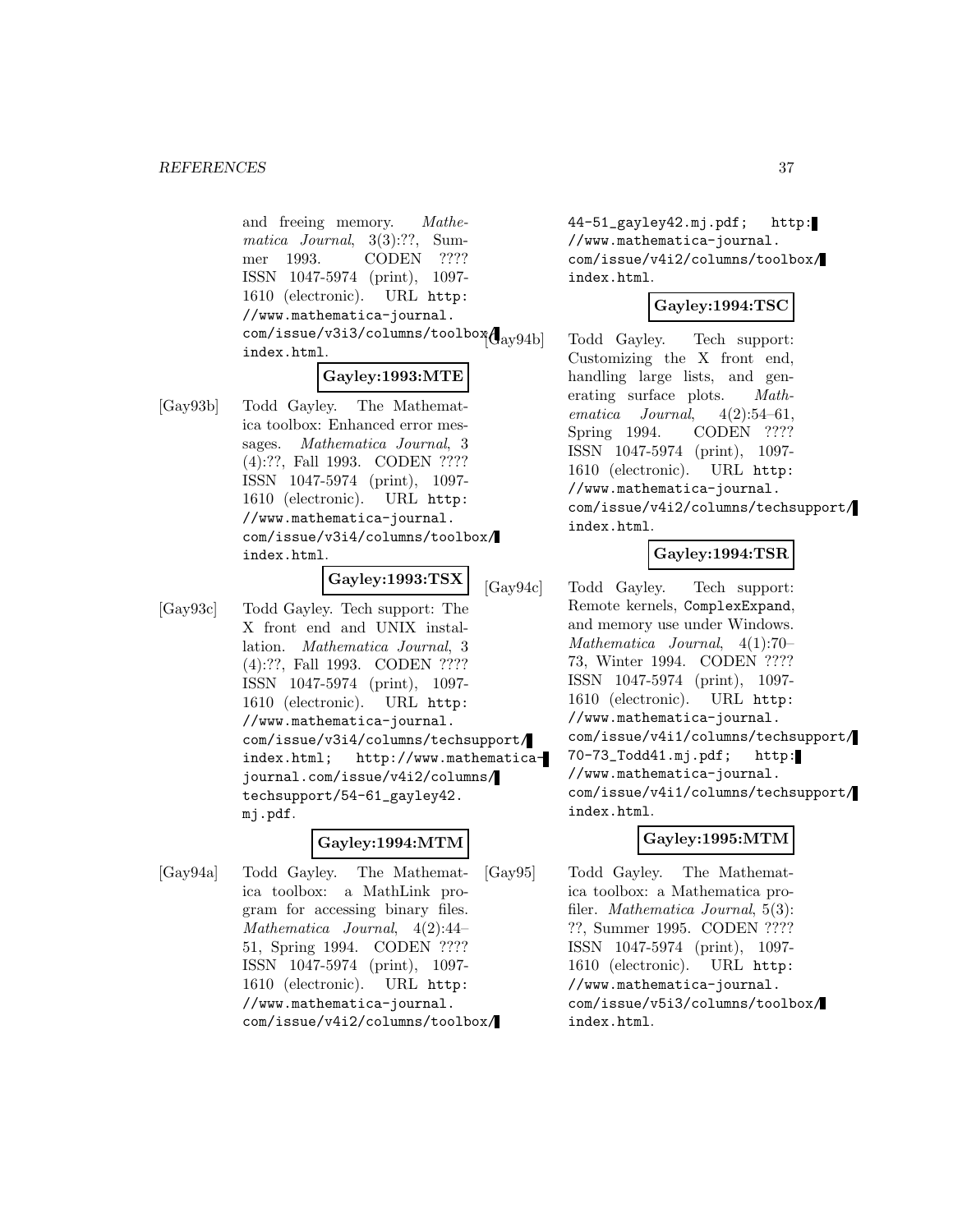#### *REFERENCES* 38

### **Gayley:1999:BUI**

[Gay99] Todd Gayley. Building user interfaces using J/Link. Mathematica Journal, 9(1):??, ???? 1999. CODEN ???? ISSN 1047-5974 (print), 1097-1610 (electronic).

#### **Gehrig:1997:O**

[Geh97] David Gehrig. The Orloj. Mathematica Journal, 7(4):??, ???? 1997. CODEN ???? ISSN 1047- 5974 (print), 1097-1610 (electronic).

#### **Germundsson:1997:MV**

[Ger97] Roger Germundsson. Mathematica Version 4. Mathematica Journal, 7(4):??, ???? 1997. CODEN ???? ISSN 1047-5974 (print), 1097-1610 (electronic).

#### **Gray:1997:IMM**

[GG97] Theodore Gray and Jerry Glynn. Image manipulation with Mathematica 4. Mathematica Journal, 7(4):??, ???? 1997. CODEN ???? ISSN 1047-5974 (print), 1097-1610 (electronic).

#### **Gutierrez:1997:GRF**

[GIRR97] José Manuel Gutiérrez, Andrés Iglesias, Miguel Angel Rodríguez, and Victor José Rodríguez. Generating and rendering fractal images. Mathematica Journal, 7(1): ??, Winter 1997. CODEN ???? ISSN 1047-5974 (print), 1097- 1610 (electronic). URL http: //www.mathematica-journal. com/issue/v7i1/graphics/index. html.

### **Goffinet:1995:WMT**

[Gof95] Daniel Goffinet. A wooden Möbius trefoil knot. Mathematica Journal, 5(4):??, Fall 1995. CODEN ???? ISSN 1047-5974 (print), 1097-1610 (electronic). URL http://www.mathematicajournal.com/issue/v5i4/article/ goffinet/index.html.

#### **Gray:1990:SFS**

[Gra90] Theodore W. Gray. The seven faces of sin. Mathematica Journal, 1(1):??, Summer 1990. CODEN ???? ISSN 1047-5974 (print), 1097-1610 (electronic).

#### **Gray:1991:MFE**

[Gra92] Theo Gray. Macintosh front end. Mathematica Journal, 1 (3):??, Winter 1992. CODEN ???? ISSN 1047-5974 (print), 1097-1610 (electronic).

#### **Gray:1996:FE**

[Gra96] Theo Gray. The front end. Mathematica Journal, 6(4):??, Fall 1996. CODEN ???? ISSN 1047-5974 (print), 1097- 1610 (electronic). URL http: //www.mathematica-journal. com/issue/v6i4/version3.0/ gray/index.html.

#### **Gregg:1998:LID**

[Gre98] Joe Gregg. Leibniz: Implementing a drag-and-drop calculator. Mathematica Journal, 8 (3):??, ???? 1998. CODEN ???? ISSN 1047-5974 (print), 1097-1610 (electronic).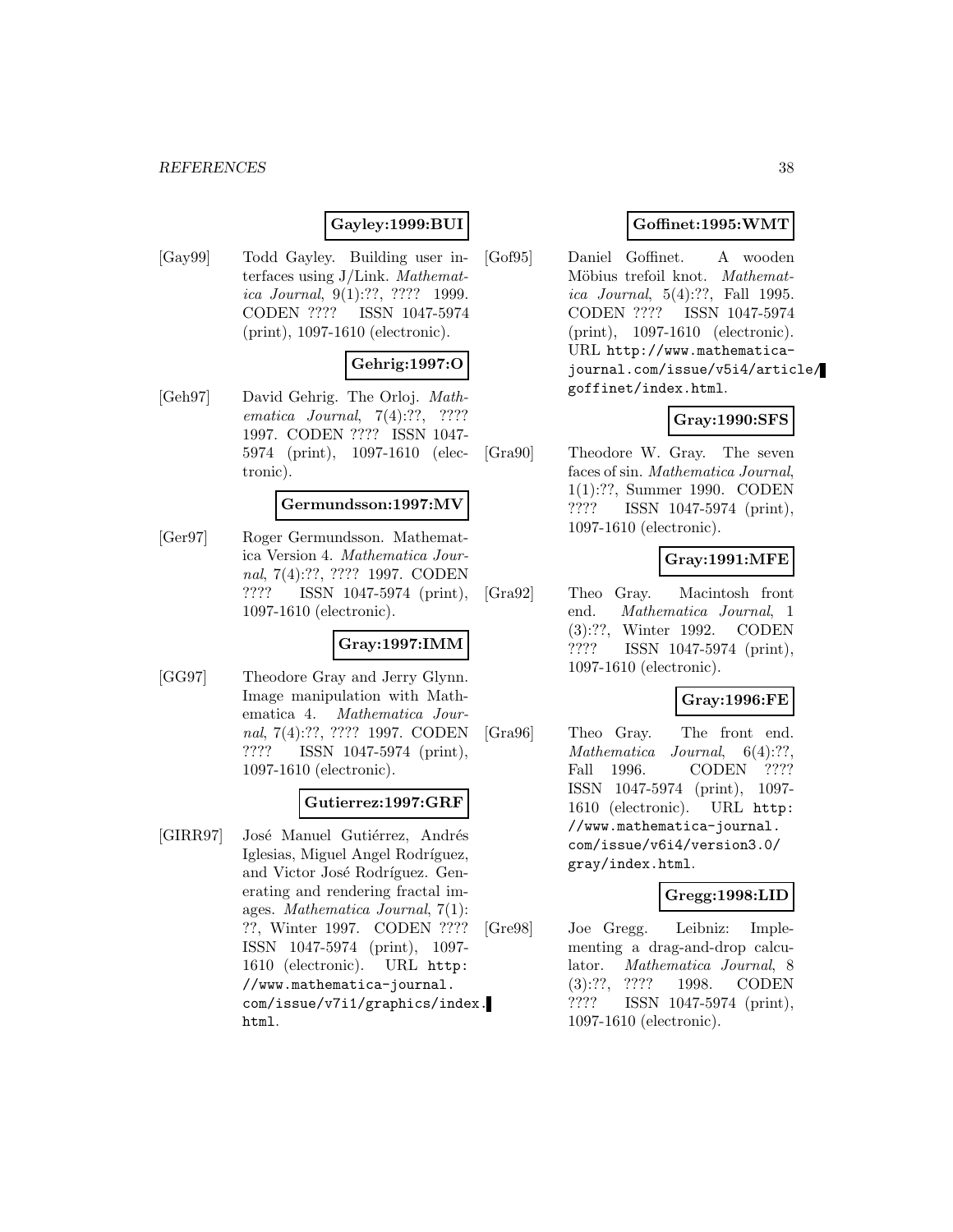### **Gunn:1990:CMS**

[Gun90] Charlie Gunn. Computers in mathematics: snapshots of a possible future. Mathematica Journal,  $1(2):24-25$ , Fall 1990. CODEN ???? ISSN 1047-5974 (print), 1097- 1610 (electronic). URL http: //www.mathematica-journal. com/issue/v1i2/tutorials/inout/ index.html.

## **Garnerin:1991:VTR**

[GVV92] Philippe Garnerin, Alain-Jacques Valleron, and Jacques Vidal. A visualization tool for representing epidemic spread. Mathematica Journal, 1(4):59–61, Spring 1992. CODEN ???? ISSN 1047-5974 (print), 1097- 1610 (electronic). URL http: //www.mathematica-journal. com/issue/v1i4/article/garnerin/ index.html.

## **Harris:1994:REP**

[Har94a] Jason F. Harris. Rearranging expressions by patterns. Mathematica Journal, 4(3):??, Summer 1994. CODEN ???? ISSN 1047-5974 (print), 1097- 1610 (electronic). URL http: //www.mathematica-journal. com/issue/v4i3/article/harris/ index.html.

### **Hart:1994:SRF**

[Har94b] David Hart. Software review: Function browsers and help stacks. Mathematica Journal, 4 (1):26–27, Winter 1994. CO-DEN ???? ISSN 1047-5974 (print), 1097-1610 (electronic).

URL http://www.mathematicajournal.com/issue/v4i1/reviews/ hart/26-27\_hart.mj.pdf; http: //www.mathematica-journal. com/issue/v4i1/reviews/hart/ index.html.

### **Harris:1997:SSP**

[Har97a] Jason Harris. Semantica: Semantic pattern matching in Mathematica. Mathematica Journal, 7(3):??, ???? 1997. CODEN ???? ISSN 1047-5974 (print), 1097-1610 (electronic).

### **hart:1997:Z**

[Har97b] George W. Hart. Zonohedrification. Mathematica Journal, 7 (3):??, ???? 1997. CODEN ???? ISSN 1047-5974 (print), 1097-1610 (electronic).

### **Hayes:1992:PPR**

A. Hayes. Performance of programs revisited. Mathematica Journal, 2(2):50–53, 1992. ISSN 1047-5974 (print), 1097- 1610 (electronic).

### **Hayes:1991:PPR**

[Hay92b] Allan Hayes. Performance of programs revisited. Mathematica Journal, 2(2):50–53, ???? 1992. CODEN ???? ISSN 1047-5974 (print), 1097- 1610 (electronic). URL http: //www.mathematica-journal. com/issue/v2i2/article/hayes/ index.html.

#### **Hayes:1995:EEP**

[Hay95] Allan Hayes. Experiments in efficient programming. Math-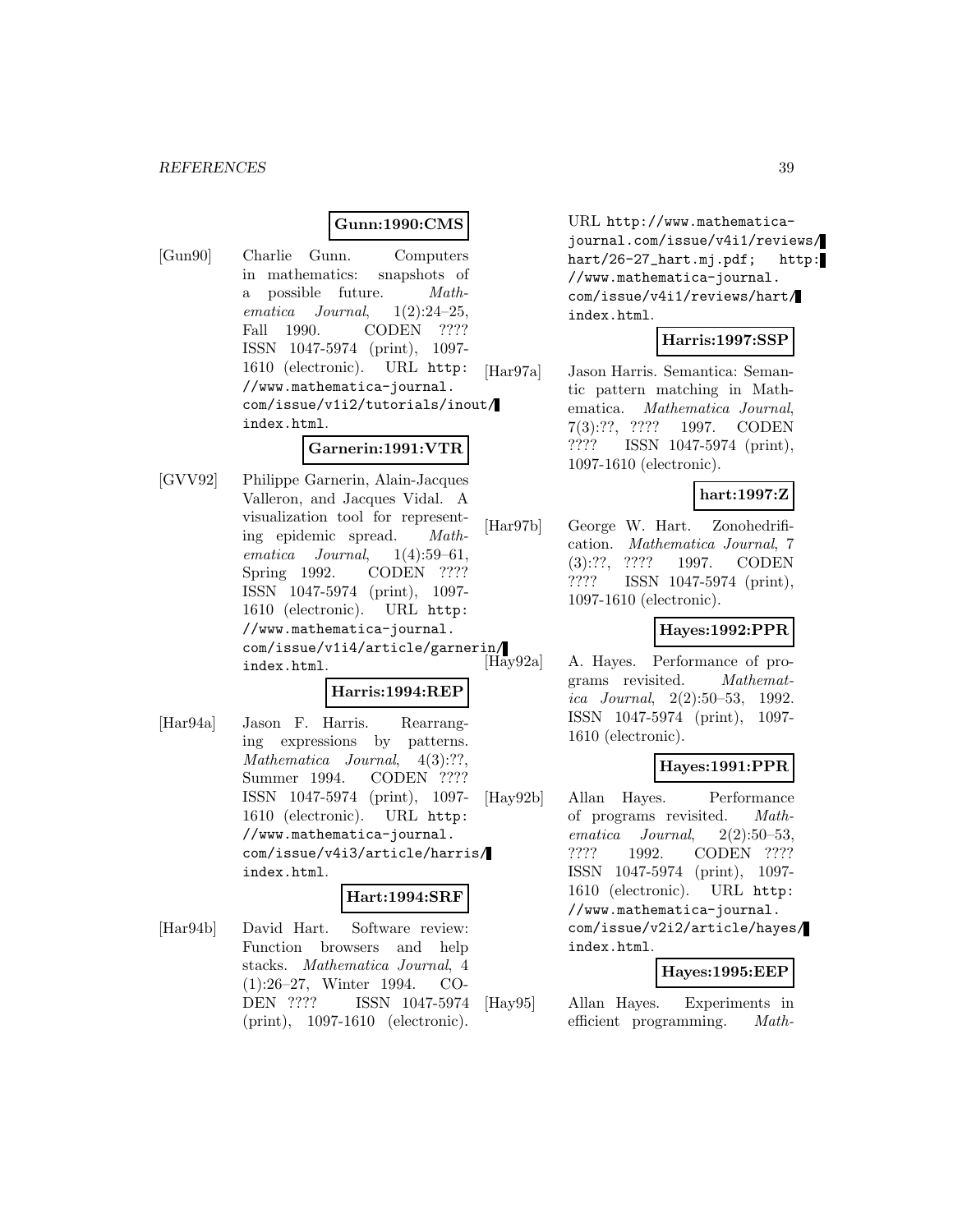ematica Journal, 5(1):??, Winter 1995. CODEN ???? ISSN 1047-5974 (print), 1097- 1610 (electronic). URL http: //www.mathematica-journal. com/issue/v5i1/tutorials/hayes/ index.html.

### **Hebert:1990:D**

[Héb90] Jean-Pierre Hébert. Drawings. Mathematica Journal, 1 (2):??, Fall 1990. CODEN ???? ISSN 1047-5974 (print), 1097- 1610 (electronic).

### **Hebert:1997:MDS**

[Héb97] Jean-Pierre Hébert. Mathematicadesigned sand tracings. Mathematica Journal, 7(3):??, ???? 1997. CODEN ???? ISSN 1047- 5974 (print), 1097-1610 (electronic).

### **Helzer:1992:CSE**

[Hel92] Garry Helzer. Constructions with straight edge and compass. Mathematica Journal, 2(3):??, Summer 1992. CODEN ???? ISSN 1047-5974 (print), 1097- 1610 (electronic). URL http: //www.mathematica-journal. com/issue/v2i3/article/helzer/ index.html.

### **Helzer:1995:GB**

[Hel95] Garry Helzer. Gröbner bases. Mathematica Journal, 5(1):??, Winter 1995. CODEN ???? ISSN 1047-5974 (print), 1097- 1610 (electronic). URL http: //www.mathematica-journal. com/issue/v5i1/article/helzer/ index.html.

## **Helzer:1998:CP**

[Hel98] Garry Helzer. Clipping polygons. Mathematica Journal, 8 (4):??, ???? 1998. CODEN ???? ISSN 1047-5974 (print), 1097-1610 (electronic).

## **Hertel:1998:QTM**

[Her98] Joachim Hertel. Quantum Turing Machine simulator. Mathematica Journal, 8(3):??, ???? 1998. CODEN ???? ISSN 1047-5974 (print), 1097-1610 (electronic).

### **Herod:1999:LAD**

[Her99] Scott A. Herod. Learning about differential equations from their symmetries. Mathematica Journal, 9(2):??, ???? 1999. CODEN ???? ISSN 1047-5974 (print), 1097-1610 (electronic).

## **Hertel:2006:CUR**

[Her06] Joachim Hertel. Computing the uncomputable Rado sigma function. Mathematica Journal, 11 (2):??, ???? 2006. CODEN ???? ISSN 1047-5974 (print), 1097- 1610 (electronic). URL http: //www.mathematica-journal. com/issue/v11i2/Hertel.html.

## **Horn:1994:AGD**

[HL94] Geir Horn and Svein Linge. Analytical generation of the dynamical equations for mechanical manipulators. Mathematica Journal, 4(4):??, Fall 1994. CODEN ???? ISSN 1047-5974 (print), 1097- 1610 (electronic). URL http: //www.mathematica-journal. com/issue/v4i4/article/horn/ index.html.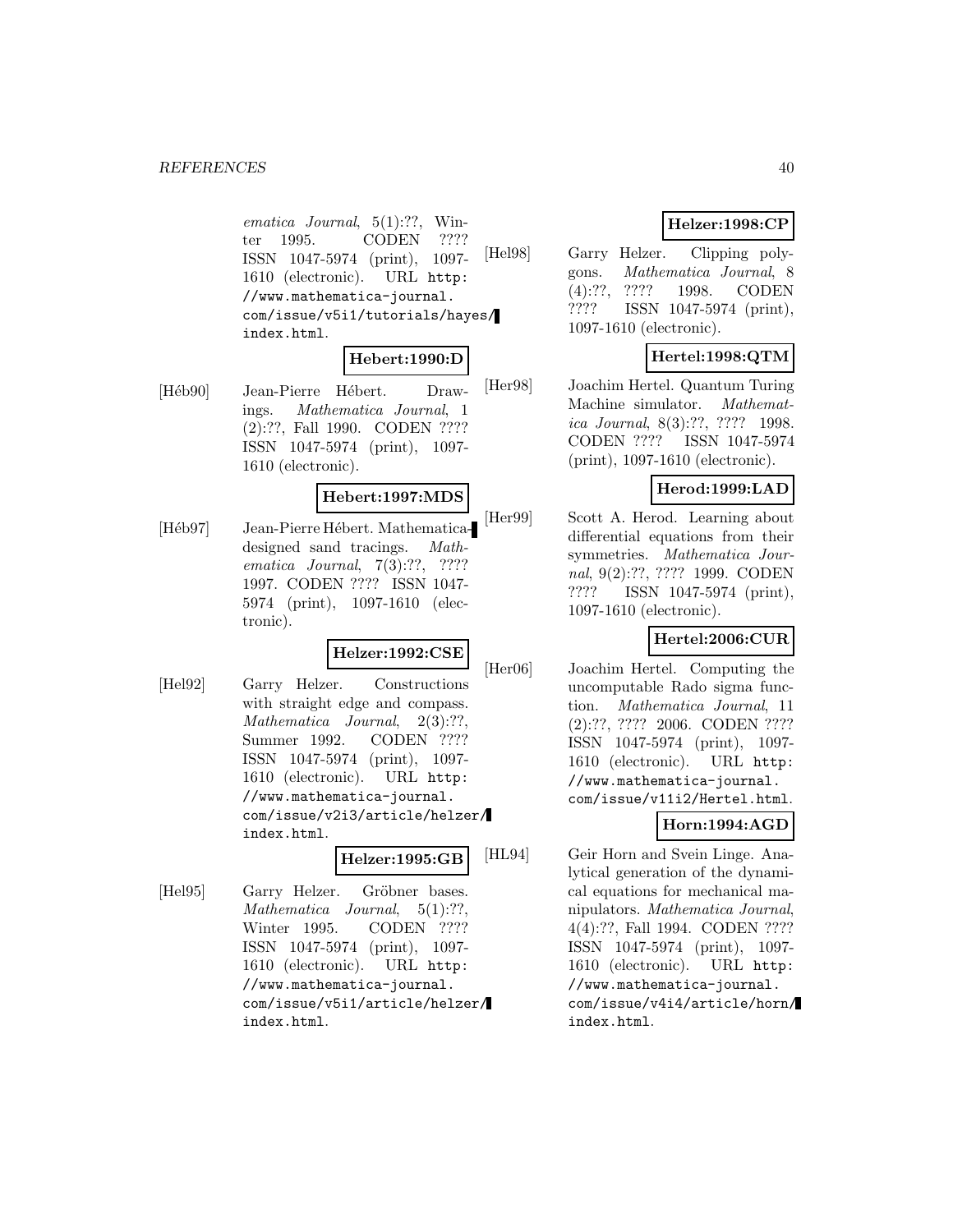### **Hector:1996:AES**

[HLF96] Louis G. Hector, Jr., Kenneth B. Lippert, and Joseph M. Fridy. Analysis of engineering surfaces. Mathematica Journal, 6(2):72– 79, Spring 1996. CODEN ???? ISSN 1047-5974 (print), 1097- 1610 (electronic). URL http: //www.mathematica-journal. com/issue/v6i2/article/hector/ hector.pdf; http://www.mathematicajournal.com/issue/v6i2/article/ hector/index.html.

**Hector:1996:CT**

[HN96] Louis G. Hector, Jr. and Kenneth B. Lippert Notebook. Coin topographies. Mathematica Journal,  $6(3):10-13$ , Summer 1996. CODEN ???? ISSN 1047-5974 (print), 1097- 1610 (electronic). URL http: //www.mathematica-journal. com/issue/v6i3/graphics/contents/ 63hector.nb; http://www. mathematica-journal.com/issue/ v6i3/graphics/contents/63hector. pdf.

### **Hohmuth:1999:MTR**

[Hoh99] Lars Hohmuth. Mathematica 4.2: a technical review. Mathematica Journal, 9(1):??, ???? 1999. CODEN ???? ISSN 1047-5974 (print), 1097-1610 (electronic).

#### **Horwitz:2005:MHW**

[Hor05] Alan Horwitz. Making holes and windows in surfaces. Mathematica Journal, 10(4):??, ???? 2005. CODEN ???? ISSN 1047-5974 (print), 1097-1610 (electronic).

### **Hill:1991:EFL**

[HR92] L. Thomas Hill and Clifford A. Reiter. Education forum: Laboratories as an enhancement to calculus. Mathematica Journal, 2 (1):??, ???? 1992. CODEN ???? ISSN 1047-5974 (print), 1097- 1610 (electronic). URL http: //www.mathematica-journal. com/issue/v2i1/columns/forum/ index.html.

### **Hrabovsky:2012:DMF**

[Hra12] George E. Hrabovsky. Diffusion modeling: Fourier-space representation of nonlinear dynamics of continuous media in cylindrical geometry exploring singularities of the second kind programming in multiple paradigms. Mathematica Journal, 14(??):??, ???? 2012. CODEN ???? ISSN 1047-5974 (print), 1097- 1610 (electronic). URL http: //www.mathematica-journal. com/2012/03/diffusion-modeling/

### **Hu:1999:EHQ**

[Hu99] Yifan Hu. Efficient, high-quality force-directed graph drawing. Mathematica Journal,  $10(1)$ :??, ???? 1999. CODEN ???? ISSN 1047-5974 (print), 1097- 1610 (electronic).

.

#### **Hutchinson:1995:MPM**

[Hut95] George Hutchinson. Manipulating polynomials with multiple variables. Mathematica Journal,  $5(3):$ ??, Summer 1995. CODEN ????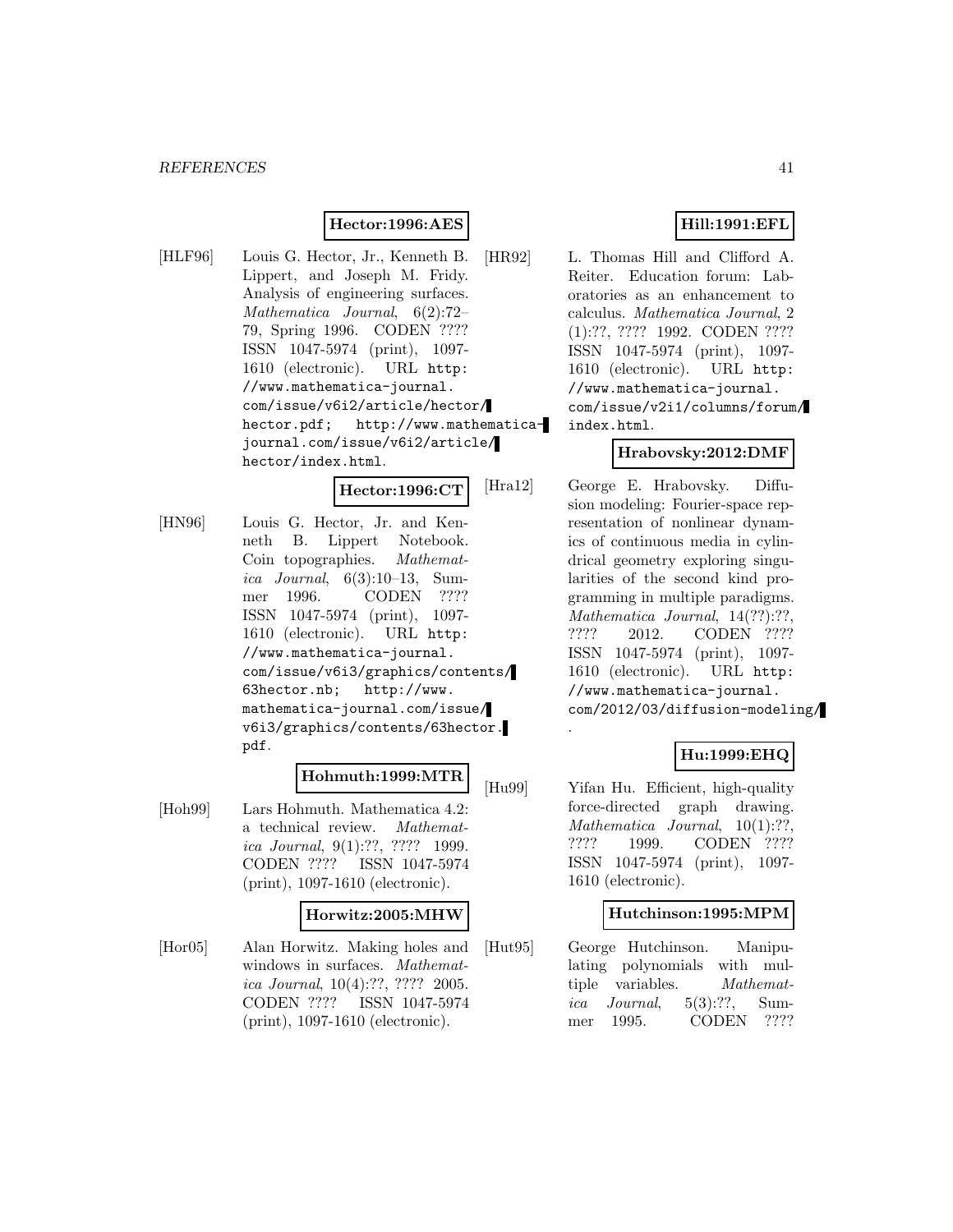ISSN 1047-5974 (print), 1097- 1610 (electronic). URL http: //www.mathematica-journal. com/issue/v5i3/article/hutchinson/ index.html.

#### **Jacobson:1992:ETF**

[Jac92a] David Jacobson. Engineer's toolbox: Floating point in Mathematica. Mathematica Journal, 2(3): ??, Summer 1992. CODEN ???? ISSN 1047-5974 (print), 1097- 1610 (electronic). URL http: //www.mathematica-journal. com/issue/v2i3/tutorials/toolbox/ index.html.

#### **Jacobson:1992:ETH**

[Jac92b] David Jacobson. Engineer's toolbox: Hashing in Mathematica. Mathematica Journal, 2(4): ??, Fall 1992. CODEN ???? ISSN 1047-5974 (print), 1097- 1610 (electronic). URL http: //www.mathematica-journal. com/issue/v2i4/tutorials/toolbox/ index.html.

#### **Jacobson:1991:ETI**

[Jac92c] David Jacobson. The engineer's toolbox: Improving the performance of your programs. Mathematica Journal, 1(4):??, Spring 1992. CODEN ???? ISSN 1047-5974 (print), 1097- 1610 (electronic). URL http: //www.mathematica-journal. com/issue/v1i4/columns/toolbox/ index.html.

#### **Jacobson:1991:ETB**

[Jac92d] David Jacobson. The engineer's toolbox: Of blocks and pipes. Mathematica Journal, 2 (1):??, ???? 1992. CODEN ???? ISSN 1047-5974 (print), 1097- 1610 (electronic). URL http: //www.mathematica-journal. com/issue/v2i1/columns/toolbox/ index.html.

#### **Jakschewitz:1994:H**

[Jak94] Roland Jakschewitz. Holaphics. Mathematica Journal, 4 (3):??, Summer 1994. CODEN ???? ISSN 1047-5974 (print), 1097-1610 (electronic).

#### **Jakschewitz:1996:RE**

[Jak96] Roland Jakschewitz. Rendering experiments. Mathematica Journal, 6(4):6–9, Fall 1996. CO-DEN ???? ISSN 1047-5974 (print), 1097-1610 (electronic). URL http://www.mathematicajournal.com/issue/v6i4/graphics/ contents/rendering.pdf.

#### **Jankowski:1998:LMI**

[Jan98] Mariusz Jankowski. Linear and morphological image processing. Mathematica Journal, 8(1):??, ???? 1998. CODEN ???? ISSN 1047-5974 (print), 1097- 1610 (electronic).

### **Jirstrand:1998:CGS**

Mats Jirstrand and Johan Gunnarson. Code generation for simulation and control applications. Mathematica Journal, 8 (2):??, ???? 1998. CODEN ???? ISSN 1047-5974 (print), 1097-1610 (electronic).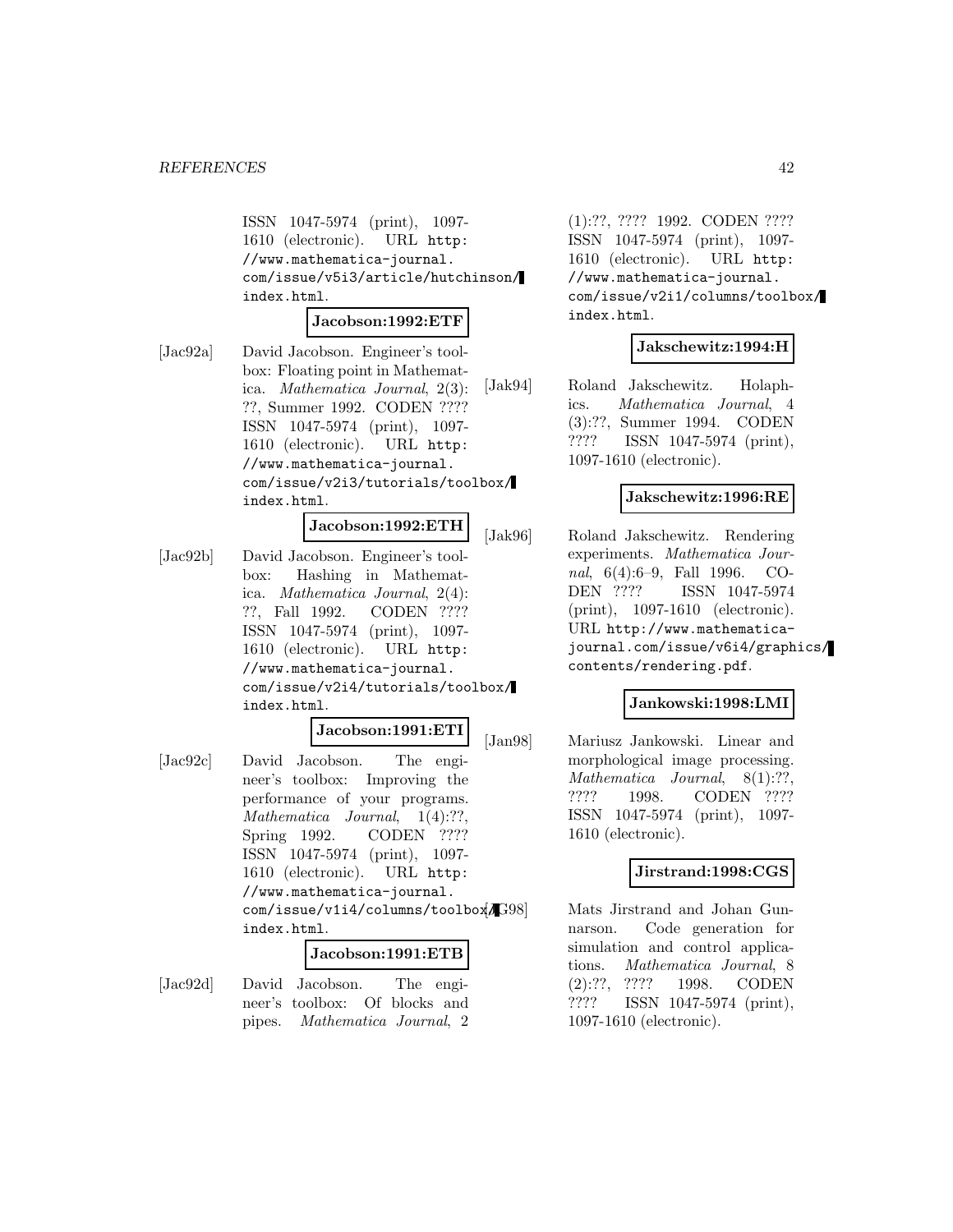#### *REFERENCES* 43

#### **Johannesen:2006:BNP**

[Joh06] Ivar G. Johannesen. The Buffon Needle Problem revisited in a pedagogical perspective. Mathematica Journal, 11(2):284–299, ???? 2006. CODEN ???? ISSN 1047-5974 (print), 1097- 1610 (electronic). URL http: //www.mathematica-journal. com/issue/v11i2/contents/Johannesen/ Johannesen.pdf; http://www. mathematica-journal.com/issue/ v11i2/Johannesen.html.

**Jones:1992:PMS**

[Jon92a] Kevin Jones. Profiles in Mathematica: Scott Kim. Mathematica Journal, 2(3):??, Summer 1992. CODEN ???? ISSN 1047-5974 (print), 1097- 1610 (electronic). URL http: //www.mathematica-journal. com/issue/v2i3/profile/index. html.

#### **Jones:1992:TM**

[Jon92b] Kevin Jones. Teaching with Mathematica. Mathematica Journal, 2(4):??, Fall 1992. CO-DEN ???? ISSN 1047-5974 (print), 1097-1610 (electronic). URL http://www.mathematicajournal.com/issue/v2i4/profile/ index.html.

#### **Jonassen:2006:MIN**

[Jon06] T. M. Jonassen. A Mathematica implementation of nonlinear dynamical systems theory via the spider algorithm and finding critical zeros of high-degree polynomials. Mathematica Journal, 11 (3):??, ???? 2006. CODEN

???? ISSN 1047-5974 (print), 1097-1610 (electronic).

#### **staff:1991:MOL**

[Jou92a] Journal staff. Mathematica oneliners. Mathematica Journal, 1 (4):??, Spring 1992. CODEN ???? ISSN 1047-5974 (print), 1097- 1610 (electronic). URL http: //www.mathematica-journal. com/issue/v1i4/tutorials/oneliners/ index.html.

#### **staff:1991:TT**

[Jou92b] Journal staff. Tricks of the trade. Mathematica Journal, 1 (4):??, Spring 1992. CODEN ???? ISSN 1047-5974 (print), 1097- 1610 (electronic). URL http: //www.mathematica-journal. com/issue/v1i4/tutorials/tricks/ index.html.

### **Jensen:1998:MRF**

[JR98] Erik Jensen and Ronald Rusay. Musical representations of the Fibonacci string and proteins. Mathematica Journal, 8(2):??, ???? 1998. CODEN ???? ISSN 1047-5974 (print), 1097- 1610 (electronic).

#### **Kabai:1998:CI**

Sándor Kabai. Cover image. Mathematica Journal, 8(3):??, ???? 1998. CODEN ???? ISSN 1047-5974 (print), 1097- 1610 (electronic).

#### **Kampas:2005:TUR**

[Kam05] F. J. Kampas. Tricks of using Reduce to solve Kuhn– Tucker equations. *Mathe*matica Journal, 9(4):686–689,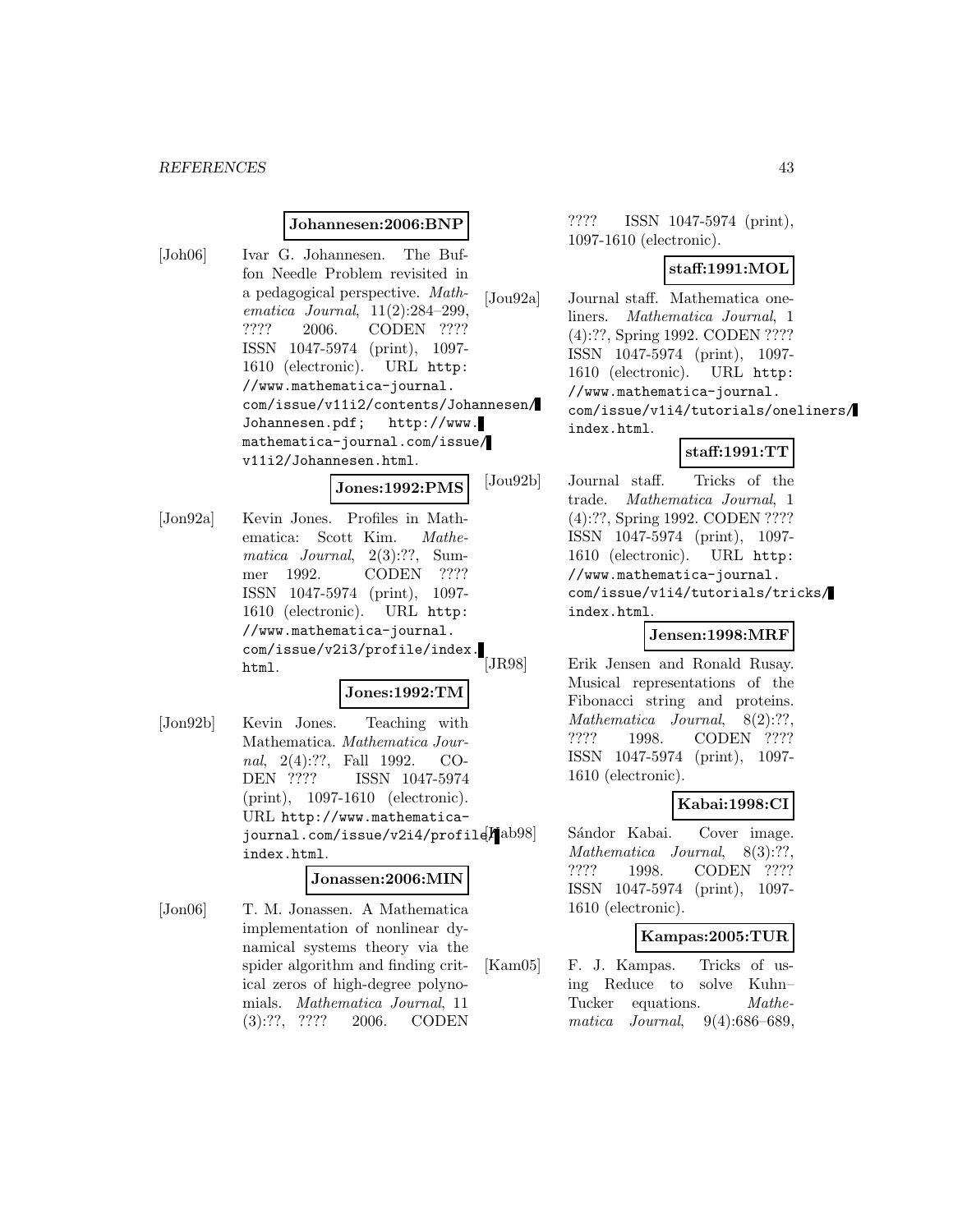2005. URL www.mathematicajournal.com/issue/v9i4/contents/ Tricks9-4/Tricks9-4\_2.html. See correction [Par14].

## **Kabai:2012:CPP**

[KBS12] Sándor Kabai, Szaniszló Bérczi, and Lajos Szilassi. Clusters produced by placing rhombic triacontahedra at the vertices of polyhedra. Mathematica Journal, 14 (??):??, ???? 2012. CODEN ???? ISSN 1047-5974 (print), 1097- 1610 (electronic). URL http: //www.mathematica-journal. com/2012/09/clusters-producedby-placing-rhombic-triacontahedraat-the-vertices-of-polyhedra/

### **Keiper:1991:NC**

[Kei92] Jerry Keiper. Numerical computations. Mathematica Journal, 1(3):??, Winter 1992. CODEN ???? ISSN 1047-5974 (print), 1097-1610 (electronic).

.

### **Keiper:1995:IAM**

[Kei95] Jerry B. Keiper. Interval arithmetic in Mathematica. Mathematica Journal, 5(2):??, Spring 1995. CODEN ???? ISSN 1047- 5974 (print), 1097-1610 (electronic). URL http://www. mathematica-journal.com/issue/ v5i2/article/keiper/index. html.

### **Kelly:2006:EFO**

[Kel06] Michael Kelly. Evaluation of financial options using radial basis functions in Mathematica. Mathematica Journal, 11(3):??, ????

2006. CODEN ???? ISSN 1047- 5974 (print), 1097-1610 (electronic).

## **Kendall:1999:SIT**

[Ken99] Wilfrid S. Kendall. Stochastic integrals and their expectations. Mathematica Journal, 9 (4):??, ???? 1999. CODEN ???? ISSN 1047-5974 (print), 1097-1610 (electronic).

### **Keranen:1998:IPT**

Ker98] Veikko Keränen. Introduction to Proceedings of the Third International Mathematica Symposium (Hagenberg, Austria, August 23– 25, 1999). Mathematica Journal, 8(2):??, ???? 1998. CODEN ???? ISSN 1047-5974 (print), 1097-1610 (electronic).

### **Keranen:2006:CW**

[Ker06] Veikko Keränen. Combinatorics on words. Mathematica Journal, 11(3):??, ???? 2006. CODEN ???? ISSN 1047-5974 (print), 1097-1610 (electronic).

## **Kerckhove:2012:PDP**

[Ker12] Michael Kerckhove. From population dynamics to partial differential equations. Mathematica Journal, 14(??):??, ???? 2012. CODEN ???? ISSN 1047-5974 (print), 1097-1610 (electronic). URL http://www.mathematicajournal.com/2012/04/from-populationdynamics-to-partial-differentialequations/.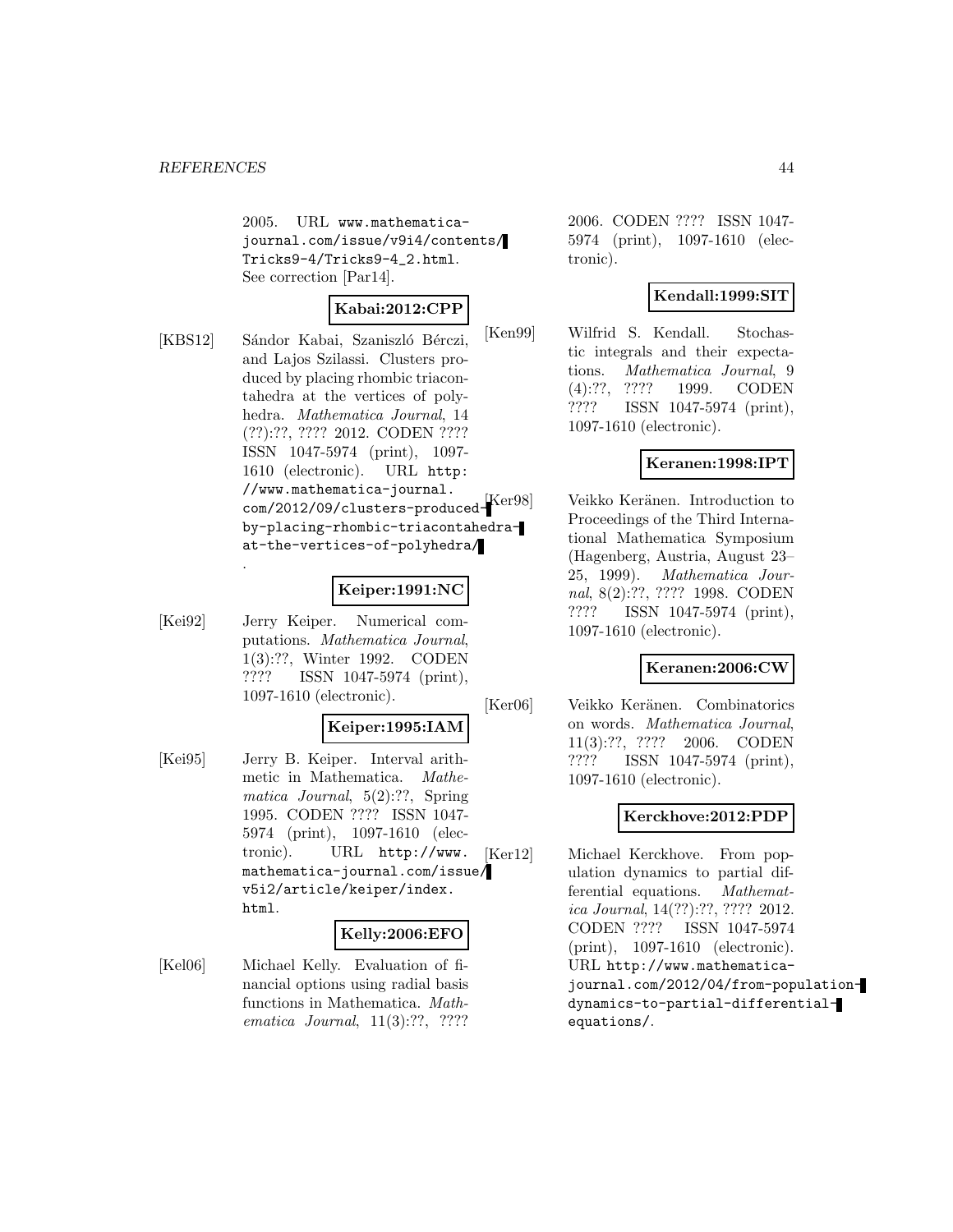### **Khera:1990:IAE**

[KG90] Vivek Khera and Henry Greenside. An interface for accessing external numerical libraries. Mathematica Journal, 1(2):84– 88, Fall 1990. CODEN ???? ISSN 1047-5974 (print), 1097- 1610 (electronic). URL http: //www.mathematica-journal. com/issue/v1i2/article/khera/ index.html.

[Kiv06] Simo Kivelä. On the visualization of Riemann surfaces. Mathematica Journal, 11(3):??, ???? 2006. CODEN ???? ISSN 1047-5974 (print), 1097-1610 (electronic).

#### **Khemka:2006:ETE**

**Kivela:2006:VRS**

[KJ06] Namrata Khemka and Christian Jacob. Exploratory toolkit for evolutionary and swarm-based optimization. Mathematica Journal, 11(3):??, ???? 2006. CODEN ???? ISSN 1047-5974 (print), 1097-1610 (electronic).

#### **Knopfmacher:1999:OUF**

[KM99] Arnold Knopfmacher and Michael Mays. Ordered and unordered factorizations of integers. Mathematica Journal, 10(1):??, ???? 1999. CODEN ???? ISSN 1047- 5974 (print), 1097-1610 (electronic).

#### **Kijewski:1990:VHP**

[KMRC90] Marie Foley Kijewski, Stefan P. Mueller, Frank J. Rybicki, and Paulo A. Carvalho. Very high-precision inversion of ill-

conditioned matrices: a medical imaging application. Mathematica Journal, 1(1):69–74, Summer 1990. CODEN ???? ISSN 1047-5974 (print), 1097- 1610 (electronic). URL http: //www.mathematica-journal. com/issue/v1i1/features/foley/ index.html.

#### **Knapp:1996:PDE**

[Kna96] Robert Knapp. Partial differential equations. Mathematica Journal, 6(4):??, Fall 1996. CO-DEN ???? ISSN 1047-5974 (print), 1097-1610 (electronic). URL http://www.mathematicajournal.com/issue/v6i4/version3. 0/knapp/index.html.

### **Knapp:1997:PAM**

[Kna97] Rob Knapp. Packed arrays in Mathematica 4. Mathematica Journal, 7(4):??, ???? 1997. CO-DEN ???? ISSN 1047-5974 (print), 1097-1610 (electronic).

### **Knuth:1992:CP**

[Knu92] Donald E. Knuth. Convolution polynomials. Mathematica Journal, 2(4):67–78, Fall 1992. CODEN ???? ISSN 1047-5974 (print), 1097- 1610 (electronic). URL http: //www.mathematica-journal. com/issue/v2i4/article/knuth/ index.html.

### **Koepf:1994:PFP**

[Koe94] Wolfram Koepf. A package on formal power series. Mathematica Journal, 4(2):62–69, Spring 1994. CODEN ????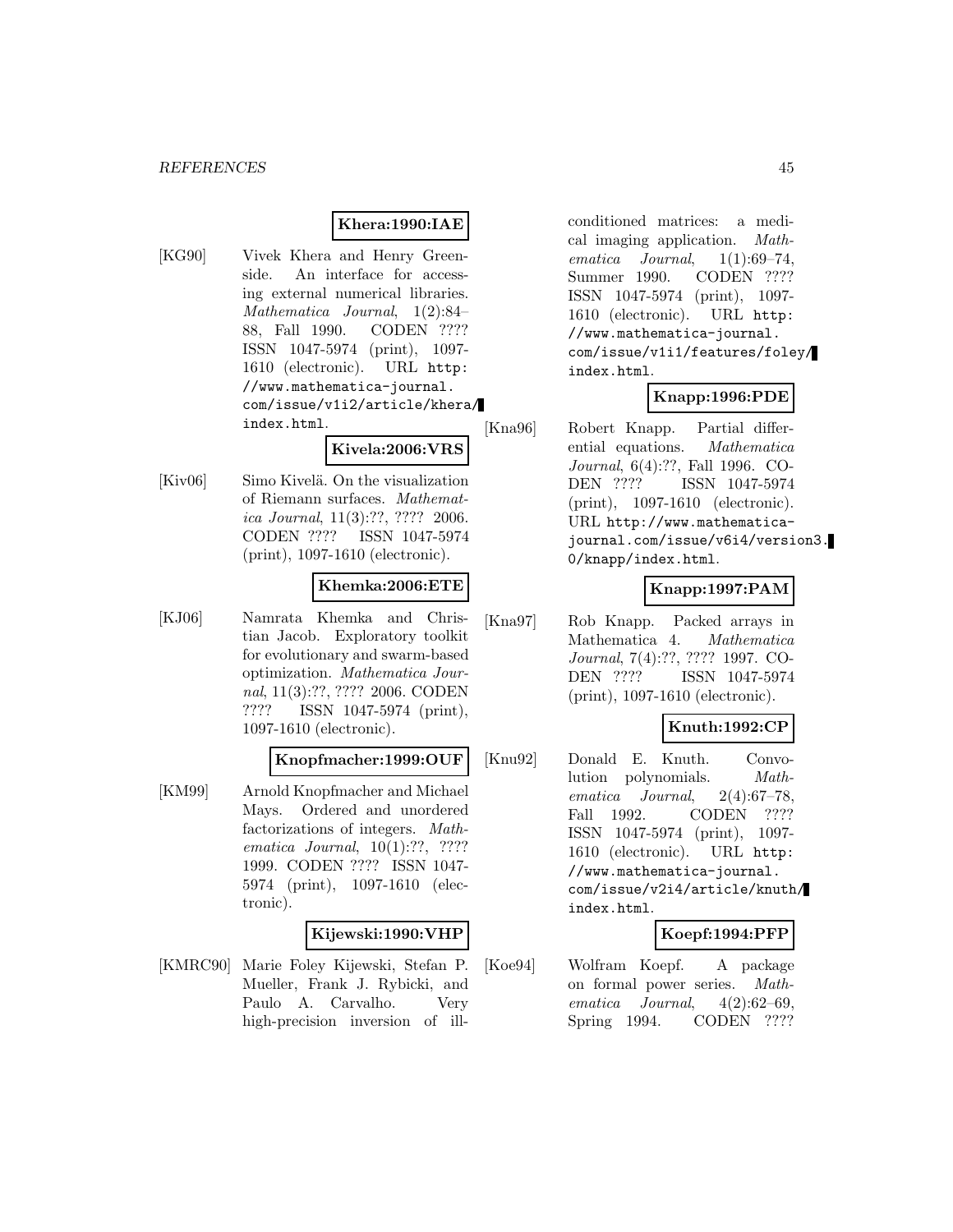ISSN 1047-5974 (print), 1097- 1610 (electronic). URL http: //www.mathematica-journal. com/issue/v4i2/article/koepf/ index.html.

#### **Korsan:1993:DUAc**

[Kor93a] Robert J. Korsan. Decisions, uncertainty, and all that: An example of Bayesian inference. Mathematica Journal, 3(3):??, Summer 1993. CODEN ???? ISSN 1047-5974 (print), 1097- 1610 (electronic). URL http: //www.mathematica-journal. com/issue/v3i3/columns/korsan/ index.html.

### **Korsan:1993:DUAd**

[Kor93b] Robert J. Korsan. Decisions, uncertainty, and all that: Flipping thumbtacks. Mathematica Journal, 3(4):??, Fall 1993. CODEN ???? ISSN 1047-5974 (print), 1097- 1610 (electronic). URL http: //www.mathematica-journal. com/issue/v3i4/columns/korsan/ index.html.

### **Korsan:1993:DUAa**

[Kor93c] Robert J. Korsan. Decisions, uncertainty, and all that: Fractals and time series analysis. Mathematica Journal, 3(1):??, Winter 1993. CODEN ???? ISSN 1047-5974 (print), 1097- 1610 (electronic). URL http: //www.mathematica-journal. com/issue/v3i1/columns/korsan/ index.html.

#### **Korsan:1993:DUAb**

[Kor93d] Robert J. Korsan. Decisions, uncertainty, and all that: Mixed-integer linear programming. Mathematica Journal,  $3(2)$ : ??, Spring 1993. CODEN ???? ISSN 1047-5974 (print), 1097- 1610 (electronic). URL http: //www.mathematica-journal. com/issue/v3i2/columns/korsan/ index.html.

### **Korsan:1994:DUAa**

[Kor94a] Robert J. Korsan. Decisions, uncertainty, and all that: Nothing ventured, nothing gained: Modeling venture capital decisions. Mathematica Journal, 4(1):74– 80, Winter 1994. CODEN ???? ISSN 1047-5974 (print), 1097- 1610 (electronic). URL http: //www.mathematica-journal. com/issue/v4i1/columns/korsan/ 74-80\_Bobk.mj.pdf; http: //www.mathematica-journal. com/issue/v4i1/columns/korsan/ index.html.

#### **Korsan:1994:DUAb**

[Kor94b] Robert J. Korsan. Decisions, uncertainty, and all that: Simulate  $-$  if you must! Mathematica Journal, 4(3):??, Summer 1994. CODEN ???? ISSN 1047-5974 (print), 1097- 1610 (electronic). URL http: //www.mathematica-journal. com/issue/v4i3/columns/korsan/ index.html.

#### **Kozlowski:1999:APM**

Andrzej Kozlowski. Algebraic programming in Mathematica.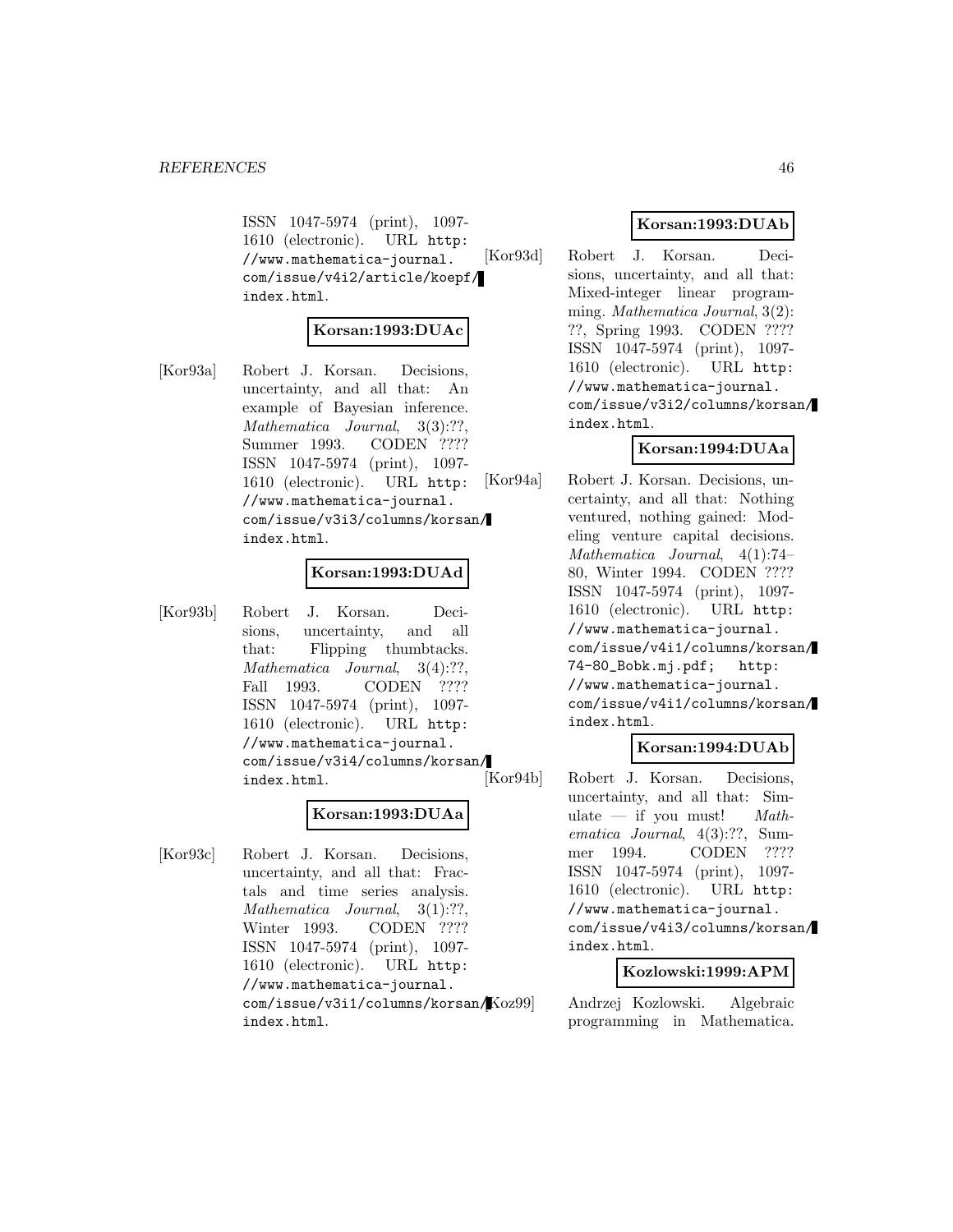Mathematica Journal, 9(2):??, ???? 1999. CODEN ???? ISSN 1047-5974 (print), 1097- 1610 (electronic).

### **Kampas:1999:CAD**

[KP99] Frank J. Kampas and János D. Pintér. Configuration analysis and design by using optimization tools in Mathematica. Mathematica Journal, 10(1):??, ???? 1999. CODEN ???? ISSN 1047-5974 (print), 1097-1610 (electronic).

### **Kuchel:1999:SIR**

[Kuc99] Philip W. Kuchel. Spatial inversion: Reflective anamorphograms. Mathematica Journal, 9(2):??, ???? 1999. CODEN ???? ISSN 1047-5974 (print), 1097-1610 (electronic).

### **Kuzniarek:1994:GDM**

[Kuz94] André Kuzniarek. The graphics designer: Making the perfect picture. Mathematica Journal, 4 (4):??, Fall 1994. CODEN ???? ISSN 1047-5974 (print), 1097- 1610 (electronic). URL http: //www.mathematica-journal. com/issue/v4i4/columns/kuzniarek/ index.html.

### **Kuzniarek:1995:GDG**

[Kuz95a] Andre Kuzniarek. The graphic designer: Graphics editing outside of Mathematica. Mathematica Journal, 5(4):??, Fall 1995. CODEN ???? ISSN 1047-5974 (print), 1097-1610 (electronic). URL http://www.mathematicajournal.com/issue/v5i4/columns/ andre/index.html.

### **Kuzniarek:1995:GDP**

[Kuz95b] André Kuzniarek. The graphics designer: Putting pictures elsewhere. Mathematica Journal,  $5(1)$ :??, Winter 1995. CODEN ???? ISSN 1047-5974 (print), 1097- 1610 (electronic). URL http: //www.mathematica-journal. com/issue/v5i1/columns/kuzniarek/ index.html.

## **Levy:1991:TT**

[LA92] Silvio Levy and Paul C. Abbott. Tricks of the trade. Mathematica Journal, 1(3):??, Winter 1992. CODEN ???? ISSN 1047-5974 (print), 1097- 1610 (electronic). URL http: //www.mathematica-journal. com/issue/v1i3/tutorials/tricks/ index.html.

## **Levy:1991:PC**

[Lev92a] Silvio Levy. 1992 programming competition. Mathematica Journal, 1(3):??, Winter 1992. CO-DEN ???? ISSN 1047-5974 (print), 1097-1610 (electronic).

## **Levy:1992:LLM**

[Lev92b] Silvio Levy. L<sup>AT</sup>EX labels in Mathematica graphics. *Math*-Mathematica graphics. ematica Journal, 2(4):65–66, Fall 1992. CODEN ???? ISSN 1047-5974 (print), 1097- 1610 (electronic). URL http: //www.mathematica-journal. com/issue/v2i4/article/levy/ index.html.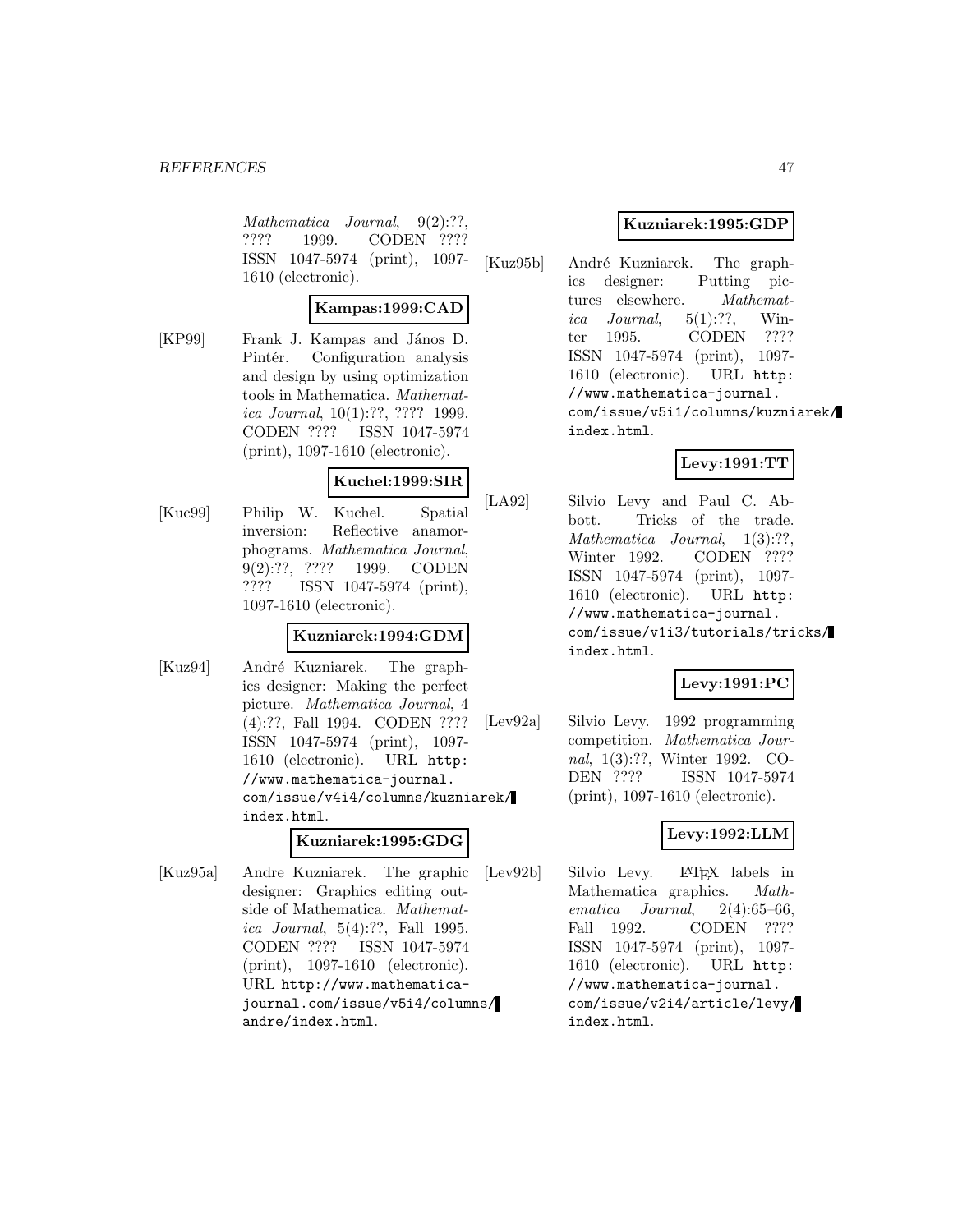#### *REFERENCES* 48

## **Levy:1991:OM**

[Lev92c] Silvio Levy. Overview of Mathematica 2.0. Mathematica Journal, 1(3):??, Winter 1992. CODEN ???? ISSN 1047-5974 (print), 1097-1610 (electronic).

### **Levy:1991:PA**

[Lev92d] Silvio Levy. Program announcements. Mathematica Journal, 1 (4):??, Spring 1992. CODEN ???? ISSN 1047-5974 (print), 1097- 1610 (electronic). URL http: //www.mathematica-journal. com/issue/v1i4/columns/announcements/ index.html.

## **Levy:1996:RG**

[Lev96] Silvio Levy. The regal ghost. Mathematica Journal,  $6(1)$ :??, Winter 1996. CODEN ???? ISSN 1047-5974 (print), 1097- 1610 (electronic). URL http: //www.mathematica-journal. com/issue/v6i1/graphics/levy/ index.html.

#### **Lichtblau:1996:GBM**

[Lic96] Daniel Lichtblau. Gröbner bases in Mathematica 3.0. Mathematica Journal, 6(4):??, Fall 1996. CODEN ???? ISSN 1047-5974 (print), 1097-1610 (electronic). URL http://www.mathematicajournal.com/issue/v6i4/article/ lichtblau/index.html.

### **Liu:1996:C**

[Liu96] Bo Liu. The compiler. *Mathemat*ica Journal, 6(4):??, Fall 1996. CODEN ???? ISSN 1047-5974 (print), 1097-1610 (electronic).

URL http://www.mathematicajournal.com/issue/v6i4/version3. 0/liu/index.html.

### **Levy:1990:AE**

[LO90] Silvio Levy and Toby Orloff. Automatic Escher. Mathematica Journal, 1(1):??, Summer 1990. CODEN ???? ISSN 1047-5974 (print), 1097-1610 (electronic).

### **Lutovac:1999:ERF**

[LT99] Miroslav D. Lutovac and Dejan V. Tosic. Elliptic rational functions. Mathematica Journal, 9 (3):??, ???? 1999. CODEN ???? ISSN 1047-5974 (print), 1097-1610 (electronic).

### **Lyasoff:1999:PIM**

[Lya99] Andrew Lyasoff. Path integral methods for parabolic partial differential equations with examples from computational finance. *Mathematica Journal*, 9 (2):??, ???? 1999. CODEN ???? ISSN 1047-5974 (print), 1097-1610 (electronic).

### **Lyasoff:2005:DII**

[Lya05] Andrew Lyasoff. Dynamic integration of interpolating functions and some concrete optimal stopping problems. Mathematica Journal, 10(4):??, ???? 2005. CODEN ???? ISSN 1047-5974 (print), 1097-1610 (electronic).

### **Maeder:1990:MPC**

[Mae90] Roman E. Maeder. The Mathematica programmer: Computations with infinite structures.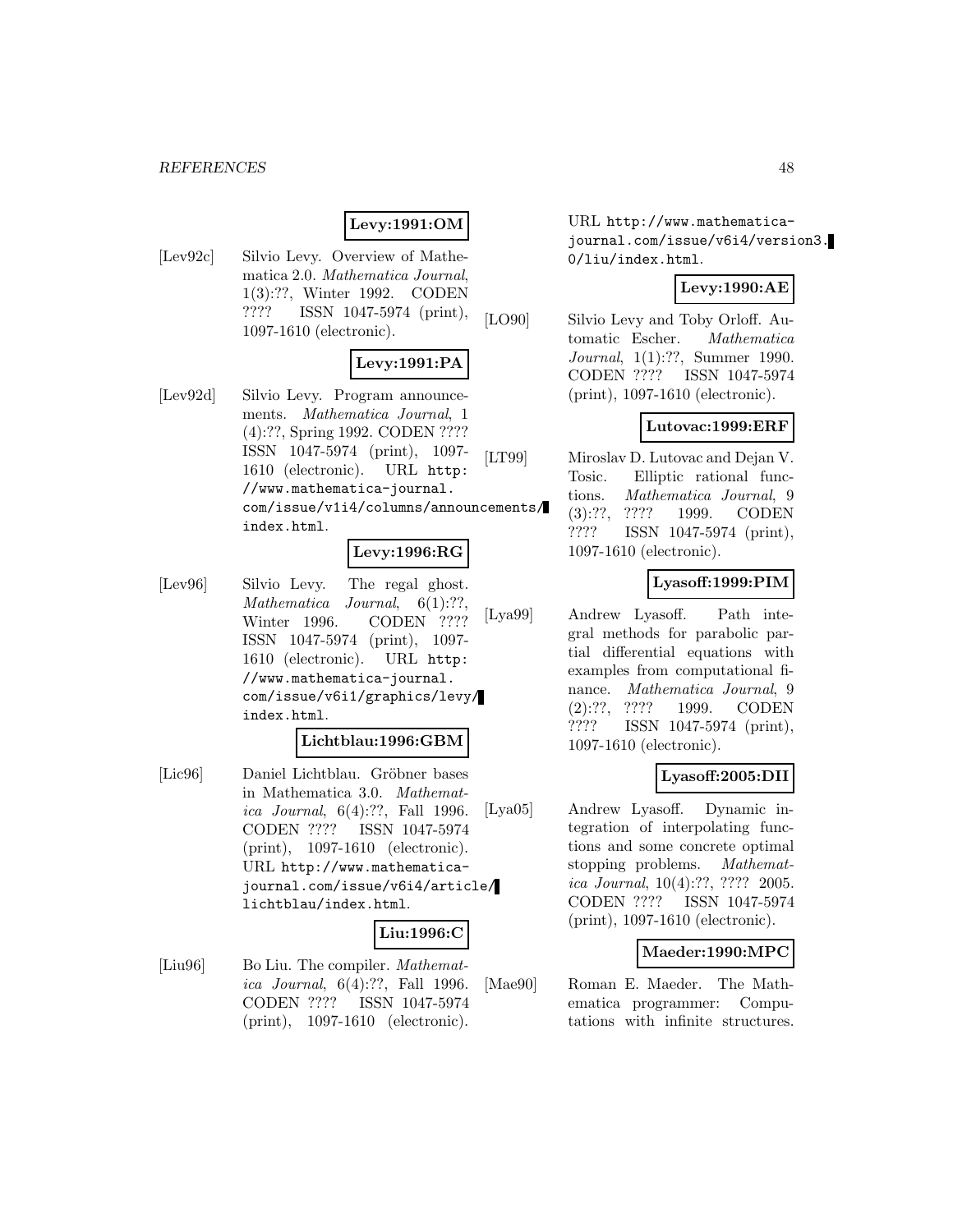Mathematica Journal, 1(2):30– 33, Fall 1990. CODEN ???? ISSN 1047-5974 (print), 1097- 1610 (electronic). URL http: //www.mathematica-journal. com/issue/v1i2/tutorials/maeder/ index.html.

#### **Maeder:1991:SSV**

[Mae92a] Roman Maeder. Scoping of symbols and values. Mathematica Journal, 1(3):??, Winter 1992. CODEN ???? ISSN 1047-5974 (print), 1097-1610 (electronic).

### **Maeder:1992:MPA**

[Mae92b] Roman E. Maeder. The Mathematica programmer: Abstract data types. Mathematica Journal, 2(3):??, Summer 1992. CODEN ???? ISSN 1047-5974 (print), 1097- 1610 (electronic). URL http: //www.mathematica-journal. com/issue/v2i3/tutorials/maeder/ index.html.

#### **Maeder:1991:MPFa**

[Mae92c] Roman E. Maeder. The Mathematica programmer: Fibonacci on the fast track. Mathematica Journal, 1(3):??, Winter 1992. CODEN ???? ISSN 1047-5974 (print), 1097- 1610 (electronic). URL http: //www.mathematica-journal. com/issue/v1i3/tutorials/maeder/ index.html.

#### **Maeder:1991:MPFb**

[Mae92d] Roman E. Maeder. The Mathematica programmer: Fractal curves. Mathematica Journal, 1 (4):??, Spring 1992. CODEN ????

ISSN 1047-5974 (print), 1097- 1610 (electronic). URL http: //www.mathematica-journal. com/issue/v1i4/columns/maeder/ index.html.

#### **Maeder:1991:MPM**

[Mae92e] Roman E. Maeder. The Mathematica programmer: Minimal surfaces. Mathematica Journal, 2(2):??, ???? 1992. CODEN ???? ISSN 1047-5974 (print), 1097- 1610 (electronic). URL http: //www.mathematica-journal. com/issue/v2i2/tutorials/maeder/ index.html.

### **Maeder:1992:MPP**

[Mae92f] Roman E. Maeder. The Mathematica programmer: Polymorphism and message passing. Mathematica Journal, 2(4): ??, Fall 1992. CODEN ???? ISSN 1047-5974 (print), 1097- 1610 (electronic). URL http: //www.mathematica-journal. com/issue/v2i4/tutorials/maeder/ index.html.

#### **Maeder:1991:MPS**

[Mae92g] Roman E. Maeder. The Mathematica programmer: System programming. Mathematica Journal, 2(1):??, ???? 1992. CODEN ???? ISSN 1047-5974 (print), 1097- 1610 (electronic). URL http: //www.mathematica-journal. com/issue/v2i1/columns/maeder/ index.html.

#### **Maeder:1993:MPO**

[Mae93a] Roman E. Maeder. The Mathematica programmer: Objectoriented programming. Math-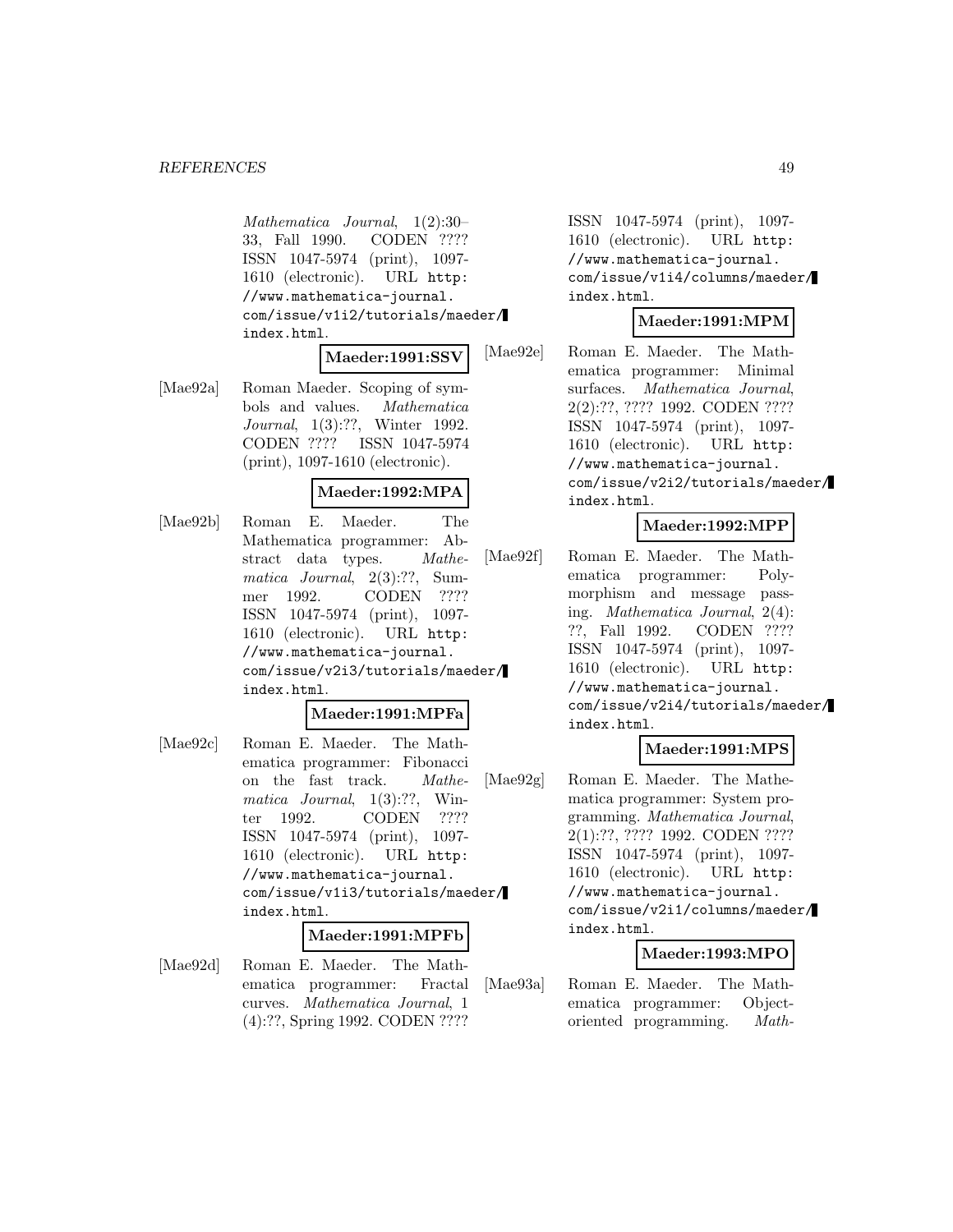ematica Journal, 3(1):??, Winter 1993. CODEN ???? ISSN 1047-5974 (print), 1097- 1610 (electronic). URL http: //www.mathematica-journal. com/issue/v3i1/columns/maeder/ index.html.

#### **Maeder:1993:MPR**

[Mae93b] Roman E. Maeder. The Mathematica programmer: Relational databases. Mathematica Journal, 3(2):??, Spring 1993. CO-DEN ???? ISSN 1047-5974 (print), 1097-1610 (electronic). URL http://www.mathematicajournal.com/issue/v3i2/columns/ maeder/index.html.

#### **Maeder:1993:MPT**

[Mae93c] Roman E. Maeder. The Mathematica programmer: Turing machines and code optimization. Mathematica Journal, 3(3):??, Summer 1993. CODEN ???? ISSN 1047-5974 (print), 1097- 1610 (electronic). URL http: //www.mathematica-journal. com/issue/v3i3/columns/maeder/ index.html.

#### **Maeder:1993:MPU**

[Mae93d] Roman E. Maeder. The Mathematica programmer: Uniform polyhedra. Mathematica Journal, 3(4):??, Fall 1993. CODEN ???? ISSN 1047-5974 (print), 1097- 1610 (electronic). URL http: //www.mathematica-journal. com/issue/v3i4/columns/maeder/ index.html.

### **Maeder:1994:MPA**

[Mae94a] Roman E. Maeder. The Mathematica programmer: Animated algorithms. Mathematica Journal, 4(4):37–43, Fall 1994. CODEN ???? ISSN 1047-5974 (print), 1097- 1610 (electronic). URL http: //www.mathematica-journal. com/issue/v4i4/columns/maeder/ index.html; http://www.mathematicajournal.com/issue/v4i4/columns/ maeder/v4i4p37-43.pdf.

#### **Maeder:1994:MPLa**

[Mae94b] Roman E. Maeder. The Mathematica programmer: Logic programming I: The interpreter. Mathematica Journal, 4(1):53– 63, Winter 1994. CODEN ???? ISSN 1047-5974 (print), 1097- 1610 (electronic). URL http: //www.mathematica-journal. com/issue/v4i1/columns/maeder/ 53-63\_Roman41.mj.pdf; http: //www.mathematica-journal. com/issue/v4i1/columns/maeder/ index.html.

#### **Maeder:1994:MPLb**

[Mae94c] Roman E. Maeder. The Mathematica programmer: Logic programming II: Applications. Mathematica Journal, 4(2):38– 43, Spring 1994. CODEN ???? ISSN 1047-5974 (print), 1097- 1610 (electronic). URL http: //www.mathematica-journal. com/issue/v4i2/columns/maeder/ 38-43\_maeder42.mj.pdf; http: //www.mathematica-journal. com/issue/v4i2/columns/maeder/ index.html.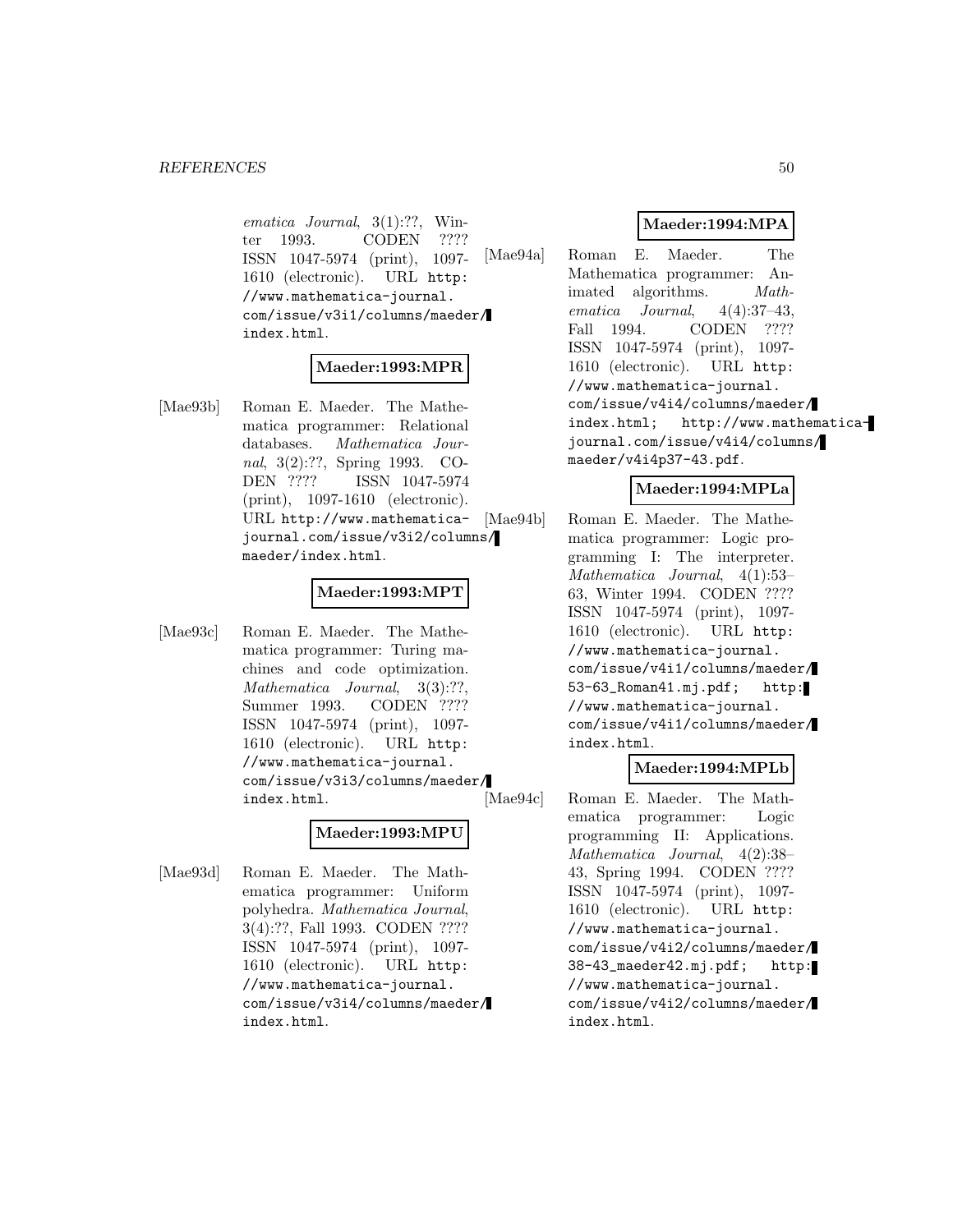#### **Maeder:1994:MPR**

[Mae94d] Roman E. Maeder. The Mathematica programmer: Ray tracing and graphics extensions. Mathematica Journal, 4(3):??. Summer 1994. CODEN ???? ISSN 1047-5974 (print), 1097- 1610 (electronic). URL http: //www.mathematica-journal. com/issue/v4i3/columns/maeder/ index.html.

## **Maeder:1995:BRB**

[Mae95a] Roman E. Maeder. Book review: BUGS in writing: Debugging your prose. Mathematica  $Journal. 5(4):20-21,$ Fall 1995. CODEN ???? ISSN 1047-5974 (print), 1097- 1610 (electronic). URL http: //www.mathematica-journal. com/issue/v5i4/reviews/maeder/ 20-21bugs.mj.pdf; http:// www.mathematica-journal.com/ issue/v5i4/reviews/maeder/ index.html.

#### **Maeder:1995:MPC**

[Mae95b] Roman E. Maeder. The Mathematica programmer: Combinators. Mathematica Journal, 5 (4):??, Fall 1995. CODEN ???? ISSN 1047-5974 (print), 1097- 1610 (electronic). URL http: //www.mathematica-journal. com/issue/v5i4/columns/maeder/ index.html.

#### **Maeder:1995:MPF**

[Mae95c] Roman E. Maeder. The Mathematica programmer: Function iteration and chaos. Mathematica Journal, 5(2):??, Spring 1995.

CODEN ???? ISSN 1047-5974 (print), 1097-1610 (electronic). URL http://www.mathematicajournal.com/issue/v5i2/columns/ maeder/index.html.

### **Maeder:1995:MPH**

[Mae95d] Roman E. Maeder. The Mathematica programmer: Higherorder functions. Mathematica Journal,  $5(3):$ ??, Summer 1995. CODEN ???? ISSN 1047-5974 (print), 1097- 1610 (electronic). URL http: //www.mathematica-journal. com/issue/v5i3/columns/maeder/ index.html.

#### **Maeder:1995:MPS**

[Mae95e] Roman E. Maeder. The Mathematica programmer: Singleimage stereograms. Mathematica Journal,  $5(1)$ :??, Winter 1995. CODEN ???? ISSN 1047-5974 (print), 1097- 1610 (electronic). URL http: //www.mathematica-journal. com/issue/v5i1/columns/maeder/ index.html.

### **Maeder:1996:MPF**

[Mae96a] Roman E. Maeder. The Mathematica programmer: Fractional Brownian motion. Mathematica Journal,  $6(1)$ :??, Winter 1996. CODEN ???? ISSN 1047-5974 (print), 1097- 1610 (electronic). URL http: //www.mathematica-journal. com/issue/v6i1/columns/maeder/ index.html.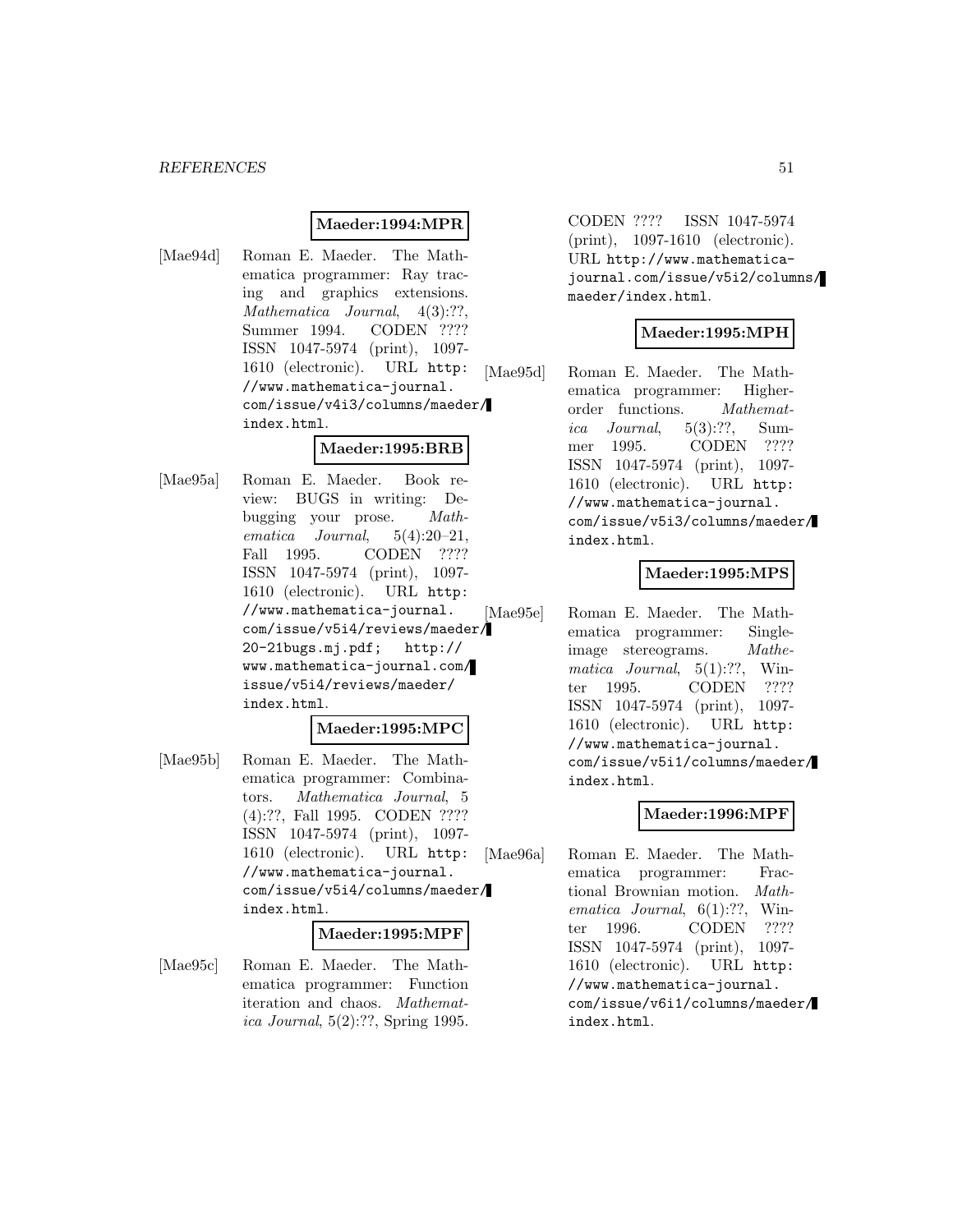#### **Maeder:1996:MPLa**

[Mae96b] Roman E. Maeder. The Mathematica programmer: Long integers: Basic arithmetic and data types. Mathematica Journal, 6 (2):32–40, Spring 1996. CO-DEN ???? ISSN 1047-5974 (print), 1097-1610 (electronic). URL http://www.mathematicajournal.com/issue/v6i2/columns/ maeder/index.html; http: //www.mathematica-journal. com/issue/v6i2/columns/maeder/ maeder62.pdf.

#### **Maeder:1996:MPLb**

[Mae96c] Roman E. Maeder. The Mathematica programmer: Long integers: Efficient algorithms. Mathematica Journal, 6(3):37– 43, Summer 1996. CODEN ???? ISSN 1047-5974 (print), 1097- 1610 (electronic). URL http: //www.mathematica-journal. com/issue/v6i3/columns/maeder/ contents/63maeder.pdf; http: //www.mathematica-journal. com/issue/v6i3/columns/maeder/ index.html.

#### **Maeder:1996:PF**

[Mae96d] Roman E. Maeder. Programming features. Mathematica Journal, 6 (4):??, Fall 1996. CODEN ???? ISSN 1047-5974 (print), 1097- 1610 (electronic). URL http: //www.mathematica-journal. com/issue/v6i4/version3.0/ maeder/index.html.

#### **Maeder:1997:IPG**

[Mae97a] Roman Maeder. Interval plotting and global optimization. Mathematica Journal, 7(3):??, ???? 1997. CODEN ???? ISSN 1047- 5974 (print), 1097-1610 (electronic).

#### **Maeder:1997:MPP**

[Mae97b] Roman Maeder. The Mathematica programmer: Part two: Interval plotting and global optimization. Mathematica Journal, 7(4):??, ???? 1997. CODEN ???? ISSN 1047-5974 (print), 1097-1610 (electronic).

#### **Maeder:1997:MPE**

[Mae97c] Roman E. Maeder. The Mathematica programmer: Exception handling. *Mathemat*ica Journal,  $7(1)$ :??, Winter 1997. CODEN ???? ISSN 1047-5974 (print), 1097- 1610 (electronic). URL http: //www.mathematica-journal. com/issue/v7i1/columns/maeder/ index.html.

#### **Maeder:1998:FCE**

[Mae98] Roman Maeder. Fast computation of equivalence classes. Mathematica Journal, 8(1):??, ???? 1998. CODEN ???? ISSN 1047- 5974 (print), 1097-1610 (electronic).

#### **Malacarne:2014:CCA**

[Mal14] Rodrigo Loureiro Malacarne. Canonical correlation analysis. Mathematica Journal, 16(??):??, ???? 2014. CODEN ???? ISSN 1047-5974 (print), 1097- 1610 (electronic). URL http: //www.mathematica-journal. com/2014/06/canonical-correlationanalysis/.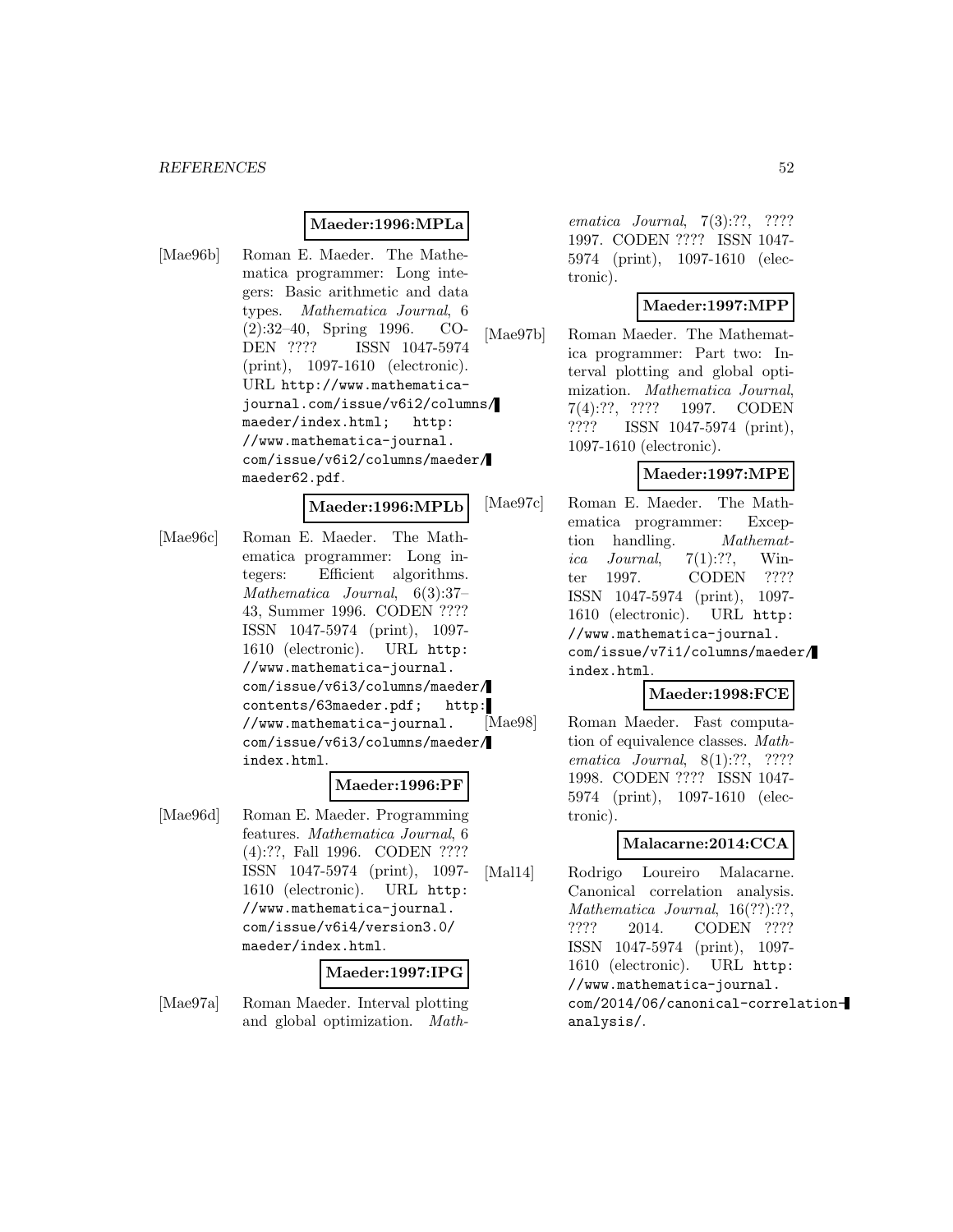## **Martin:1998:ECK**

[Mar98] Scot T. Martin. Employing complex kinetic diagrams. Mathematica Journal, 8(1):??, ???? 1998. CODEN ???? ISSN 1047-5974 (print), 1097-1610 (electronic).

#### **Markowsky:2011:TBR**

[Mar11] Greg Markowsky. Two basic results concerning random walks on graphs. Mathematica Journal, 13 (??):??, ???? 2011. CODEN ???? ISSN 1047-5974 (print), 1097- 1610 (electronic). URL http: //www.mathematica-journal. com/2011/09/two-basic-resultsconcerning-random-walks-ongraphs/.

#### **Mathews:1995:BRI**

[Mat95] Kirk A. Mathews. Book review: Introduction to Programming with Mathematica: Mathematica programming — start here. *Mathematica Journal*, 5(4): 17–19, Fall 1995. CODEN ???? ISSN 1047-5974 (print), 1097- 1610 (electronic). URL http: //www.mathematica-journal. com/issue/v5i4/reviews/mathews/ 17-19mathews.mj.pdf; http: //www.mathematica-journal. com/issue/v5i4/reviews/mathews/ index.html. Introduction to Programming with Mathematica, by Richard J. Gaylord, Samuel N. Kamin, and Paul R. Wellin. TELOS/ Springer-Verlag, 1993. 302 pages, hardcover, with disk. \$39.95. ISBN 0-387-94048-0. Second edition to be published in September 1995.

#### **Matiyasevich:1998:HCG**

[Mat98] Yuri Matiyasevich. How to color a graph with (computer) algebra. Mathematica Journal, 8 (4):??, ???? 1998. CODEN ???? ISSN 1047-5974 (print), 1097-1610 (electronic).

### **McClure:2006:GSA**

[McC06] Mark McClure. Generating selfaffine tiles and their boundaries. Mathematica Journal, 11(1):??, ???? 2006. CODEN ???? ISSN 1047-5974 (print), 1097- 1610 (electronic).

#### **McPherson:1992:MBF**

[McP92a] A. McPherson. Modal behavior of the four-layer planar waveguide. Mathematica Journal, 2(1):75–77, 1992. ISSN 1047-5974 (print), 1097-1610 (electronic).

### **McPherson:1991:MBF**

[McP92b] Angela L. McPherson. Modal behavior of the four-layer planar waveguide. Mathematica Journal, 2(1):75–77, ???? 1992. CO-DEN ???? ISSN 1047-5974 (print), 1097-1610 (electronic). URL http://www.mathematicajournal.com/issue/v2i1/article/ mcpherson/index.html.

### **Malsch:1999:ACS**

[MD99] Elisabeth Anna Malsch and Gautam Dasgupta. Algebraic construction of smooth interpolants on polygonal domains. Mathematica Journal, 9(3):??, ???? 1999. CODEN ???? ISSN 1047- 5974 (print), 1097-1610 (electronic).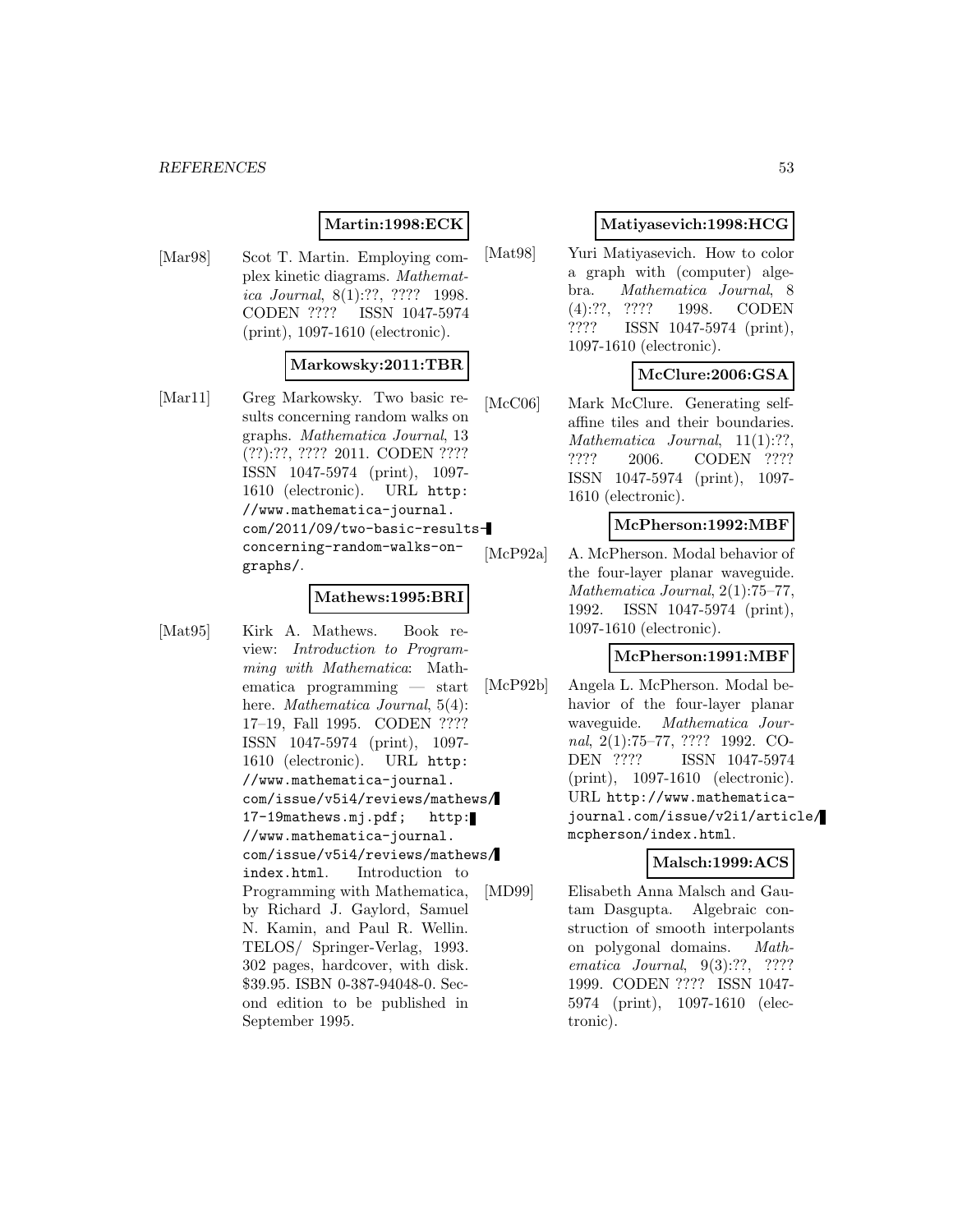### **Mezzino:1992:ITE**

[Mez92] Michael J. Mezzino, Jr. Including TEX expressions in a notebook. Mathematica Journal, 2(4): 61–64, Fall 1992. CODEN ???? ISSN 1047-5974 (print), 1097- 1610 (electronic). URL http: //www.mathematica-journal. com/issue/v2i4/article/mezzino/ index.html.

#### **Mikhailov:2012:WF**

[MF12] Mikhail D. Mikhailov and Atila P. Silva Freire. The Walker function. Mathematica Journal, 14 (??):??, ???? 2012. CODEN ???? ISSN 1047-5974 (print), 1097- 1610 (electronic). URL http: //www.mathematica-journal. com/2012/06/the-walker-function/ .

### **Matis:2010:AMC**

[MG10] Timothy I. Matis and Ivan G. Guardiola. Achieving moment closure through cumulant neglect. Mathematica Journal, 12(1):2:1– 2:18, ???? 2010. CODEN ???? ISSN 1047-5974 (print), 1097- 1610 (electronic). URL http: //www.mathematica-journal. com/data/uploads/2010/10/Matis. pdf.

### **Murrell:2011:FDK**

[MHT11] Hugh Murrell, Kazuo Hashimoto, and Daichi Takatori. Fisher discrimination with kernels. Mathematica Journal, 13(??):??, ???? 2011. CODEN ???? ISSN 1047-5974 (print), 1097- 1610 (electronic). URL http: //www.mathematica-journal.

com/2011/07/fisher-discriminationwith-kernels/.

### **Miki:2013:ULM**

[Mik13] Yasushi Miki. Using the logistic map to generate scratching sounds. Mathematica Journal, 15(??):??, ???? 2013. CO-DEN ???? ISSN 1047-5974 (print), 1097-1610 (electronic). URL http://www.mathematicajournal.com/2013/05/usingthe-logistic-map-to-generatescratching-sounds/.

#### **Miller:1990:CAF**

[Mil90] Ross M. Miller. Computeraided financial analysis: An implementation of the Black– Scholes model. *Mathemat*ica Journal, 1(1):75–79, Summer 1990. CODEN ???? ISSN 1047-5974 (print), 1097- 1610 (electronic). URL http: //www.mathematica-journal. com/issue/v1i1/features/miller/ index.html.

### **Miller:1997:TSC**

[Mil97] Bruce Miller. Technical support: Customizing buttons and dialogs. Mathematica Journal, 7(3):??, ???? 1997. CODEN ???? ISSN 1047-5974 (print), 1097-1610 (electronic).

#### **Marin:1998:CDC**

[MIS98] Mirceqa Marin, Tetsuo Ida, and Wolfgang Schreiner. CFLP: a distributed constraint system. Mathematica Journal, 8(2):??, ???? 1998. CODEN ???? ISSN 1047- 5974 (print), 1097-1610 (electronic).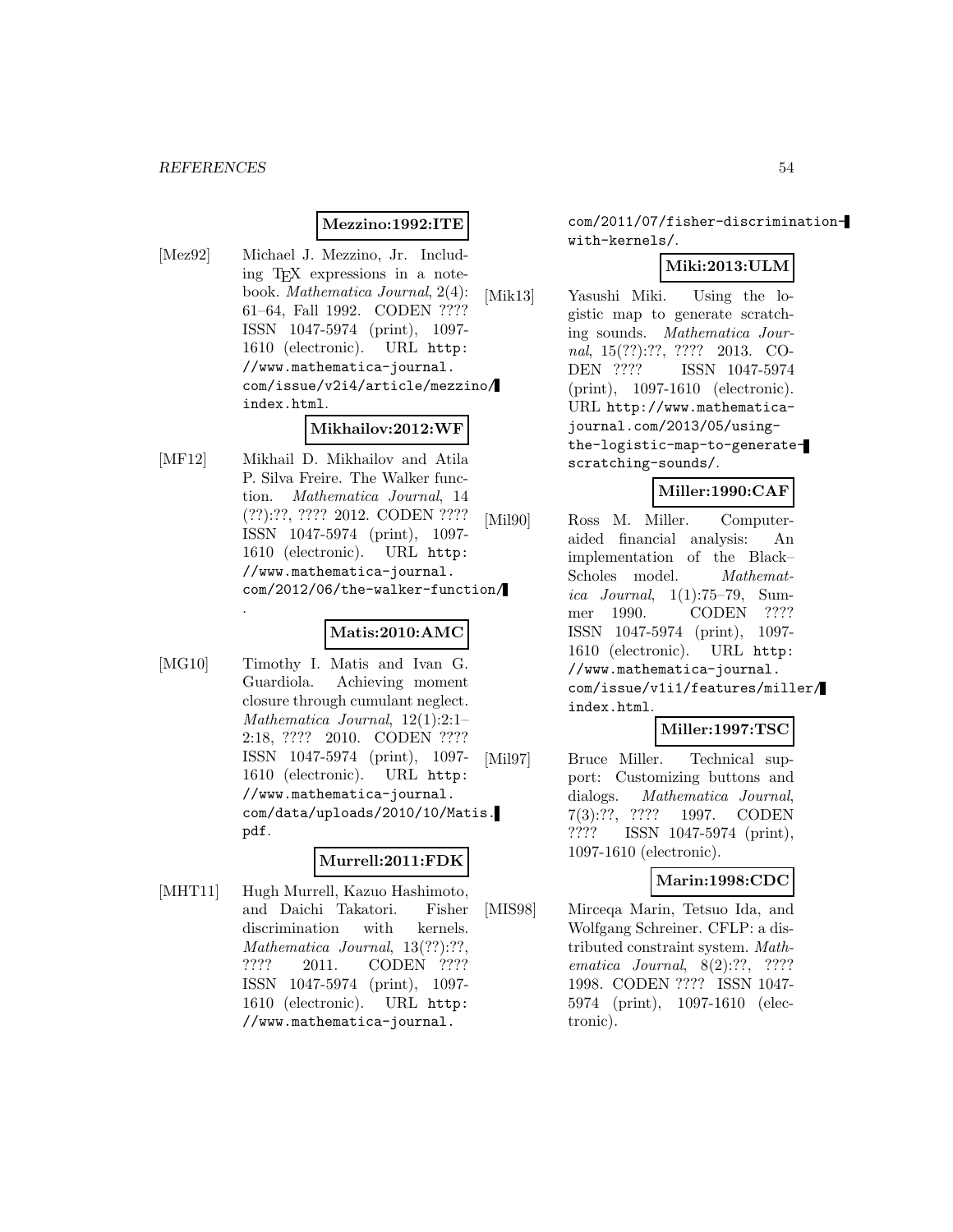#### **Mitic:1996:CVW**

[Mit96] Peter Mitic. Critical values for the Wilcoxon signed rank statistic. Mathematica Journal, 6(3):73– 77, Summer 1996. CODEN ???? ISSN 1047-5974 (print), 1097- 1610 (electronic). URL http: //www.mathematica-journal. com/issue/v6i3/article/mitic/ contents/63mitic.pdf; http: //www.mathematica-journal. com/issue/v6i3/article/mitic/ index.html.

### **Moore:1993:RIS**

[MJ93] Ross Moore and Scott Johnson. Reconstructing inclusion surfaces within metamorphic garnet crystals. Mathematica Journal, 3(2): ??, Spring 1993. CODEN ???? ISSN 1047-5974 (print), 1097- 1610 (electronic). URL http: //www.mathematica-journal. com/issue/v3i2/article/moore/[Mur92] index.html.

#### **Mitchell:1993:BLS**

[MM93] C. E. J. Mitchell and A. B. McLean. Bravais lattices, surface nets, and Buckminsterfullerenes. Mathematica Journal, 3(3):65– 68, Summer 1993. CODEN ???? ISSN 1047-5974 (print), 1097- 1610 (electronic). URL http: //www.mathematica-journal. com/issue/v3i3/article/mitchell/ index.html.

#### **Miyadera:2013:CGH**

[MNOH13] Ryohei Miyadera, Shunsuke Nakamura, Yu Okada, and Ryo Hanafusa. Chocolate games: How high school students discovered

new formulas using Mathematica. Mathematica Journal, 15(??): ??, ???? 2013. CODEN ???? ISSN 1047-5974 (print), 1097- 1610 (electronic). URL http: //www.mathematica-journal. com/2013/12/chocolate-games/

.

### **Moore:1995:SS**

[Moo95] Ross Moore. Slicing solids. Mathematica Journal, 5(4):8– 11, Fall 1995. CODEN ???? ISSN 1047-5974 (print), 1097- 1610 (electronic). URL http: //www.mathematica-journal. com/issue/v5i4/graphics/moore/ 08-11moore.mj.pdf; http: //www.mathematica-journal. com/issue/v5i4/graphics/moore/ index.html.

#### **Murrell:1992:ARR**

Hugh Murrell. Animation of rotating rigid bodies. Mathematica Journal,  $2(1):62-65$ , ???? 1992. CODEN ???? ISSN 1047-5974 (print), 1097- 1610 (electronic). URL http: //www.mathematica-journal. com/issue/v2i1/article/murrell/ index.html.

#### **Murrell:1993:MGS**

[Mur93] Hugh Murrell. A mathematical golf swing. Mathematica Journal, 3(4):62–65, Fall 1993. CODEN ???? ISSN 1047-5974 (print), 1097- 1610 (electronic). URL http: //www.mathematica-journal. com/issue/v3i4/article/murrell/ index.html.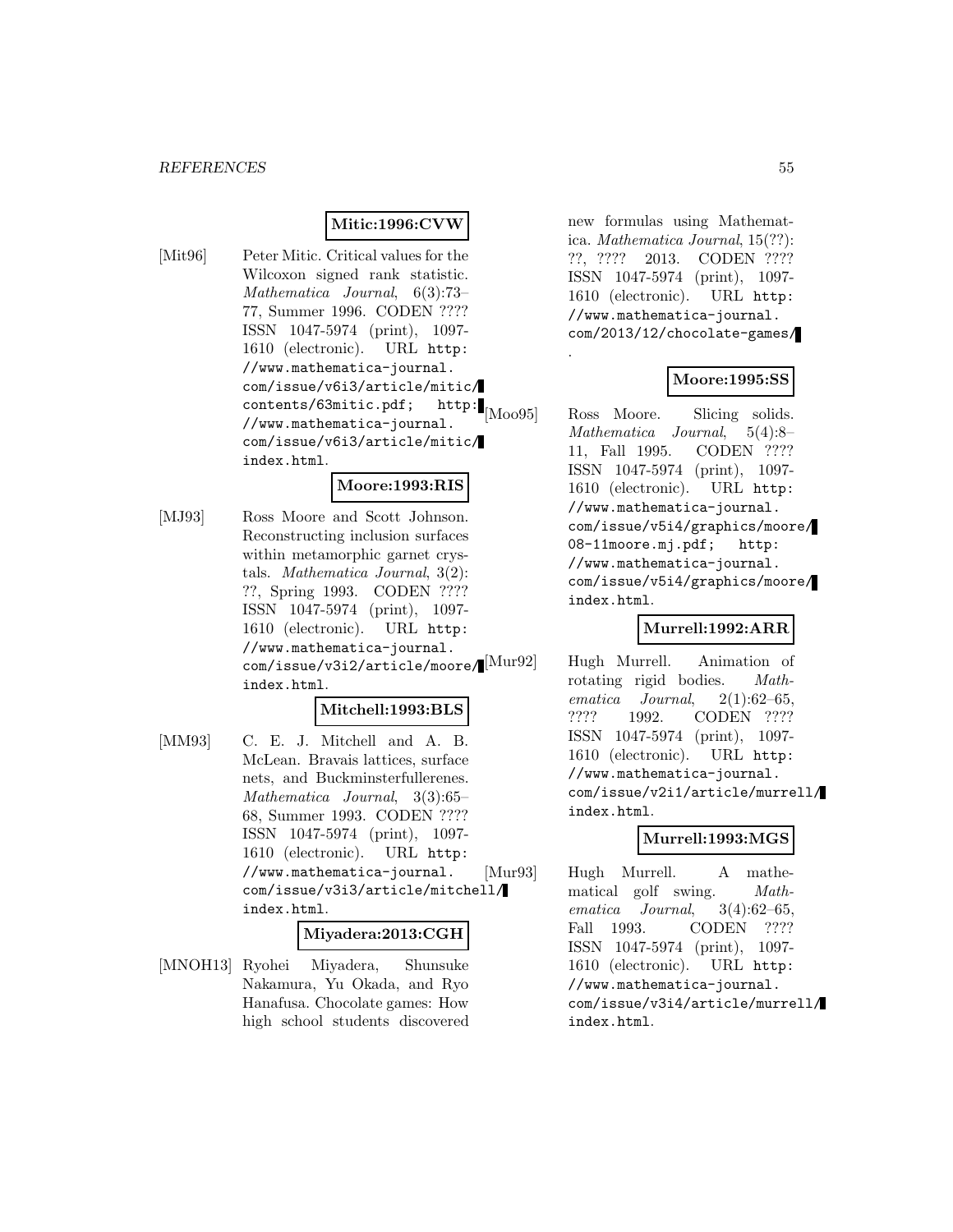#### **Murrell:1994:PPP**

[Mur94] Hugh Murrell. Planar phase plots and bifurcation animations. Mathematica Journal,  $4(3):?$ ? Summer 1994. CODEN ???? ISSN 1047-5974 (print), 1097- 1610 (electronic). URL http: //www.mathematica-journal. com/issue/v4i3/article/murrell/ index.html.

## **Murrell:1996:CAT**

[Mur96] Hugh Murrell. Computeraided tomography. Mathematica Journal, 6(2):60–65, Spring 1996. CODEN ???? ISSN 1047-5974 (print), 1097- 1610 (electronic). URL http: //www.mathematica-journal. com/issue/v6i2/article/murrell/ index.html; http://www.mathematicajournal.com/issue/v6i2/article/ murrell/murrell.pdf.

#### **Muresan:2012:SLM**

[Mur12] Marian Muresan. Soft landing on the Moon with Mathematica. Mathematica Journal, 14(??): ??, ???? 2012. CODEN ???? ISSN 1047-5974 (print), 1097- 1610 (electronic). URL http: //www.mathematica-journal. com/2012/08/soft-landing-onthe-moon-with-mathematica/.

#### **Muhandiramge:2005:ESM**

[MW05] Ranga D. Muhandiramge and Jingbo Wang. Electronic structure of multi-electron quantum dots. Mathematica Journal, 10 (2):??, ???? 2005. CODEN ???? ISSN 1047-5974 (print), 1097-1610 (electronic).

### **Nachbar:1995:GP**

[Nac95] Robert B. Nachbar. Genetic programming. Mathematica Journal, 5(3):44–55, Summer 1995. CODEN ???? ISSN 1047-5974 (print), 1097- 1610 (electronic). URL http: //www.mathematica-journal. com/issue/v5i3/tutorials/nachbar/ index.html.

### **Nagasaka:2005:SNA**

[Nag05] Kosaku Nagasaka. Symbolicnumeric algebra for polynomials. Mathematica Journal, 10 (3):??, ???? 2005. CODEN ???? ISSN 1047-5974 (print), 1097-1610 (electronic).

#### **Nakos:1993:EPM**

George Nakos. Expansions of powers of multivariate formal power series. Mathematica Journal, 3(1):??, Winter 1993. CODEN ???? ISSN 1047-5974 (print), 1097- 1610 (electronic). URL http: //www.mathematica-journal. com/issue/v3i1/article/nakos/ index.html.

#### **Nilsson:1999:FIS**

[NBT99] Roland Nilsson, Johan Björkegren, and Jesper Tegnér. A flexible implementation for support vector machines. Mathematica Journal. 10(1):??, ???? 1999. CODEN ???? ISSN 1047-5974 (print), 1097-1610 (electronic).

#### **Nerlove:1999:NAM**

[Ner99] Marc Nerlove. On the numerical accuracy of Mathematica 5.0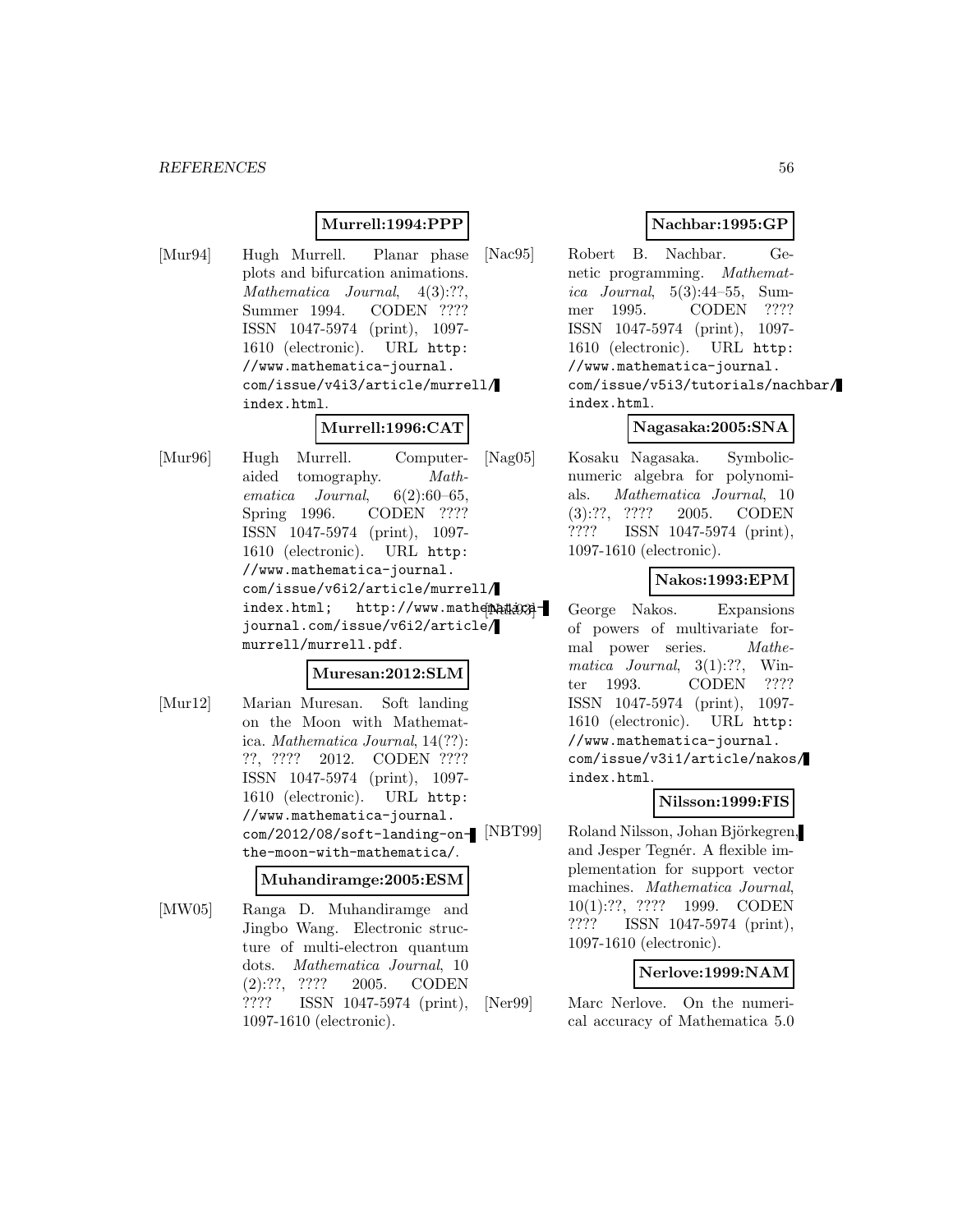for doing linear and nonlinear regression. Mathematica Journal, 9(4):??, ???? 1999. CODEN ???? ISSN 1047-5974 (print), 1097-1610 (electronic).

### **Neves:1999:ASL**

[Nev99] Armando G. M. Neves. Approximating solutions of linear ordinary differential equations with periodic coefficients by exact Picard iterates. Mathematica Journal, 10(1):??, ???? 1999. CODEN ???? ISSN 1047-5974 (print), 1097-1610 (electronic).

### **Nakos:1994:CGB**

[NG94] George Nakos and Nikolaos Glinos. Computing Gröbner bases over the integers. Mathematica Journal, 4(3):??, Summer 1994. CODEN ???? ISSN 1047-5974 (print), 1097- 1610 (electronic). URL http: //www.mathematica-journal. com/issue/v4i3/article/nakos/ index.html.

### **Noguchi:1991:TGE**

[Nog92a] A. Noguchi. The two-sector general equilibrium model. Mathematica Journal,  $1(3):96-103$ , Winter 1992. ISSN 1047-5974 (print), 1097-1610 (electronic).

#### **Noguchi:1991:TSG**

[Nog92b] Asahi Noguchi. Two-sector general equilibrium model: Numerical and graphical representations of an economy. Mathematica Journal,  $1(3):96-103$ , Winter 1992. CODEN ????

ISSN 1047-5974 (print), 1097- 1610 (electronic). URL http: //www.mathematica-journal. com/issue/v1i3/article/noguchi/ index.html.

#### **Norton:1995:SE**

[Nor95] Andrew H. Norton. Spinors and entanglement. Mathematica Journal, 5(2):??, Spring 1995. CO-DEN ???? ISSN 1047-5974 (print), 1097-1610 (electronic). URL http://www.mathematicajournal.com/issue/v5i2/graphics/ norton/index.html.

### **Notebook:1996:IMP**

[Not96] Christian Hidber Notebook. Integrating Mathematica into Prolog. Mathematica Journal, 6(3): ??, Summer 1996. CODEN ???? ISSN 1047-5974 (print), 1097- 1610 (electronic). URL http: //www.mathematica-journal. com/issue/v6i3/article/hidber/ contents/63prolog.nb; http: //www.mathematica-journal. com/issue/v6i3/article/hidber/ index.html.

## **Novak:1993:W**

[Nov93] John M. Novak. WorldPlot. Mathematica Journal, 3(3):??, Summer 1993. CODEN ???? ISSN 1047-5974 (print), 1097- 1610 (electronic). URL http: //www.mathematica-journal. com/issue/v3i3/graphics/index. html.

### **Novak:1996:BP**

[Nov96a] John M. Novak. Buttons and palettes. Mathematica Journal, 6 (4):??, Fall 1996. CODEN ????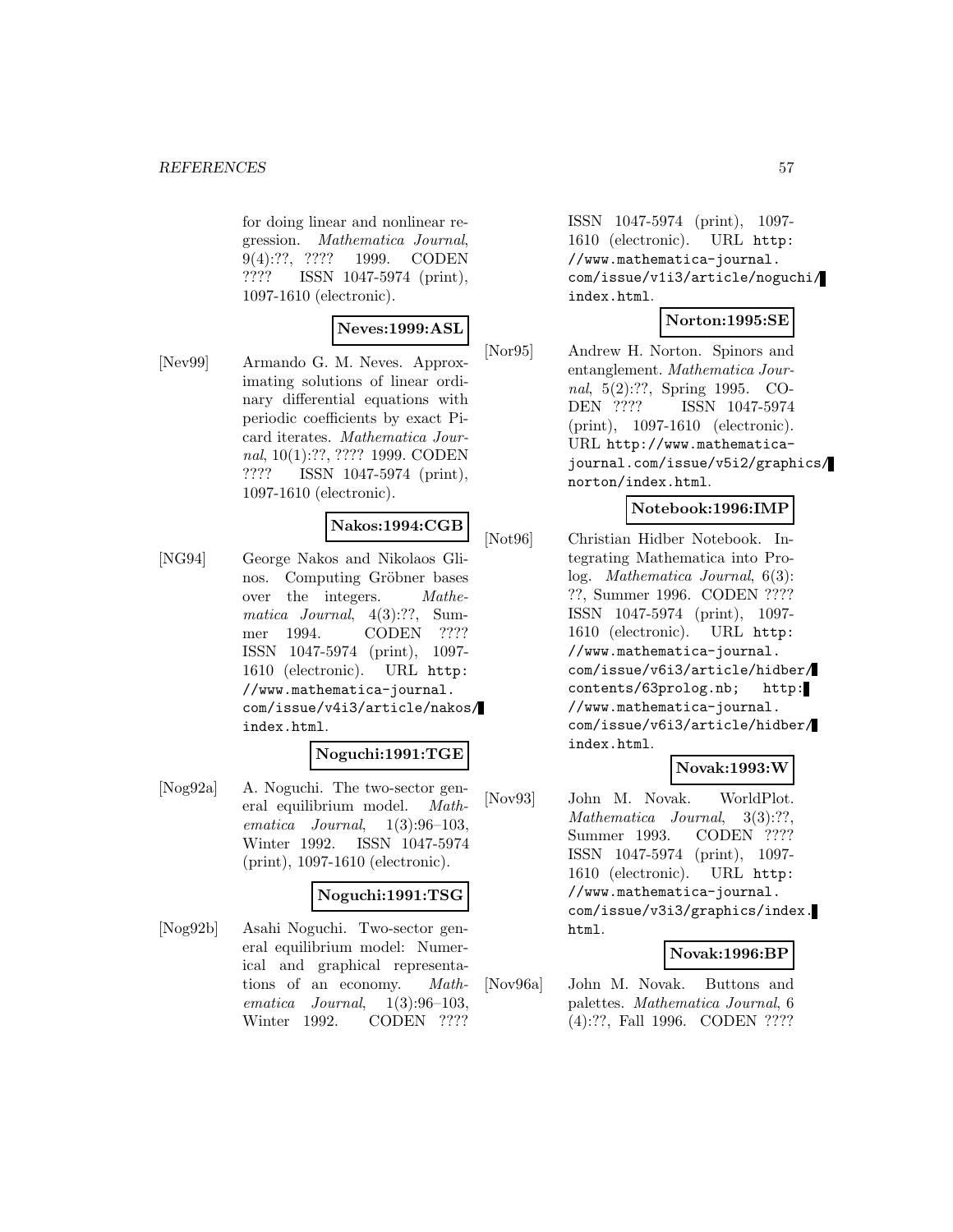ISSN 1047-5974 (print), 1097- 1610 (electronic). URL http: //www.mathematica-journal. com/issue/v6i4/version3.0/ novak/index.html.

#### **Novak:1996:PN**

[Nov96b] John M. Novak. Programming notebooks. Mathematica Journal, 6(4):??, Fall 1996. CODEN ???? ISSN 1047-5974 (print), 1097- 1610 (electronic). URL http: //www.mathematica-journal. com/issue/v6i4/version3.0/ novak2/index.html.

#### **Novak:1999:WEW**

[Nov99] John M. Novak. WaveX: Extracting wavelets from seismic data. Mathematica Journal, 9 (3):??, ???? 1999. CODEN ???? ISSN 1047-5974 (print), 1097-1610 (electronic).

### **Nethery:1995:MBF**

[NS95] John F. Nethery and Mark W. Spong. A MathLink-based front end for Robotica package. Mathematica Journal, 5(2): ??, Spring 1995. CODEN ???? ISSN 1047-5974 (print), 1097- 1610 (electronic). URL http: //www.mathematica-journal. com/issue/v5i2/article/nethery/ index.html.

### **Ogawa:1991:H**

[Oga92a] Arthur Ogawa. Helicatenoid. Mathematica Journal, 2(2):??, ???? 1992. CODEN ???? ISSN 1047-5974 (print), 1097- 1610 (electronic). URL http: //www.mathematica-journal.

com/issue/v2i2/graphics/index. html.

#### **Ogawa:1991:TR**

[Oga92b] Arthur Ogawa. The trinoid revisited. Mathematica Journal, 2 (1):??, ???? 1992. CODEN ???? ISSN 1047-5974 (print), 1097- 1610 (electronic). URL http: //www.mathematica-journal. com/issue/v2i1/graphics/ogawa/ index.html.

## **Palancz:2014:FDD**

[Pal14] Béla Paláncz. Fitting data with different error models. Mathematica Journal, 16(??):??, ???? 2014. CODEN ???? ISSN 1047-5974 (print), 1097- 1610 (electronic). URL http: //www.mathematica-journal. com/2014/04/fitting-data-withdifferent-error-models/.

### **Papegay:2005:EBG**

[Pap05] Yves Papegay. Exploring board game strategies. Mathematica Journal, 10(2):??, ???? 2005. CODEN ???? ISSN 1047-5974 (print), 1097-1610 (electronic).

### **Parreiras:2014:URC**

[Par14] Sérgio O. Parreiras. Using Reduce to compute Nash equilibria: Classroom tools for game theory. Mathematica Journal, 16(??):??, ???? 2014. CO-DEN ???? ISSN 1047-5974 (print), 1097-1610 (electronic). URL http://www.mathematicajournal.com/2014/03/usingreduce-to-compute-nash-equilibria/ . See [Kam05].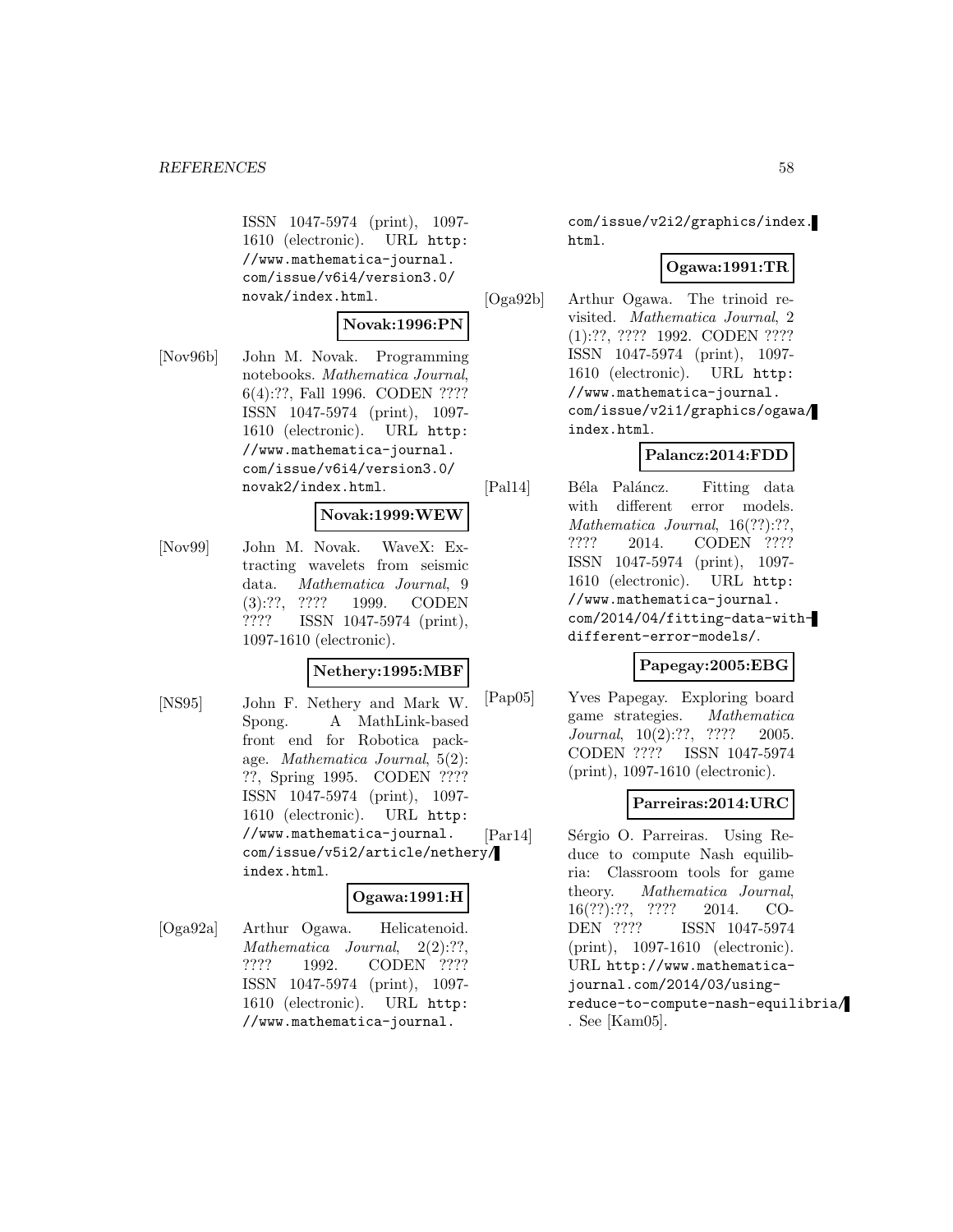#### *REFERENCES* 59

## **Murphy:1999:MG**

[PC99] Paul R. McCreary, Teri Jo Murphy and Christan Carter. The modular group. Mathematica Journal, 9(3):??, ???? 1999. CO-DEN ???? ISSN 1047-5974 (print), 1097-1610 (electronic).

### **Pegg:2005:BSC**

[Peg05a] Ed Pegg, Jr. Beyond sudoku: Classic puzzles in Wolfram demonstrations. Mathematica Journal, 10(4):??, ???? 2005. CODEN ???? ISSN 1047-5974 (print), 1097-1610 (electronic).

### **Pegg:2005:BSN**

[Peg05b] Ed Pegg, Jr. Beyond sudoku: Number link. Mathematica Journal, 10(3):??, ???? 2005. CODEN ???? ISSN 1047-5974 (print), 1097-1610 (electronic).

### **Pegg:2005:BSR**

[Peg05c] Ed Pegg, Jr. Beyond sudoku: Ripple effect. Mathematica Journal, 10(2):??, ???? 2005. CODEN ???? ISSN 1047-5974 (print), 1097-1610 (electronic).

### **Pegg:2006:BSC**

[Peg06a] Ed Pegg, Jr. Beyond sudoku: Crossing number graphs. Mathematica Journal, 11(2):??, ???? 2006. CODEN ???? ISSN 1047- 5974 (print), 1097-1610 (electronic).

### **Anonymous:2006:C**

[Peg06b] Ed Pegg, Jr. Beyond sudoku: The Icosian game, revisited. Mathematica Journal, 11(3):??, ????

2006. CODEN ???? ISSN 1047- 5974 (print), 1097-1610 (electronic).

#### **Petersen:1991:DE**

[Pet92] Troels Petersen. Differential equations. Mathematica Journal, 1(3):??, Winter 1992. CODEN ???? ISSN 1047-5974 (print), 1097-1610 (electronic).

#### **Petersen:1996:OM**

[Pet96] Troels Petersen. Overview of Mathematica 3.0. Mathematica Journal, 6(4):??, Fall 1996. CODEN ???? ISSN 1047-5974 (print), 1097-1610 (electronic). URL http://www.mathematicajournal.com/issue/v6i4/version3. 0/petersen/index.html.

#### **Papusha:2006:SEB**

[PFS06] Alexander N. Papusha, Ilya V. Fedorov, and Victor V. Shtrasser. Symbolic evaluation of boundary problems for offshore design technology. Mathematica Journal, 11 (1):??, ???? 2006. CODEN ???? ISSN 1047-5974 (print), 1097-1610 (electronic).

## **Phillips:1990:UMI**

[Phi90] Mark B. Phillips. Using Mathematica as an interface to an interactive graphics program. Mathematica Journal, 1(2):45– 50, Fall 1990. CODEN ???? ISSN 1047-5974 (print), 1097- 1610 (electronic). URL http: //www.mathematica-journal. com/issue/v1i2/article/phillips/ index.html.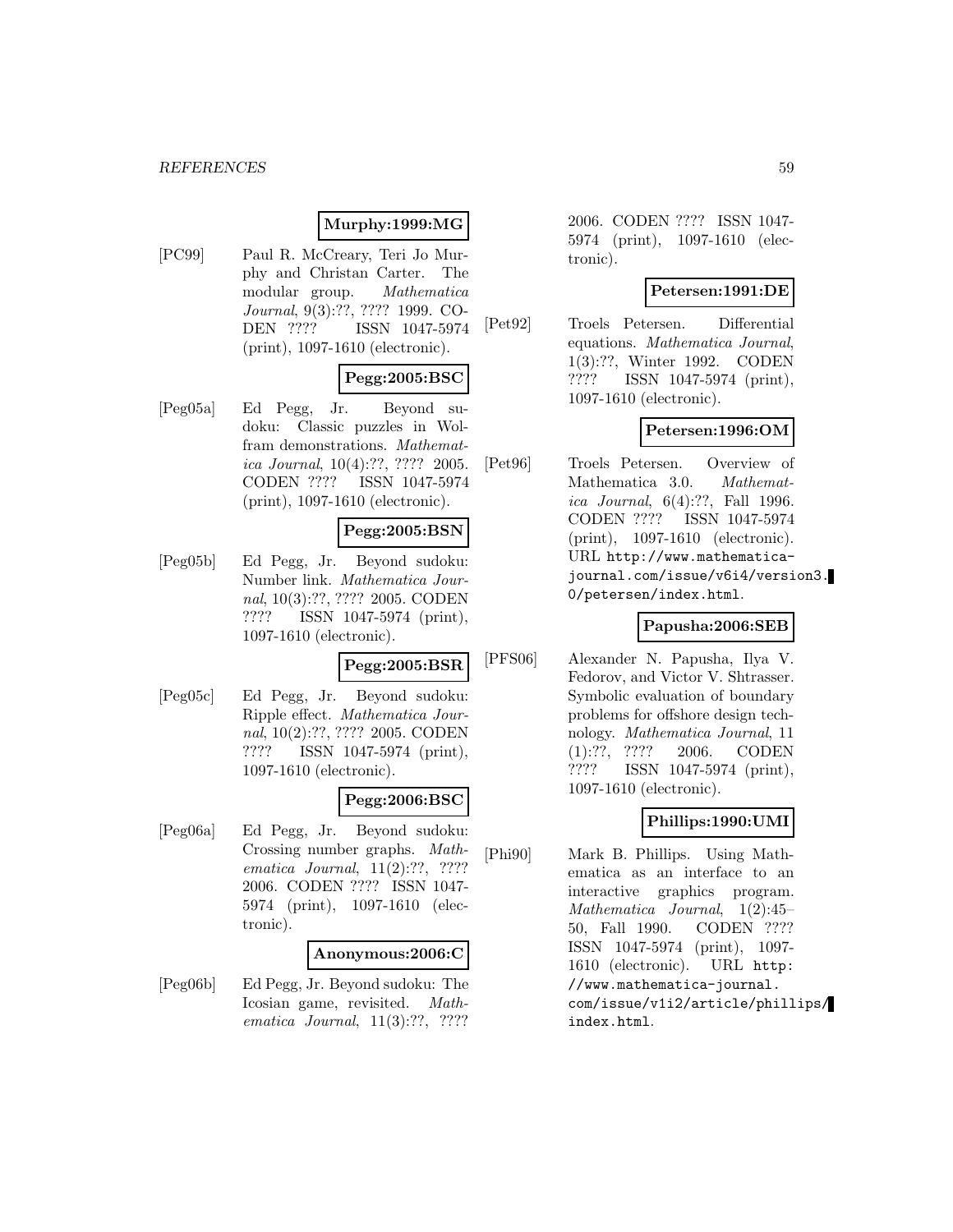#### *REFERENCES* 60

### **Phillips:1997:EPA**

[Phi97a] Flip Phillips. Editor's pick: Artlandia: Cool tools for computer art. Mathematica Journal, 7 (3):??, ???? 1997. CODEN ???? ISSN 1047-5974 (print), 1097-1610 (electronic).

### **Phillips:1997:SM**

[Phi97b] Flip Phillips. SimCity 3000 and Mathematica. Mathematica Journal, 7(4):??, ???? 1997. CODEN ???? ISSN 1047-5974 (print), 1097-1610 (electronic).

#### **Phillips:1998:EPQ**

[Phi98a] Flip Phillips. Editor's pick: Quantum computation. Mathematica Journal, 8(1):??, ???? 1998. CODEN ???? ISSN 1047- 5974 (print), 1097-1610 (electronic).

#### **Phillips:1998:LUR**

[Phi98b] Flip Phillips. Limits, uncertainty, and randomness. Mathematica Journal, 8(3):??, ???? 1998. CO-DEN ???? ISSN 1047-5974 (print), 1097-1610 (electronic).

#### **Provost:1999:MBD**

[Pro99] Serge B. Provost. Moment-based density approximants. Mathematica Journal, 9(4):??, ???? 1999. CODEN ???? ISSN 1047-5974 (print), 1097-1610 (electronic).

#### **Piziak:1998:RQR**

[PT98] Robert Piziak and Danny W. Turner. Real quaternions and rotations. Mathematica Journal, 8 (3):??, ???? 1998. CODEN ????

ISSN 1047-5974 (print), 1097- 1610 (electronic). URL http: //www.mathematica-journal. com/issue/v8i3/features/turner/ contents/html/index.html; http://www.mathematica-journal. com/issue/v8i3/features/turner/ contents/notebooks/Quaternions. nb.

### **Porta:1991:EFT**

[PUS92] Horacio Porta, Jerry Uhl, and Francis Sullivan. Education forum: Three excerpts from euler. Mathematica Journal, 1(4): ??, Spring 1992. CODEN ???? ISSN 1047-5974 (print), 1097- 1610 (electronic). URL http: //www.mathematica-journal. com/issue/v1i4/columns/forum/ index.html.

### **Ramsden:1997:MCC**

[Ram97] Phil Ramsden. Mathematica in the classroom: Classroom chemistry simulations. Mathematica Journal, 7(3):??, ???? 1997. CO-DEN ???? ISSN 1047-5974 (print), 1097-1610 (electronic).

### **Reiter:1992:FFN**

[Rei92] Clifford Reiter. Fast Fibonacci numbers. *Mathe*matica Journal, 2(3):??, Summer 1992. CODEN ???? ISSN 1047-5974 (print), 1097- 1610 (electronic). URL http: //www.mathematica-journal. com/issue/v2i3/article/reiter/ index.html.

## **Reinking:1998:OSR**

[Rei98] J. Todd Reinking. Orthogonal series representation of probabil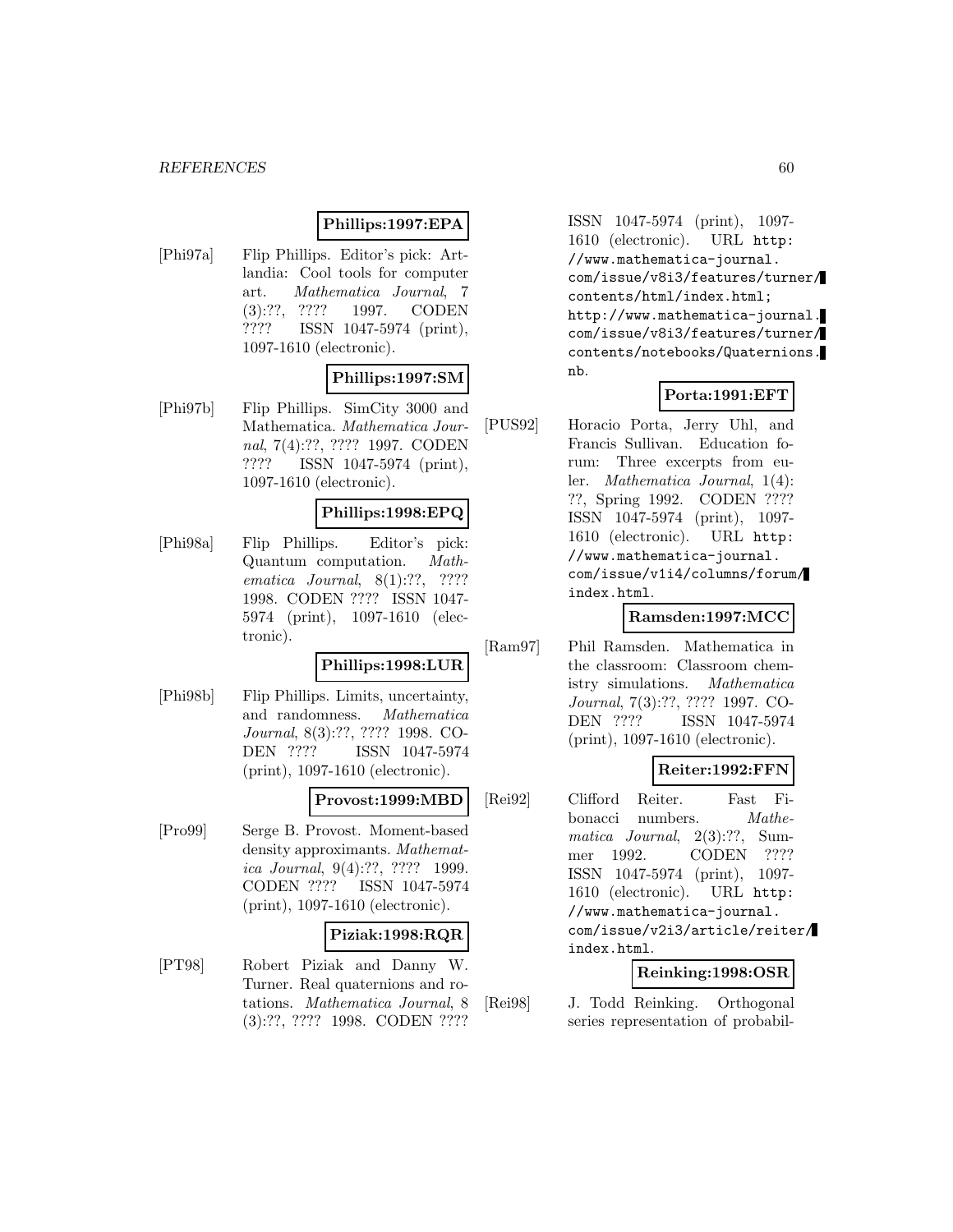ity density and distribution functions. Mathematica Journal, 8 (3):??, ???? 1998. CODEN ???? ISSN 1047-5974 (print), 1097-1610 (electronic).

### **Richardson:1999:IE**

[Ric99] Stan Richardson. Integral equations. Mathematica Journal, 9 (2):??, ???? 1999. CODEN ???? ISSN 1047-5974 (print), 1097-1610 (electronic).

#### **Riddle:1990:NCA**

[Rid90] Alfy Riddle. A nodal circuit analysis program. Mathematica Journal,  $1(1):62-68$ , Summer 1990. CODEN ???? ISSN 1047-5974 (print), 1097- 1610 (electronic). URL http: //www.mathematica-journal. com/issue/v1i1/features/riddle/ index.html.

#### **Rubenkonig:2005:IL**

[RK05] Oliver Rübenkönig and Jan G. Korvink. Interactive learning. Mathematica Journal, 10(3):??, ???? 2005. CODEN ???? ISSN 1047-5974 (print), 1097- 1610 (electronic).

### **Rubenkonig:2005:IED**

[RLK05] Oliver Rübenkönig, Zhenyu Liu, and Jan G. Korvink. Integrated engineering development environment. Mathematica Journal, 10 (3):??, ???? 2005. CODEN ???? ISSN 1047-5974 (print), 1097-1610 (electronic).

#### **Rangel-Mondrag:1999:PRF**

[RM99] Jaime Rangel-Mondragón. Polyominoes and related families. Mathematica Journal, 9(3):??, ???? 1999. CODEN ???? ISSN 1047-5974 (print), 1097- 1610 (electronic).

#### **Rangel-Mondragon:2006:BJP**

[RM06] Jaime Rangel-Mondragón. Buckets and jumping pets. Mathematica Journal, 11(1):??, ???? 2006. CODEN ???? ISSN 1047-5974 (print), 1097-1610 (electronic).

### **Rangel-Mondragon:2013:STC**

[RM13] Jaime Rangel-Mondragon. Selected themes in computational non-Euclidean geometry: Part 1: Properties of inversive geometry. Mathematica Journal, 15 (??):??, ???? 2013. CODEN ???? ISSN 1047-5974 (print), 1097- 1610 (electronic). URL http: //www.mathematica-journal. com/2013/07/selected-themesin-computational-non-euclideangeometry-part-1/.

#### **Rangel-Mondragon:2014:AFN**

[RM14] Jaime Rangel-Mondragón. The arbelos: Incircle, radical circle, radical axis, twins, generalizations, and proofs without words. Mathematica Journal, 16 (??):??, ???? 2014. CODEN ???? ISSN 1047-5974 (print), 1097- 1610 (electronic). URL http: //www.mathematica-journal. com/2014/05/the-arbelos/.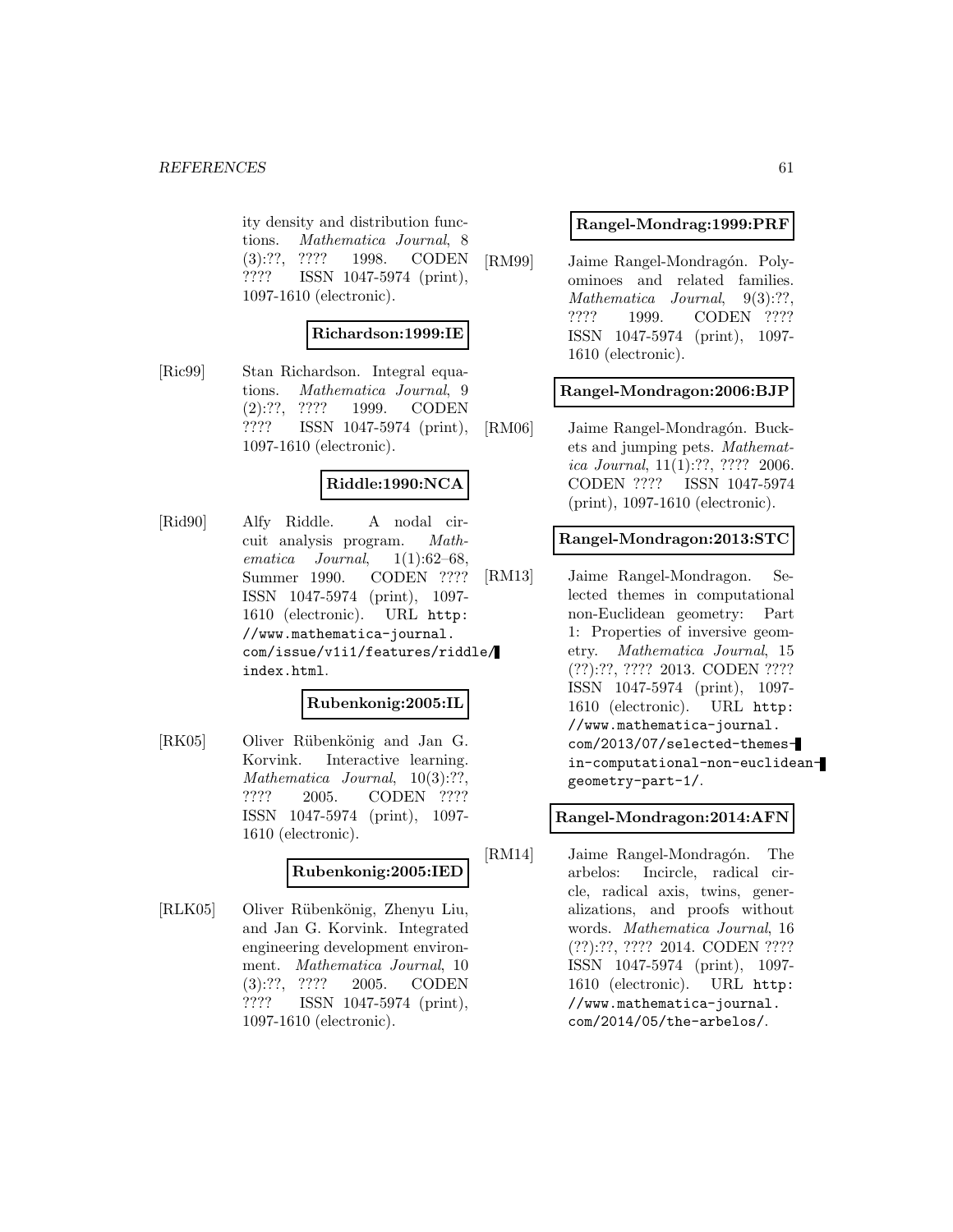### **Riste:2005:AWP**

[RMWP05] Neil Riste, Bradley McGrath, Jingbo Wang, and Jie Pan. Acoustic wave propagator A split region implementation. Mathematica Journal,  $10(3)$ :??, ???? 2005. CODEN ???? ISSN 1047-5974 (print), 1097- 1610 (electronic).

#### **Rimmer:1999:SDM**

[RN99] Robert H. Rimmer and John P. Nolan. Stable distributions in Mathematica. Mathematica Journal, 9(4):??, ???? 1999. CODEN ???? ISSN 1047-5974 (print), 1097-1610 (electronic).

#### **Roberts:2005:PED**

[RN05] Dale Olivier Roberts and Alexander Novikov. Pricing European and discretely monitored exotic options under the Lévy Process Framework. Mathematica Journal, 10(3):??, ???? 2005. CODEN ???? ISSN 1047-5974 (print), 1097-1610 (electronic).

#### **Robinson:1995:W**

[RR95] Sam L. Robinson and Peter F. Ryczek. Wavelets. Mathematica Journal, 5(1):??, Winter 1995. CODEN ???? ISSN 1047-5974 (print), 1097- 1610 (electronic). URL http: //www.mathematica-journal. com/issue/v5i1/article/robinson/ index.html.

#### **Ramirez:2014:PGF**

[RR14] José L. Ramírez and Gustavo N. Rubiano. Properties and generalizations of the Fibonacci word

fractal: Exploring fractal curves. Mathematica Journal, 16(??):??, ???? 2014. CODEN ???? ISSN 1047-5974 (print), 1097- 1610 (electronic). URL http: //www.mathematica-journal. com/2014/02/properties-andgeneralizations-of-the-fibonacciword-fractal/.

#### **Rose:1996:MND**

[RS96] Colin Rose and Murray D. Smith. The multivariate normal distribution. Mathematica Journal, 6(1): ??, Winter 1996. CODEN ???? ISSN 1047-5974 (print), 1097- 1610 (electronic). URL http: //www.mathematica-journal. com/issue/v6i1/tutorials/rose/ index.html.

#### **Rose:1999:COS**

[RS99] Colin Rose and Murray D. Smith. Computational order statistics. Mathematica Journal, 9(4):??, ???? 1999. CODEN ???? ISSN 1047-5974 (print), 1097- 1610 (electronic).

#### **Rudd:1994:VS**

[Rud94] Robert Rudd. Virtual slinky. Mathematica Journal, 4(3):??, Summer 1994. CODEN ???? ISSN 1047-5974 (print), 1097- 1610 (electronic). URL http: //www.mathematica-journal. com/issue/v4i3/graphics/rudd/ index.html.

#### **Rudd:1995:LL**

[Rud95a] Robert Rudd. Lava lamp. Mathematica Journal, 5(4):12– 15, Fall 1995. CODEN ????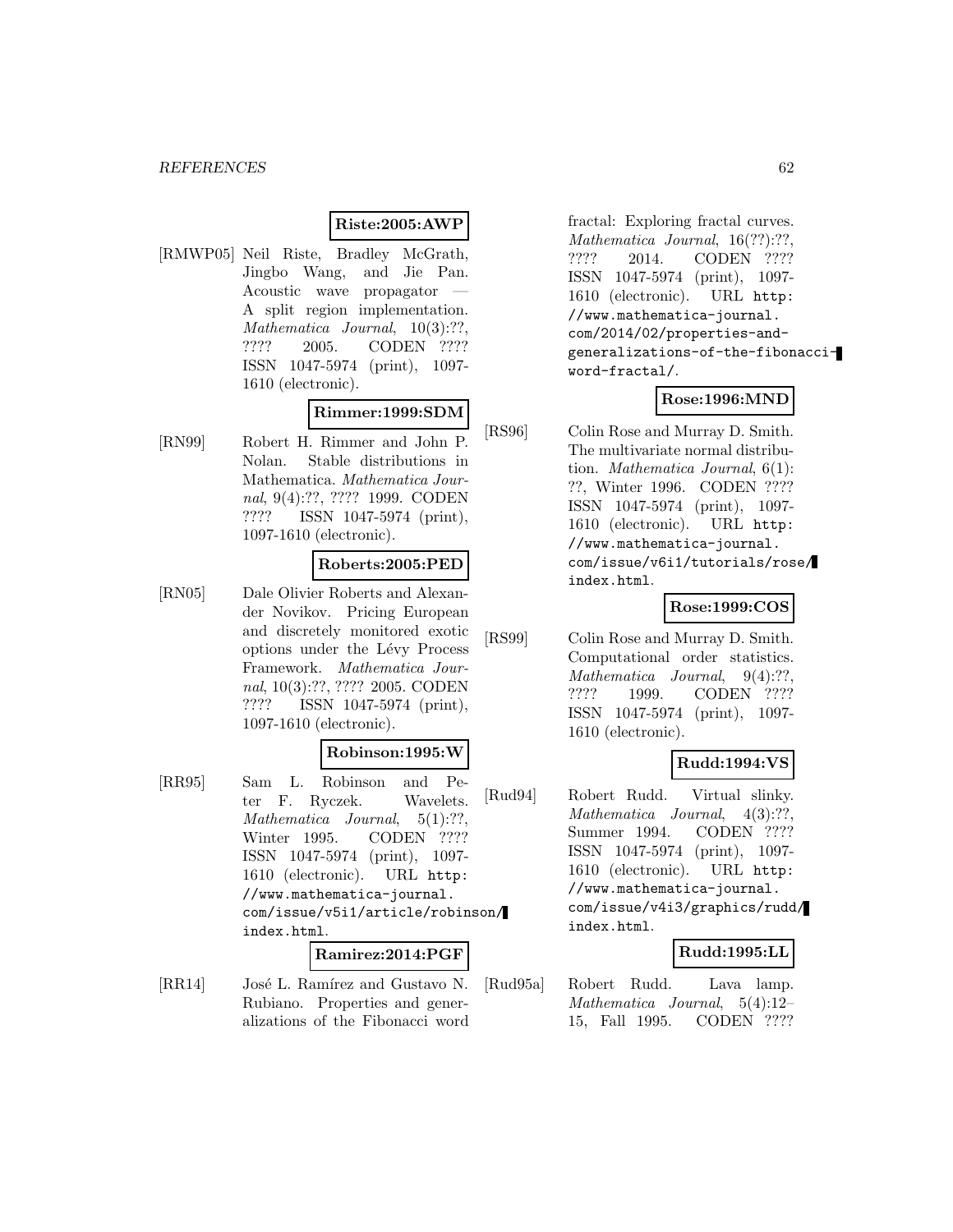ISSN 1047-5974 (print), 1097- 1610 (electronic). URL http: //www.mathematica-journal. com/issue/v5i4/graphics/rudd/ 12-16rudd.mj.pdf; http:// www.mathematica-journal.com/ issue/v5i4/graphics/rudd/index. html.

## **Rudd:1995:MAP**

[Rud95b] Robert Rudd. A Mathematica amusement park. Mathematica Journal,  $5(1)$ :??, Winter 1995. CODEN ???? ISSN 1047-5974 (print), 1097- 1610 (electronic). URL http: //www.mathematica-journal. com/issue/v5i1/graphics/index. html.

### **Rudd:1995:MD**

[Rud95c] Robert Rudd. Möbius dominoes. Mathematica Journal, 5(2): ??, Spring 1995. CODEN ???? ISSN 1047-5974 (print), 1097- 1610 (electronic). URL http: //www.mathematica-journal. com/issue/v5i2/graphics/rudd/ index.html.

#### **Rudd:1997:W**

[Rud97] Robert Rudd. Waterworks. Mathematica Journal, 7(3):??, ???? 1997. CODEN ???? ISSN 1047- 5974 (print), 1097-1610 (electronic).

### **Rudd:1998:LR**

[Rud98] Robert Rudd. Luge ride. Mathematica Journal, 8(1):??, ???? 1998. CODEN ???? ISSN 1047- 5974 (print), 1097-1610 (electronic).

### **Rudd:2006:EMS**

[Rud06] Robert Rudd. Estimating the mu slip curve via extended Kalman filtering. Mathematica Journal, 11(1):??, ???? 2006. CODEN ???? ISSN 1047-5974 (print), 1097-1610 (electronic).

### **Smith:1990:MP**

[SA90] Cameron Smith and Paul Abbott. Manipulating polygons. Mathematica Journal, 1(1):??, Summer 1990. CODEN ???? ISSN 1047- 5974 (print), 1097-1610 (electronic).

### **Saarinen:1996:NIO**

[Saa96] Sirpa Saarinen. Numerical integration and optimization. Mathematica Journal, 6(4):??, Fall 1996. CODEN ???? ISSN 1047-5974 (print), 1097- 1610 (electronic). URL http: //www.mathematica-journal. com/issue/v6i4/version3.0/ saarinen/index.html.

### **Sandri:1996:NCL**

[San96] Marco Sandri. Numerical calculation of Lyapunov exponents. Mathematica Journal, 6(3):78– 84, Summer 1996. CODEN ???? ISSN 1047-5974 (print), 1097- 1610 (electronic). URL http: //www.mathematica-journal. com/issue/v6i3/article/sandri/ contents/63sandri.pdf; http: //www.mathematica-journal. com/issue/v6i3/article/sandri/ index.html.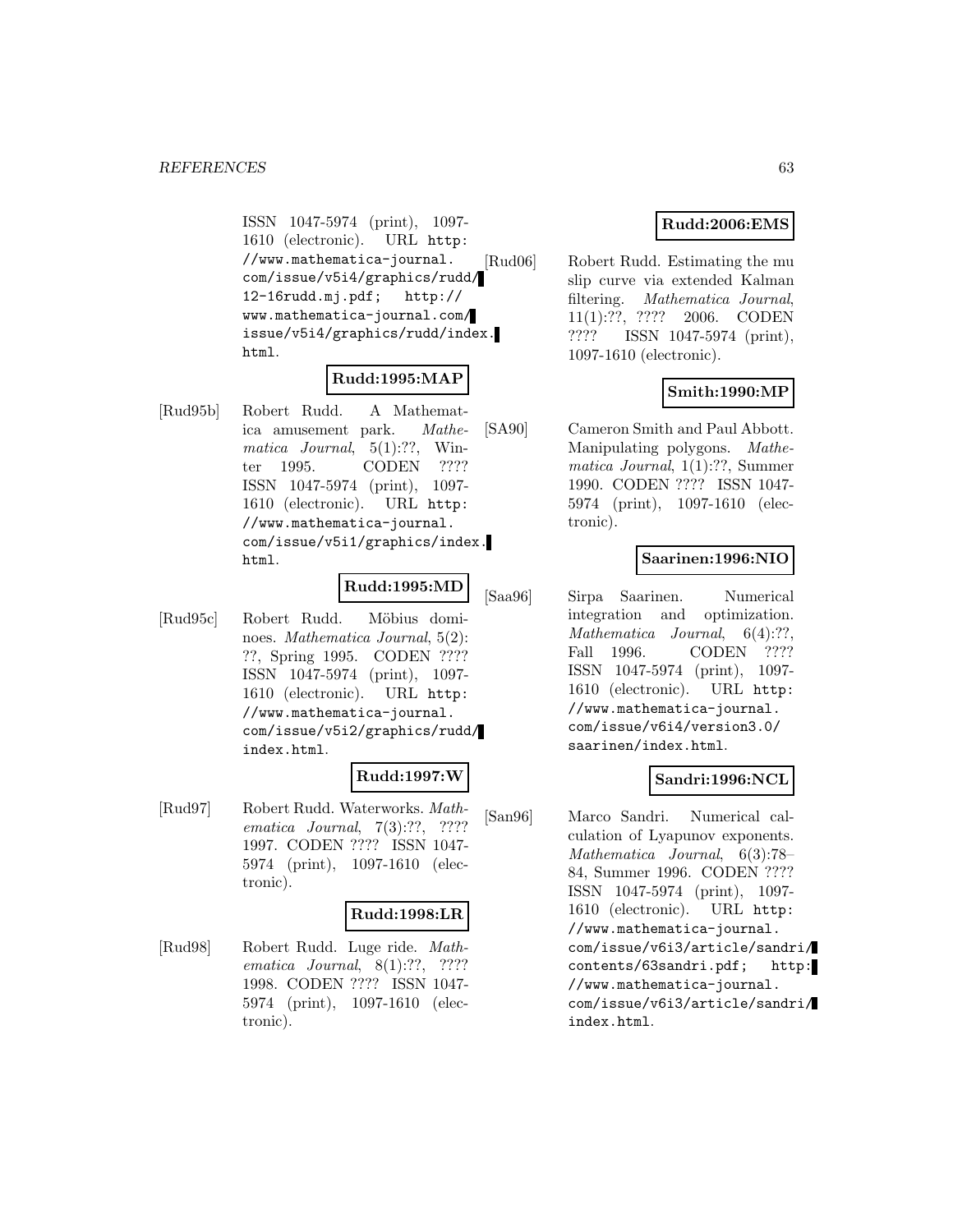#### *REFERENCES* 64

### **Sandhu:1999:APD**

[San99a] Pavi Sandhu. AuthorTools: a package for document processing. Mathematica Journal, 9 (2):??, ???? 1999. CODEN ???? ISSN 1047-5974 (print), 1097-1610 (electronic).

#### **Sandhu:1999:CHB**

[San99b] Pavi Sandhu. Customizing the help browser. Mathematica Journal, 9(2):??, ???? 1999. CODEN ???? ISSN 1047-5974 (print), 1097-1610 (electronic).

#### **Sandhu:1999:XM**

[San99c] Pavi Sandhu. XML and Mathematica. Mathematica Journal, 9(1):??, ???? 1999. CODEN ???? ISSN 1047-5974 (print), 1097-1610 (electronic).

#### **Sarafian:1999:SSM**

[Sar99] Haiduke Sarafian. The second set of magic angles of projectile motion. Mathematica Journal, 9(2):??, ???? 1999. CODEN ???? ISSN 1047-5974 (print), 1097-1610 (electronic).

#### **Sarafian:2011:SSN**

[Sar11] Haiduke Sarafian. A study of super-nonlinear motion of a simple pendulum. Mathematica Journal, 13(??):??, ???? 2011. CODEN ???? ISSN 1047-5974 (print), 1097-1610 (electronic). URL http://www.mathematicajournal.com/2011/08/a-studyof-super-nonlinear-motionof-a-simple-pendulum/.

### **Simon:1993:PSR**

[SB93] Julian L. Simon and Peter Bruce. Probability and statistics with resampling stats and Mathematica. Mathematica Journal, 3(1): ??, Winter 1993. CODEN ???? ISSN 1047-5974 (print), 1097- 1610 (electronic). URL http: //www.mathematica-journal. com/issue/v3i1/article/simon/ index.html.

### **Smith:1994:LSG**

[SB94a] Cameron Smith and Nancy Blachman. Lighting and shading in 3D graphics. Mathematica Journal, 4(3):??, Summer 1994. CODEN ???? ISSN 1047-5974 (print), 1097- 1610 (electronic). URL http: //www.mathematica-journal. com/issue/v4i3/tutorials/smith/ index.html.

### **Smith:1994:PPC**

[SB94b] Cameron Smith and Nancy Blachman. Perspectives projection and coordinates in 3D graphics. Mathematica Journal, 4(2): ??, Spring 1994. CODEN ???? ISSN 1047-5974 (print), 1097- 1610 (electronic). URL http: //www.mathematica-journal. com/issue/v4i2/tutorials/smith/ index.html.

#### **Selig:1994:SRB**

[Sel94] J. M. Selig. Some rule-based programming examples. Mathematica Journal,  $4(1):44-47$ , Winter 1994. CODEN ???? ISSN 1047-5974 (print), 1097- 1610 (electronic). URL http: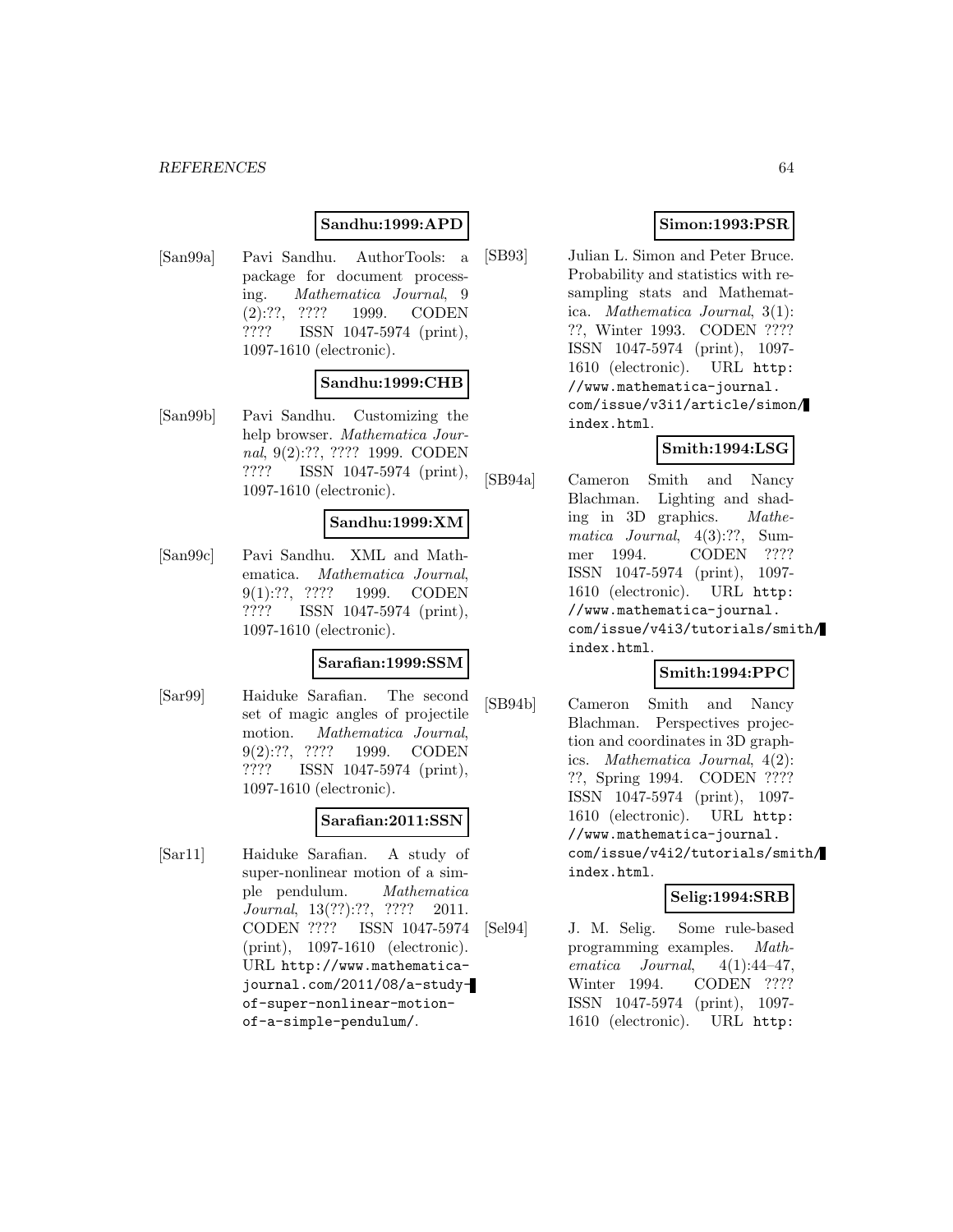//www.mathematica-journal. com/issue/v4i1/tutorials/selig/ 43-46\_Selig.mj.pdf; http: //www.mathematica-journal. com/issue/v4i1/tutorials/selig/ index.html.

#### **Senechal:1994:TDQ**

[Sen94] Marjorie Senechal. Tilings, diffraction, and quasicrystals. Mathematica Journal, 4(2):10– 15, Spring 1994. CODEN ???? ISSN 1047-5974 (print), 1097- 1610 (electronic). URL http: //www.mathematica-journal. com/issue/v4i2/graphics/10- 15\_senechal42.mj.pdf; http: //www.mathematica-journal. com/issue/v4i2/graphics/index. html.

#### **Sheshadri:2011:MPS**

[SF11] K. Sheshadri and Peter Fritzson. MathPDE: A package to solve PDEs by finite differences. Mathematica Journal, 13(??):??, ???? 2011. CODEN ???? ISSN 1047-5974 (print), 1097- 1610 (electronic). URL http: //www.mathematica-journal. com/2011/12/mathpde-a-packageto-solve-pdes-by-finite-differences/ .

#### **Shaw:1995:SCC**

[Sha95] William T. Shaw. Symmetric chaos in the complex plane. Mathematica Journal, 5(3):??, Summer 1995. CODEN ???? ISSN 1047-5974 (print), 1097- 1610 (electronic). URL http: //www.mathematica-journal. com/issue/v5i3/article/shaw/ index.html.

#### **Silvestri:2013:RWW**

[Sil13] Todd Silvestri. Random walks on the World Wide Web. Mathematica Journal, 15(??):??, ???? 2013. CODEN ???? ISSN 1047-5974 (print), 1097-1610 (electronic). URL http://www.mathematicajournal.com/2013/09/randomwalks-on-the-world-wide-web/

.

#### **Silvestri:2014:CSR**

[Sil14] Todd Silvestri. Complex system reliability: A graph theory approach. Mathematica Journal, 16 (??):??, ???? 2014. CODEN ???? ISSN 1047-5974 (print), 1097- 1610 (electronic). URL http: //www.mathematica-journal. com/2014/07/complex-systemreliability/.

#### **Siniksaran:2006:TBN**

[Sin06] Enis Siniksaran. Throwing Buffon's Needle with Mathematica. Mathematica Journal, 11(1):??, ???? 2006. CODEN ???? ISSN 1047-5974 (print), 1097- 1610 (electronic).

#### **Skolnick:1992:ARR**

[Sko92] Harold Skolnick. Art has reasons that reason does not understand. Mathematica Journal, 2 (3):??, Summer 1992. CODEN ???? ISSN 1047-5974 (print), 1097-1610 (electronic).

#### **Skottun:1994:APP**

[Sko94] Brent C. Skottun. On amplitude and phase in printed characters. Mathematica Journal, 4(2):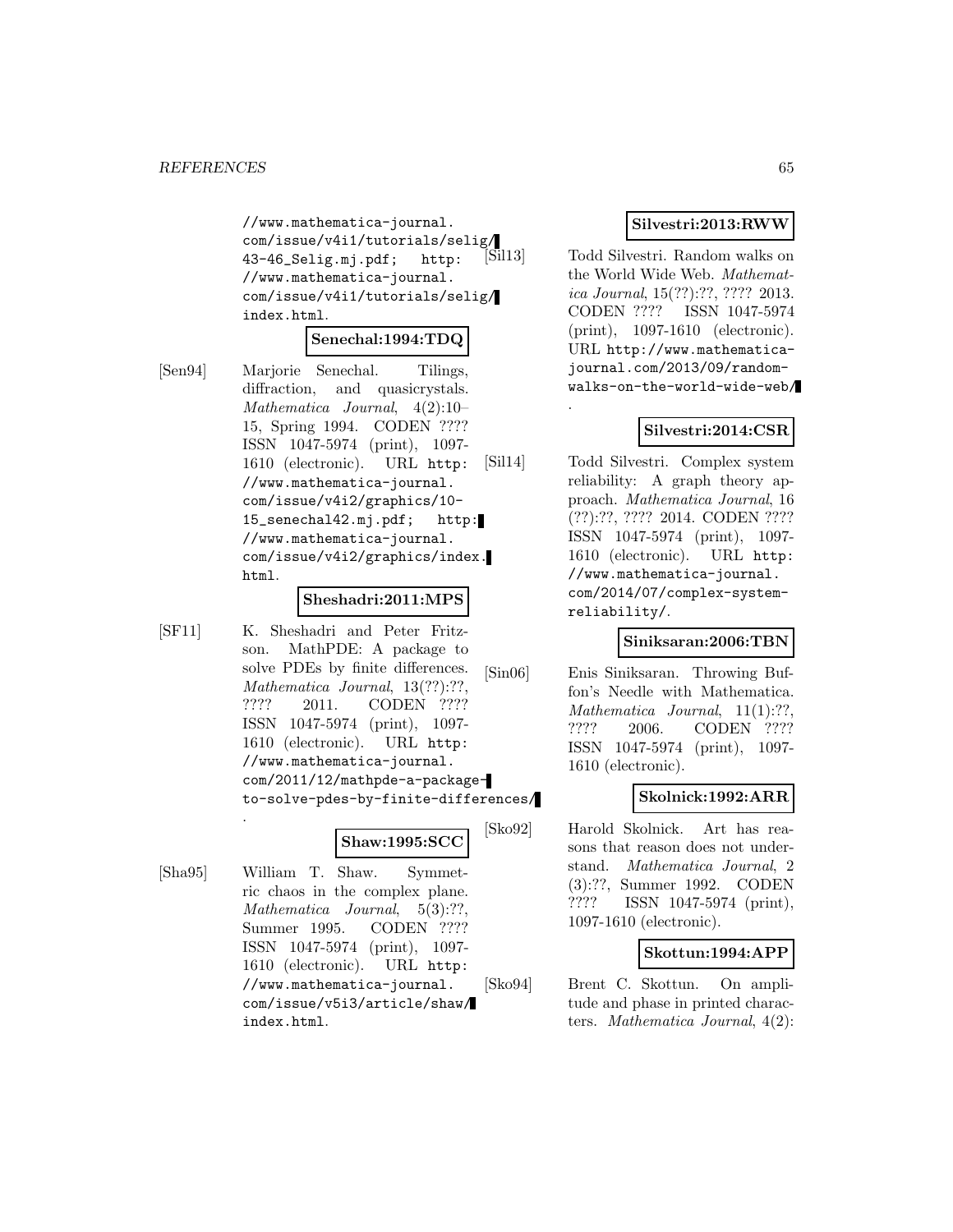83–86, Spring 1994. CODEN ???? ISSN 1047-5974 (print), 1097- 1610 (electronic). URL http: //www.mathematica-journal. com/issue/v4i2/article/skottun/ 83-86\_skottun42.mj.pdf; http://mig2b //www.mathematica-journal. com/issue/v4i2/article/skottun/ index.html.

### **Sato:1998:ATD**

[SMH98] Hiroki Sato, Kenichi Muro, and Akira Hasegawa. Animated three-dimensional structure of the Earth's interior for research and education. Mathematica Journal, 8(4):??, ???? 1998. CODEN ???? ISSN 1047-5974 (print), 1097- 1610 (electronic). URL http: //www.mathematica-journal. com/issue/v8i4/features/sato/ index.html.

## **Smith:1990:FD**

[Smi90a] Cameron Smith. Facing the data. Mathematica Journal, 1(2):34– 37, Fall 1990. CODEN ???? ISSN 1047-5974 (print), 1097- 1610 (electronic). URL http: //www.mathematica-journal. com/issue/v1i2/tutorials/smith/ index.html.

### **Smith:1990:OPN**

[Smi90b] Cameron Smith. Opening packages as notebooks. Mathematica Journal, 1(1):??, Summer 1990. CODEN ???? ISSN 1047-5974 (print), 1097-1610 (electronic).

### **Smith:1991:G**

[Smi92a] Cameron Smith. Graphics. Mathematica Journal, 1(3):??, Winter 1992. CODEN ???? ISSN 1047- 5974 (print), 1097-1610 (electronic).

#### **Smith:1991:IT**

Cameron Smith. Illustrating TEX. Mathematica Journal, 1(3): ??, Winter 1992. CODEN ???? ISSN 1047-5974 (print), 1097- 1610 (electronic). URL http: //www.mathematica-journal. com/issue/v1i3/tutorials/smith/ index.html.

### **Smith:1993:NBL**

[Smi93] Cameron Smith. Notebooks into books via IATEX. Math-<br>ematica Journal, 3(3):69–73,  $3(3):69-73$ Summer 1993. CODEN ???? ISSN 1047-5974 (print), 1097- 1610 (electronic). URL http: //www.mathematica-journal. com/issue/v3i3/article/smith/ index.html.

#### **Saunders:2006:SL**

[SN06] Andrew Saunders and Amie Nulman. Surface logic. Mathematica Journal, 11(3):??, ???? 2006. CODEN ???? ISSN 1047-5974 (print), 1097-1610 (electronic).

## **Storti:1992:TIS**

[SNG92] Duane Storti, Cornelius Nevrinceanu, and Mark Ganter. A tutorial on implicit solid modeling. Mathematica Journal, 2(3):??, Summer 1992. CODEN ???? ISSN 1047-5974 (print), 1097- 1610 (electronic). URL http: //www.mathematica-journal. com/issue/v2i3/article/storti/ index.html.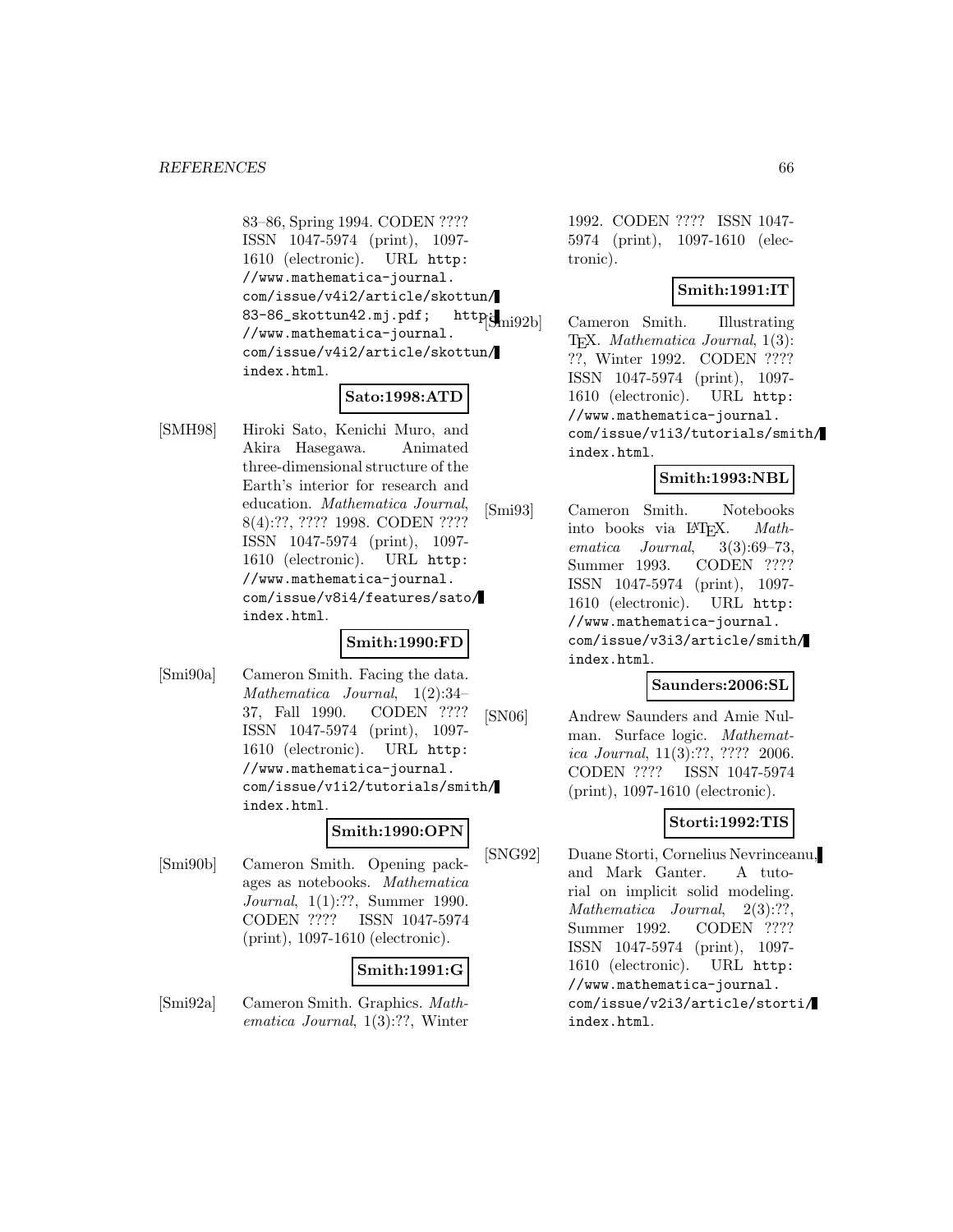#### **Sofroniou:1993:EBF**

[Sof93] Mark Sofroniou. Extending the built-in format rules. Mathematica Journal,  $3(3):74-??$ Summer 1993. CODEN ???? ISSN 1047-5974 (print), 1097- 1610 (electronic). URL http: //www.mathematica-journal. com/issue/v3i3/article/sofroniou/ index.html.

#### **Sofroniou:1996:NM**

[Sof96] Marc Sofroniou. Numerics in Mathematica 3.0. Mathematica Journal, 6(4):??, Fall 1996. CODEN ???? ISSN 1047-5974 (print), 1097-1610 (electronic). URL http://www.mathematicajournal.com/issue/v6i4/article/ sofroniou/index.html.

#### **Soiffer:1996:MT**

[Soi96] Neil Soiffer. Mathematical typesetting. Mathematica Journal, 6 (4):??, Fall 1996. CODEN ???? ISSN 1047-5974 (print), 1097- 1610 (electronic). URL http: //www.mathematica-journal. com/issue/v6i4/version3.0/ soiffer/index.html.

### **Scholl:1990:TTM**

[SR90] J. F. Scholl and D. Rogovin. Transient two-wave mixing in Kerr media. Mathematica Journal, 1(2):81–83, Fall 1990. CODEN ???? ISSN 1047-5974 (print), 1097- 1610 (electronic). URL http: //www.mathematica-journal. com/issue/v1i2/article/scholl/ index.html.

#### **Sullivan:1990:AHE**

[ST90] John M. Sullivan and Matthew M. Thomas. Animating the heat equation: a case study in optimization. Mathematica Journal, 1(1):80–84, Summer 1990. CODEN ???? ISSN 1047-5974 (print), 1097-1610 (electronic). URL http://www.mathematicajournal.com/issue/v1i1/features/ sullivan/index.html.

### **Stone:1995:C**

[Sto95] John Stone. Conchyallometry. Mathematica Journal, 5 (3):??, Summer 1995. CODEN ???? ISSN 1047-5974 (print), 1097-1610 (electronic).

#### **Strzebonski:1994:ASS**

[Str94] Adan W. Strzebonski. An algorithm for systems of strong polynomial inequalities. *Mathemat*ica Journal, 4(4):??, Fall 1994. CODEN ???? ISSN 1047-5974 (print), 1097-1610 (electronic). URL http://www.mathematicajournal.com/issue/v4i4/article/ strzebonski/index.html.

#### **Strzebonski:1996:ANM**

[Str96] Adam W. Strzebonski. Algebriac numbers in Mathematica 3.0. Mathematica Journal, 6(4): ??, Fall 1996. CODEN ???? ISSN 1047-5974 (print), 1097- 1610 (electronic). URL http: //www.mathematica-journal. com/issue/v6i4/article/strzebonski/ index.html.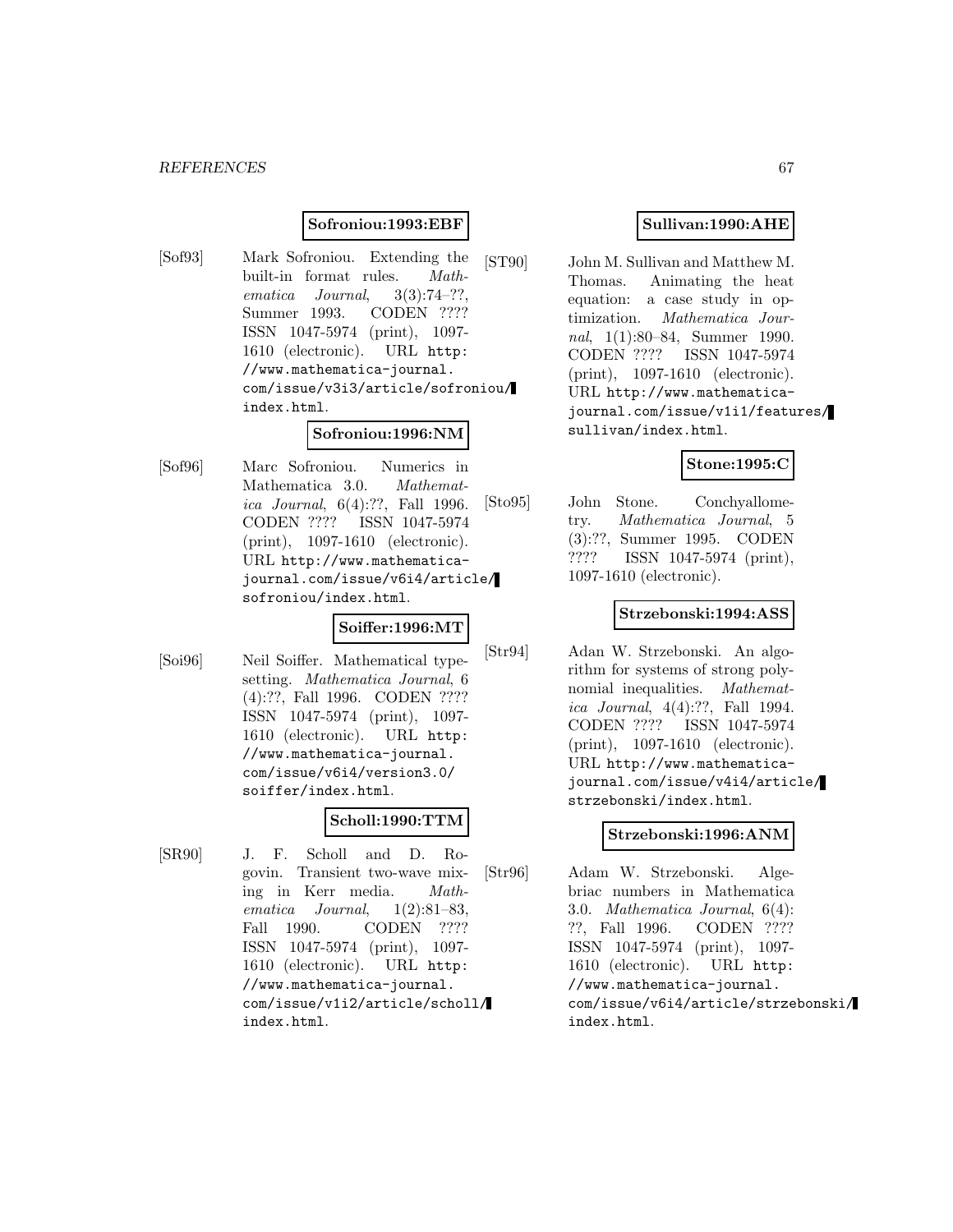#### *REFERENCES* 68

### **Strzebonski:1997:SAI**

[Str97] Adam Strzebonski. Solving algebraic inequalities. Mathematica Journal, 7(4):??, ???? 1997. CODEN ???? ISSN 1047-5974 (print), 1097-1610 (electronic).

#### **Sullivan:1991:GRF**

[Sul92] John Sullivan. Generating and rendering four-dimensional polytopes. Mathematica Journal, 1(3):??, Winter 1992. CO-DEN ???? ISSN 1047-5974 (print), 1097-1610 (electronic). URL http://www.mathematicajournal.com/issue/v1i3/article/ sullivan/index.html.

#### **Sutner:1992:FSM**

[Sut92a] K. Sutner. Finite state machines and syntactic semigroups. Mathematica Journal, 2(1):78–87, 1992. ISSN 1047-5974 (print), 1097-1610 (electronic).

#### **Sutner:1991:FSM**

[Sut92b] Klaus Sutner. Finite state machines and syntactic semigroups. Mathematica Journal, 2(1):78– 87, ???? 1992. CODEN ???? ISSN 1047-5974 (print), 1097- 1610 (electronic). URL http: //www.mathematica-journal. com/issue/v2i1/article/sutner/ index.html.

#### **Sutner:2006:DSC**

[Sut06] Klaus Sutner. Divisibility and state complexity. Mathematica Journal, 11(3):??, ???? 2006. CODEN ???? ISSN 1047-5974 (print), 1097-1610 (electronic).

### **Spada:1990:CAA**

[SYS<sup>+</sup>90] Giorgio Spada, David A. Yuen, Roberto Sabadini, Paul J. Morin, and Paolo Gasperini. A computer-aided, algebraic approach to the post-glacial rebound problem. Mathematica Journal,  $1(2):65-69$ , Fall 1990. CODEN ???? ISSN 1047-5974 (print), 1097- 1610 (electronic). URL http: //www.mathematica-journal. com/issue/v1i2/article/spada/ index.html.

#### **Tannenbaum:1997:PWV**

[Tan97] Peter Tannenbaum. Power in weighted voting systems. Mathematica Journal, 7(1):??, Winter 1997. CODEN ???? ISSN 1047-5974 (print), 1097- 1610 (electronic). URL http: //www.mathematica-journal. com/issue/v7i1/article/tannenbaum/ index.html.

#### **Trzeciakowski:1994:PSP**

[TC94] Jerome P. Trzeciakowski and William M. Chilian. Polar symmetry plots. Mathematica Journal, 4(4):??, Fall 1994. CO-DEN ???? ISSN 1047-5974 (print), 1097-1610 (electronic). URL http://www.mathematicajournal.com/issue/v4i4/article/ trzeciakowski/index.html.

#### **Team:1999:WNM**

[The99] The Mathematica 5 Product Team. What's new in Mathematica 5. Mathematica Journal, 9(1):??, ???? 1999. CODEN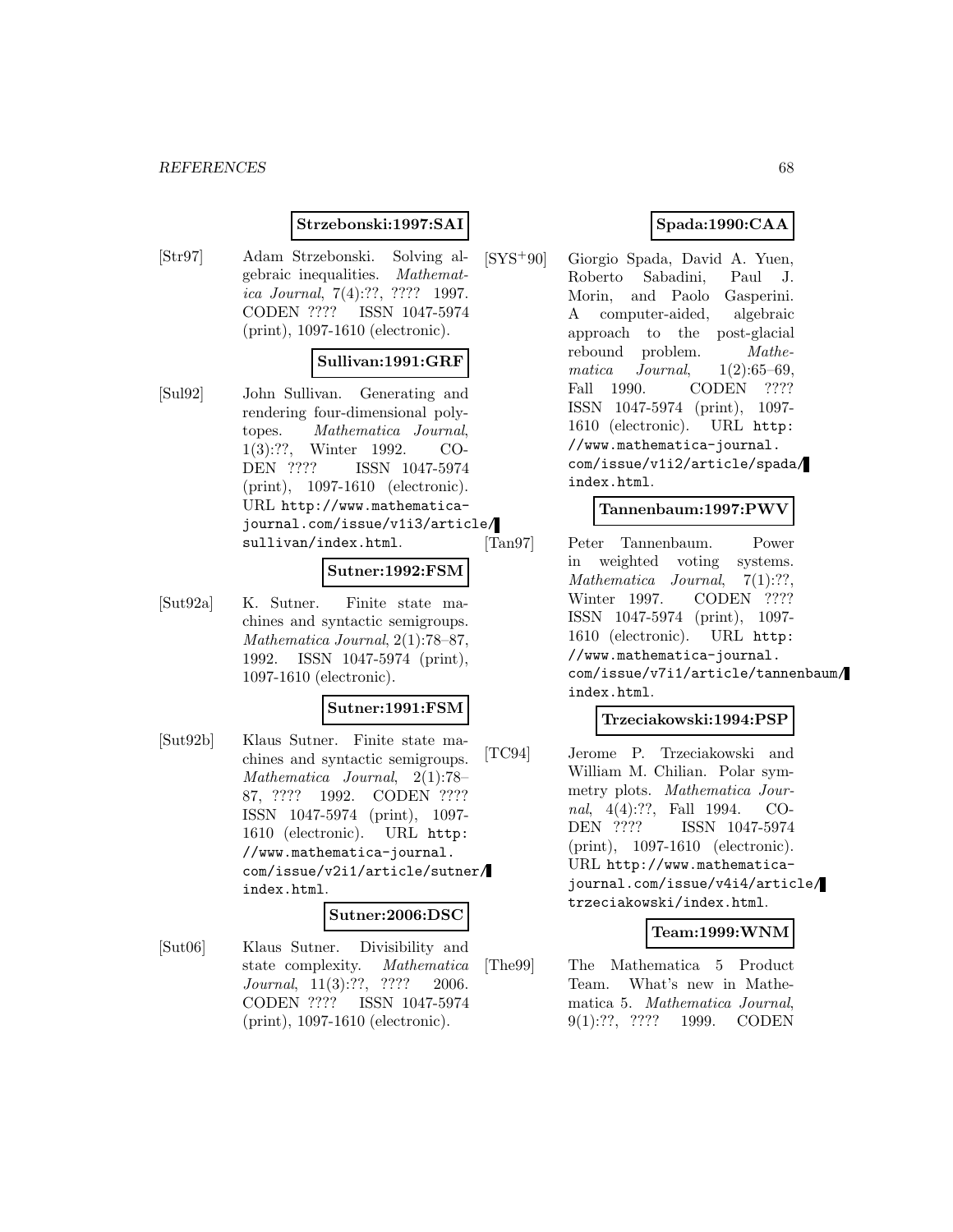???? ISSN 1047-5974 (print), 1097-1610 (electronic).

### **Thimbleby:1993:GR**

[Thi93] Harold Thimbleby. Genaille's rods. Mathematica Journal, 3(2): ??, Spring 1993. CODEN ???? ISSN 1047-5974 (print), 1097- 1610 (electronic). URL http: //www.mathematica-journal. com/issue/v3i2/article/thimbleby/ index.html.

#### **Thimbleby:1995:EDF**

[Thi95] Harold Thimbleby. An example of distribution-free testing. Mathematica Journal, 5(2):??, Spring 1995. CODEN ???? ISSN 1047-5974 (print), 1097- 1610 (electronic). URL http: //www.mathematica-journal. com/issue/v5i2/tutorials/thimbleby/ index.html.

# **Romeny:2005:DR**

[tHR05] Bart M. ter Haar Romeny. Dither removal. Mathematica Journal, 10(2):??, ???? 2005. CODEN ???? ISSN 1047-5974 (print),

1097-1610 (electronic).

# **Takagi:1996:MMG**

[TiS96] Hideaki Takagi and Ken ichi Sakamaki. Moments for M/G/1 queues. Mathematica Journal, 6(1):??, Winter 1996. CO-DEN ???? ISSN 1047-5974 (print), 1097-1610 (electronic). URL http://www.mathematicajournal.com/issue/v6i1/article/ index.html.

### **Towle:1996:PZ**

[Tow96] Russell Towle. Polar zonohedra. Mathematica Journal, 6(2): 8–12, Spring 1996. CODEN ???? ISSN 1047-5974 (print), 1097- 1610 (electronic). URL http: //www.mathematica-journal. com/issue/v6i2/graphics/index. html; http://www.mathematicajournal.com/issue/v6i2/graphics/ towle.pdf.

### **Trott:1996:VES**

[Tro96] Michael Trott. The vibrating ellipse-shaped drum. Mathematica Journal, 6(4):??, Fall 1996. CODEN ???? ISSN 1047-5974 (print), 1097-1610 (electronic). URL http://www.mathematicajournal.com/issue/v6i4/article/ trott/index.html.

### **Trott:1997:TCS**

[Tro97a] Michael Trott. Trott's corner: Solving puzzles with Mathematica. Mathematica Journal, 7(3): ??, ???? 1997. CODEN ???? ISSN 1047-5974 (print), 1097- 1610 (electronic).

### **Trott:1997:TCV**

[Tro97b] Michael Trott. Trott's corner: Visualization of Riemann surfaces. Mathematica Journal, 7 (4):??, ???? 1997. CODEN ???? ISSN 1047-5974 (print), 1097-1610 (electronic).

### **Trott:1998:TCCa**

[Tro98a] Michael Trott. Trott's corner: Compositions of elementary transcendental functions. Mathematica Journal, 8(1):??, ???? 1998.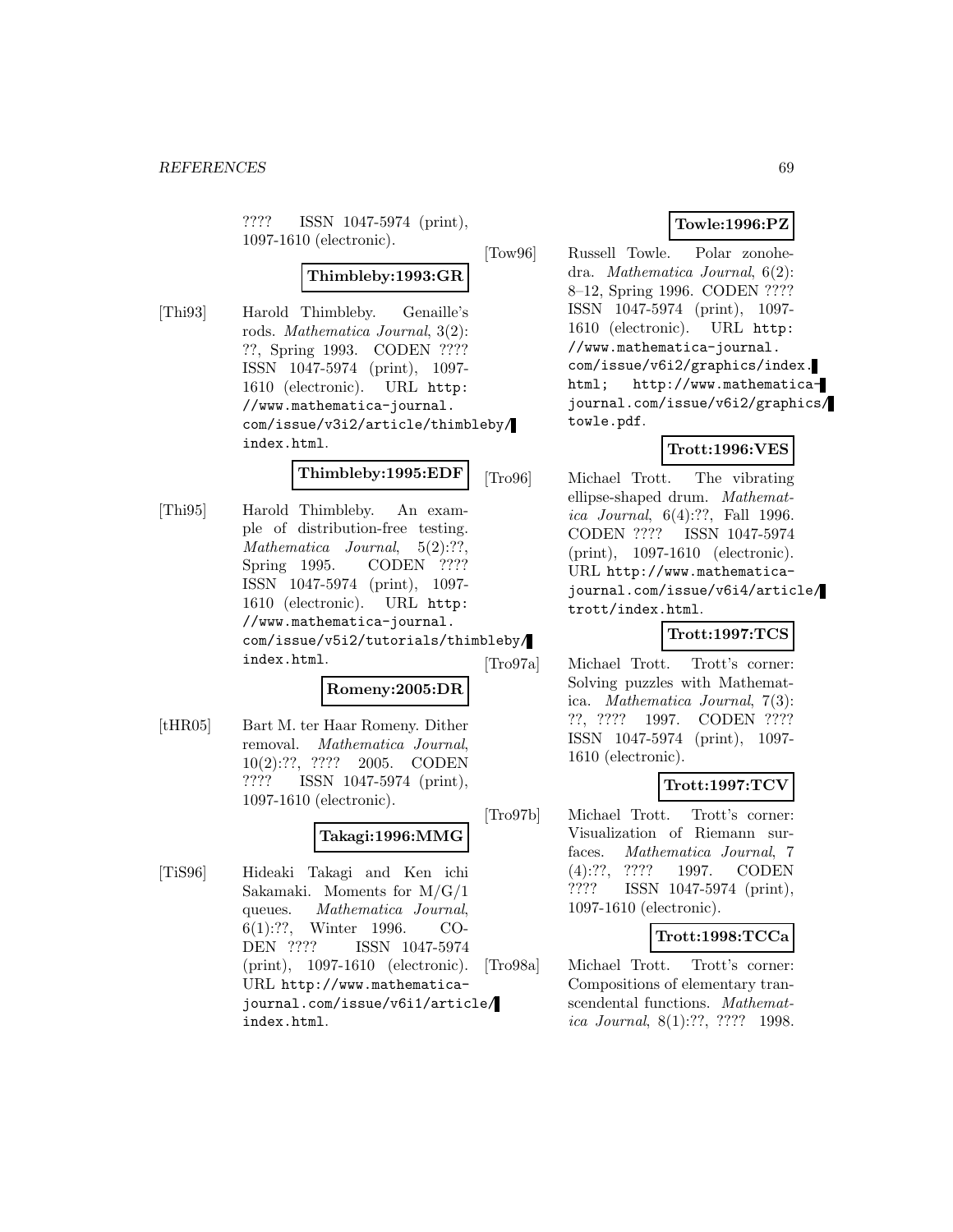CODEN ???? ISSN 1047-5974 (print), 1097-1610 (electronic).

### **Trott:1998:TCCb**

[Tro98b] Michael Trott. Trott's corner: Compositions of elementary transcendental functions. Mathematica Journal, 8(3):??, ???? 1998. CODEN ???? ISSN 1047-5974 (print), 1097-1610 (electronic).

## **Trott:1998:TCV**

[Tro98c] Michael Trott. Trott's corner: Visualization of Riemann surfaces. Mathematica Journal, 8 (4):??, ???? 1998. CODEN ???? ISSN 1047-5974 (print), 1097-1610 (electronic).

### **Trott:1999:TCMb**

[Tro99a] Michael Trott. Trott's corner: Mathematical searching of The Wolfram Functions Site. Mathematica Journal, 9(4):??, ???? 1999. CODEN ???? ISSN 1047- 5974 (print), 1097-1610 (electronic).

## **Trott:1999:TCMa**

[Tro99b] Michael Trott. Trott's corner: Modular equations of the Rogers– Ramanujan continued fraction. Mathematica Journal, 9(2):??, ???? 1999. CODEN ???? ISSN 1047-5974 (print), 1097- 1610 (electronic).

## **Trott:1999:TCSb**

[Tro99c] Michael Trott. Trott's corner: Scattering states in a 2D quantum dot embedded in a waveguide. Mathematica Journal, 10 (1):??, ???? 1999. CODEN

???? ISSN 1047-5974 (print), 1097-1610 (electronic).

#### **Trott:1999:TCSa**

[Tro99d] Michael Trott. Trott's corner: The sound of an unusual drum. Mathematica Journal, 9 (3):??, ???? 1999. CODEN ???? ISSN 1047-5974 (print), 1097-1610 (electronic).

### **Trott:2005:TCF**

[Tro05a] Michael Trott. Trott's corner: Finding Trott constants. Mathematica Journal, 10(2):??, ???? 2005. CODEN ???? ISSN 1047- 5974 (print), 1097-1610 (electronic).

### **Trott:2005:TCR**

[Tro05b] Michael Trott. Trott's corner: The return of the Riemann surface. Mathematica Journal, 10 (4):??, ???? 2005. CODEN ???? ISSN 1047-5974 (print), 1097-1610 (electronic).

### **Trott:2006:TCC**

[Tro06] Michael Trott. Trott's corner: Constructing crossword arrays faster. Mathematica Journal, 11(2):??, ???? 2006. CODEN ???? ISSN 1047-5974 (print), 1097-1610 (electronic).

### **Vardi:1991:SEP**

[Var92] Ilan Vardi. A sampler of elegant programs. Mathematica Journal, 1(3):??, Winter 1992. CODEN ???? ISSN 1047-5974 (print), 1097- 1610 (electronic). URL http: //www.mathematica-journal.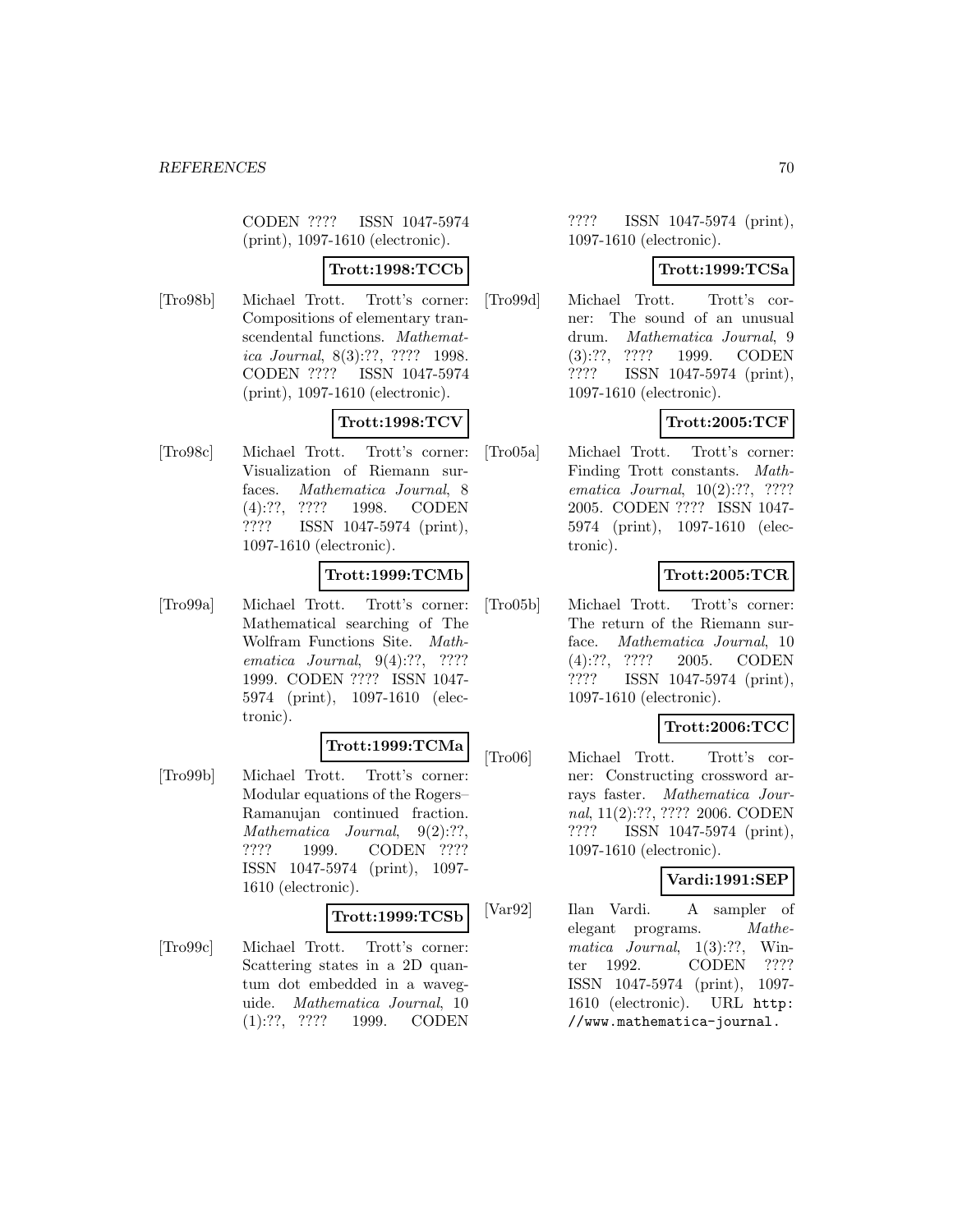com/issue/v1i3/tutorials/vardi/ index.html.

#### **Vardi:1996:CPC**

[Var96] Ilan Vardi. Code and pseudo code. Mathematica Journal, 6(2): 66–71, Spring 1996. CODEN ???? ISSN 1047-5974 (print), 1097- 1610 (electronic). URL http: //www.mathematica-journal. com/issue/v6i2/article/vardi/ index.html; http://www.mathematicajournal.com/issue/v6i2/article/ vardi/vardi.pdf.

#### **Varian:1999:BT**

[Var99] Hal Varian. Bootstrap tutorial. Mathematica Journal, 9 (4):??, ???? 1999. CODEN ???? ISSN 1047-5974 (print), 1097-1610 (electronic).

#### **vanGastel:1999:UGD**

[vGU99] Leendert van Gastel and Harry Uitermark. Updating a geographic database. Mathematica Journal, 9(2):??, ???? 1999. CO-DEN ???? ISSN 1047-5974 (print), 1097-1610 (electronic).

### **Vinod:1999:SDE**

[Vin99] H. D. Vinod. Skew densities and ensemble inference for financial economics. Mathematica Journal, 9(4):??, ???? 1999. CODEN ???? ISSN 1047-5974 (print), 1097-1610 (electronic).

### **Vrbik:2011:BTP**

[Vrb11a] Jan Vrbik. Betting two patterns against each other. Mathematica Journal, 13(??):??, ???? 2011. CODEN ????

ISSN 1047-5974 (print), 1097- 1610 (electronic). URL http: //www.mathematica-journal. com/2011/09/betting-two-patternsagainst-each-other/.

### **Vrbik:2011:SDM**

[Vrb11b] Jan Vrbik. Sampling distribution of ML estimators: Cauchy example. Mathematica Journal, 13(??): ??, ???? 2011. CODEN ???? ISSN 1047-5974 (print), 1097- 1610 (electronic). URL http: //www.mathematica-journal. com/2011/12/sampling-distributionof-ml-estimators-cauchy-example/

## **Vrbik:2011:SKP**

[Vrb11c] Jan Vrbik. Solving Kepler's problem. Mathematica Journal, 13 (??):??, ???? 2011. CODEN ???? ISSN 1047-5974 (print), 1097- 1610 (electronic). URL http: //www.mathematica-journal. com/2011/07/solving-keplersproblem/.

.

.

### **Vrbik:2012:GRF**

[Vrb12a] Jan Vrbik. Gambler's ruin and first passage time. Mathematica Journal, 14(??):??, ???? 2012. CODEN ???? ISSN 1047-5974 (print), 1097-1610 (electronic). URL http://www.mathematicajournal.com/2012/03/gamblersruin-and-first-passage-time/

### **Vrbik:2012:RMC**

[Vrb12b] Jan Vrbik. Relativistic motion of a charged particle and Pauli algebra. Mathematica Journal, 14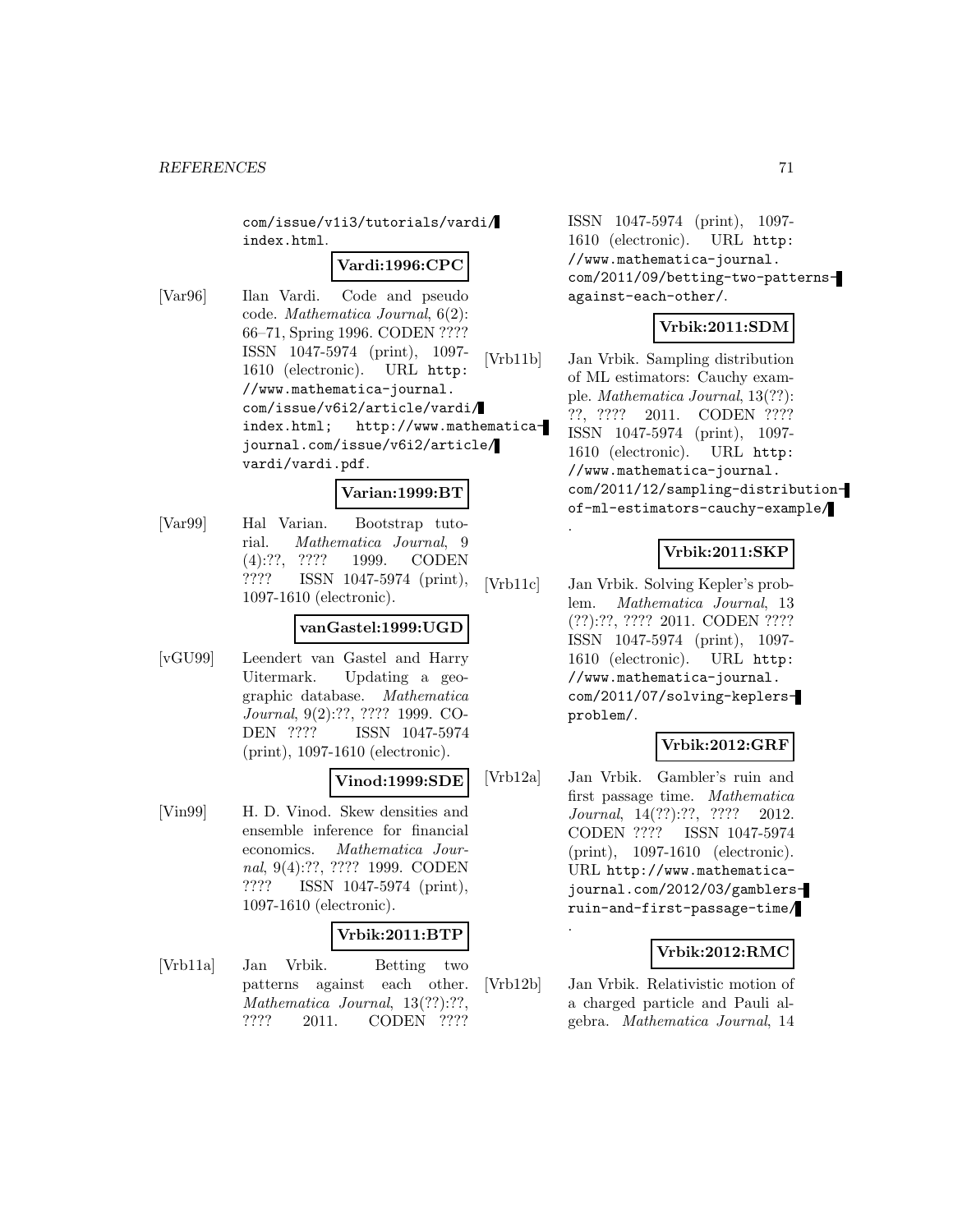(??):??, ???? 2012. CODEN ???? ISSN 1047-5974 (print), 1097- 1610 (electronic). URL http: //www.mathematica-journal. com/2012/05/relativistic-motionof-a-charged-particle-andpauli-algebra/.

#### **Wagon:1993:HIB**

[Wag93] Stan Wagon. A hyperbolic interpretation of the Banach–Tarski paradox. Mathematica Journal, 3(4):58–62, Fall 1993. CO-DEN ???? ISSN 1047-5974 (print), 1097-1610 (electronic). URL http://www.mathematicajournal.com/issue/v3i4/article/ wagon/index.html.

#### **Wagner:1995:PPD**

[Wag95] David B. Wagner. Power programming: Dynamic programming. Mathematica Journal, 5 (4):??, Fall 1995. CODEN ???? ISSN 1047-5974 (print), 1097- 1610 (electronic). URL http: //www.mathematica-journal. com/issue/v5i4/columns/wagner/ index.html.

#### **Wagner:1996:PPC**

[Wag96a] David B. Wagner. Power programming: Contexts and shadowing. Mathematica Journal, 6(2): 41–51, Spring 1996. CODEN ???? ISSN 1047-5974 (print), 1097- 1610 (electronic). URL http: //www.mathematica-journal. com/issue/v6i2/columns/wagner/ index.html; http://www.mathematicajournal.com/issue/v6i2/columns/ wagner/wagner62.pdf.

### **Wagner:1996:PPD**

[Wag96b] David B. Wagner. Power programming: Dependency analysis. Mathematica Journal, 6(1): ??, Winter 1996. CODEN ???? ISSN 1047-5974 (print), 1097- 1610 (electronic). URL http: //www.mathematica-journal. com/issue/v6i1/columns/wagner/ index.html.

### **Wagner:1996:PPM**

[Wag96c] David B. Wagner. Power programming: MathLink mode. Mathematica Journal, 6(3):44– 57, Summer 1996. CODEN ???? ISSN 1047-5974 (print), 1097- 1610 (electronic). URL http: //www.mathematica-journal. com/issue/v6i3/columns/wagner/ contents/63wagner.pdf; http: //www.mathematica-journal. com/issue/v6i3/columns/wagner/ index.html.

#### **Wagon:1996:GM**

[Wag96d] Stan Wagon. Gaussian moats. Mathematica Journal,  $6(1)$ :??, Winter 1996. CODEN ???? ISSN 1047-5974 (print), 1097- 1610 (electronic).

### **Wagner:1997:PPF**

[Wag97] David B. Wagner. Power programming: Functional iteration. Mathematica Journal, 7(1):??, Winter 1997. CODEN ???? ISSN 1047-5974 (print), 1097- 1610 (electronic). URL http: //www.mathematica-journal. com/issue/v7i1/columns/wagner/ index.html.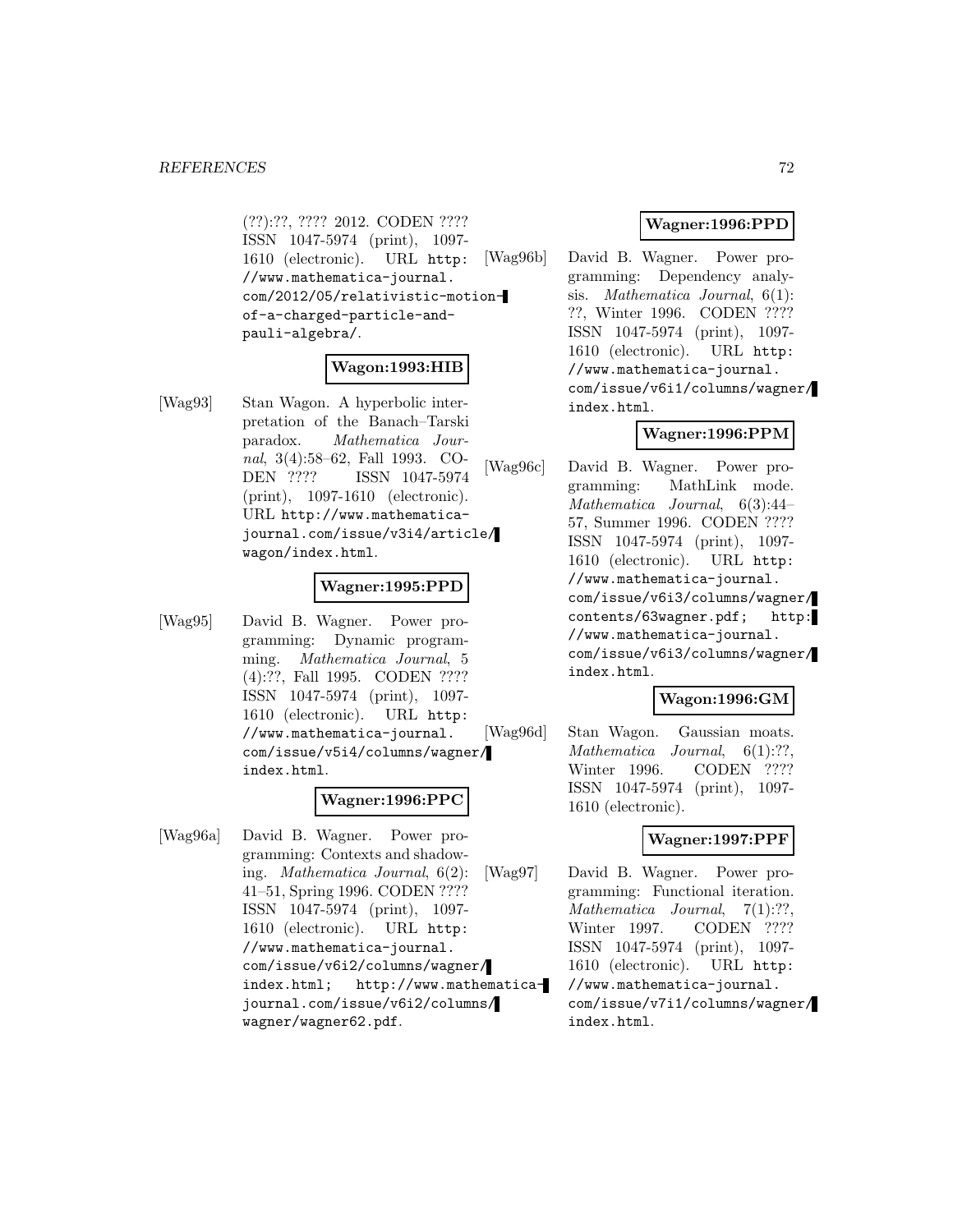# **Watson:1990:ELP**

[Wat90] Mark J. Watson. An elementary logic package. Mathematica Journal, 1(1):85–91, Summer 1990. CODEN ???? ISSN 1047-5974 (print), 1097- 1610 (electronic). URL http: //www.mathematica-journal. com/issue/v1i1/features/watson/ index.html.

# **Watson:1994:ICU**

[Wat94] Andrew B. Watson. Image compression using the discrete cosine transform. Mathematica Journal, 4(1):81–88, Winter 1994. CODEN ???? ISSN 1047-5974 (print), 1097- 1610 (electronic). URL http: //www.mathematica-journal. com/issue/v4i1/article/81- 88\_Watson.mj.pdf; http:// www.mathematica-journal.com/ issue/v4i1/article/index.html.

### **Jacobson:1991:MB**

[wDJK92] Steve Christensen with David Jacobson and Robert J. Korsan. From the E-mail bag. Mathematica Journal, 1(4):??, Spring 1992. CODEN ???? ISSN 1047-5974 (print), 1097- 1610 (electronic). URL http: //www.mathematica-journal. com/issue/v1i4/columns/emailbag/ index.html.

### **Wei:1992:GD**

[Wei92] Sha Xin Wei. Global demographics. Mathematica Journal, 2(4): ??, Fall 1992. CODEN ???? ISSN 1047-5974 (print), 1097- 1610 (electronic). URL http:

//www.mathematica-journal. com/issue/v2i4/graphics/index. html.

# **Wei:1994:BRI**

[Wei94] Sha Xin Wei. Book review: InterCall 2.1: The tortoise and the hare. *Mathematica Journal*,  $4(1)$ : ??, Winter 1994. CODEN ???? ISSN 1047-5974 (print), 1097- 1610 (electronic). URL http: //www.mathematica-journal. com/issue/v4i1/reviews/wei/ 22-25\_xinwei.mj.pdf; http: //www.mathematica-journal. com/issue/v4i1/reviews/wei/ index.html.

# **Weiss:1999:AGF**

[Wei99] Peter Weiß. Applications of generating functions in nonparametric tests. Mathematica Journal, 9(4):??, ???? 1999. CODEN ???? ISSN 1047-5974 (print), 1097-1610 (electronic).

### **Weisstein:2005:MM**

[Wei05] Eric W. Weisstein. Making Math-World. Mathematica Journal, 10 (3):??, ???? 2005. CODEN ???? ISSN 1047-5974 (print), 1097- 1610 (electronic). URL http: //www.mathematica-journal. com/issue/v10i3/MathWorld. html.

#### **Wellin:2013:SHH**

[Wel13] Paul Wellin. Strings: Chapter 9 programming with Mathematica: An introduction. Mathematica Journal, 15(??):??, ???? 2013. CODEN ???? ISSN 1047-5974 (print), 1097-1610 (electronic).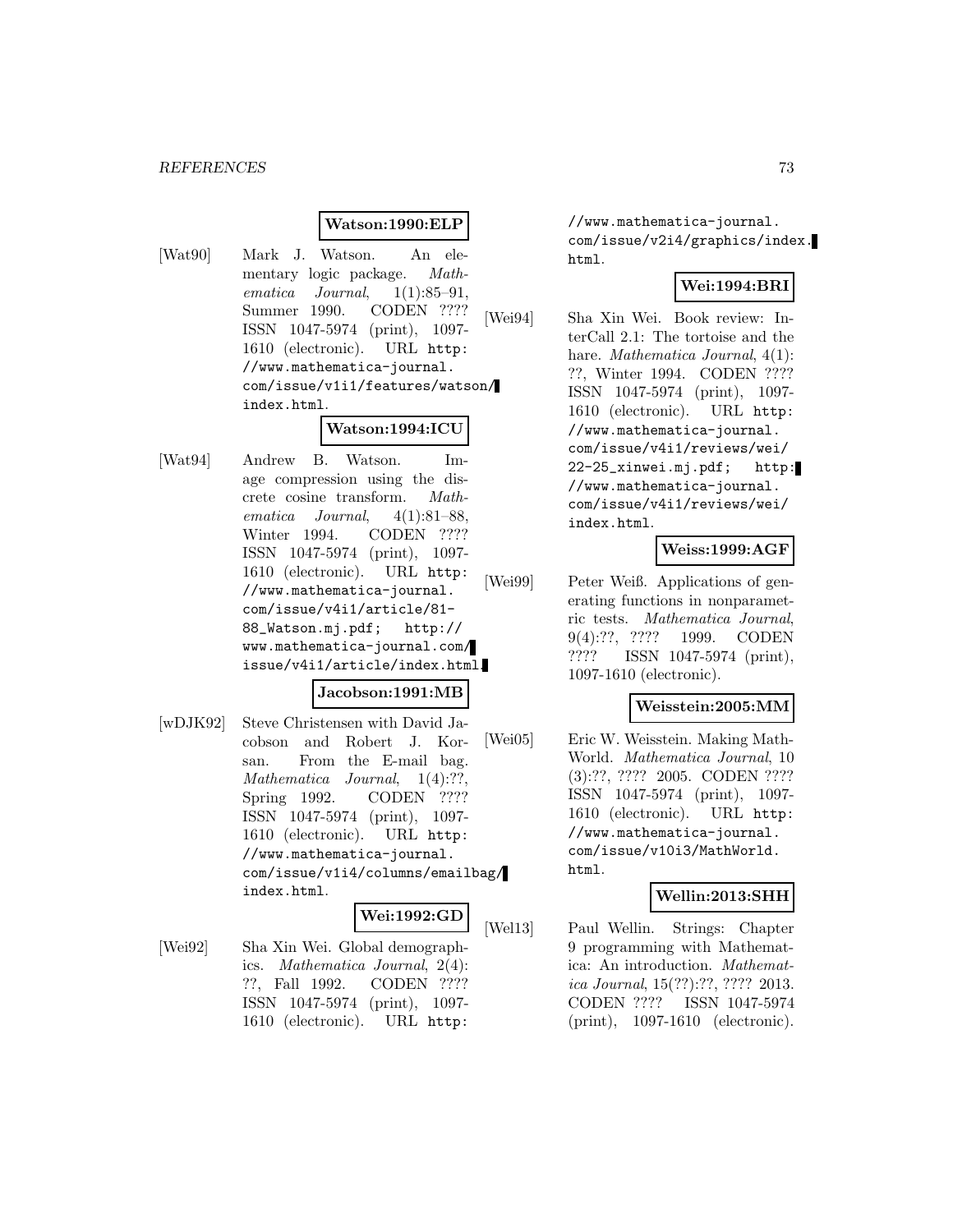.

URL http://www.mathematicajournal.com/2013/04/strings/

#### **Wessels:1993:PSM**

[Wes93] Philip S. Wessels. Plotting, solving, and mapping. Mathematica Journal, 3(2):??, Spring 1993. CODEN ???? ISSN 1047-5974 (print), 1097- 1610 (electronic). URL http: //www.mathematica-journal. com/issue/v3i2/tutorials/wessels/ index.html.

**Winfield:2012:AMO**

[Win12] Christopher J. Winfield. Asymptotic methods of ODEs: Fourierspace representation of nonlinear dynamics of continuous media in cylindrical geometry exploring singularities of the second kind. Mathematica Journal, 14 (??):??, ???? 2012. CODEN ???? ISSN 1047-5974 (print), 1097- 1610 (electronic). URL http: //www.mathematica-journal. com/2012/03/asymptotic-methodsof-odes/.

# **Withoff:1990:PSD**

[Wit90] David Withoff. Processing survey data. Mathematica Journal, 1(1):92–94, Summer 1990. CODEN ???? ISSN 1047-5974 (print), 1097-1610 (electronic). URL http://www.mathematicajournal.com/issue/v1i1/features/ withoff/index.html.

#### **Withoff:1991:PC**

[Wit92] David Withoff. Program conversion. Mathematica Journal, 1 (3):??, Winter 1992. CODEN

???? ISSN 1047-5974 (print), 1097-1610 (electronic).

## **Withoff:1996:PCF**

[Wit96] David Withoff. Procedural control functions. Mathematica Journal, 6(4):??, Fall 1996. CO-DEN ???? ISSN 1047-5974 (print), 1097-1610 (electronic). URL http://www.mathematicajournal.com/issue/v6i4/version3. 0/withoff/index.html.

### **Wickham-Jones:1993:TDC**

[WJ93] Tom Wickham-Jones. Threedimensional contour plots. Mathematica Journal, 3(2):??, Spring 1993. CODEN ???? ISSN 1047- 5974 (print), 1097-1610 (electronic).

# **Wolfram:1998:FMM**

[Wol98] Stephen Wolfram. Foundations of mathematics and Mathematica. Mathematica Journal, 8(2): ??, ???? 1998. CODEN ???? ISSN 1047-5974 (print), 1097- 1610 (electronic).

# **Wolfram:2005:FC**

[Wol05] Stephen Wolfram. The future of computation. Mathematica Journal, 10(2):??, ???? 2005. CODEN ???? ISSN 1047-5974 (print), 1097-1610 (electronic).

# **Yelland:2010:ICA**

[Yel10] Phillip M. Yelland. An introduction to correspondence analysis. Mathematica Journal, 12(1):4:1– 4:23, ???? 2010. CODEN ???? ISSN 1047-5974 (print), 1097- 1610 (electronic). URL http: